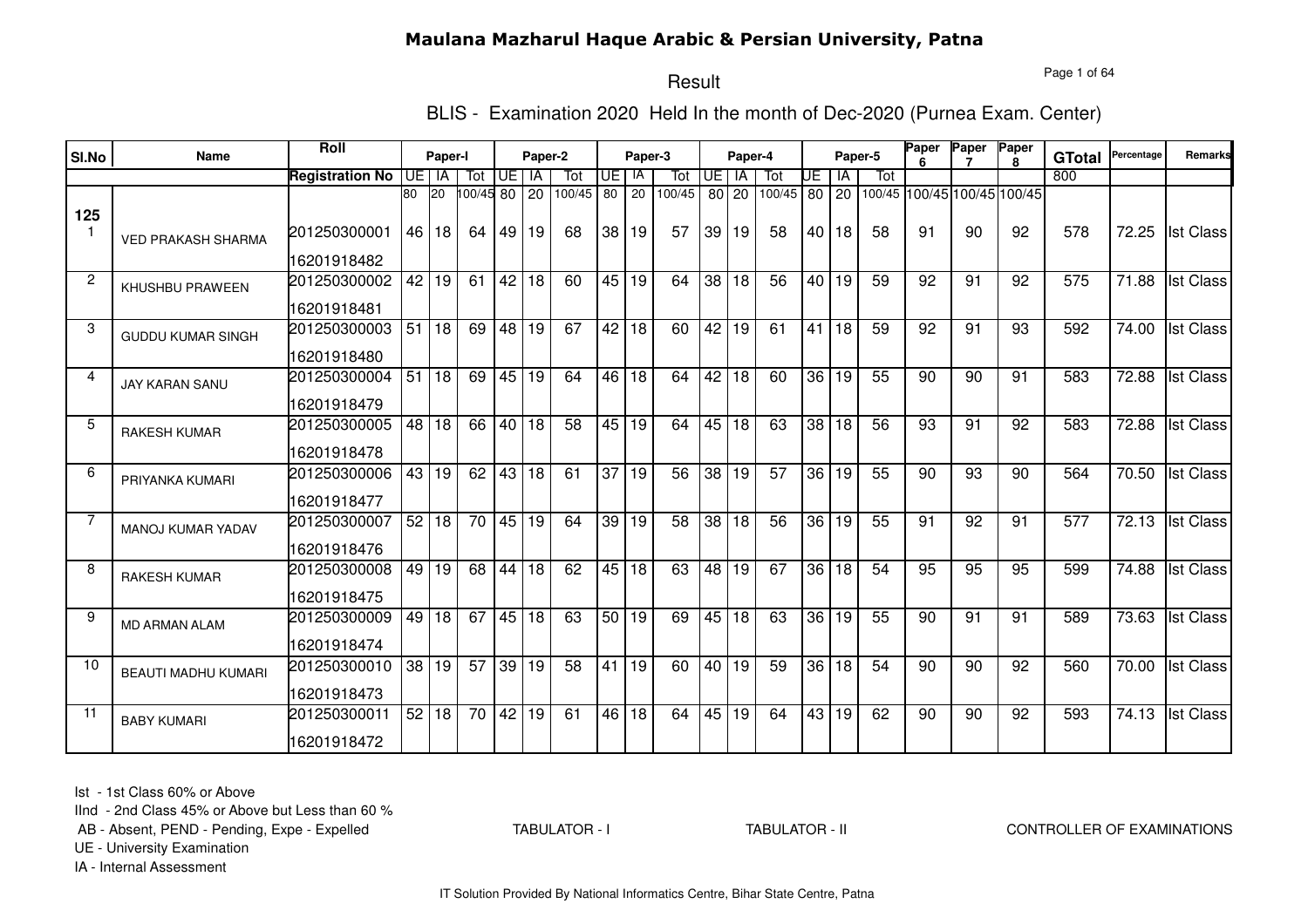#### Page 2 of 64

## Result

BLIS - Examination 2020 Held In the month of Dec-2020 (Purnea Exam. Center)

| SI.No | Name                  | Roll                   |                 | Paper-I            |                 |                 | Paper-2         |                 |         | Paper-3         |        |                 | Paper-4         |        |    |                | Paper-5 | Paper           | Paper           | Paper                       | <b>GTotal</b> | Percentage         | Remarks          |
|-------|-----------------------|------------------------|-----------------|--------------------|-----------------|-----------------|-----------------|-----------------|---------|-----------------|--------|-----------------|-----------------|--------|----|----------------|---------|-----------------|-----------------|-----------------------------|---------------|--------------------|------------------|
|       |                       | <b>Registration No</b> | <b>UE</b>       | IA                 | Tot             | UE I            | IA              | Tot             | UE   IA |                 | Tot    | UE              | IA              | Tot    | UΕ | ΙA             | Tot     |                 |                 |                             | 800           |                    |                  |
|       |                       |                        | 80              | 120                | 100/45 80       |                 | $\overline{20}$ | 100/45          | 80      | $\overline{20}$ | 100/45 |                 | $80$ 20         | 100/45 |    | 80 20          |         |                 |                 | 100/45 100/45 100/45 100/45 |               |                    |                  |
| 12    | <b>VIBHA KUMARI</b>   | 201250300012           | 53 <sup>1</sup> | 19                 | 72              | 45 I            | 18              | 63              |         | 48 18           | 66     |                 | 50 19           | 69     |    | 37 18          | 55      | 90              | 90              | 92                          | 597           | 74.63              | <b>Ist Class</b> |
|       |                       | 16201918471            |                 |                    |                 |                 |                 |                 |         |                 |        |                 |                 |        |    |                |         |                 |                 |                             |               |                    |                  |
| 13    | SANJEEV KUMAR MANDAL  | 201250300013           |                 | 50 18              | 68              | 38              | 19              | 57              | 49      | 19              | 68     | 42              | 18              | 60     |    | 43 18          | 61      | 91              | 91              | 91                          | 587           | 73.38              | <b>Ist Class</b> |
|       |                       | 16201918470            |                 |                    |                 |                 |                 |                 |         |                 |        |                 |                 |        |    |                |         |                 |                 |                             |               |                    |                  |
| 14    | <b>RAFAT ARA</b>      | 201250300014           | 49              | 19                 | 68              | 42              | 18              | 60              |         | 49 19           | 68     | 51              | $\overline{18}$ | 69     |    | $\sqrt{41}$ 19 | 60      | 91              | 92              | 90                          | 598           | 74.75              | <b>Ist Class</b> |
|       |                       | 16201918469            |                 |                    |                 |                 |                 |                 |         |                 |        |                 |                 |        |    |                |         |                 |                 |                             |               |                    |                  |
| 15    | <b>SK SHAHNAWAZ</b>   | 201250300015           |                 | 52 18              | $\overline{70}$ | 40 <sup>1</sup> | 19              | $\overline{59}$ |         | 48 19           | 67     | 47              | 18              | 65     |    | 38 19          | 57      | $\overline{93}$ | $\overline{92}$ | $\overline{93}$             | 596           | 74.50              | <b>Ist Class</b> |
|       |                       | 16201918468            |                 |                    |                 |                 |                 |                 |         |                 |        |                 |                 |        |    |                |         |                 |                 |                             |               |                    |                  |
| 16    | <b>SUBHASH KUMAR</b>  | 201250300016           |                 | $\overline{57}$ 19 | 76              | 43 18           |                 | 61              |         | 46 19           | 65     |                 | 45 19           | 64     |    | 38 18          | 56      | 90              | 90              | 91                          | 593           | 74.13              | <b>Ist Class</b> |
|       |                       | 16201918467            |                 |                    |                 |                 |                 |                 |         |                 |        |                 |                 |        |    |                |         |                 |                 |                             |               |                    |                  |
| 17    | MD MUZAHIDUL ISLAM    | 201250300017           |                 | 62 18              | $\overline{80}$ | 50 19           |                 | 69              | 48      | 18              | 66     | $\overline{41}$ | $\overline{18}$ | 59     |    | 46 18          | 64      | 90              | 90              | 95                          | 613           | 76.63              | <b>Ist Class</b> |
|       |                       | 16201918466            |                 |                    |                 |                 |                 |                 |         |                 |        |                 |                 |        |    |                |         |                 |                 |                             |               |                    |                  |
| 18    | <b>SURENDRA KUMAR</b> | 201250300018           | 53 <sup>1</sup> | 19                 | 72              | 43              | 18              | $\overline{61}$ | 46 l    | 18              | 64     | 42              | 19              | 61     |    | 44   19        | 63      | 90              | 90              | 90                          | 591           | 73.88              | <b>Ist Class</b> |
|       |                       | 16201918465            |                 |                    |                 |                 |                 |                 |         |                 |        |                 |                 |        |    |                |         |                 |                 |                             |               |                    |                  |
| 19    | <b>MALA KUMARI</b>    | 201250300019           | 58              | 18                 | 76              | 44              | 19              | 63              |         | 49 19           | 68     | 44              | 19              | 63     |    | 40 19          | 59      | 90              | 90              | 90                          | 599           | 74.88              | <b>Ist Class</b> |
|       |                       | 16201918464            |                 |                    |                 |                 |                 |                 |         |                 |        |                 |                 |        |    |                |         |                 |                 |                             |               |                    |                  |
| 20    | PREETI KUMARI         | 201250300020           | 56 <sub>1</sub> | 19                 | 75              | 47              | 19              | 66              | 49      | 19              | 68     | 46              | 18              | 64     |    | 42 19          | 61      | 92              | 92              | 95                          | 613           | 76.63              | <b>Ist Class</b> |
|       |                       | 16201918463            |                 |                    |                 |                 |                 |                 |         |                 |        |                 |                 |        |    |                |         |                 |                 |                             |               |                    |                  |
| 21    | <b>SHANKAR SHARAN</b> | 201250300021           |                 | 55 18              | $\overline{73}$ | 43 19           |                 | 62              | 48 l    | 19              | 67     | 47              | 18              | 65     |    | 38 18          | 56      | 91              | 92              | 91                          | 597           | 74.63              | <b>Ist Class</b> |
|       |                       | 16201918462            |                 |                    |                 |                 |                 |                 |         |                 |        |                 |                 |        |    |                |         |                 |                 |                             |               |                    |                  |
| 22    | <b>ABHINAV KUMAR</b>  | 201250300022           |                 | 60 19              | 79              | 47              | $\overline{18}$ | 65              | 48      | 18              | 66     |                 | 46 19           | 65     |    | 40 18          | 58      | 91              | 91              | 95                          | 610           | $\overline{76.25}$ | <b>Ist Class</b> |
|       |                       | 16201918461            |                 |                    |                 |                 |                 |                 |         |                 |        |                 |                 |        |    |                |         |                 |                 |                             |               |                    |                  |

Ist - 1st Class 60% or Above

IInd - 2nd Class 45% or Above but Less than 60 %

AB - Absent, PEND - Pending, Expe - Expelled

TABULATOR - I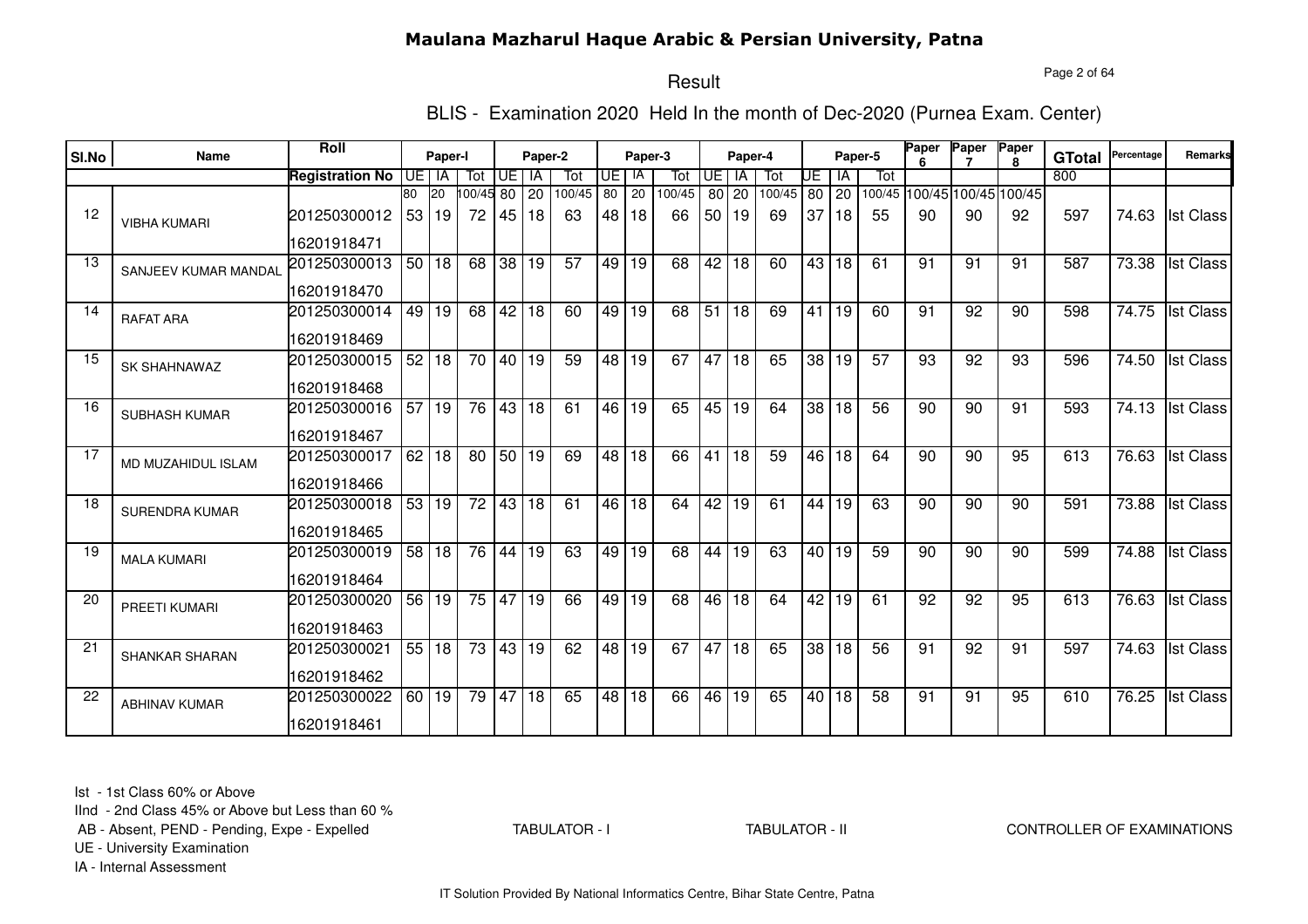#### Page 3 of 64

## Result

BLIS - Examination 2020 Held In the month of Dec-2020 (Purnea Exam. Center)

| SI.No | <b>Name</b>            | <b>Roll</b>            |                 | Paper-I   |           |                    | Paper-2         |                 |       | Paper-3            |                 |    | Paper-4           |                 |    |         | Paper-5         | Paper | Paper Paper     | R.                          | <b>GTotal</b> | Percentage | Remarks          |
|-------|------------------------|------------------------|-----------------|-----------|-----------|--------------------|-----------------|-----------------|-------|--------------------|-----------------|----|-------------------|-----------------|----|---------|-----------------|-------|-----------------|-----------------------------|---------------|------------|------------------|
|       |                        | <b>Registration No</b> | IUE.            | IA        | Tot       | UE.                | IA              | Tot             | IUE I | IA                 | Tot             | UE | <b>IA</b>         | Tot             | UE | ١A      | Tot             |       |                 |                             | 800           |            |                  |
|       |                        |                        | 80              | <b>20</b> | 100/45 80 |                    | 20              | 100/45          | 80 l  | 20                 | 100/45          | 80 | 20                | 100/45          |    | 80 20   |                 |       |                 | 100/45 100/45 100/45 100/45 |               |            |                  |
| 23    | <b>SK SABIR</b>        | 201250300023           |                 | 50 18     | 68        | 41                 | 19              | 60              |       | 46 18              | 64              |    | 45 18             | 63              |    | 40 19   | 59              | 91    | 91              | 93                          | 589           | 73.63      | <b>Ist Class</b> |
|       |                        | 16201918460            |                 |           |           |                    |                 |                 |       |                    |                 |    |                   |                 |    |         |                 |       |                 |                             |               |            |                  |
| 24    | <b>NEELAM KUMARI</b>   | 201250300024           |                 | 50 19     | 69        | 41                 | 18              | 59              |       | 45 18              | 63              | 41 | 19                | 60              |    | 36 19   | 55              | 90    | 91              | 91                          | 578           | 72.25      | <b>Ist Class</b> |
|       |                        | 16201918459            |                 |           |           |                    |                 |                 |       |                    |                 |    |                   |                 |    |         |                 |       |                 |                             |               |            |                  |
| 25    | <b>GAURAV KULKARNI</b> | 201250300025           |                 | 43 18     |           | $61$ 39 18         |                 | $\overline{57}$ |       | 48 19              | 67              |    | $43\overline{18}$ | 61              |    | 40   18 | 58              | 92    | 90              | 91                          | 577           | 72.13      | <b>Ist Class</b> |
|       |                        | 16201918458            |                 |           |           |                    |                 |                 |       |                    |                 |    |                   |                 |    |         |                 |       |                 |                             |               |            |                  |
| 26    | <b>SWETA KUMARI</b>    | 201250300026           | 48              | 19        | 67        | 41                 | 19              | 60              |       | 47 19              | 66              | 43 | 19                | 62              |    | 36 19   | 55              | 91    | $\overline{91}$ | 90                          | 582           | 72.75      | <b>Ist Class</b> |
|       |                        | 16201918456            |                 |           |           |                    |                 |                 |       |                    |                 |    |                   |                 |    |         |                 |       |                 |                             |               |            |                  |
| 27    | MD PRAWEZ ALAM         | 201250300027           |                 | 42 18     | 60        | 48 18              |                 | 66              |       | 50 18              | 68              |    | 43 18             | 61              |    | 37 18   | 55              | 90    | 92              | 92                          | 584           | 73.00      | <b>Ist Class</b> |
|       |                        | 16201918455            |                 |           |           |                    |                 |                 |       |                    |                 |    |                   |                 |    |         |                 |       |                 |                             |               |            |                  |
| 28    | <b>MD FIROZ ALAM</b>   | 201250300028           |                 | 51 19     | 70        | $54 \overline{19}$ |                 | $\overline{73}$ |       | $\overline{54}$ 18 | $\overline{72}$ |    | 49 19             | 68              |    | 40 19   | 59              | 92    | 90              | 90                          | 614           | 76.75      | <b>Ist Class</b> |
|       |                        | 16201918454            |                 |           |           |                    |                 |                 |       |                    |                 |    |                   |                 |    |         |                 |       |                 |                             |               |            |                  |
| 29    | MD IRSHAD SIDDIQUEE    | 201250300029           |                 | 51 18     | 69        | $\overline{39}$    | $ 19\rangle$    | 58              |       | 57 19              | 76              |    | 40 18             | $\overline{58}$ |    | 44 18   | 62              | 90    | 90              | 90                          | 593           | 74.13      | <b>Ist Class</b> |
|       |                        | 16201918453            |                 |           |           |                    |                 |                 |       |                    |                 |    |                   |                 |    |         |                 |       |                 |                             |               |            |                  |
| 30    | MD SURFRAZ ALAM        | 201250300030           | 41              | 19        | 60        | 54                 | 18              | 72              | 58    | 19                 | 77              | 47 | 19                | 66              | 37 | 19      | 56              | 91    | 92              | 91                          | 605           | 75.63      | <b>Ist Class</b> |
|       |                        | 16201918452            |                 |           |           |                    |                 |                 |       |                    |                 |    |                   |                 |    |         |                 |       |                 |                             |               |            |                  |
| 31    | MD TAUFIQUE ALAM       | 201250300031           | 49              | 18        | 67        | 42                 | 19              | 61              |       | 56 18              | 74              |    | 49 18             | 67              |    | 40 18   | 58              | 90    | 90              | 90                          | 597           | 74.63      | <b>Ist Class</b> |
|       |                        | 16201918451            |                 |           |           |                    |                 |                 |       |                    |                 |    |                   |                 |    |         |                 |       |                 |                             |               |            |                  |
| 32    | <b>PINKY KUMARI</b>    | 201250300032           | 52 <sub>1</sub> | 19        | 71        | $39 \mid 18$       |                 | $\overline{57}$ |       | 56 19              | 75              |    | 43 19             | 62              |    | 40 19   | 59              | 92    | 92              | 92                          | 600           | 75.00      | <b>Ist Class</b> |
|       |                        | 16201918450            |                 |           |           |                    |                 |                 |       |                    |                 |    |                   |                 |    |         |                 |       |                 |                             |               |            |                  |
| 33    | <b>PRITI MISHRA</b>    | 201250300033           |                 | 50 18     | 68        | 41                 | $\overline{19}$ | 60              |       | 59 18              | $\overline{77}$ |    | 43 18             | $\overline{61}$ |    | 38 18   | $\overline{56}$ | 91    | 91              | 93                          | 597           | 74.63      | <b>Ist Class</b> |
|       |                        | 16201918449            |                 |           |           |                    |                 |                 |       |                    |                 |    |                   |                 |    |         |                 |       |                 |                             |               |            |                  |

Ist - 1st Class 60% or Above

IInd - 2nd Class 45% or Above but Less than 60 %

AB - Absent, PEND - Pending, Expe - Expelled

TABULATOR - I

#### TABULATOR - II CONTROLLER OF EXAMINATIONS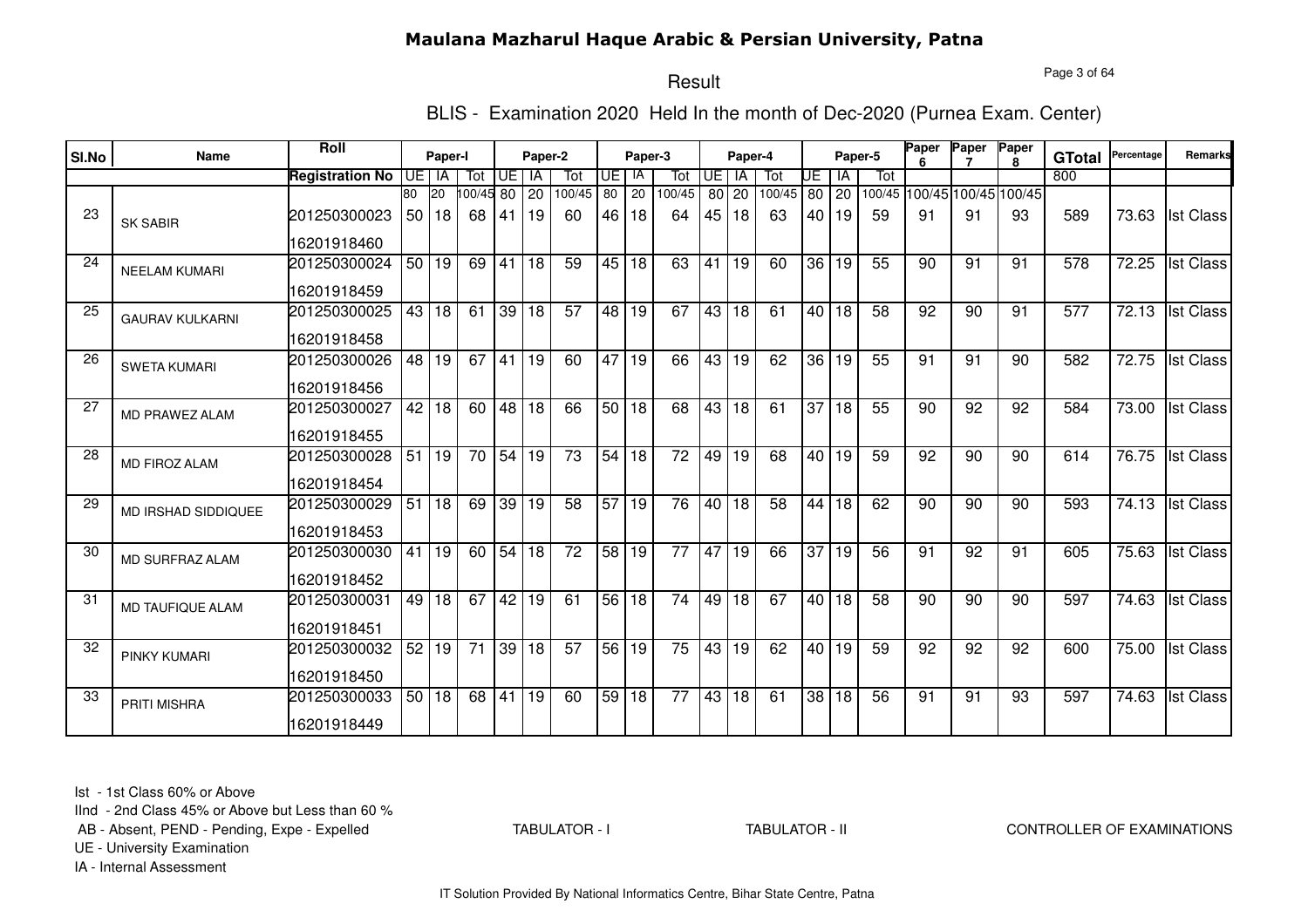Page 4 of 64

# Result

BLIS - Examination 2020 Held In the month of Dec-2020 (Purnea Exam. Center)

| SI.No | <b>Name</b>            | Roll                   |       | Paper-I   |                 |       | Paper-2         |                 |                 | Paper-3         |        |                 | Paper-4 |                 |                 |                      | Paper-5 | Paper | Paper           | Paper                       | <b>GTotal</b> | Percentage     | Remarks          |
|-------|------------------------|------------------------|-------|-----------|-----------------|-------|-----------------|-----------------|-----------------|-----------------|--------|-----------------|---------|-----------------|-----------------|----------------------|---------|-------|-----------------|-----------------------------|---------------|----------------|------------------|
|       |                        | <b>Registration No</b> | IUE I | IA        | Tot             | UE    | IA              | Tot             | UE I            | IA              | Tot    | UE.             | IA      | Tot             | UE I            | ΙA                   | Tot     |       |                 |                             | 800           |                |                  |
|       |                        |                        | 80    | <b>20</b> | 100/45          | 80    | 20              | 100/45          | 80 l            | $\overline{20}$ | 100/45 |                 | $80$ 20 | 100/45          |                 | $80$ 20              |         |       |                 | 100/45 100/45 100/45 100/45 |               |                |                  |
| 34    | RAJESH KUMAR GOSWAM    | 201250300034           |       | 50 19     | 69              | 40 I  | 18              | 58              | 62 <sub>1</sub> | 19              | 81     | 41 I            | 19      | 60              | 37 <sup>1</sup> | 19                   | 56      | 93    | 93              | 90                          | 600           | 75.00          | <b>Ist Class</b> |
|       |                        | 16201918448            |       |           |                 |       |                 |                 |                 |                 |        |                 |         |                 |                 |                      |         |       |                 |                             |               |                |                  |
| 35    | <b>RAMESH KUMAR</b>    | 201250300035           | 48 I  | 18        | 66              | 40    | 19              | 59              | 61 I            | 19              | 80     | $\overline{41}$ | 18      | 59              |                 | 38 18                | 56      | 91    | 90              | 91                          | 592           | 74.00          | <b>Ist Class</b> |
|       |                        | 16201918447            |       |           |                 |       |                 |                 |                 |                 |        |                 |         |                 |                 |                      |         |       |                 |                             |               |                |                  |
| 36    | <b>ANAND KUMAR SAH</b> | 201250300036           |       | 51 19     | 70              | 43    | 18              | 61              | 56              | 19              | 75     | 43              | 19      | 62              |                 | 36 19                | 55      | 92    | 94              | 92                          | 601           | 75.13          | <b>Ist Class</b> |
|       |                        | 16201918446            |       |           |                 |       |                 |                 |                 |                 |        |                 |         |                 |                 |                      |         |       |                 |                             |               |                |                  |
| 37    | NARESH PRASAD MAHTO    | 201250300037           |       | 39 18     | 57              | 36 19 |                 | 55              |                 | 40 18           | 58     | $\overline{38}$ | 18      | $\overline{56}$ |                 | $\sqrt{24}$ 18       | 42      | 92    | $\overline{90}$ | 90                          | 540           | $-$            | Fail             |
|       |                        | 16201918445            |       |           |                 |       |                 |                 |                 |                 |        |                 |         |                 |                 |                      |         |       |                 |                             |               |                |                  |
| 38    | ROHAN KUMAR GUPTA      | 201250300038           |       | 53 19     | 72              | 39 18 |                 | 57              |                 | 63 18           | 81     |                 | 38 19   | 57              |                 | $\overline{36}$   19 | 55      | 92    | 92              | 91                          | 597           | 74.63          | <b>Ist Class</b> |
|       |                        | 16201918444            |       |           |                 |       |                 |                 |                 |                 |        |                 |         |                 |                 |                      |         |       |                 |                             |               |                |                  |
| 39    | <b>VEENA KUMARI</b>    | 201250300039           |       | 56   18   | $\overline{74}$ | 39    | 19              | 58              |                 | 60 19           | 79     |                 | 45 19   | 64              |                 | 23 18                | 41      | 92    | 94              | 93                          | 595           | $-$            | Fail             |
|       |                        | 16201918443            |       |           |                 |       |                 |                 |                 |                 |        |                 |         |                 |                 |                      |         |       |                 |                             |               |                |                  |
| 40    | <b>MD FARMAN ALAM</b>  | 201250300040           | 52    | 19        | 71              | 41    | $\overline{18}$ | 59              | 59              | 19              | 78     |                 | 41 18   | 59              |                 | 38 19                | 57      | 92    | 93              | 91                          | 600           | 75.00          | <b>Ist Class</b> |
|       |                        | 16201918442            |       |           |                 |       |                 |                 |                 |                 |        |                 |         |                 |                 |                      |         |       |                 |                             |               |                |                  |
| 41    | <b>TUNTUN KUMAR</b>    | 201250300041           |       | 51 18     | 69              | 42    | 19              | 61              | 53 <sub>1</sub> | 19              | 72     | 42              | 19      | 61              |                 | 36 18                | 54      | 90    | 93              | 90                          | 590           | 73.75          | <b>Ist Class</b> |
|       |                        | 16201918440            |       |           |                 |       |                 |                 |                 |                 |        |                 |         |                 |                 |                      |         |       |                 |                             |               |                |                  |
| 42    | AMIT KUMAR PANDIT      | 201250300042           |       | 53 19     | 72              | 42    | 19              | 61              | 57 <sup>1</sup> | 18              | 75     |                 | 40 18   | 58              | 44              | 19                   | 63      | 93    | 91              | 92                          | 605           | 75.63          | <b>Ist Class</b> |
|       |                        | 16201918439            |       |           |                 |       |                 |                 |                 |                 |        |                 |         |                 |                 |                      |         |       |                 |                             |               |                |                  |
| 43    | <b>USHA KUMARI</b>     | 201250300043           |       | $49$ 18   | 67              |       | 40 18           | $\overline{58}$ | 62              | 19              | 81     |                 | 40 19   | 59              |                 | 24 18                | 42      | 92    | 91              | 91                          | 581           | $\overline{a}$ | Fail             |
|       |                        | 16201918438            |       |           |                 |       |                 |                 |                 |                 |        |                 |         |                 |                 |                      |         |       |                 |                             |               |                |                  |
| 44    | POOJA KUMARI           | 201250300044           |       | 49 19     | 68              | 41    | 19              | 60              | 65              | $\overline{19}$ | 84     |                 | 49 18   | 67              | 26              | 19                   | 45      | 94    | 95              | 95                          | 608           | 76.00          | <b>Ist Class</b> |
|       |                        | 16201918437            |       |           |                 |       |                 |                 |                 |                 |        |                 |         |                 |                 |                      |         |       |                 |                             |               |                |                  |

Ist - 1st Class 60% or Above

IInd - 2nd Class 45% or Above but Less than 60 %

AB - Absent, PEND - Pending, Expe - Expelled

TABULATOR - I

TABULATOR - II CONTROLLER OF EXAMINATIONS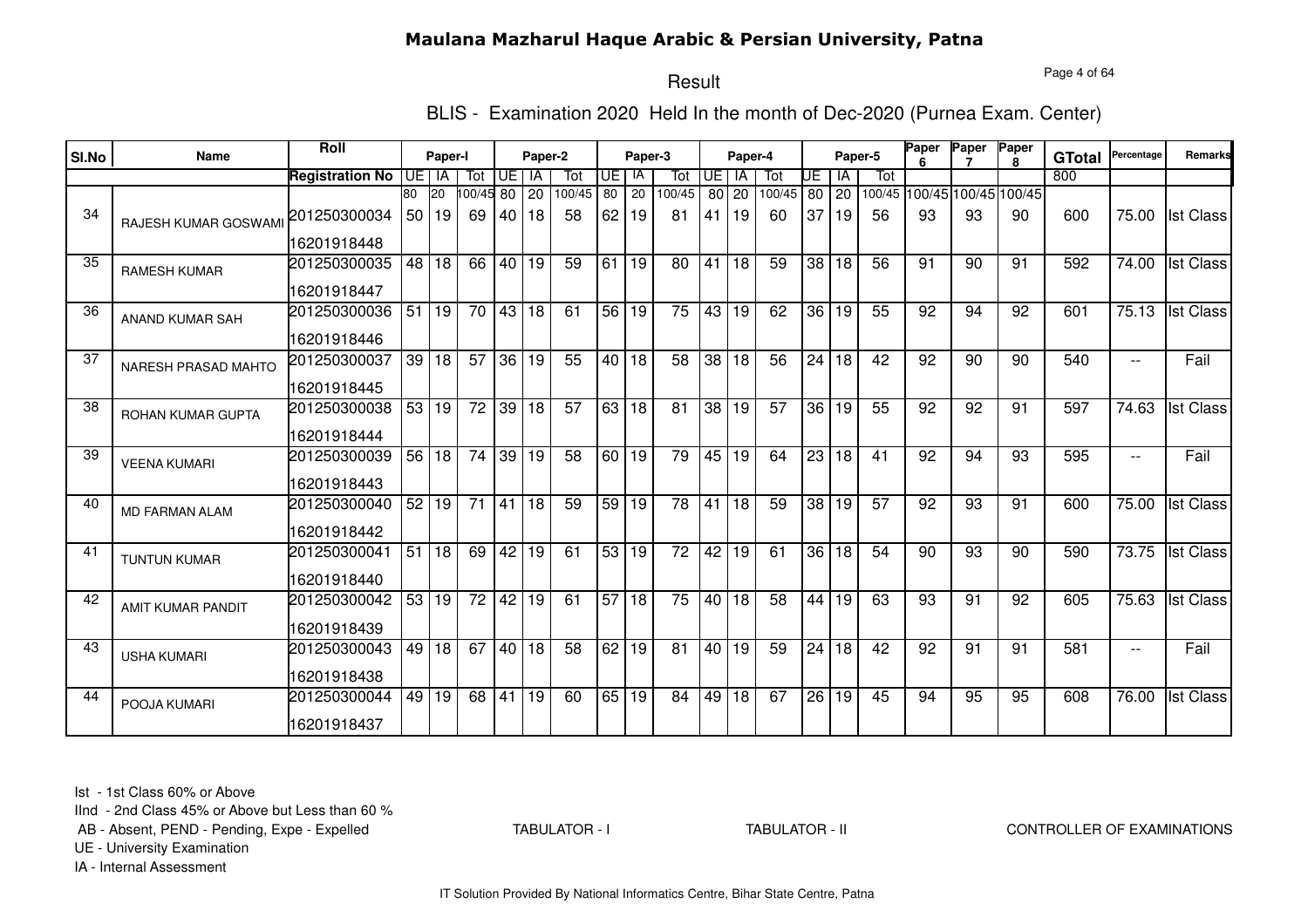#### Page 5 of 64

## Result

BLIS - Examination 2020 Held In the month of Dec-2020 (Purnea Exam. Center)

| SI.No | <b>Name</b>              | <b>Roll</b>            |                 | Paper-I         |                 |                | Paper-2         |        |                 | Paper-3         |                 |                 | Paper-4         |        |                 |                 | Paper-5 | Paper | Paper           | <b>Paper</b><br>8           | <b>GTotal</b> | Percentage         | Remarks          |
|-------|--------------------------|------------------------|-----------------|-----------------|-----------------|----------------|-----------------|--------|-----------------|-----------------|-----------------|-----------------|-----------------|--------|-----------------|-----------------|---------|-------|-----------------|-----------------------------|---------------|--------------------|------------------|
|       |                          | <b>Registration No</b> | UE I            | IA              | Tot             | UE.            | IA              | Tot    | UE   IA         |                 | Tot             | UE              | ΙA              | Tot    | UE              | IA              | Tot     |       |                 |                             | 800           |                    |                  |
|       |                          |                        | 80              | <b>20</b>       | 00/45           | 80             | 20              | 100/45 | 80 l            | 20              | 100/45          |                 | $80$ 20         | 100/45 | 80 20           |                 |         |       |                 | 100/45 100/45 100/45 100/45 |               |                    |                  |
| 45    | <b>REHANA KHATOON</b>    | 201250300045           |                 | 50 18           | 68              | 36             | 18              | 54     | 44 I            | 19              | 63              | 42              | 18              | 60     |                 | 44   18         | 62      | 91    | 92              | 94                          | 584           |                    | 73.00 Ist Class  |
|       |                          | 16201918436            |                 |                 |                 |                |                 |        |                 |                 |                 |                 |                 |        |                 |                 |         |       |                 |                             |               |                    |                  |
| 46    | <b>MD NASIM AKHTAR</b>   | 201250300046           | 53 <sub>1</sub> | 19              | 72              | 48             | 18              | 66     | 61              | 18              | 79              |                 | 50 19           | 69     | 36              | 18              | 54      | 91    | 91              | 90                          | 612           | 76.50              | <b>Ist Class</b> |
|       |                          | 16201918435            |                 |                 |                 |                |                 |        |                 |                 |                 |                 |                 |        |                 |                 |         |       |                 |                             |               |                    |                  |
| 47    | <b>SALMA KHATOON</b>     | 201250300047           |                 | 52 18           | 70              | 45             | 19              | 64     |                 | 54 18           | 72              |                 | 40 18           | 58     | 44              | 19              | 63      | 94    | 95              | 94                          | 610           | 76.25              | <b>Ist Class</b> |
|       |                          | 16201918434            |                 |                 |                 |                |                 |        |                 |                 |                 |                 |                 |        |                 |                 |         |       |                 |                             |               |                    |                  |
| 48    | <b>KUMARI RAGNI</b>      | 201250300048           | 53 <sub>1</sub> | 19              | $\overline{72}$ | $\overline{A}$ | 18              | 18     | 61 19           |                 | 80              | 36              | 19              | 55     | A I             | 19              | 19      | 93    | 91              | 94                          | 522           | $-$                | Fail             |
|       |                          | 16201918433            |                 |                 |                 |                |                 |        |                 |                 |                 |                 |                 |        |                 |                 |         |       |                 |                             |               |                    |                  |
| 49    | <b>SHAKIL AHMAD</b>      | 201250300049           | 51              | 18              | 69              | 43             | 18              | 61     |                 | 56 18           | 74              | $\overline{37}$ | 19              | 56     | $\overline{38}$ | 18              | 56      | 91    | 92              | 90                          | 589           | 73.63              | <b>Ist Class</b> |
|       |                          | 16201918432            |                 |                 |                 |                |                 |        |                 |                 |                 |                 |                 |        |                 |                 |         |       |                 |                             |               |                    |                  |
| 50    | <b>BABULAL MURMU</b>     | 201250300050           | 46              | $\overline{19}$ | 65              | 47             | $\overline{18}$ | 65     |                 | 51 18           | 69              |                 | 45 18           | 63     | 43              | $\overline{19}$ | 62      | 90    | $\overline{90}$ | 91                          | 595           | $\overline{74.38}$ | <b>Ist Class</b> |
|       |                          | 16201918431            |                 |                 |                 |                |                 |        |                 |                 |                 |                 |                 |        |                 |                 |         |       |                 |                             |               |                    |                  |
| 51    | <b>SAFAQUE SABRIN</b>    | 201250300051           | 51              | 18              | 69              | 42             | $\overline{19}$ | 61     | 57 <sub>l</sub> | 19              | 76              |                 | 50 19           | 69     | 38 <sup>1</sup> | 19              | 57      | 91    | 90              | 92                          | 605           | 75.63              | <b>Ist Class</b> |
|       |                          | 16201918430            |                 |                 |                 |                |                 |        |                 |                 |                 |                 |                 |        |                 |                 |         |       |                 |                             |               |                    |                  |
| 52    | <b>MANOJ HEMBROM</b>     | 201250300052           | 53              | 19              | 72              | 44             | 19              | 63     | 52              | 19              | 71              | 45              | 18              | 63     | 40              | 18              | 58      | 90    | 90              | 90                          | 597           | 74.63              | <b>Ist Class</b> |
|       |                          | 16201918429            |                 |                 |                 |                |                 |        |                 |                 |                 |                 |                 |        |                 |                 |         |       |                 |                             |               |                    |                  |
| 53    | NRIPENDRA KUMAR NIRAJ    | 201250300053           | 53              | 18              | 71              | 42             | 19              | 61     | 59              | 18              | 77              | 48              | 19              | 67     | 42              | 18              | 60      | 90    | 90              | 91                          | 607           | 75.88              | <b>Ist Class</b> |
|       |                          | 16201918428            |                 |                 |                 |                |                 |        |                 |                 |                 |                 |                 |        |                 |                 |         |       |                 |                             |               |                    |                  |
| 54    | <b>MD USMAN AZIZ</b>     | 201250300054           | 47              | 19              | 66              | 42             | $\overline{19}$ | 61     | 44              | $\overline{18}$ | 62              | 37              | $\overline{18}$ | 55     | 36              | 19              | 55      | 90    | 94              | 91                          | 574           | 71.75              | <b>Ist Class</b> |
|       |                          | 16201918427            |                 |                 |                 |                |                 |        |                 |                 |                 |                 |                 |        |                 |                 |         |       |                 |                             |               |                    |                  |
| 55    | <b>MD WASIQUR RAHMAN</b> | 201250300055           | 48              | 18              | 66              | 48             | $\overline{18}$ | 66     | 55              | 19              | $\overline{74}$ | 48              | 19              | 67     | 46              | 18              | 64      | 92    | 90              | 91                          | 610           | $\overline{76.25}$ | <b>Ist Class</b> |
|       |                          | 16201815762            |                 |                 |                 |                |                 |        |                 |                 |                 |                 |                 |        |                 |                 |         |       |                 |                             |               |                    |                  |

Ist - 1st Class 60% or Above

IInd - 2nd Class 45% or Above but Less than 60 %

AB - Absent, PEND - Pending, Expe - Expelled

TABULATOR - I

#### TABULATOR - II CONTROLLER OF EXAMINATIONS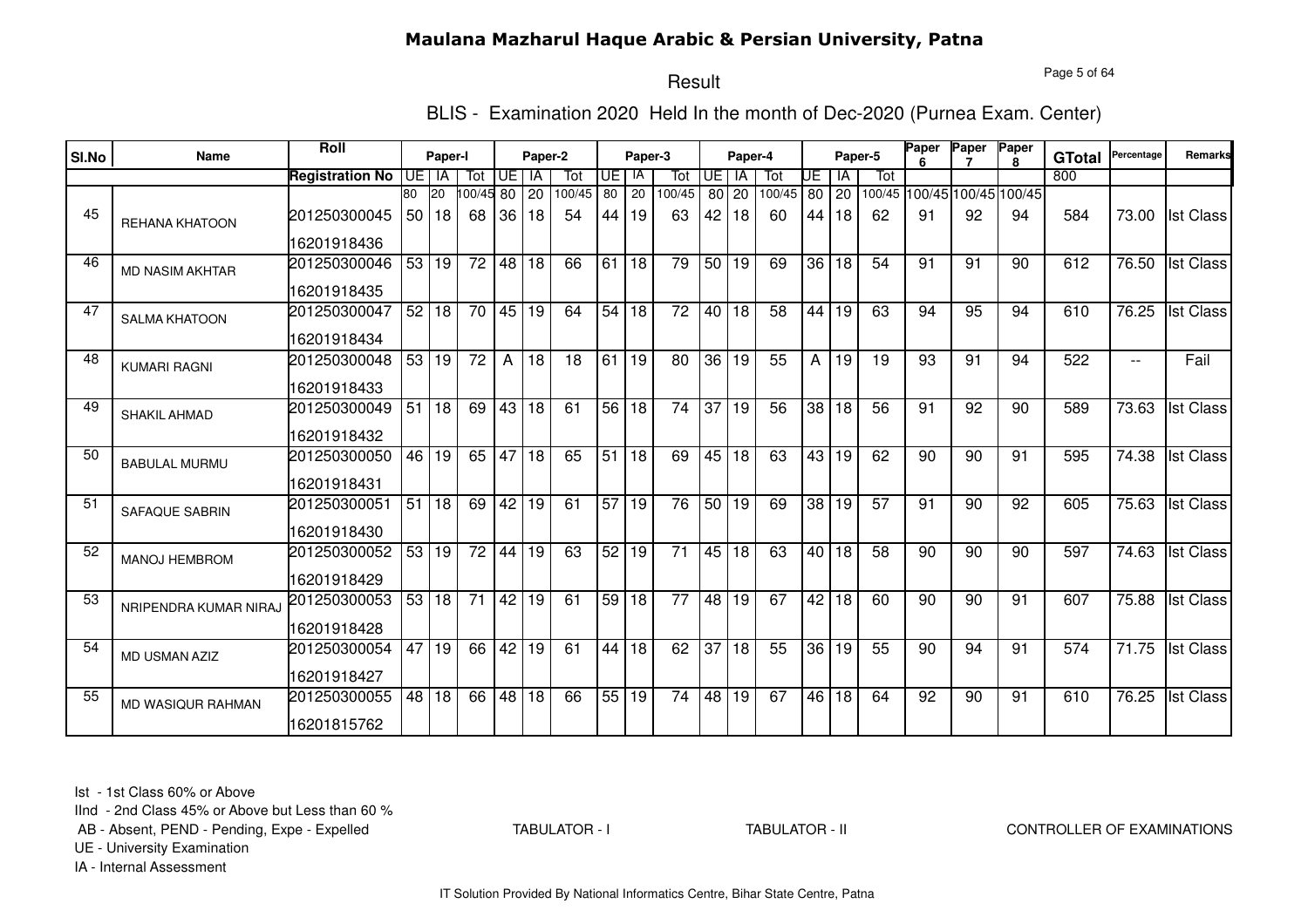#### Page 6 of 64

#### Result

BLIS - Examination 2020 Held In the month of Dec-2020 (Purnea Exam. Center)

| SI.No     | <b>Name</b>          | Roll                   |                 | Paper-I         |                 |                 | Paper-2         |                 |                 | Paper-3            |                 |                 | Paper-4         |        |                 |       | Paper-5         | <b>Paper</b>    | Paper | Paper<br>8           | <b>GTotal</b> | Percentage | Remarks          |
|-----------|----------------------|------------------------|-----------------|-----------------|-----------------|-----------------|-----------------|-----------------|-----------------|--------------------|-----------------|-----------------|-----------------|--------|-----------------|-------|-----------------|-----------------|-------|----------------------|---------------|------------|------------------|
|           |                      | <b>Registration No</b> | IUE.            | IA              | Tot             | UE.             | IA              | Tot             | UE I            | -lA                | Tot             | UE              | IA              | Tot    | UE              | -lA   | Tot             |                 |       |                      | 800           |            |                  |
|           |                      |                        | $\overline{80}$ | $\overline{20}$ | 00/45 80        |                 | $\overline{20}$ | 100/45          | 80              | 20                 | 100/45          | 80              | $\overline{20}$ | 100/45 | $\overline{80}$ | 20    | 100/45          |                 |       | 100/45 100/45 100/45 |               |            |                  |
| 56        | ANAND KUMAR PODDAR   | 201250300056           |                 | 50 19           | 69              | A               | 18              | 18              |                 | 60 19              | 79              | 36 <sup>°</sup> | 18              | 54     | A               | 19    | 19              | 91              | 90    | 91                   | 511           | $ -$       | Fail             |
|           |                      | 16201918441            |                 |                 |                 |                 |                 |                 |                 |                    |                 |                 |                 |        |                 |       |                 |                 |       |                      |               |            |                  |
| 126<br>57 | <b>KANCHAN SINGH</b> | 201260300001           |                 | 45 19           | 64              | 23 19           |                 | 42              | 36 l            | 19                 | 55              | 40              | 19              | 59     | 37              | 19    | 56              | 84              | 85    | 86                   | 531           | $ -$       | Fail             |
|           |                      | 16201921991            |                 |                 |                 |                 |                 |                 |                 |                    |                 |                 |                 |        |                 |       |                 |                 |       |                      |               |            |                  |
| 58        | <b>EHSAN REZA</b>    | 201260300002           | 51              | 19              | 70              | 55              | 19              | 74              | 46 l            | 19                 | 65              | 49              | 19              | 68     | 49              | 19    | 68              | 85              | 86    | 87                   | 603           | 75.38      | <b>Ist Class</b> |
|           |                      | 16201921990            |                 |                 |                 |                 |                 |                 |                 |                    |                 |                 |                 |        |                 |       |                 |                 |       |                      |               |            |                  |
| 59        | RAJESH KUMAR         | 201260300003           | 48 l            | 19              | 67              | 51              | 19              | 70              | 50 <sub>1</sub> | 19                 | 69              | 48              | 19              | 67     | 45              | 19    | 64              | 86              | 87    | 90                   | 600           | 75.00      | <b>Ist Class</b> |
|           |                      | 16201921989            |                 |                 |                 |                 |                 |                 |                 |                    |                 |                 |                 |        |                 |       |                 |                 |       |                      |               |            |                  |
| 60        | SUBHASH PANDIT       | 201260300004           | 49              | $\overline{19}$ | 68              | 48 19           |                 | 67              | 64              | 19                 | $\overline{83}$ | 44              | $\overline{19}$ | 63     |                 | 54 19 | $\overline{73}$ | 93              | 90    | 92                   | 629           | 78.63      | <b>Ist Class</b> |
|           |                      | 16201921988            |                 |                 |                 |                 |                 |                 |                 |                    |                 |                 |                 |        |                 |       |                 |                 |       |                      |               |            |                  |
| 61        | <b>AMRESH KUMAR</b>  | 201260300005           | 54              | 19              | 73              | 51              | 19              | $\overline{70}$ | 62              | 19                 | 81              | $\overline{48}$ | $\overline{19}$ | 67     | $\overline{51}$ | 19    | 70              | 88              | 86    | 87                   | 622           | 77.75      | <b>Ist Class</b> |
|           |                      | 16201921987            |                 |                 |                 |                 |                 |                 |                 |                    |                 |                 |                 |        |                 |       |                 |                 |       |                      |               |            |                  |
| 62        | <b>KRISHAN KUMAR</b> | 201260300006           | 51              | 19              | 70              | 52 19           |                 | 71              |                 | $\overline{63}$ 19 | 82              | 48              | 19              | 67     | 47              | 19    | 66              | 89              | 86    | 89                   | 620           | 77.50      | <b>Ist Class</b> |
|           |                      | 16201921986            |                 |                 |                 |                 |                 |                 |                 |                    |                 |                 |                 |        |                 |       |                 |                 |       |                      |               |            |                  |
| 63        | <b>SANGITA DEVI</b>  | 201260300007           | 56              | 19              | 75              | 52 18           |                 | 70              | 59 20           |                    | 79              | 41              | $\overline{18}$ | 59     |                 | 50 19 | 69              | 89              | 85    | 89                   | 615           | 76.88      | <b>Ist Class</b> |
|           |                      | 16201921985            |                 |                 |                 |                 |                 |                 |                 |                    |                 |                 |                 |        |                 |       |                 |                 |       |                      |               |            |                  |
| 64        | <b>AMIT KUMAR</b>    | 201260300008           | 54              | 19              | 73              | $55$ 18         |                 | 73              | 62              | 19                 | $\overline{81}$ | 47              | $\overline{18}$ | 65     |                 | 52 19 | $\overline{71}$ | $\overline{86}$ | 86    | $\overline{88}$      | 623           | 77.88      | <b>Ist Class</b> |
|           |                      | 16201921984            |                 |                 |                 |                 |                 |                 |                 |                    |                 |                 |                 |        |                 |       |                 |                 |       |                      |               |            |                  |
| 65        | <b>NAVITA KUMARI</b> | 201260300009           | 53              | 19              | $\overline{72}$ | 49 18           |                 | 67              | 65              | 18                 | 83              | 40              | 19              | 59     |                 | 49 18 | 67              | 87              | 84    | 89                   | 608           | 76.00      | <b>Ist Class</b> |
|           |                      | 16201921983            |                 |                 |                 |                 |                 |                 |                 |                    |                 |                 |                 |        |                 |       |                 |                 |       |                      |               |            |                  |
| 66        | PREETI BHARTI        | 201260300010           | 67              | 19              | 86              | $\overline{51}$ | 18              | 69              | 66              | $\overline{18}$    | 84              | $\overline{41}$ | 18              | 59     | 47              | 18    | 65              | 88              | 85    | $\overline{87}$      | 623           | 77.88      | <b>Ist Class</b> |
|           |                      | 16201921982            |                 |                 |                 |                 |                 |                 |                 |                    |                 |                 |                 |        |                 |       |                 |                 |       |                      |               |            |                  |

Ist - 1st Class 60% or Above

IInd - 2nd Class 45% or Above but Less than 60 %

AB - Absent, PEND - Pending, Expe - Expelled

TABULATOR - I

TABULATOR - II CONTROLLER OF EXAMINATIONS

UE - University Examination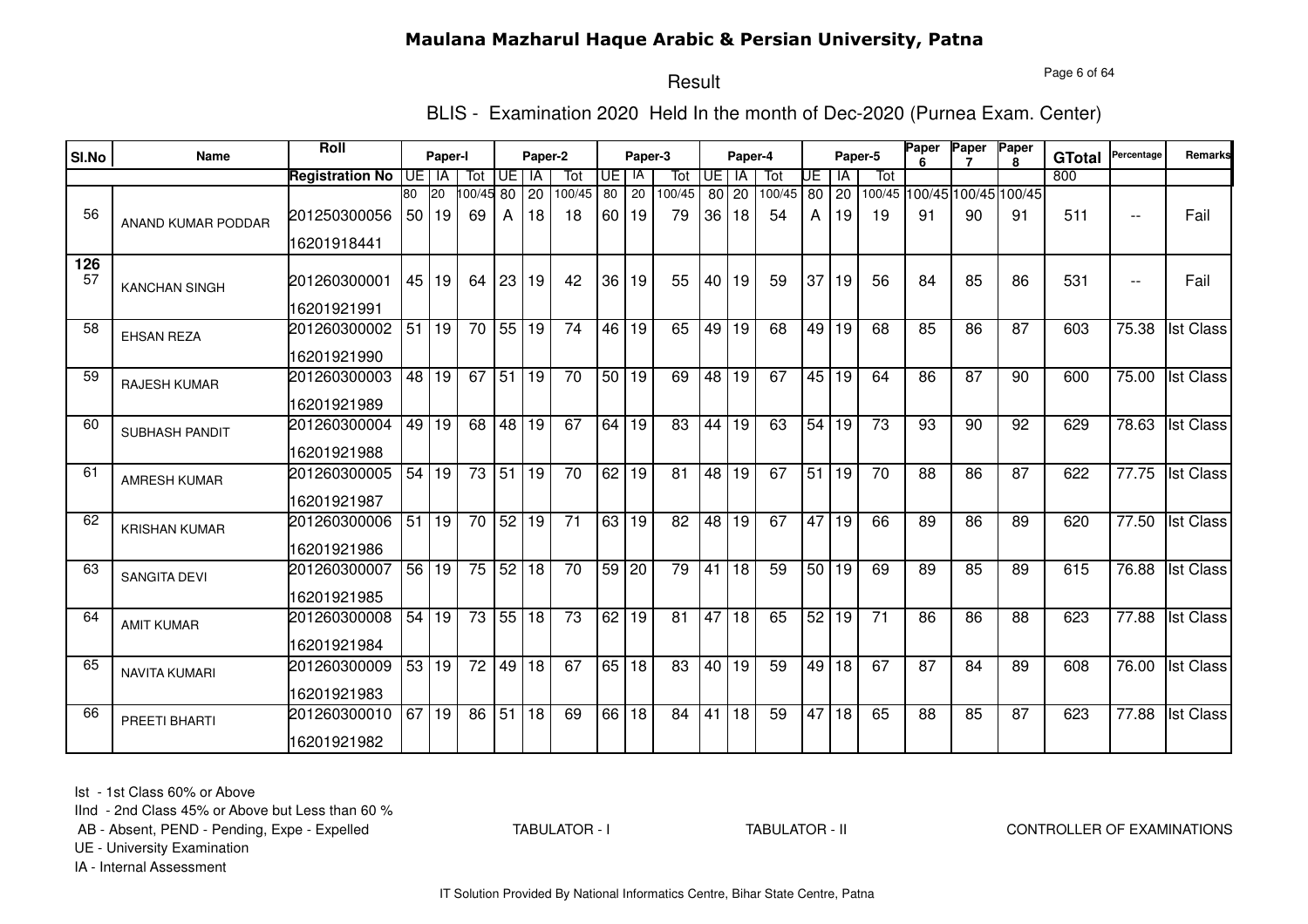Page 7 of 64

#### Result

BLIS - Examination 2020 Held In the month of Dec-2020 (Purnea Exam. Center)

| SI.No           | Name                 | Roll                   |      | Paper-I            |           |    | Paper-2         |                 |      | Paper-3         |                 |                 | Paper-4 |                 |    |                 | Paper-5         | Paper           | Paper           | Paper<br>8                  | <b>GTotal</b> | Percentage               | Remarks          |
|-----------------|----------------------|------------------------|------|--------------------|-----------|----|-----------------|-----------------|------|-----------------|-----------------|-----------------|---------|-----------------|----|-----------------|-----------------|-----------------|-----------------|-----------------------------|---------------|--------------------------|------------------|
|                 |                      | <b>Registration No</b> | IUE. | IA                 | Tot       | UE | IA              | Tot             | UE I | IA              | Tot             | UE              | IA      | Tot             | UE | IA              | Tot             |                 |                 |                             | 800           |                          |                  |
|                 |                      |                        | 80   | <b>20</b>          | 100/45 80 |    | 20              | 100/45          | 80   | $\overline{20}$ | 100/45          | 80              | 20      | 100/45          |    | $80$ 20         |                 |                 |                 | 100/45 100/45 100/45 100/45 |               |                          |                  |
| 67              | <b>ANOKHA BHARTI</b> | 201260300011           |      | 66 19              | 85        |    | 18 19           | 37              |      | 36 18           | 54              | 36              | 18      | 54              |    | 15   18         | 33              | 88              | 87              | 88                          | 526           | $\overline{\phantom{a}}$ | Fail             |
|                 |                      | 16201921981            |      |                    |           |    |                 |                 |      |                 |                 |                 |         |                 |    |                 |                 |                 |                 |                             |               |                          |                  |
| 68              | <b>SARMADI BEGUM</b> | 201260300012           | 66   | 19                 | 85        | 23 | 19              | 42              |      | 38 18           | 56              | 39              | 19      | 58              |    | 38 18           | 56              | 86              | 86              | 86                          | 555           | $- -$                    | Fail             |
|                 |                      | 16201921980            |      |                    |           |    |                 |                 |      |                 |                 |                 |         |                 |    |                 |                 |                 |                 |                             |               |                          |                  |
| 69              | <b>KRISHNA KUMAR</b> | 201260300013           | 67   | 19                 | 86        | 48 | $\overline{19}$ | 67              |      | 44 19           | 63              | 44              | 19      | 63              |    | 48 19           | 67              | 89              | $\overline{87}$ | 88                          | 610           | 76.25                    | <b>Ist Class</b> |
|                 |                      | 16201921979            |      |                    |           |    |                 |                 |      |                 |                 |                 |         |                 |    |                 |                 |                 |                 |                             |               |                          |                  |
| 70              | PUSHPA KUMARI        | 201260300014           |      | $\overline{67}$ 19 | 86        | 47 | $\overline{19}$ | 66              |      | 41 18           | $\overline{59}$ | 39              | 19      | $\overline{58}$ |    | 43 19           | 62              | 92              | 89              | 91                          | 603           | 75.38                    | <b>Ist Class</b> |
|                 |                      | 16201806343            |      |                    |           |    |                 |                 |      |                 |                 |                 |         |                 |    |                 |                 |                 |                 |                             |               |                          |                  |
| 71              | <b>BIBI BELISTAN</b> | 201260300015           | 68   | 19                 | 87        | 42 | 19              | 61              |      | 41 18           | 59              | $\overline{36}$ | 19      | 55              | 42 | 19              | 61              | 89              | 87              | 86                          | 585           | 73.13                    | <b>Ist Class</b> |
|                 |                      | 16201518326            |      |                    |           |    |                 |                 |      |                 |                 |                 |         |                 |    |                 |                 |                 |                 |                             |               |                          |                  |
| $\overline{72}$ | <b>SAJIA PARWEEN</b> | 201260300016           |      | 45 19              | 64        | 49 | 18              | 67              |      | 42 19           | 61              |                 | 40 18   | $\overline{58}$ | 44 | $\overline{18}$ | 62              | 88              | 88              | $\overline{87}$             | 575           | 71.88                    | <b>Ist Class</b> |
|                 |                      | 16201516464            |      |                    |           |    |                 |                 |      |                 |                 |                 |         |                 |    |                 |                 |                 |                 |                             |               |                          |                  |
| 73              | <b>BIBI RAHMATI</b>  | 201260300017           |      | 41 19              | 60        |    | 18 18           | $\overline{36}$ |      | 54 18           | $\overline{72}$ |                 | 42 18   | 60              |    | 15 19           | $\overline{34}$ | $\overline{87}$ | 87              | $\overline{87}$             | 523           | $\overline{\phantom{a}}$ | Fail             |
|                 |                      | 16201516204            |      |                    |           |    |                 |                 |      |                 |                 |                 |         |                 |    |                 |                 |                 |                 |                             |               |                          |                  |
| 153             |                      |                        |      |                    |           |    |                 |                 |      |                 |                 |                 |         |                 |    |                 |                 |                 |                 |                             |               |                          |                  |
| 74              | <b>RANI KUMARI</b>   | 201530300001           |      | 59 18              | 77        | 47 | 18              | 65              |      | 49 17           | 66              | 54              | 18      | 72              |    | 38 19           | 57              | 86              | 86              | 85                          | 594           | 74.25                    | <b>Ist Class</b> |
|                 |                      | 16201922413            |      |                    |           |    |                 |                 |      |                 |                 |                 |         |                 |    |                 |                 |                 |                 |                             |               |                          |                  |
| 75              | <b>RINKI SWETA</b>   | 201530300002           |      | 59 19              | 78        | 40 | 18              | 58              |      | 56 18           | $\overline{74}$ |                 | 48 18   | 66              |    | 36 17           | 53              | 84              | $\overline{87}$ | $\overline{87}$             | 587           | 73.38                    | <b>Ist Class</b> |
|                 |                      | 16201922412            |      |                    |           |    |                 |                 |      |                 |                 |                 |         |                 |    |                 |                 |                 |                 |                             |               |                          |                  |
| 76              | POOJA KUMARI         | 201530300003           |      | $60$ 18            | 78        | 40 | 18              | $\overline{58}$ |      | 46 18           | 64              | 49              | 19      | 68              |    | 44 19           | 63              | 89              | 88              | 93                          | 601           | 75.13                    | <b>Ist Class</b> |
|                 |                      | 16201922411            |      |                    |           |    |                 |                 |      |                 |                 |                 |         |                 |    |                 |                 |                 |                 |                             |               |                          |                  |
| 77              | ANURADHA KUMARI      | 201530300004           |      | 60 18              | 78        | 50 | 18              | 68              |      | 48 19           | 67              |                 | 44 19   | 63              | 37 | 18              | 55              | 90              | $\overline{90}$ | $\overline{92}$             | 603           | 75.38                    | <b>Ist Class</b> |
|                 |                      | 16201922410            |      |                    |           |    |                 |                 |      |                 |                 |                 |         |                 |    |                 |                 |                 |                 |                             |               |                          |                  |

Ist - 1st Class 60% or Above

IInd - 2nd Class 45% or Above but Less than 60 %

AB - Absent, PEND - Pending, Expe - Expelled

TABULATOR - I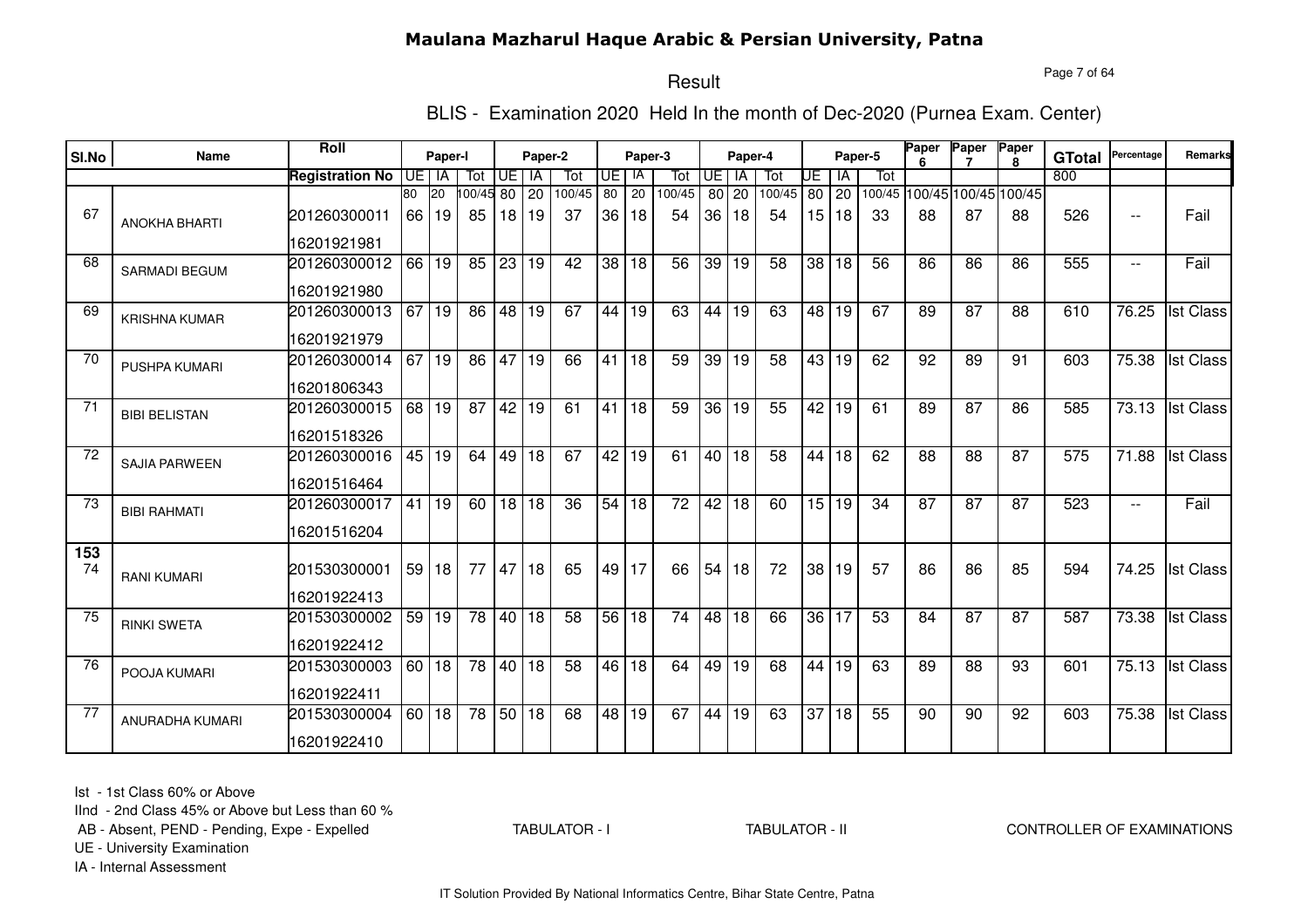#### Page 8 of 64

## Result

BLIS - Examination 2020 Held In the month of Dec-2020 (Purnea Exam. Center)

| SI.No | Name                  | Roll                   |                 | Paper-I              |           |                 | Paper-2         |                 |                 | Paper-3         |                 |    | Paper-4         |                 |    |                    | Paper-5         | Paper | Paper           | Paper                       | <b>GTotal</b> | Percentage         | Remarks          |
|-------|-----------------------|------------------------|-----------------|----------------------|-----------|-----------------|-----------------|-----------------|-----------------|-----------------|-----------------|----|-----------------|-----------------|----|--------------------|-----------------|-------|-----------------|-----------------------------|---------------|--------------------|------------------|
|       |                       | <b>Registration No</b> | <b>UE</b>       | IA                   | Tot       | UE.             | IA              | Tot             | UE   IA         |                 | Tot             | UE | IA              | Tot             | UΕ | ΙA                 | Tot             |       |                 |                             | 800           |                    |                  |
|       |                       |                        | 80              | <b>20</b>            | 100/45 80 |                 | $\overline{20}$ | 100/45          | 80              | $\overline{20}$ | 100/45          | 80 | 20              | 100/45          |    | 80 20              |                 |       |                 | 100/45 100/45 100/45 100/45 |               |                    |                  |
| 78    | <b>PUJA KUMARI</b>    | 201530300005           | 57 <sup>1</sup> | 19                   | 76        | 43 I            | 18              | -61             |                 | 53 19           | 72              |    | 46 18           | 64              |    | 46   19            | 65              | 91    | 87              | 91                          | 607           | 75.88              | <b>Ist Class</b> |
|       |                       | 16201922409            |                 |                      |           |                 |                 |                 |                 |                 |                 |    |                 |                 |    |                    |                 |       |                 |                             |               |                    |                  |
| 79    | <b>ANNU KUMARI</b>    | 201530300006           |                 | $\overline{57}$   19 | 76        | 50 <sub>1</sub> | 18              | 68              |                 | 45 18           | 63              | 48 | 18              | 66              |    | 42 19              | 61              | 82    | 89              | 89                          | 594           | 74.25              | <b>Ist Class</b> |
|       |                       | 16201922408            |                 |                      |           |                 |                 |                 |                 |                 |                 |    |                 |                 |    |                    |                 |       |                 |                             |               |                    |                  |
| 80    | <b>RAJEEV KUMAR</b>   | 201530300007           |                 | 41 19                | 60        | 47              | 18              | 65              | 51              | 19              | 70              | 43 | 19              | 62              |    | 43 19              | 62              | 83    | 88              | 84                          | 574           | $\overline{71.75}$ | <b>Ist Class</b> |
|       |                       | 16201922407            |                 |                      |           |                 |                 |                 |                 |                 |                 |    |                 |                 |    |                    |                 |       |                 |                             |               |                    |                  |
| 81    | <b>NITU KUMARI</b>    | 201530300008           |                 | 48 19                | 67        | 48 19           |                 | 67              |                 | 48 19           | 67              | 47 | 18              | 65              |    | 39 19              | $\overline{58}$ | 86    | 89              | 86                          | 585           |                    | 73.13 Ist Class  |
|       |                       | 16201922406            |                 |                      |           |                 |                 |                 |                 |                 |                 |    |                 |                 |    |                    |                 |       |                 |                             |               |                    |                  |
| 82    | <b>VIKASH KUMAR</b>   | 201530300009           |                 | 51 18                | 69        | 47              | 18              | 65              |                 | $60$ 18         | 78              | 48 | 18              | 66              |    | 43 18              | 61              | 90    | 86              | 91                          | 606           | 75.75              | <b>Ist Class</b> |
|       |                       | 16201922405            |                 |                      |           |                 |                 |                 |                 |                 |                 |    |                 |                 |    |                    |                 |       |                 |                             |               |                    |                  |
| 83    | KALYANI KUMARI        | 201530300010           | 45              | 19                   | 64        | $\overline{48}$ | $\overline{19}$ | 67              | 56              | 18              | $\overline{74}$ | 52 | $\overline{18}$ | $\overline{70}$ |    | $46 \overline{19}$ | 65              | 88    | 83              | 85                          | 596           | 74.50              | <b>Ist Class</b> |
|       |                       | 16201922404            |                 |                      |           |                 |                 |                 |                 |                 |                 |    |                 |                 |    |                    |                 |       |                 |                             |               |                    |                  |
| 84    | VINOD KUMAR VIKRAM    | 201530300011           |                 | 50 19                | 69        | 38              | $\overline{19}$ | $\overline{57}$ | 58 <sub>1</sub> | 19              | 77              | 44 | 19              | 63              |    | 40119              | 59              | 89    | $\overline{87}$ | 87                          | 588           | 73.50              | <b>Ist Class</b> |
|       |                       | 16201922403            |                 |                      |           |                 |                 |                 |                 |                 |                 |    |                 |                 |    |                    |                 |       |                 |                             |               |                    |                  |
| 85    | <b>DEEPAK KUMAR</b>   | 201530300012           | 58 <sup>1</sup> | 18                   | 76        | 41              | 18              | 59              |                 | $60$ 18         | 78              | 48 | 19              | 67              |    | 46 18              | 64              | 89    | 90              | 93                          | 616           | 77.00              | <b>Ist Class</b> |
|       |                       | 16201922402            |                 |                      |           |                 |                 |                 |                 |                 |                 |    |                 |                 |    |                    |                 |       |                 |                             |               |                    |                  |
| 86    | SHASHIBHUSHAN KUMAR   | 201530300013           | 54              | 19                   | 73        | 45              | 19              | 64              | 56              | 18              | 74              | 54 | 19              | 73              |    | 40 19              | 59              | 90    | 89              | 86                          | 608           | 76.00              | <b>Ist Class</b> |
|       |                       | 16201922401            |                 |                      |           |                 |                 |                 |                 |                 |                 |    |                 |                 |    |                    |                 |       |                 |                             |               |                    |                  |
| 87    | KUMARI MADHURI BHARTI | 201530300014           |                 | 56 18                | 74        |                 | 38 19           | $\overline{57}$ |                 | 62 18           | 80              | 47 | 19              | 66              |    | 46 19              | 65              | 89    | 90              | 94                          | 615           | 76.88              | <b>Ist Class</b> |
|       |                       | 16201922399            |                 |                      |           |                 |                 |                 |                 |                 |                 |    |                 |                 |    |                    |                 |       |                 |                             |               |                    |                  |
| 88    | <b>RANJAN KUMAR</b>   | 201530300015           |                 | 46 17                | 63        | 37              | 19              | 56              | 62              | 19              | 81              | 47 | $\overline{19}$ | 66              |    | 36 17              | 53              | 90    | $\overline{87}$ | 92                          | 588           | 73.50              | <b>Ist Class</b> |
|       |                       | 16201922397            |                 |                      |           |                 |                 |                 |                 |                 |                 |    |                 |                 |    |                    |                 |       |                 |                             |               |                    |                  |

Ist - 1st Class 60% or Above

IInd - 2nd Class 45% or Above but Less than 60 %

AB - Absent, PEND - Pending, Expe - Expelled

TABULATOR - I

#### TABULATOR - II CONTROLLER OF EXAMINATIONS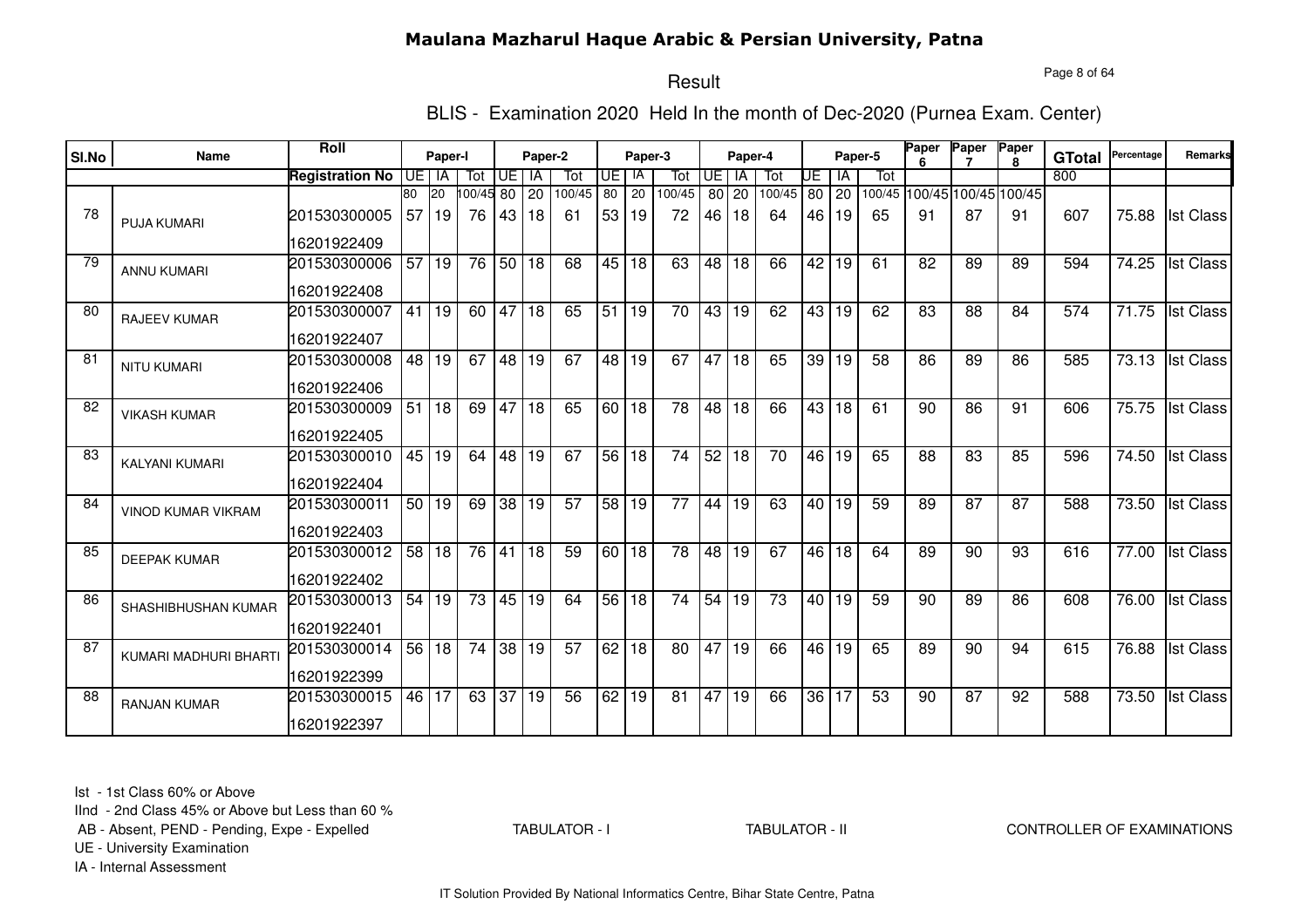#### Page 9 of 64

## Result

BLIS - Examination 2020 Held In the month of Dec-2020 (Purnea Exam. Center)

| SI.No | Name                 | Roll                   |                 | Paper-I         |                 |       | Paper-2         |                 |                 | Paper-3         |                 |                 | Paper-4         |        |                 |         | Paper-5         | Paper           | Paper           | Paper<br>8                  | <b>GTotal</b> | Percentage         | Remarks          |
|-------|----------------------|------------------------|-----------------|-----------------|-----------------|-------|-----------------|-----------------|-----------------|-----------------|-----------------|-----------------|-----------------|--------|-----------------|---------|-----------------|-----------------|-----------------|-----------------------------|---------------|--------------------|------------------|
|       |                      | <b>Registration No</b> | IUE I           | IA              | Tot             | UE    | IA              | Tot             | IUE I           | IA              | Tot             | <b>UE</b>       | IA              | Tot    | UE              | ΙA      | Tot             |                 |                 |                             | 800           |                    |                  |
|       |                      |                        | 80              | <b>20</b>       | 100/45 80       |       | 20              | 100/45          | 80              | $\overline{20}$ | 100/45          | 80 l            | 20              | 100/45 | 80 l            | 20      |                 |                 |                 | 100/45 100/45 100/45 100/45 |               |                    |                  |
| 89    | <b>PUSHPA KUMARI</b> | 201530300016           | 53 <sub>1</sub> | 19              | 72              | 37    | l 19            | 56              | 62 <sub>1</sub> | 19              | 81              | 46              | 19              | 65     |                 | 40   17 | 57              | 90              | 85              | 91                          | 597           | 74.63              | <b>Ist Class</b> |
|       |                      | 16201922396            |                 |                 |                 |       |                 |                 |                 |                 |                 |                 |                 |        |                 |         |                 |                 |                 |                             |               |                    |                  |
| 90    | <b>PRADEEP KUMAR</b> | 201530300017           | 52              | 19              | 71              | 50    | 19              | 69              | 64              | 18              | 82              | 54              | 18              | 72     | 50 <sub>1</sub> | 19      | 69              | 87              | 86              | 83                          | 619           | 77.38              | <b>Ist Class</b> |
|       |                      | 16201922395            |                 |                 |                 |       |                 |                 |                 |                 |                 |                 |                 |        |                 |         |                 |                 |                 |                             |               |                    |                  |
| 91    | <b>RANJAN KUMAR</b>  | 201530300018           | $\overline{51}$ | 19              | $\overline{70}$ | 49    | l 18            | 67              | 60 l            | 18              | $\overline{78}$ | 54              | 19              | 73     | 52              | 18      | 70              | 89              | 84              | 86                          | 617           | 77.13              | <b>Ist Class</b> |
|       |                      | 16201922394            |                 |                 |                 |       |                 |                 |                 |                 |                 |                 |                 |        |                 |         |                 |                 |                 |                             |               |                    |                  |
| 92    | <b>RAHUL KUMAR</b>   | 201530300019           | 52              | $\overline{19}$ | $\overline{71}$ | 36 19 |                 | 55              |                 | 60 19           | 79              | $\overline{48}$ | $\overline{19}$ | 67     | $\overline{38}$ | 19      | 57              | 89              | 83              | 85                          | 586           | 73.25              | <b>Ist Class</b> |
|       |                      | 16201922393            |                 |                 |                 |       |                 |                 |                 |                 |                 |                 |                 |        |                 |         |                 |                 |                 |                             |               |                    |                  |
| 93    | SHASHIKANT KUMAR     | 201530300020           |                 | 52 20           | 72              | 42 18 |                 | 60              |                 | 58 17           | 75              |                 | 50 19           | 69     |                 | 50 19   | 69              | 88              | 86              | 86                          | 605           | 75.63              | <b>Ist Class</b> |
|       |                      | 16201922392            |                 |                 |                 |       |                 |                 |                 |                 |                 |                 |                 |        |                 |         |                 |                 |                 |                             |               |                    |                  |
| 94    | <b>RATNESH KUMAR</b> | 201530300021           |                 | 56 20           | $\overline{76}$ |       | 46 18           | 64              |                 | 62 19           | 81              | 51              | 19              | 70     | 53              | 19      | $\overline{72}$ | 89              | $\overline{87}$ | 85                          | 624           | 78.00              | <b>Ist Class</b> |
|       |                      | 16201922391            |                 |                 |                 |       |                 |                 |                 |                 |                 |                 |                 |        |                 |         |                 |                 |                 |                             |               |                    |                  |
| 95    | AMRESH KUMAR         | 201530300022           | 39              | $\overline{18}$ | 57              | 45 18 |                 | 63              | 52              | $\overline{18}$ | 70              | 50              | 18              | 68     | 46              | 18      | 64              | $\overline{87}$ | 85              | 87                          | 581           | 72.63              | <b>Ist Class</b> |
|       |                      | 16201922390            |                 |                 |                 |       |                 |                 |                 |                 |                 |                 |                 |        |                 |         |                 |                 |                 |                             |               |                    |                  |
| 96    | <b>SARVAT BANO</b>   | 201530300023           | 52              | 18              | 70              | 39    | 18              | 57              | 58 <sup>1</sup> | 19              | 77              | 47              | 18              | 65     | 38              | 19      | 57              | 89              | 84              | 92                          | 591           | 73.88              | <b>Ist Class</b> |
|       |                      | 16201922389            |                 |                 |                 |       |                 |                 |                 |                 |                 |                 |                 |        |                 |         |                 |                 |                 |                             |               |                    |                  |
| 97    | PAPPU KUMAR          | 201530300024           | 47              | 19              | 66              | 48    | 19              | 67              | 60 <sub>1</sub> | 18              | 78              | 55              | 18              | 73     | 52              | 18      | 70              | 88              | 83              | 85                          | 610           | 76.25              | <b>Ist Class</b> |
|       |                      | 16201922386            |                 |                 |                 |       |                 |                 |                 |                 |                 |                 |                 |        |                 |         |                 |                 |                 |                             |               |                    |                  |
| 98    | MUSHAIDA PRAVEEN     | 201530300025           | 60 I            | 18              | $\overline{78}$ | 47    | $\overline{18}$ | 65              | 62              | 19              | 81              | 49              | 19              | 68     | $\overline{48}$ | 19      | 67              | 90              | 84              | 91                          | 624           | 78.00              | <b>Ist Class</b> |
|       |                      | 16201922385            |                 |                 |                 |       |                 |                 |                 |                 |                 |                 |                 |        |                 |         |                 |                 |                 |                             |               |                    |                  |
| 99    | <b>SANJEEV KUMAR</b> | 201530300026           | 56 <sub>1</sub> | 19              | 75              | 52 18 |                 | $\overline{70}$ | 60 18           |                 | $\overline{78}$ | $\overline{51}$ | 18              | 69     | 47              | 19      | 66              | 89              | 85              | 84                          | 616           | $\overline{77.00}$ | <b>Ist Class</b> |
|       |                      | 16201922384            |                 |                 |                 |       |                 |                 |                 |                 |                 |                 |                 |        |                 |         |                 |                 |                 |                             |               |                    |                  |

Ist - 1st Class 60% or Above

IInd - 2nd Class 45% or Above but Less than 60 %

AB - Absent, PEND - Pending, Expe - Expelled

TABULATOR - I

#### TABULATOR - II CONTROLLER OF EXAMINATIONS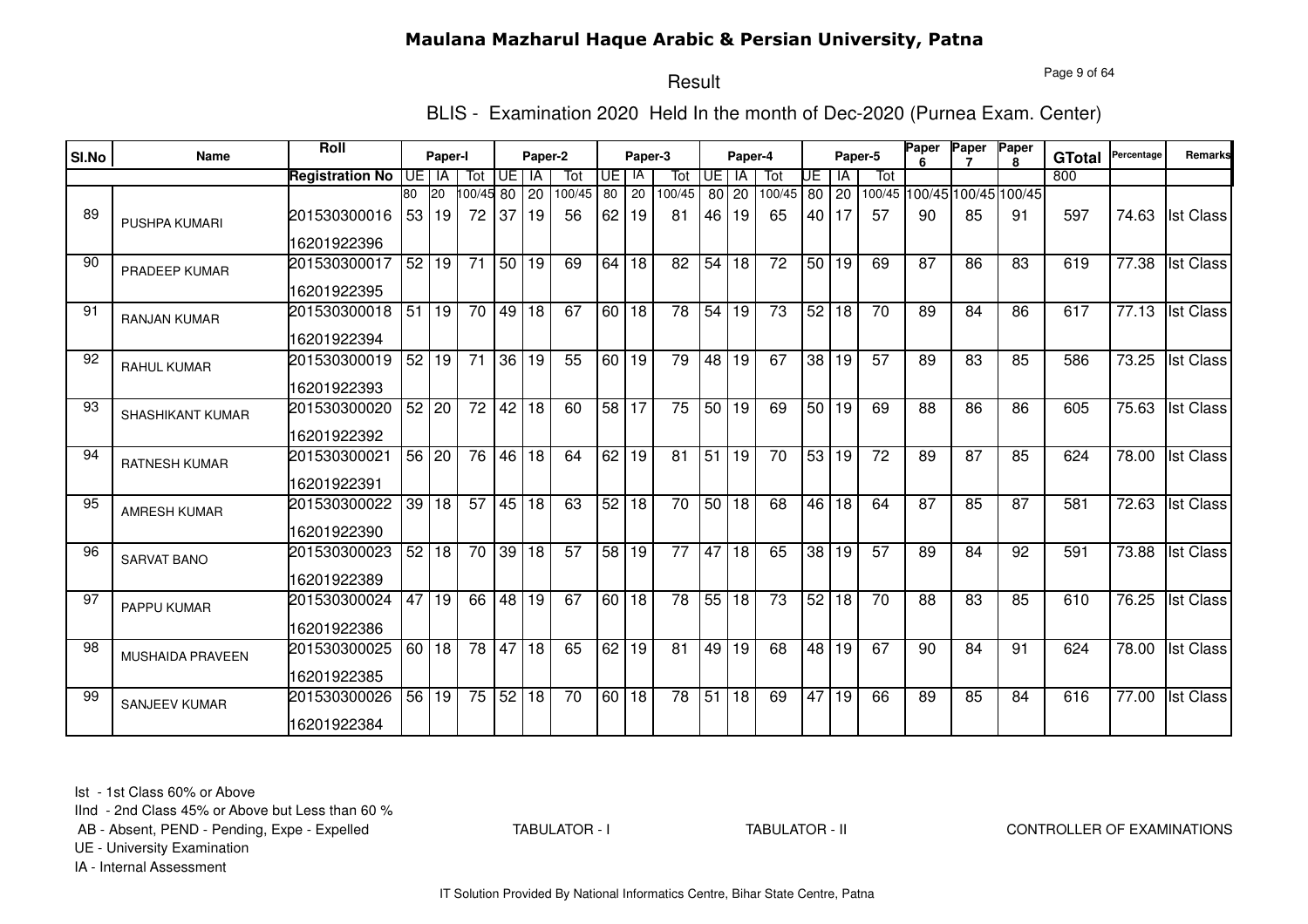Page 10 of 64

# Result

BLIS - Examination 2020 Held In the month of Dec-2020 (Purnea Exam. Center)

| SI.No | Name                      | Roll                   |                 | Paper-I      |                       |       | Paper-2   |                 |                 | Paper-3         |                 |                 | Paper-4         |        |                 |                 | Paper-5         | Paper           | Paper                       | Paper<br>R. | <b>GTotal</b> | Percentage | Remarks          |
|-------|---------------------------|------------------------|-----------------|--------------|-----------------------|-------|-----------|-----------------|-----------------|-----------------|-----------------|-----------------|-----------------|--------|-----------------|-----------------|-----------------|-----------------|-----------------------------|-------------|---------------|------------|------------------|
|       |                           | <b>Registration No</b> | UE I IA         |              | Tot                   | Œ     | <b>IA</b> | Tot             | UE I            | -IA             | Tot             | <b>UE</b>       | - IA            | Tot    | UE              | IA              | Tot             |                 |                             |             | 800           |            |                  |
|       |                           |                        | 80              | 20           | $\overline{00/45}$ 80 |       | 20        | 100/45          | 80              | 20              | 100/45          | 80 l            | 20              | 100/45 | 80              | 20              |                 |                 | 100/45 100/45 100/45 100/45 |             |               |            |                  |
| 100   | <b>TINKU KUMAR THAKUR</b> | 201530300027           | 46              | 18           | 64                    | 49    | 18        | 67              | 42              | 19              | 61              | 53              | 19              | 72     | 42              | 18              | 60              | 86              | 84                          | 86          | 580           | 72.50      | <b>Ist Class</b> |
|       |                           | 16201922383            |                 |              |                       |       |           |                 |                 |                 |                 |                 |                 |        |                 |                 |                 |                 |                             |             |               |            |                  |
| 101   | POOJA KUMARI              | 201530300028           | 58              | 19           | 77                    | 50    | 19        | 69              | 55              | 19              | 74              | 51              | 19              | 70     | 47              | 19              | 66              | 84              | 85                          | 85          | 610           | 76.25      | <b>Ist Class</b> |
|       |                           | 16201922382            |                 |              |                       |       |           |                 |                 |                 |                 |                 |                 |        |                 |                 |                 |                 |                             |             |               |            |                  |
| 102   | <b>SHROTI KUMARI</b>      | 201530300029           | 60              | $ 19\rangle$ | 79                    | 43 19 |           | 62              | 53              | 19              | $\overline{72}$ | 44              | $\overline{19}$ | 63     | 51              | 19              | $\overline{70}$ | 90              | 86                          | 92          | 614           | 76.75      | <b>Ist Class</b> |
|       |                           | 16201922381            |                 |              |                       |       |           |                 |                 |                 |                 |                 |                 |        |                 |                 |                 |                 |                             |             |               |            |                  |
| 103   | <b>LALMOHAN KUMAR</b>     | 201530300030           |                 | 55 20        | 75                    | 52 17 |           | 69              | 49              | 19              | 68              | 49              | $\overline{18}$ | 67     |                 | 40 20           | 60              | 87              | 85                          | 86          | 597           | 74.63      | <b>Ist Class</b> |
|       |                           | 16201922379            |                 |              |                       |       |           |                 |                 |                 |                 |                 |                 |        |                 |                 |                 |                 |                             |             |               |            |                  |
| 104   | <b>TARIQUE ANWER</b>      | 201530300031           |                 | 60118        | $\overline{78}$       | 50 18 |           | 68              |                 | 46 19           | 65              | $\overline{36}$ | 19              | 55     |                 | 50 18           | 68              | 85              | 86                          | 86          | 591           | 73.88      | <b>Ist Class</b> |
|       |                           | 16201922378            |                 |              |                       |       |           |                 |                 |                 |                 |                 |                 |        |                 |                 |                 |                 |                             |             |               |            |                  |
| 105   | MD BABUL SADDAM           | 201530300032           | 56              | 19           | 75                    | 44    | 19        | 63              | 62              | $\overline{19}$ | $\overline{81}$ | 37              | 19              | 56     | $\overline{51}$ | 19              | 70              | 86              | 85                          | 85          | 601           | 75.13      | <b>Ist Class</b> |
|       | <b>HUSSAIN</b>            | 16201922375            |                 |              |                       |       |           |                 |                 |                 |                 |                 |                 |        |                 |                 |                 |                 |                             |             |               |            |                  |
| 106   | <b>ANJALI PRIYA</b>       | 201530300033           | 57              | 18           | 75                    | 52 18 |           | $\overline{70}$ | 58              | $\overline{19}$ | $\overline{77}$ | 43              | 19              | 62     | 48              | 18              | 66              | $\overline{87}$ | $\overline{87}$             | 87          | 611           | 76.38      | <b>Ist Class</b> |
|       |                           | 16201922374            |                 |              |                       |       |           |                 |                 |                 |                 |                 |                 |        |                 |                 |                 |                 |                             |             |               |            |                  |
| 107   | <b>ASHRAF RUHANI</b>      | 201530300034           | 52              | 18           | 70                    | 43 18 |           | 61              | 58 <sup>1</sup> | 19              | 77              | $\overline{37}$ | 19              | 56     | 45              | 18              | 63              | 88              | 83                          | 89          | 587           | 73.38      | <b>Ist Class</b> |
|       |                           | 16201922373            |                 |              |                       |       |           |                 |                 |                 |                 |                 |                 |        |                 |                 |                 |                 |                             |             |               |            |                  |
| 108   | SHABANA SHAHIN            | 201530300035           | 58              | 19           | 77                    | 40    | 19        | 59              | 60 <sub>1</sub> | 19              | 79              | 37              | 19              | 56     | 45              | 19              | 64              | 84              | 85                          | 88          | 592           | 74.00      | <b>Ist Class</b> |
|       |                           | 16201922372            |                 |              |                       |       |           |                 |                 |                 |                 |                 |                 |        |                 |                 |                 |                 |                             |             |               |            |                  |
| 109   | <b>JAMIL AKHTAR</b>       | 201530300036           | 55              | 19           | 74                    | 50 18 |           | 68              | 58              | 18              | 76              | 36              | 18              | 54     | 48              | 19              | 67              | 87              | 86                          | 85          | 597           | 74.63      | <b>Ist Class</b> |
|       |                           | 16201922371            |                 |              |                       |       |           |                 |                 |                 |                 |                 |                 |        |                 |                 |                 |                 |                             |             |               |            |                  |
| 110   | <b>BABLI KUMARI</b>       | 201530300037           | $\overline{51}$ | $ 20\rangle$ | $\overline{71}$       | 39 19 |           | 58              | 52              | $\overline{18}$ | $\overline{70}$ | 37              | 19              | 56     | 44              | $\overline{20}$ | 64              | 90              | 89                          | 86          | 584           | 73.00      | <b>Ist Class</b> |
|       |                           | 16201922370            |                 |              |                       |       |           |                 |                 |                 |                 |                 |                 |        |                 |                 |                 |                 |                             |             |               |            |                  |

Ist - 1st Class 60% or Above

IInd - 2nd Class 45% or Above but Less than 60 %

AB - Absent, PEND - Pending, Expe - Expelled

TABULATOR - I

TABULATOR - II CONTROLLER OF EXAMINATIONS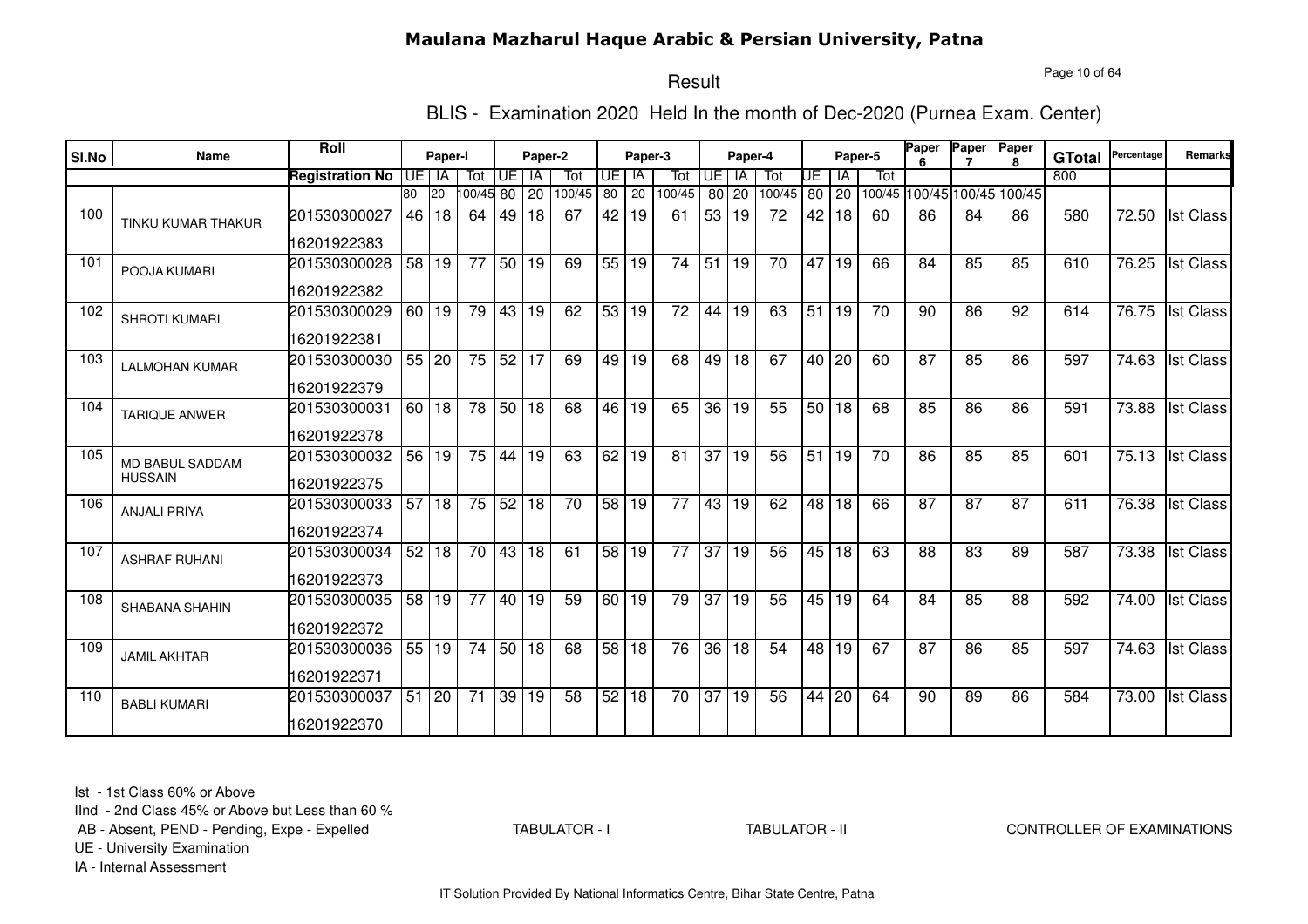Page 11 of 64

# Result

BLIS - Examination 2020 Held In the month of Dec-2020 (Purnea Exam. Center)

|       |                         | <b>Roll</b>            |                 |           |                 |       |         |                 |                      |         |                 |                 |           |                 |                 |           |         | Paper | Paper                       | Paper        |               | Percentage         | Remarks          |
|-------|-------------------------|------------------------|-----------------|-----------|-----------------|-------|---------|-----------------|----------------------|---------|-----------------|-----------------|-----------|-----------------|-----------------|-----------|---------|-------|-----------------------------|--------------|---------------|--------------------|------------------|
| SI.No | Name                    |                        |                 | Paper-I   |                 |       | Paper-2 |                 |                      | Paper-3 |                 |                 | Paper-4   |                 |                 |           | Paper-5 |       |                             | $\mathbf{R}$ | <b>GTotal</b> |                    |                  |
|       |                         | <b>Registration No</b> |                 | UE I IA   | Tot             | UE l  | IA      | Tot             | UE                   | IA      | Tot             | <b>UE</b>       | <b>IA</b> | Tot             | UE              | ΙA        | Tot     |       |                             |              | 800           |                    |                  |
|       |                         |                        | 80              | <b>20</b> | 00/45 80        |       | 20      | 100/45          | 80                   | 20      | 100/45          |                 | 80 20     | 100/45          |                 | 80 20     |         |       | 100/45 100/45 100/45 100/45 |              |               |                    |                  |
| 111   | <b>PUNAM KUMARI</b>     | 201530300038           | 42              | 19        | -61             | 48    | 19      | 67              | 50 <sub>1</sub>      | 19      | 69              | 37              | 19        | 56              | 44              | 19        | 63      | 89    | 88                          | 87           | 580           | 72.50              | <b>Ist Class</b> |
|       |                         | 16201922369            |                 |           |                 |       |         |                 |                      |         |                 |                 |           |                 |                 |           |         |       |                             |              |               |                    |                  |
| 112   | <b>MD SHAMEEM AHMAD</b> | 201530300039           | $\overline{55}$ | l 19      | 74              | 38 19 |         | 57              | 62 <sub>1</sub>      | 19      | 81              | 38              | 19        | 57              |                 | 40 19     | 59      | 89    | 86                          | 84           | 587           | 73.38              | <b>Ist Class</b> |
|       |                         | 16201922368            |                 |           |                 |       |         |                 |                      |         |                 |                 |           |                 |                 |           |         |       |                             |              |               |                    |                  |
| 113   | <b>NIKKU KUMAR</b>      | 201530300040           |                 | 55 19     | 74              | 55 19 |         | 74              | 58 19                |         | $\overline{77}$ | 42              | 19        | 61              |                 | 46 19     | 65      | 87    | 86                          | 85           | 609           | 76.13              | <b>Ist Class</b> |
|       |                         | 16201922367            |                 |           |                 |       |         |                 |                      |         |                 |                 |           |                 |                 |           |         |       |                             |              |               |                    |                  |
| 114   | <b>KUMARI SHARDA</b>    | 201530300041           |                 | 53 18     | $\overline{71}$ | 41 18 |         | 59              | 58 19                |         | $\overline{77}$ | 42              | 19        | 61              |                 | 43   18   | 61      | 91    | $\overline{87}$             | 90           | 597           | 74.63              | <b>Ist Class</b> |
|       |                         | 16201922366            |                 |           |                 |       |         |                 |                      |         |                 |                 |           |                 |                 |           |         |       |                             |              |               |                    |                  |
| 115   | VIJAY KUMAR MANDAL      | 201530300042           | 52              | 18        | 70              | 53 18 |         | 71              | $\overline{62}$   19 |         | 81              | 45              | 19        | 64              |                 | $40$   18 | 58      | 88    | 85                          | 89           | 606           | 75.75              | <b>Ist Class</b> |
|       |                         | 16201922365            |                 |           |                 |       |         |                 |                      |         |                 |                 |           |                 |                 |           |         |       |                             |              |               |                    |                  |
| 116   | <b>PRAVEEN KUMAR</b>    | 201530300043           | 55              | 18        | 73              | 54 18 |         | $\overline{72}$ | 60 18                |         | 78              | $\overline{42}$ | 18        | 60              | 46              | 18        | 64      | 86    | 90                          | 89           | 612           | 76.50              | <b>Ist Class</b> |
|       |                         | 16201922364            |                 |           |                 |       |         |                 |                      |         |                 |                 |           |                 |                 |           |         |       |                             |              |               |                    |                  |
| 117   | <b>AJAD KUMAR</b>       | 201530300044           | 49              | 19        | 68              | 47 18 |         | 65              | 54 I                 | 18      | $\overline{72}$ | $\overline{36}$ | 19        | 55              | 42              | 19        | 61      | 84    | 89                          | 90           | 584           | 73.00              | <b>Ist Class</b> |
|       |                         | 16201922363            |                 |           |                 |       |         |                 |                      |         |                 |                 |           |                 |                 |           |         |       |                             |              |               |                    |                  |
| 118   | <b>KIRAN KUMARI</b>     | 201530300045           | 43              | 19        | 62              |       | 50 19   | 69              | 60 <sub>1</sub>      | 19      | 79              | 51              | 19        | 70              | 44              | 19        | 63      | 87    | 86                          | 90           | 606           | 75.75              | <b>Ist Class</b> |
|       |                         | 16201922362            |                 |           |                 |       |         |                 |                      |         |                 |                 |           |                 |                 |           |         |       |                             |              |               |                    |                  |
| 119   | <b>ARPANA KUMARI</b>    | 201530300046           | 49              | 19        | 68              | 50 19 |         | 69              | 52                   | 19      | 71              | 51              | 19        | 70              | 43              | 19        | 62      | 86    | 87                          | 88           | 601           | 75.13              | <b>Ist Class</b> |
|       |                         | 16201922361            |                 |           |                 |       |         |                 |                      |         |                 |                 |           |                 |                 |           |         |       |                             |              |               |                    |                  |
| 120   | <b>SHABNAM KUMARI</b>   | 201530300047           |                 | 46 20     | 66              | 46 18 |         | 64              | 60 17                |         | 77              | 44              | 19        | 63              | 41              | 20        | 61      | 84    | 85                          | 89           | 589           | 73.63              | <b>Ist Class</b> |
|       |                         | 16201922360            |                 |           |                 |       |         |                 |                      |         |                 |                 |           |                 |                 |           |         |       |                             |              |               |                    |                  |
| 121   | <b>BRAJESH KUMAR</b>    | 201530300048           | 49              | 19        | 68              | 53 19 |         | $\overline{72}$ | 42 18                |         | 60              |                 | 51 19     | $\overline{70}$ | $\overline{42}$ | 19        | 61      | 84    | 86                          | 90           | 591           | $\overline{73.88}$ | <b>Ist Class</b> |
|       |                         | 16201922359            |                 |           |                 |       |         |                 |                      |         |                 |                 |           |                 |                 |           |         |       |                             |              |               |                    |                  |

Ist - 1st Class 60% or Above

IInd - 2nd Class 45% or Above but Less than 60 %

AB - Absent, PEND - Pending, Expe - Expelled

TABULATOR - I

TABULATOR - II CONTROLLER OF EXAMINATIONS

UE - University Examination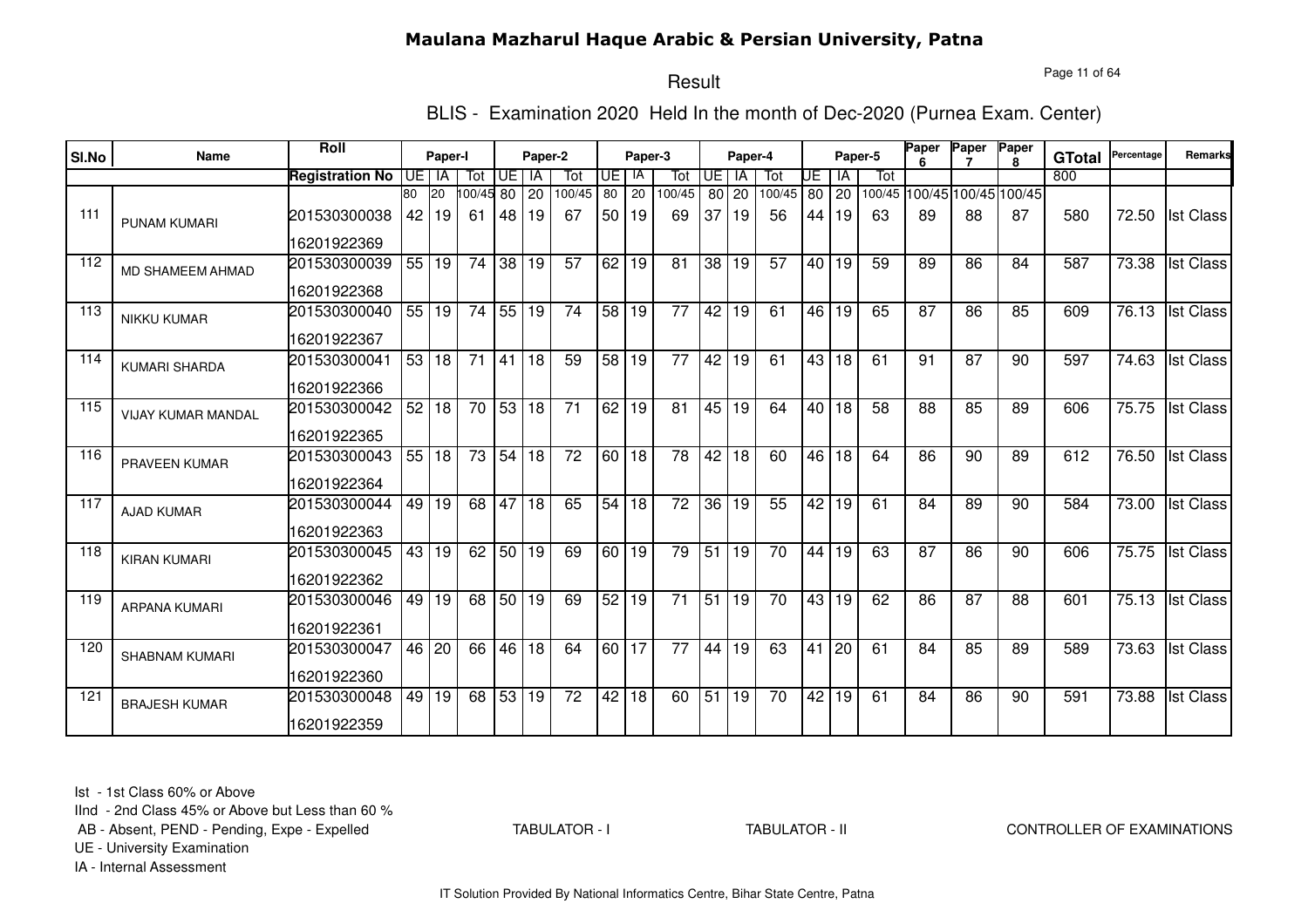Page 12 of 64

# Result

BLIS - Examination 2020 Held In the month of Dec-2020 (Purnea Exam. Center)

| SI.No | Name                     | Roll                   |                 | Paper-I         |                 |                 | Paper-2      |                 |                 | Paper-3         |                 |                 | Paper-4         |                 |                 |                 | Paper-5 | Paper           | Paper                       | Paper<br>R. | <b>GTotal</b>    | Percentage | Remarks          |
|-------|--------------------------|------------------------|-----------------|-----------------|-----------------|-----------------|--------------|-----------------|-----------------|-----------------|-----------------|-----------------|-----------------|-----------------|-----------------|-----------------|---------|-----------------|-----------------------------|-------------|------------------|------------|------------------|
|       |                          | <b>Registration No</b> | UE I IA         |                 | Tot             | Œ               | <b>IA</b>    | Tot             | IUE I           | -IA             | Tot             | <b>UE</b>       | - IA            | Tot             | UE              | IA              | Tot     |                 |                             |             | 800              |            |                  |
|       |                          |                        | 80              | 20              | $00/45$ 80      |                 | 20           | 100/45          | 80              | 20              | 100/45          | 80              | 20              | 100/45          | 80              | 20              |         |                 | 100/45 100/45 100/45 100/45 |             |                  |            |                  |
| 122   | <b>MITHILESH KUMAR</b>   | 201530300049           | 48              | 19              | 67              | 54              | 19           | 73              | 37              | 19              | 56              | 44              | 19              | 63              | 40 I            | 19              | 59      | 90              | 90                          | 91          | 589              | 73.63      | <b>Ist Class</b> |
|       |                          | 16201922358            |                 |                 |                 |                 |              |                 |                 |                 |                 |                 |                 |                 |                 |                 |         |                 |                             |             |                  |            |                  |
| 123   | <b>AJAY KUMAR BHARTI</b> | 201530300050           | 49              | 18              | 67              | 55 18           |              | 73              | 52 <sub>1</sub> | 17              | 69              | 51              | 18              | 69              | 46              | 18              | 64      | 89              | 87                          | 90          | 608              | 76.00      | <b>Ist Class</b> |
|       |                          | 16201922417            |                 |                 |                 |                 |              |                 |                 |                 |                 |                 |                 |                 |                 |                 |         |                 |                             |             |                  |            |                  |
| 124   | <b>MD MAMOON RASHID</b>  | 201530300051           | 49              | 19              | 68              | 47              | 19           | 66              | 44              | $\overline{18}$ | 62              | 51              | 19              | $\overline{70}$ |                 | 40 19           | 59      | $\overline{87}$ | 86                          | 89          | 587              | 73.38      | <b>Ist Class</b> |
|       |                          | 16201922416            |                 |                 |                 |                 |              |                 |                 |                 |                 |                 |                 |                 |                 |                 |         |                 |                             |             |                  |            |                  |
| 125   | <b>SARMILA KUMARI</b>    | 201530300052           | $\overline{58}$ | $\overline{18}$ | 76              | 38 18           |              | $\overline{56}$ |                 | 48 18           | 66              | 49              | $\overline{18}$ | 67              | $\overline{37}$ | 18              | 55      | 85              | $\overline{87}$             | 88          | 580              | 72.50      | <b>Ist Class</b> |
|       |                          | 16201922415            |                 |                 |                 |                 |              |                 |                 |                 |                 |                 |                 |                 |                 |                 |         |                 |                             |             |                  |            |                  |
| 126   | <b>SANGITA KUMARI</b>    | 201530300053           | 38              | 19              | $\overline{57}$ | 54 19           |              | 73              | 52 19           |                 | $\overline{71}$ | $\overline{51}$ | 19              | 70              |                 | 40 19           | 59      | 86              | 89                          | 89          | 594              | 74.25      | <b>Ist Class</b> |
|       |                          | 16201922414            |                 |                 |                 |                 |              |                 |                 |                 |                 |                 |                 |                 |                 |                 |         |                 |                             |             |                  |            |                  |
| 127   | <b>JUSI KUMARI</b>       | 201530300054           | 55              | 19              | $\overline{74}$ | 38              | $ 19\rangle$ | $\overline{57}$ | 38              | 19              | 57              | 44              | $\overline{19}$ | 63              | 41              | 19              | 60      | 90              | 88                          | 90          | 579              | 72.38      | <b>Ist Class</b> |
|       |                          | 16201922400            |                 |                 |                 |                 |              |                 |                 |                 |                 |                 |                 |                 |                 |                 |         |                 |                             |             |                  |            |                  |
| 128   | <b>NITESH KUMAR</b>      | 201530300055           | 52              | 19              | $\overline{71}$ | 41 19           |              | 60              | $\overline{51}$ | $\overline{19}$ | $\overline{70}$ | 43              | 19              | 62              | 41              | 19              | 60      | 86              | $\overline{84}$             | 90          | 583              | 72.88      | <b>Ist Class</b> |
|       |                          | 16201922398            |                 |                 |                 |                 |              |                 |                 |                 |                 |                 |                 |                 |                 |                 |         |                 |                             |             |                  |            |                  |
| 129   | ANURANJAN KUMAR          | 201530300056           | 55              | 19              | 74              | 46              | 19           | 65              | 57              | 19              | 76              | 49              | 19              | 68              | 40 l            | 19              | 59      | 90              | 86                          | 91          | 609              | 76.13      | <b>Ist Class</b> |
|       |                          | 16201922388            |                 |                 |                 |                 |              |                 |                 |                 |                 |                 |                 |                 |                 |                 |         |                 |                             |             |                  |            |                  |
| 130   | <b>SHWETA KUMARI</b>     | 201530300057           | 41              | 18              | 59              | $\overline{39}$ | 18           | $\overline{57}$ | 45 l            | 19              | 64              | 43              | 19              | 62              | 37              | 18              | 55      | 84              | 85                          | 88          | 554              | 69.25      | <b>Ist Class</b> |
|       |                          | 16201922387            |                 |                 |                 |                 |              |                 |                 |                 |                 |                 |                 |                 |                 |                 |         |                 |                             |             |                  |            |                  |
| 131   | MD MAROOF GHANI          | 201530300058           | 51              | 19              | 70              | 45 18           |              | 63              | 45              | 19              | 64              | 52              | 19              | 71              | 36 <sub>1</sub> | 19              | 55      | 86              | 87                          | 89          | 585              | 73.13      | <b>Ist Class</b> |
|       |                          | 16201922380            |                 |                 |                 |                 |              |                 |                 |                 |                 |                 |                 |                 |                 |                 |         |                 |                             |             |                  |            |                  |
| 132   | <b>SABA PERWEEN</b>      | 201530300059           | 53              | $ 18\rangle$    | $\overline{71}$ | 40 19           |              | 59              | 40 17           |                 | $\overline{57}$ | 49              | 18              | 67              | 43              | $\overline{18}$ | 61      | 87              | 88                          | 87          | $\overline{577}$ | 72.13      | <b>Ist Class</b> |
|       |                          | 16201922377            |                 |                 |                 |                 |              |                 |                 |                 |                 |                 |                 |                 |                 |                 |         |                 |                             |             |                  |            |                  |

Ist - 1st Class 60% or Above

IInd - 2nd Class 45% or Above but Less than 60 %

AB - Absent, PEND - Pending, Expe - Expelled

TABULATOR - I

TABULATOR - II CONTROLLER OF EXAMINATIONS

UE - University Examination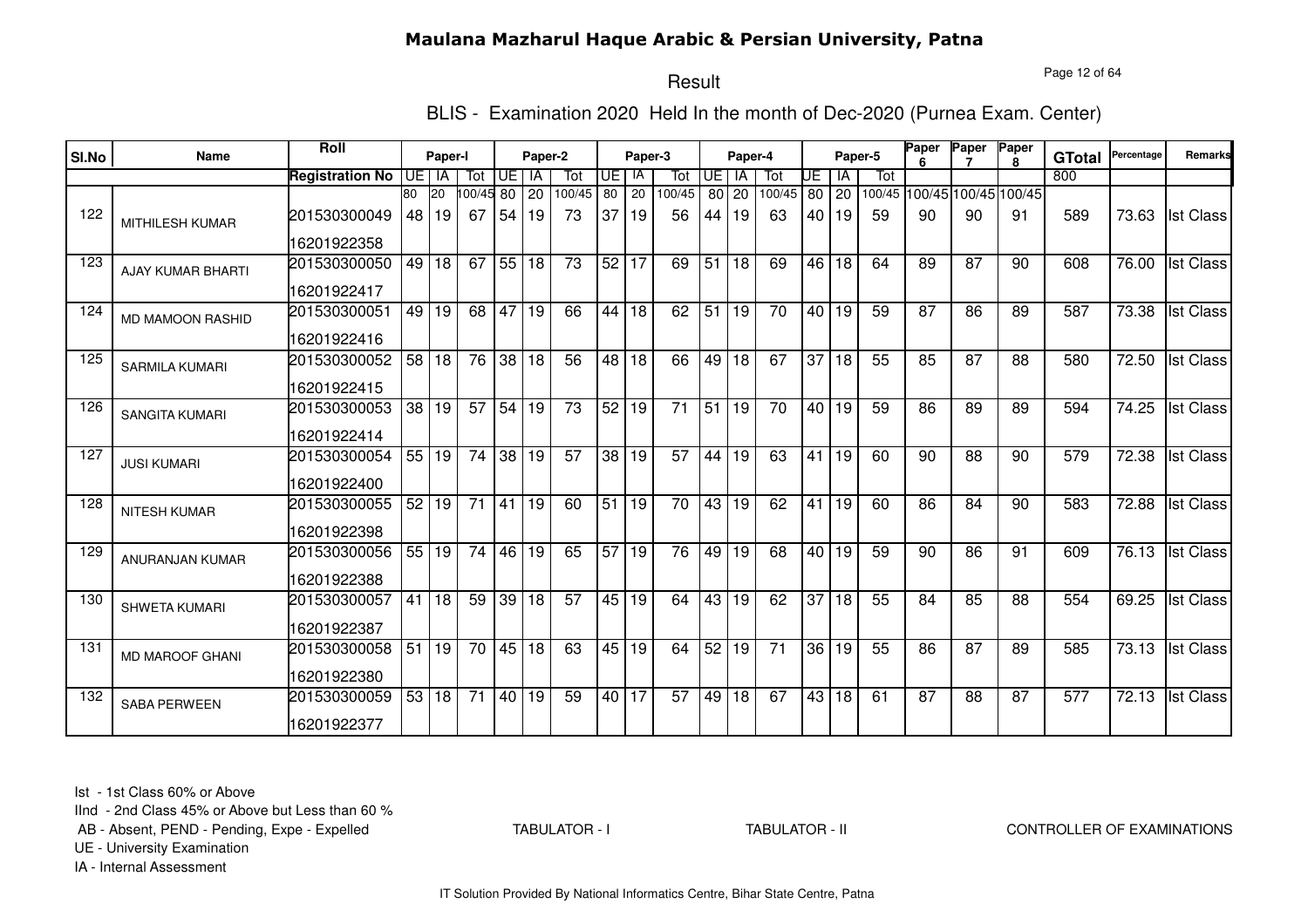Page 13 of 64

#### Result

BLIS - Examination 2020 Held In the month of Dec-2020 (Purnea Exam. Center)

| SI.No      | <b>Name</b>               | Roll                   |      | Paper-I         |          |                 | Paper-2 |          |                 | Paper-3         |                 |                 | Paper-4         |                 |                 |              | Paper-5      | Paper           | Paper           | Paper<br>8                  | <b>GTotal</b> | Percentage               | Remarks          |
|------------|---------------------------|------------------------|------|-----------------|----------|-----------------|---------|----------|-----------------|-----------------|-----------------|-----------------|-----------------|-----------------|-----------------|--------------|--------------|-----------------|-----------------|-----------------------------|---------------|--------------------------|------------------|
|            |                           | <b>Registration No</b> | IUE. | IA              | Tot      | UE              | IA      | Tot      | UE              | IA              | Tot             | <b>UE</b>       | <b>IA</b>       | Tot             | UE              | ΙA           | Tot          |                 |                 |                             | 800           |                          |                  |
|            |                           |                        | 80   | $\overline{20}$ | 00/45 80 |                 | 20      | 100/45   | $\overline{80}$ | $\overline{20}$ | 100/45          | 80              | 20              | 100/45          | 80              | 20           |              |                 |                 | 100/45 100/45 100/45 100/45 |               |                          |                  |
| 133        | <b>MD SADDAM</b>          | 201530300060           |      | 52 17           | 69       | 48              | 18      | 66       | 55              | 19              | 74              | 53              | 18              | 71              |                 | 40   17      | 57           | 90              | 90              | 90                          | 607           | 75.88                    | <b>Ist Class</b> |
|            |                           | 16201922376            |      |                 |          |                 |         |          |                 |                 |                 |                 |                 |                 |                 |              |              |                 |                 |                             |               |                          |                  |
| 183<br>134 | <b>VED PRAKASH MANDAL</b> | 201830300001           | A    | A               | 0        | А               | А       | $\Omega$ | A               | А               | 0               | А               | А               | $\Omega$        | А               | A            | $\mathbf{0}$ | А               | A               | А                           | $\Omega$      | $\overline{\phantom{a}}$ | Absent           |
|            |                           | 16201923074            |      |                 |          |                 |         |          |                 |                 |                 |                 |                 |                 |                 |              |              |                 |                 |                             |               |                          |                  |
| 135        | <b>BITTU KUMAR</b>        | 201830300002           | 51   | 18              | 69       | 48              | 19      | 67       | 48              | 17              | 65              | 48              | 18              | 66              | 38              | 18           | 56           | 89              | 86              | 88                          | 586           | 73.25                    | <b>Ist Class</b> |
|            |                           | 16201923073            |      |                 |          |                 |         |          |                 |                 |                 |                 |                 |                 |                 |              |              |                 |                 |                             |               |                          |                  |
| 136        | <b>ARTI KUMARI</b>        | 201830300003           | 65 l | 19              | 84       | 44              | 17      | 61       | 45              | 19              | 64              | 40              | 19              | 59              | 38              | 19           | 57           | 88              | 87              | 88                          | 588           | 73.50                    | <b>Ist Class</b> |
|            |                           | 16201920351            |      |                 |          |                 |         |          |                 |                 |                 |                 |                 |                 |                 |              |              |                 |                 |                             |               |                          |                  |
| 137        | <b>ANAND KUMAR</b>        | 201830300004           | 68   | 19              | 87       | 41              | 18      | 59       | 40              | 19              | 59              | 41              | $\overline{18}$ | 59              | 38              | 17           | 55           | 90              | $\overline{87}$ | 87                          | 583           | 72.88                    | <b>Ist Class</b> |
|            |                           | 16201920350            |      |                 |          |                 |         |          |                 |                 |                 |                 |                 |                 |                 |              |              |                 |                 |                             |               |                          |                  |
| 138        | <b>SONI KUMARI</b>        | 201830300005           | 67   | $\overline{18}$ | 85       | 46              | 19      | 65       | 54              | 18              | $\overline{72}$ | 49              | $\overline{18}$ | 67              | $\overline{38}$ | 19           | 57           | 89              | 86              | 86                          | 607           | 75.88                    | <b>Ist Class</b> |
|            |                           | 16201920349            |      |                 |          |                 |         |          |                 |                 |                 |                 |                 |                 |                 |              |              |                 |                 |                             |               |                          |                  |
| 139        | MRITUNJAY KUMAR           | 201830300006           | 66 l | 19              | 85       | 43              | l 18    | 61       | 45              | 19              | 64              | 49              | $\overline{17}$ | 66              | 41              | 17           | 58           | 88              | 85              | 85                          | 592           | 74.00                    | <b>Ist Class</b> |
|            |                           | 16201920348            |      |                 |          |                 |         |          |                 |                 |                 |                 |                 |                 |                 |              |              |                 |                 |                             |               |                          |                  |
| 140        | KUNDAN KUMAR YADAV        | 201830300007           | 67   | $\overline{18}$ | 85       | $\overline{36}$ | 19      | 55       | 53 17           |                 | $\overline{70}$ | 43              | $\overline{18}$ | $\overline{61}$ | 50              | $ 19\rangle$ | 69           | $\overline{88}$ | 86              | $\overline{86}$             | 600           | 75.00                    | <b>Ist Class</b> |
|            |                           | 16201920347            |      |                 |          |                 |         |          |                 |                 |                 |                 |                 |                 |                 |              |              |                 |                 |                             |               |                          |                  |
| 141        | <b>FAISAL ARIF</b>        | 201830300008           | 67   | 19              | 86       | 45              | 18      | 63       | 51              | 17              | 68              | 59              | 18              | $\overline{77}$ | 39              | 18           | 57           | 89              | $\overline{87}$ | $\overline{87}$             | 614           | 76.75                    | <b>Ist Class</b> |
|            |                           | 16201920346            |      |                 |          |                 |         |          |                 |                 |                 |                 |                 |                 |                 |              |              |                 |                 |                             |               |                          |                  |
| 142        | MD ABUZIYAF               | 201830300009           | 69 I | 18              | 87       | 44              | 18      | 62       | 52              | 19              | 71              | $\overline{51}$ | 19              | 70              | 40 <sup>1</sup> | 19           | 59           | 90              | 88              | 88                          | 615           | 76.88                    | <b>Ist Class</b> |
|            |                           | 16201920345            |      |                 |          |                 |         |          |                 |                 |                 |                 |                 |                 |                 |              |              |                 |                 |                             |               |                          |                  |
| 143        | <b>ZAMURRAT ARA</b>       | 201830300010           | 68   | 18              | 86       | 41              | 19      | 60       | 46              | $\overline{18}$ | 64              | 43              | $\overline{18}$ | 61              | 39              | 17           | 56           | 90              | 89              | 89                          | 595           | 74.38                    | <b>Ist Class</b> |
|            |                           | 16201920344            |      |                 |          |                 |         |          |                 |                 |                 |                 |                 |                 |                 |              |              |                 |                 |                             |               |                          |                  |

Ist - 1st Class 60% or Above

IInd - 2nd Class 45% or Above but Less than 60 %

AB - Absent, PEND - Pending, Expe - Expelled

TABULATOR - I

TABULATOR - II CONTROLLER OF EXAMINATIONS

UE - University Examination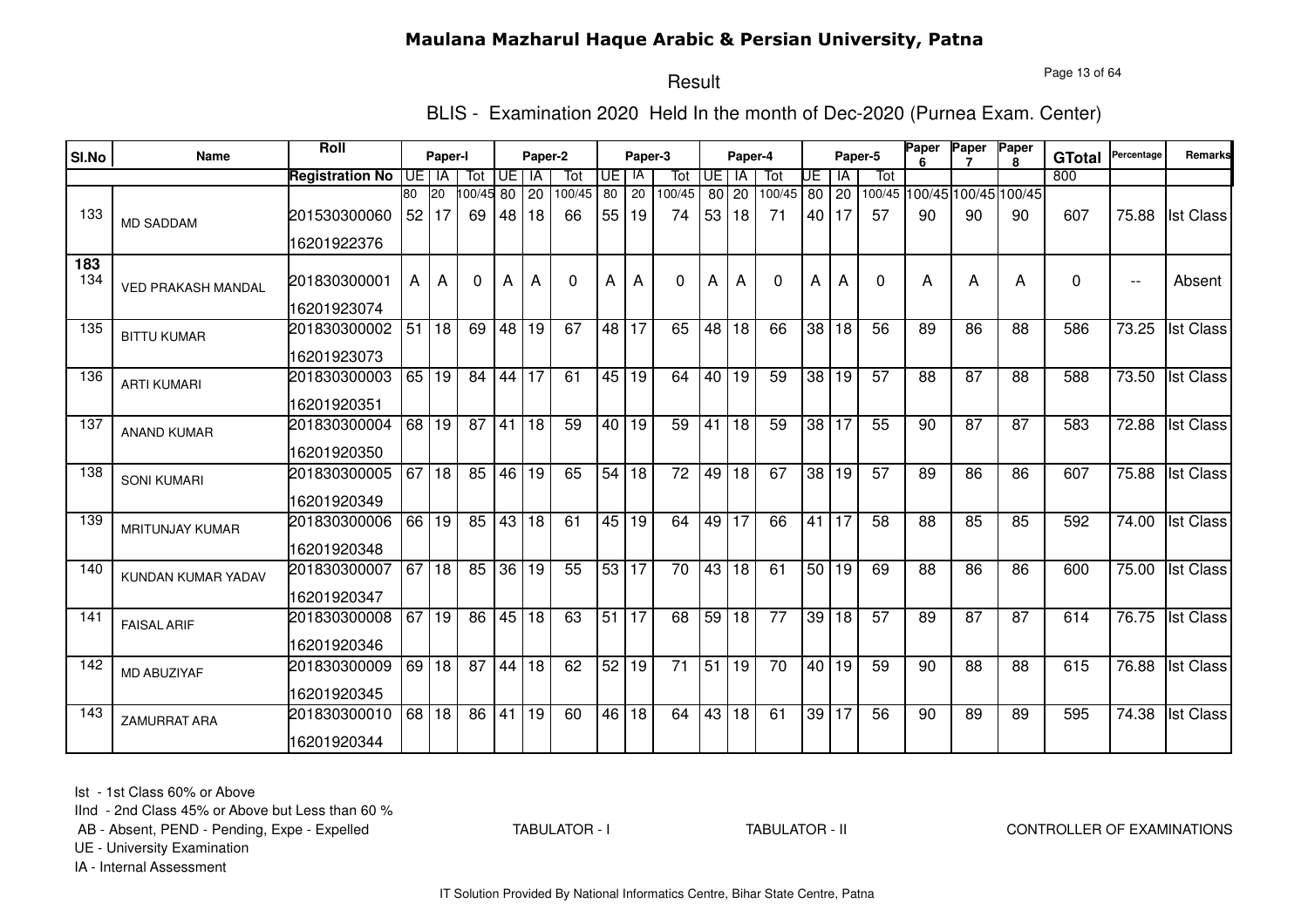Page 14 of 64

# Result

BLIS - Examination 2020 Held In the month of Dec-2020 (Purnea Exam. Center)

| SI.No | Name                    | Roll                        |    | Paper-I       |                 |       | Paper-2 |               |                 | Paper-3  |                 |                 | Paper-4         |                 |                 |             | Paper-5 | Paper | Paper                             | Paper        |                      | Percentage | Remarks          |
|-------|-------------------------|-----------------------------|----|---------------|-----------------|-------|---------|---------------|-----------------|----------|-----------------|-----------------|-----------------|-----------------|-----------------|-------------|---------|-------|-----------------------------------|--------------|----------------------|------------|------------------|
|       |                         |                             |    |               |                 |       |         |               |                 |          |                 |                 |                 |                 |                 |             |         |       |                                   | $\mathbf{R}$ | <b>GTotal</b><br>800 |            |                  |
|       |                         | <b>Registration No</b>      | 80 | UE I IA<br>20 | Tot             | UE    | IA      | Tot<br>100/45 | UE.<br>80       | IA<br>20 | Tot<br>100/45   | <b>UE</b>       | <b>IA</b>       | Tot             | UE              | IA          | Tot     |       |                                   |              |                      |            |                  |
| 144   | <b>SHABNAM PERWEEN</b>  | 201830300011                | 68 | l 17          | 00/45 80<br>85  | 45 18 | 20      | 63            | 62              | 19       | 81              | 56              | 80 20<br>19     | 100/45<br>75    | 42              | 80 20<br>19 | 61      | 89    | 100/45 100/45 100/45 100/45<br>90 | 87           | 631                  | 78.88      | <b>Ist Class</b> |
|       |                         | 16201920343                 |    |               |                 |       |         |               |                 |          |                 |                 |                 |                 |                 |             |         |       |                                   |              |                      |            |                  |
| 145   | <b>MD ADIL AHMAD</b>    | 201830300012<br>16201920342 | 48 | 19            | 67              | 48 18 |         | 66            | 57              | 117      | 74              | 54              | 18              | 72              | 42              | 18          | 60      | 88    | 85                                | 86           | 598                  | 74.75      | <b>Ist Class</b> |
| 146   | MD MAHFUZ ALAM          | 201830300013<br>16201920341 |    | 48 18         | 66              | 45 19 |         | 64            |                 | 55 19    | 74              | 55              | 19              | 74              |                 | 38 17       | 55      | 88    | 86                                | 85           | 592                  | 74.00      | <b>Ist Class</b> |
| 147   | <b>RIZWANA BEGAM</b>    | 201830300014<br>16201920340 |    | 50 19         | 69              | 44    | 18      | 62            | 39              | 17       | $\overline{56}$ | 59              | 18              | 77              | 48              | 19          | 67      | 89    | $\overline{87}$                   | 90           | 597                  | 74.63      | <b>Ist Class</b> |
| 148   | <b>NITEEN KUMAR</b>     | 201830300015<br>16201920339 | 48 | 18            | 66              | 42    | 19      | 61            |                 | 45 18    | 63              | 55              | 18              | 73              | 42              | 18          | 60      | 90    | 88                                | 88           | 589                  | 73.63      | <b>Ist Class</b> |
| 149   | NIHARIKA KUMARI         | 201830300016<br>16201920338 | 51 | 19            | $\overline{70}$ | 44 18 |         | 62            | 50              | 19       | 69              | 56              | 17              | $\overline{73}$ | 46              | 18          | 64      | 90    | 89                                | 89           | 606                  | 75.75      | <b>Ist Class</b> |
| 150   | <b>SHAISHAV KUMAR</b>   | 201830300017<br>16201920337 | 47 | 17            | 64              |       | 45 18   | 63            | 48              | 19       | 67              | 53              | 18              | 71              | 44              | 19          | 63      | 89    | 90                                | 89           | 596                  | 74.50      | <b>Ist Class</b> |
| 151   | PRIYANKA KUMARI         | 201830300018<br>16201920336 | 46 | 19            | 65              | 44    | 18      | 62            | 46 17           |          | 63              | 53 <sub>1</sub> | 18              | 71              | 39 <sub>1</sub> | 19          | 58      | 88    | 85                                | 90           | 582                  | 72.75      | <b>Ist Class</b> |
| 152   | <b>MD NASIR HUSSAIN</b> | 201830300019<br>16201920335 | 47 | 18            | 65              |       | 46 19   | 65            | 43              | 19       | 62              |                 | 53 19           | 72              | 48              | 18          | 66      | 88    | 86                                | 86           | 590                  | 73.75      | <b>Ist Class</b> |
| 153   | <b>NUZHAT BANO</b>      | 201830300020<br>16201920334 | 42 | 19            | 61              |       | 45 18   | 63            | 42              | 17       | 59              | 52              | 18              | $\overline{70}$ |                 | 40 19       | 59      | 88    | 87                                | 87           | 574                  | 71.75      | <b>Ist Class</b> |
| 154   | PRAMOD KUMAR            | 201830300021<br>16201920333 | 49 | 17            | 66              | 42    | 18      | 60            | $\overline{38}$ | 19       | $\overline{57}$ | 51              | $\overline{18}$ | 69              | 44              | 17          | 61      | 89    | $\overline{88}$                   | 88           | $\overline{578}$     | 72.25      | <b>Ist Class</b> |

Ist - 1st Class 60% or Above

IInd - 2nd Class 45% or Above but Less than 60 %

AB - Absent, PEND - Pending, Expe - Expelled

TABULATOR - I

TABULATOR - II CONTROLLER OF EXAMINATIONS

UE - University Examination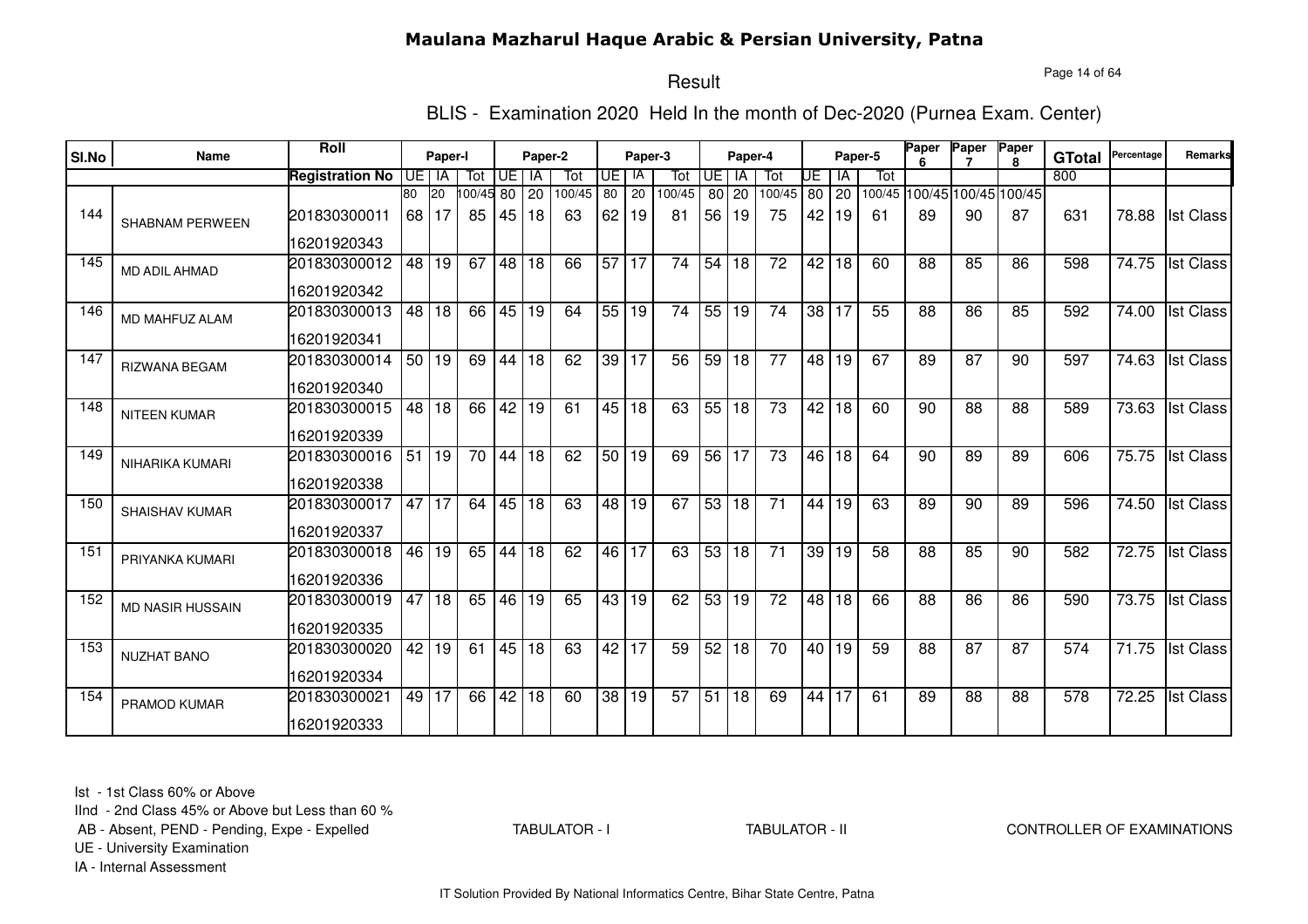Page 15 of 64

#### Result

BLIS - Examination 2020 Held In the month of Dec-2020 (Purnea Exam. Center)

| SI.No      | <b>Name</b>            | Roll                   |                 | Paper-I         |                 |                 | Paper-2         |        |    | Paper-3         |                 |                 | Paper-4         |                 |                 |                 | Paper-5         | Paper           | Paper           | Paper<br>R.                 | <b>GTotal</b> | Percentage | Remarks          |
|------------|------------------------|------------------------|-----------------|-----------------|-----------------|-----------------|-----------------|--------|----|-----------------|-----------------|-----------------|-----------------|-----------------|-----------------|-----------------|-----------------|-----------------|-----------------|-----------------------------|---------------|------------|------------------|
|            |                        | <b>Registration No</b> | IUE.            | IA              | Tot             | UE.             | IA              | Tot    | UE | IA              | Tot             | IUE.            | IA              | Tot             | UE              | ΙA              | Tot             |                 |                 |                             | 800           |            |                  |
|            |                        |                        | $\overline{80}$ | $\overline{20}$ | 00/45 80        |                 | $\overline{20}$ | 100/45 | 80 | $\overline{20}$ | 100/45          | 80              | 20              | 100/45          | $\overline{80}$ | 20              |                 |                 |                 | 100/45 100/45 100/45 100/45 |               |            |                  |
| 155        | <b>MD DILSHAD ALAM</b> | 201830300022           | 49              | 19              | 68              | 47              | 18              | 65     | 46 | 19              | 65              | 59 <sub>1</sub> | 19              | 78              | 44              | 18              | 62              | 90              | 89              | 89                          | 606           | 75.75      | <b>Ist Class</b> |
|            |                        | 16201700071            |                 |                 |                 |                 |                 |        |    |                 |                 |                 |                 |                 |                 |                 |                 |                 |                 |                             |               |            |                  |
| 156        | MUSFIQUE RAZA          | 201830300023           | 52              | 19              | 71              | 48              | 18              | 66     | 47 | 17              | 64              | 61              | 18              | 79              | 36              | 19              | 55              | 90              | 90              | 87                          | 602           | 75.25      | <b>Ist Class</b> |
|            |                        | 16201925685            |                 |                 |                 |                 |                 |        |    |                 |                 |                 |                 |                 |                 |                 |                 |                 |                 |                             |               |            |                  |
| 157        | <b>MAMTA KUMARI</b>    | 201830300024           | 52              | 18              | $\overline{70}$ | 46              | 17              | 63     | 47 | 18              | 65              | 53              | 19              | $\overline{72}$ | 44              | 18              | 62              | 89              | 89              | 88                          | 598           | 74.75      | <b>Ist Class</b> |
|            |                        | 16201920352            |                 |                 |                 |                 |                 |        |    |                 |                 |                 |                 |                 |                 |                 |                 |                 |                 |                             |               |            |                  |
| 188<br>158 |                        | 201880300001           |                 | 64 20           | 84              | 43 20           |                 | 63     | 51 | 20              | 71              | 51              | 20              | 71              | 46              | 20              | 66              | 95              | 92              | 93                          | 635           | 79.38      | <b>Ist Class</b> |
|            | <b>UMAKANT SINGH</b>   | 16201921707            |                 |                 |                 |                 |                 |        |    |                 |                 |                 |                 |                 |                 |                 |                 |                 |                 |                             |               |            |                  |
| 159        | <b>ANUPRIYA</b>        | 201880300002           | 66              | $\overline{18}$ | 84              | 47              | $\overline{19}$ | 66     | 49 | 19              | 68              | 55              | $\overline{18}$ | $\overline{73}$ | 41              | 18              | 59              | 90              | 89              | 90                          | 619           | 77.38      | <b>Ist Class</b> |
|            |                        | 16201921706            |                 |                 |                 |                 |                 |        |    |                 |                 |                 |                 |                 |                 |                 |                 |                 |                 |                             |               |            |                  |
| 160        | <b>MANISH KUMAR</b>    | 201880300003           | 65              | $\overline{19}$ | 84              | 45              | $\overline{18}$ | 63     | 51 | $\overline{18}$ | 69              | 59              | $\overline{18}$ | $\overline{77}$ | $\overline{38}$ | 18              | 56              | 89              | 90              | 86                          | 614           | 76.75      | <b>Ist Class</b> |
|            |                        | 16201921705            |                 |                 |                 |                 |                 |        |    |                 |                 |                 |                 |                 |                 |                 |                 |                 |                 |                             |               |            |                  |
| 161        | <b>AMITA RAJ</b>       | 201880300004           | 64              | 18              | $\overline{82}$ | 43              | 18              | 61     |    | 49 17           | 66              | $\overline{51}$ | $\overline{18}$ | 69              |                 | 50 19           | 69              | 84              | 84              | 90                          | 605           | 75.63      | <b>Ist Class</b> |
|            |                        | 16201921704            |                 |                 |                 |                 |                 |        |    |                 |                 |                 |                 |                 |                 |                 |                 |                 |                 |                             |               |            |                  |
| 162        | <b>DEOVRATYA KUMAR</b> | 201880300005           | 48              | 18              | 66              | 44              | $\overline{19}$ | 63     | 48 | 19              | 67              | 53              | 18              | $\overline{71}$ | 39              | $\overline{19}$ | 58              | $\overline{83}$ | 83              | 89                          | 580           | 72.50      | <b>Ist Class</b> |
|            |                        | 16201921703            |                 |                 |                 |                 |                 |        |    |                 |                 |                 |                 |                 |                 |                 |                 |                 |                 |                             |               |            |                  |
| 163        | <b>SONI KUMARI</b>     | 201880300006           | 41              | 19              | 60              | 45 19           |                 | 64     | 49 | $\overline{19}$ | 68              | 51              | $\overline{18}$ | 69              | 44              | 19              | 63              | 85              | 85              | 85                          | 579           | 72.38      | <b>Ist Class</b> |
|            |                        | 16201921702            |                 |                 |                 |                 |                 |        |    |                 |                 |                 |                 |                 |                 |                 |                 |                 |                 |                             |               |            |                  |
| 164        | <b>DIVESH KUMAR</b>    | 201880300007           | 39 <sup>1</sup> | 19              | 58              | 47              | 19              | 66     | 48 | 19              | 67              | $\overline{51}$ | 18              | 69              | $\overline{36}$ | 19              | $\overline{55}$ | 84              | 84              | 88                          | 571           | 71.38      | <b>Ist Class</b> |
|            |                        | 16201921701            |                 |                 |                 |                 |                 |        |    |                 |                 |                 |                 |                 |                 |                 |                 |                 |                 |                             |               |            |                  |
| 165        | <b>KAVITA KUMARI</b>   | 201880300008           | 47              | $\overline{18}$ | 65              | $\overline{48}$ | 19              | 67     | 52 | $\overline{19}$ | $\overline{71}$ | 50              | 19              | 69              | 46              | 18              | 64              | 86              | $\overline{86}$ | 86                          | 594           | 74.25      | <b>Ist Class</b> |
|            |                        | 16201921700            |                 |                 |                 |                 |                 |        |    |                 |                 |                 |                 |                 |                 |                 |                 |                 |                 |                             |               |            |                  |

Ist - 1st Class 60% or Above

IInd - 2nd Class 45% or Above but Less than 60 %

AB - Absent, PEND - Pending, Expe - Expelled

TABULATOR - I

TABULATOR - II CONTROLLER OF EXAMINATIONS

UE - University Examination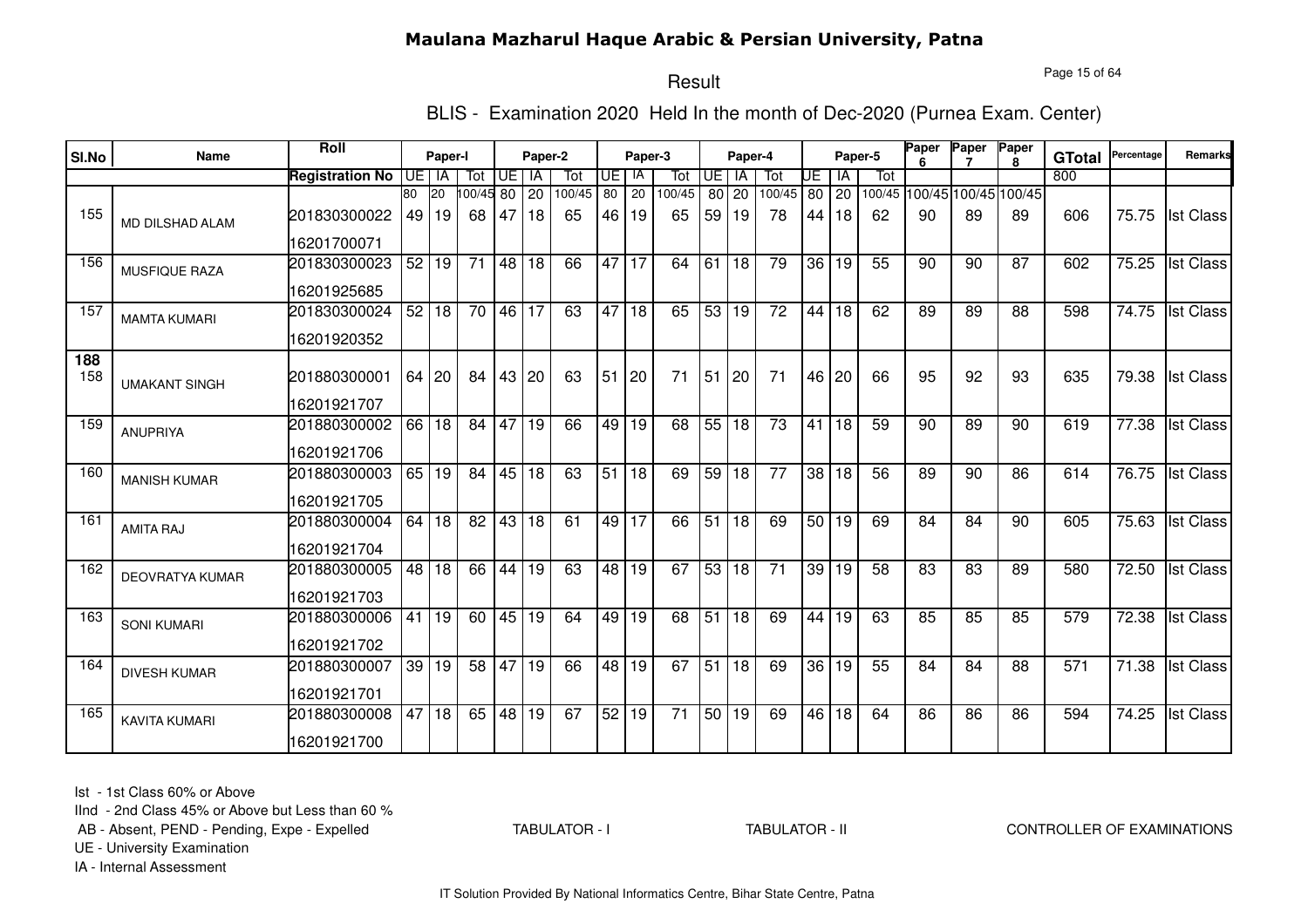Page 16 of 64

# Result

BLIS - Examination 2020 Held In the month of Dec-2020 (Purnea Exam. Center)

| SI.No | Name                  | <b>Roll</b>                 |    | Paper-I              |                 |       | Paper-2    |               |                 | Paper-3              |                 |                 | Paper-4         |                 |                 |                    | Paper-5         | Paper | Paper                       | Paper        |                      | Percentage | <b>Remarks</b>   |
|-------|-----------------------|-----------------------------|----|----------------------|-----------------|-------|------------|---------------|-----------------|----------------------|-----------------|-----------------|-----------------|-----------------|-----------------|--------------------|-----------------|-------|-----------------------------|--------------|----------------------|------------|------------------|
|       |                       |                             |    |                      |                 | Œ     |            |               |                 | IA                   |                 | <b>UE</b>       | <b>IA</b>       |                 |                 |                    | Tot             |       |                             | $\mathbf{R}$ | <b>GTotal</b><br>800 |            |                  |
|       |                       | <b>Registration No</b>      | 80 | UE I IA<br><b>20</b> | Tot<br>00/45 80 |       | IA         | Tot<br>100/45 | UE.<br>80       | 20                   | Tot<br>100/45   |                 |                 | Tot<br>100/45   | UE              | ΙA                 |                 |       | 100/45 100/45 100/45 100/45 |              |                      |            |                  |
| 166   | <b>LALTU KUMAR</b>    | 201880300009                | 49 | 19                   | 68              | 46    | 20<br>  18 | 64            | 50 <sub>1</sub> | 18                   | 68              | 50 <sub>1</sub> | 80 20<br>18     | 68              | 43              | 80 20<br>19        | 62              | 83    | 84                          | 89           | 586                  | 73.25      | <b>Ist Class</b> |
|       |                       | 16201921699                 |    |                      |                 |       |            |               |                 |                      |                 |                 |                 |                 |                 |                    |                 |       |                             |              |                      |            |                  |
| 167   | <b>KAVITA KUMARI</b>  | 201880300010                | 47 | 19                   | 66              | 47    | 19         | 66            | 47              | 19                   | 66              | 45              | 19              | 64              | 36 <sub>1</sub> | l 19               | 55              | 85    | 85                          | 88           | 575                  | 71.88      | <b>Ist Class</b> |
|       |                       | 16201921698                 |    |                      |                 |       |            |               |                 |                      |                 |                 |                 |                 |                 |                    |                 |       |                             |              |                      |            |                  |
| 168   | PIYUSH ANAND          | 201880300011                | 54 | 18                   | $\overline{72}$ | 45 19 |            | 64            |                 | 53 19                | $\overline{72}$ | 50 <sub>1</sub> | 19              | 69              |                 | $\overline{50}$ 18 | 68              | 86    | 84                          | 90           | 605                  | 75.63      | <b>Ist Class</b> |
|       |                       | 16201921697                 |    |                      |                 |       |            |               |                 |                      |                 |                 |                 |                 |                 |                    |                 |       |                             |              |                      |            |                  |
| 169   | <b>LAV KUMAR</b>      | 201880300012<br>16201921696 |    | 50 19                | 69              | 44 18 |            | 62            |                 | 45 18                | 63              | 49              | $\overline{18}$ | 67              |                 | 52 19              | $\overline{71}$ | 90    | 90                          | 90           | 602                  | 75.25      | <b>Ist Class</b> |
|       |                       |                             |    |                      |                 |       |            |               |                 |                      |                 |                 |                 |                 |                 |                    |                 |       |                             |              |                      |            |                  |
| 170   | DEEPAK KUMAR SAH      | 201880300013<br>16201921695 | 49 | l 18                 | 67              | 38 19 |            | 57            |                 | $\overline{50}$   19 | 69              | 52              | 19              | 71              | 48              | 18                 | 66              | 85    | 85                          | 91           | 591                  | 73.88      | <b>Ist Class</b> |
| 171   |                       |                             | 52 | 19                   | $\overline{71}$ | 42 18 |            | 60            | 58 18           |                      | 76              | 52              | 19              | $\overline{71}$ | 39              | 18                 | 57              | 86    | 86                          | 88           | 595                  | 74.38      | <b>Ist Class</b> |
|       | <b>SWEETY KUMARI</b>  | 201880300014<br>16201921694 |    |                      |                 |       |            |               |                 |                      |                 |                 |                 |                 |                 |                    |                 |       |                             |              |                      |            |                  |
| 172   |                       | 201880300015                | 47 | 18                   | 65              | 37 17 |            | 54            | 52              | 19                   | 71              | 49              | 19              | 68              | 40 l            | l 19               | 59              | 84    | 85                          | 85           | 571                  | 71.38      | <b>Ist Class</b> |
|       | <b>MANISHA KUMARI</b> |                             |    |                      |                 |       |            |               |                 |                      |                 |                 |                 |                 |                 |                    |                 |       |                             |              |                      |            |                  |
|       |                       | 16201921693                 |    |                      |                 |       |            |               |                 |                      |                 |                 |                 |                 |                 |                    |                 |       |                             |              |                      |            |                  |
| 173   | <b>MANJU KUMARI</b>   | 201880300016                | 54 | 19                   | 73              | 22    | 19         | 41            | 54              | 19                   | 73              | 49              | 19              | 68              | 49              | 19                 | 68              | 90    | 89                          | 90           | 592                  | $-$        | Fail             |
|       |                       | 16201921692                 |    |                      |                 |       |            |               |                 |                      |                 |                 |                 |                 |                 |                    |                 |       |                             |              |                      |            |                  |
| 174   | CHANDRABHUSHAN        | 201880300017                | 39 | 19                   | 58              | 41    | 19         | 60            | 52              | 19                   | 71              | 61              | 19              | 80              | 38              | 19                 | 57              | 84    | 84                          | 87           | 581                  | 72.63      | <b>Ist Class</b> |
|       | <b>KUMAR</b>          | 16201921691                 |    |                      |                 |       |            |               |                 |                      |                 |                 |                 |                 |                 |                    |                 |       |                             |              |                      |            |                  |
| 175   | <b>KAVITA KUMARI</b>  | 201880300018                |    | 50 19                | 69              | 40 18 |            | 58            |                 | 58 18                | 76              |                 | 43 18           | 61              |                 | 50 19              | 69              | 90    | 89                          | 90           | 602                  | 75.25      | <b>Ist Class</b> |
|       |                       | 16201921690                 |    |                      |                 |       |            |               |                 |                      |                 |                 |                 |                 |                 |                    |                 |       |                             |              |                      |            |                  |
| 176   | <b>SAURAV KUMAR</b>   | 201880300019                |    | 46 18                | 64              | 41    | 19         | 60            |                 | 50 19                | 69              |                 | 55 19           | $\overline{74}$ | 41              | $\overline{18}$    | 59              | 85    | 86                          | 88           | 585                  | 73.13      | <b>Ist Class</b> |
|       |                       | 16201921689                 |    |                      |                 |       |            |               |                 |                      |                 |                 |                 |                 |                 |                    |                 |       |                             |              |                      |            |                  |

Ist - 1st Class 60% or Above

IInd - 2nd Class 45% or Above but Less than 60 %

AB - Absent, PEND - Pending, Expe - Expelled

TABULATOR - I

TABULATOR - II CONTROLLER OF EXAMINATIONS

UE - University Examination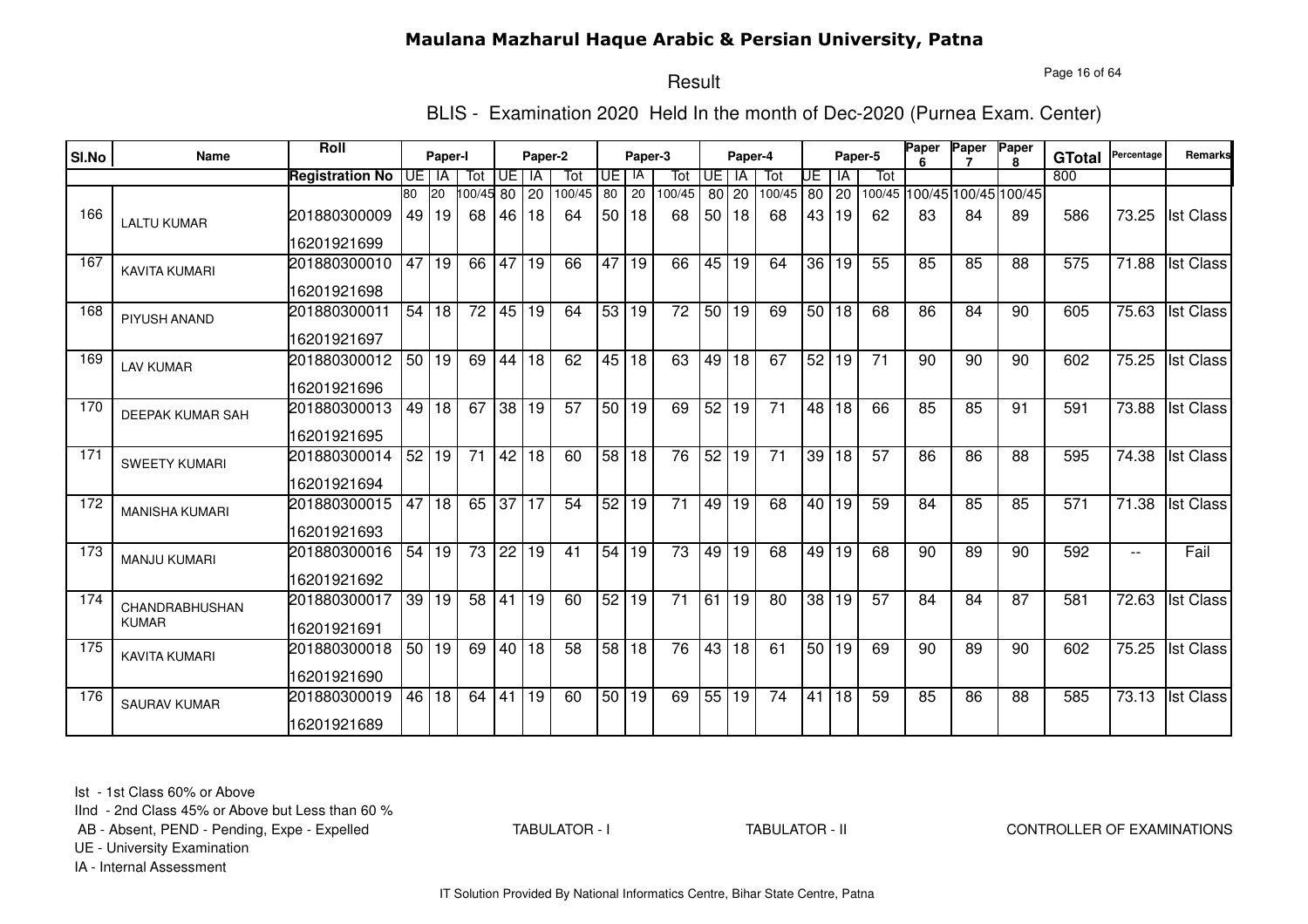Page 17 of 64

# Result

BLIS - Examination 2020 Held In the month of Dec-2020 (Purnea Exam. Center)

| SI.No | Name                      | <b>Roll</b>            |       | Paper-I         |                 |                 | Paper-2         |                 |                 | Paper-3            |                 |      | Paper-4         |                 |         |       | Paper-5                     | Paper           | Paper           | Paper           | <b>GTotal</b> | Percentage         | Remarks          |
|-------|---------------------------|------------------------|-------|-----------------|-----------------|-----------------|-----------------|-----------------|-----------------|--------------------|-----------------|------|-----------------|-----------------|---------|-------|-----------------------------|-----------------|-----------------|-----------------|---------------|--------------------|------------------|
|       |                           | <b>Registration No</b> | IUE I | IA              | Tot             | UE   IA         |                 | Tot             | <b>UE</b>       | IA                 | Tot             | UE I | - IA            | Tot             | UE      | IA    | Tot                         |                 |                 |                 | 800           |                    |                  |
|       |                           |                        | 80    | <b>20</b>       | 100/45 80       |                 | 20              | 100/45          | $\overline{80}$ | $\overline{20}$    | 100/45          | 80   | 20              | 100/45          | $80$ 20 |       | 100/45 100/45 100/45 100/45 |                 |                 |                 |               |                    |                  |
| 177   | <b>FIRDOUS BANO</b>       | 201880300020           | 50 I  | 19              | 69              | 42 20           |                 | 62              | $62$   20       |                    | 82              | 47   | 19              | 66              |         | 41 20 | -61                         | 90              | 91              | 92              | 613           | 76.63              | <b>Ist Class</b> |
|       |                           | 16201921688            |       |                 |                 |                 |                 |                 |                 |                    |                 |      |                 |                 |         |       |                             |                 |                 |                 |               |                    |                  |
| 178   | <b>SAROJ KUMAR</b>        | 201880300021           | 44    | 19              | 63              | $\overline{39}$ | 19              | 58              |                 | 50 18              | 68              | 52   | 18              | 70              |         | 37 18 | 55                          | 86              | 85              | 89              | 574           | 71.75              | <b>Ist Class</b> |
|       |                           | 16201921687            |       |                 |                 |                 |                 |                 |                 |                    |                 |      |                 |                 |         |       |                             |                 |                 |                 |               |                    |                  |
| 179   | PRATIBHA KUMARI           | 201880300022           | 52    | 19              | $\overline{71}$ | 39 18           |                 | $\overline{57}$ |                 | 58 18              | 76              |      | 45 18           | 63              |         | 47 18 | 65                          | $\overline{90}$ | $\overline{89}$ | $\overline{90}$ | 601           |                    | 75.13 Ist Class  |
|       |                           | 16201921686            |       |                 |                 |                 |                 |                 |                 |                    |                 |      |                 |                 |         |       |                             |                 |                 |                 |               |                    |                  |
| 180   | <b>LAXMI KUMARI SINGH</b> | 201880300023           |       | 53 19           | $\overline{72}$ | 46 18           |                 | 64              |                 | 58 18              | 76              | 47   | 18              | 65              |         | 38 19 | 57                          | 84              | 84              | 85              | 587           | 73.38              | <b>Ist Class</b> |
|       |                           | 16201921685            |       |                 |                 |                 |                 |                 |                 |                    |                 |      |                 |                 |         |       |                             |                 |                 |                 |               |                    |                  |
| 181   | <b>MEERA KUMARI</b>       | 201880300024           | 43    | 19              | 62              | 44              | 19              | 63              |                 | 50 19              | 69              | 41   | 19              | 60              |         | 39 18 | 57                          | 83              | 86              | 88              | 568           | 71.00              | <b>Ist Class</b> |
|       |                           | 16201921684            |       |                 |                 |                 |                 |                 |                 |                    |                 |      |                 |                 |         |       |                             |                 |                 |                 |               |                    |                  |
| 182   | <b>BIKESH KUMAR</b>       | 201880300025           | 50    | $\overline{18}$ | 68              | 46              | $\overline{18}$ | 64              | 56 18           |                    | $\overline{74}$ |      | 54 18           | $\overline{72}$ |         | 38 19 | 57                          | 84              | 85              | 86              | 590           | 73.75              | <b>Ist Class</b> |
|       |                           | 16201921683            |       |                 |                 |                 |                 |                 |                 |                    |                 |      |                 |                 |         |       |                             |                 |                 |                 |               |                    |                  |
| 183   | <b>BHAWESH KUMAR</b>      | 201880300026           | 48 l  | $\overline{19}$ | 67              | 45 19           |                 | 64              |                 | 50 19              | 69              | 41   | 18              | 59              |         | 44 18 | 62                          | 85              | 87              | 84              | 577           | 72.13              | <b>Ist Class</b> |
|       |                           | 16201921682            |       |                 |                 |                 |                 |                 |                 |                    |                 |      |                 |                 |         |       |                             |                 |                 |                 |               |                    |                  |
| 184   | <b>ALOK KUMAR</b>         | 201880300027           | 54    | 18              | 72              | 43              | 18              | 61              |                 | 56 18              | 74              |      | 50 18           | 68              |         | 40 19 | 59                          | 86              | 83              | 85              | 588           | 73.50              | <b>Ist Class</b> |
|       |                           | 16201921681            |       |                 |                 |                 |                 |                 |                 |                    |                 |      |                 |                 |         |       |                             |                 |                 |                 |               |                    |                  |
| 185   | KUMAR ABHIMANU            | 201880300028           | 62    | 19              | 81              | 42 19           |                 | 61              |                 | $\overline{58}$ 19 | 77              |      | 39 19           | 58              |         | 50 19 | 69                          | 90              | 90              | 91              | 617           | $\overline{77.13}$ | <b>Ist Class</b> |
|       |                           | 16201921680            |       |                 |                 |                 |                 |                 |                 |                    |                 |      |                 |                 |         |       |                             |                 |                 |                 |               |                    |                  |
| 186   | <b>AMIT KUMAR</b>         | 201880300029           | 55    | 19              | $\overline{74}$ | 39              | 19              | $\overline{58}$ | 49              | $\overline{19}$    | 68              | 47   | 19              | 66              |         | 44 18 | 62                          | 83              | 85              | 88              | 584           | 73.00              | <b>Ist Class</b> |
|       |                           | 16201921679            |       |                 |                 |                 |                 |                 |                 |                    |                 |      |                 |                 |         |       |                             |                 |                 |                 |               |                    |                  |
| 187   | <b>SAWAN KUMAR</b>        | 201880300030           | 64    | 18              | 82              | $\overline{36}$ | $\overline{19}$ | 55              | $\overline{51}$ | 18                 | 69              | 47   | $\overline{17}$ | 64              | 51 17   |       | 68                          | 89              | $\overline{90}$ | 33              | 550           | $-$                | Fail             |
|       |                           | 16201921678            |       |                 |                 |                 |                 |                 |                 |                    |                 |      |                 |                 |         |       |                             |                 |                 |                 |               |                    |                  |

Ist - 1st Class 60% or Above

IInd - 2nd Class 45% or Above but Less than 60 %

AB - Absent, PEND - Pending, Expe - Expelled

TABULATOR - I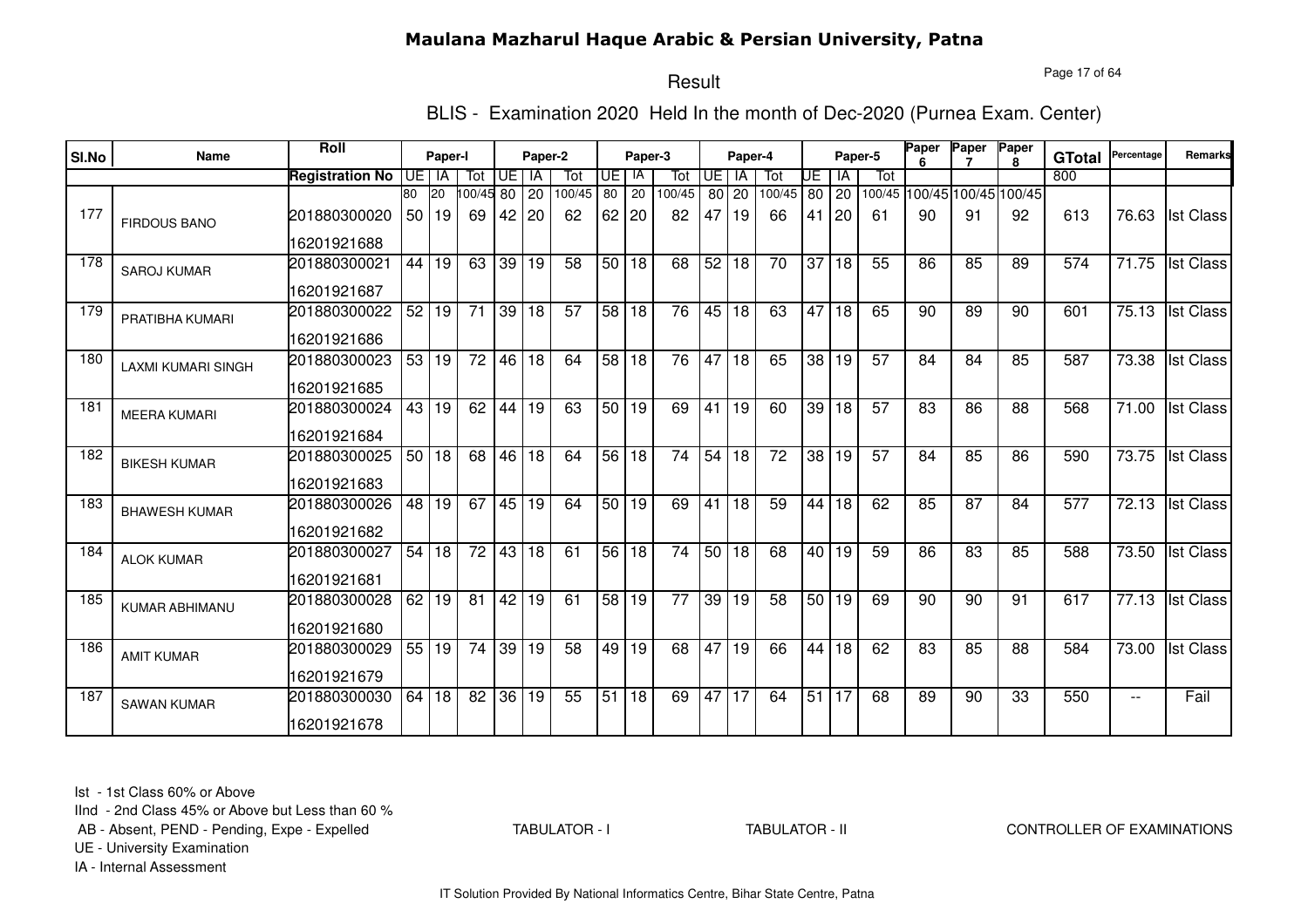Page 18 of 64

# Result

BLIS - Examination 2020 Held In the month of Dec-2020 (Purnea Exam. Center)

|       | Name                   | <b>Roll</b>            |    |         |          |                 |                 |        |                 |                      |                 |           |           |                 |                 |                 |                 | Paper | Paper                       | Paper        |               | Percentage         | <b>Remarks</b>   |
|-------|------------------------|------------------------|----|---------|----------|-----------------|-----------------|--------|-----------------|----------------------|-----------------|-----------|-----------|-----------------|-----------------|-----------------|-----------------|-------|-----------------------------|--------------|---------------|--------------------|------------------|
| SI.No |                        |                        |    | Paper-I |          |                 | Paper-2         |        |                 | Paper-3              |                 |           | Paper-4   |                 |                 |                 | Paper-5         |       |                             | $\mathbf{R}$ | <b>GTotal</b> |                    |                  |
|       |                        | <b>Registration No</b> |    | UE I IA | Tot      | UE              | IA              | Tot    | UE              | IA                   | Tot             | <b>UE</b> | <b>IA</b> | Tot             | UE              | ΙA              | Tot             |       |                             |              | 800           |                    |                  |
|       |                        |                        | 80 | 20      | 00/45 80 |                 | 20              | 100/45 | 80              | 20                   | 100/45          |           | 80 20     | 100/45          |                 | 80 20           |                 |       | 100/45 100/45 100/45 100/45 |              |               |                    |                  |
| 188   | <b>RAMLAKHAN KUMAR</b> | 201880300031           | 64 | 18      | 82       | 38              | 18              | 56     | 52              | 18                   | 70              | 40 l      | 18        | 58              | 38              | 19              | 57              | 85    | 85                          | 88           | 581           | 72.63              | <b>Ist Class</b> |
|       |                        | 16201921677            |    |         |          |                 |                 |        |                 |                      |                 |           |           |                 |                 |                 |                 |       |                             |              |               |                    |                  |
| 189   | <b>CHANDAN KUMAR</b>   | 201880300032           | 64 | 19      | 83       | 40              | 19              | 59     | 44 I            | 19                   | 63              | 54        | 19        | 73              | 38 <sup>1</sup> | 18              | 56              | 86    | 86                          | 86           | 592           | 74.00              | <b>Ist Class</b> |
|       |                        | 16201921676            |    |         |          |                 |                 |        |                 |                      |                 |           |           |                 |                 |                 |                 |       |                             |              |               |                    |                  |
| 190   | <b>ANKITA RAJ</b>      | 201880300033           |    | 65 18   | 83       | 36 18           |                 | 54     |                 | 50 18                | 68              | 52        | 18        | 70              |                 | 55 18           | $\overline{73}$ | 89    | 90                          | 90           | 617           | 77.13              | <b>Ist Class</b> |
|       |                        | 16201921675            |    |         |          |                 |                 |        |                 |                      |                 |           |           |                 |                 |                 |                 |       |                             |              |               |                    |                  |
| 191   | <b>SANGITA KUMARI</b>  | 201880300034           |    | 65 18   | 83       | 38 18           |                 | 56     |                 | 53 18                | $\overline{71}$ |           | 50 18     | 68              |                 | 52 19           | $\overline{71}$ | 90    | 90                          | 90           | 619           | 77.38              | <b>Ist Class</b> |
|       |                        | 16201921674            |    |         |          |                 |                 |        |                 |                      |                 |           |           |                 |                 |                 |                 |       |                             |              |               |                    |                  |
| 192   | <b>ANSHU KUMARI</b>    | 201880300035           | 65 | 19      | 84       | 37 19           |                 | 56     |                 | $\overline{52}$   19 | 71              | 47        | 19        | 66              | 51              | 19              | 70              | 89    | 90                          | 90           | 616           | 77.00              | <b>Ist Class</b> |
|       |                        | 16201921673            |    |         |          |                 |                 |        |                 |                      |                 |           |           |                 |                 |                 |                 |       |                             |              |               |                    |                  |
| 193   | <b>NEELAM KUMARI</b>   | 201880300036           | 66 | 19      | 85       | 37 19           |                 | 56     |                 | 48 19                | 67              | 49        | 18        | 67              | 52              | 18              | 70              | 89    | 90                          | 90           | 614           | 76.75              | <b>Ist Class</b> |
|       |                        | 16201921672            |    |         |          |                 |                 |        |                 |                      |                 |           |           |                 |                 |                 |                 |       |                             |              |               |                    |                  |
| 194   | <b>SONI KUMARI</b>     | 201880300037           | 65 | 19      | 84       | $\overline{37}$ | $\overline{18}$ | 55     | 49 l            | $\overline{18}$      | 67              | 60        | 19        | 79              | 44              | 19              | 63              | 84    | 87                          | 86           | 605           | 75.63              | <b>Ist Class</b> |
|       |                        | 16201921671            |    |         |          |                 |                 |        |                 |                      |                 |           |           |                 |                 |                 |                 |       |                             |              |               |                    |                  |
| 195   | KUMARI BULBUL RANI     | 201880300038           | 65 | 18      | 83       | 39 19           |                 | 58     | 51              | 19                   | 70              | 46        | 19        | 65              |                 | 50 19           | 69              | 90    | 91                          | 90           | 616           | 77.00              | <b>Ist Class</b> |
|       |                        | 16201921670            |    |         |          |                 |                 |        |                 |                      |                 |           |           |                 |                 |                 |                 |       |                             |              |               |                    |                  |
| 196   | SANTOSH KUMAR RAM      | 201880300039           | 66 | 19      | 85       |                 | 36 19           | 55     | 50 <sub>1</sub> | 19                   | 69              | 61        | 19        | 80              | 40 l            | 19              | 59              | 90    | 91                          | 91           | 620           | 77.50              | <b>Ist Class</b> |
|       |                        | 16201921669            |    |         |          |                 |                 |        |                 |                      |                 |           |           |                 |                 |                 |                 |       |                             |              |               |                    |                  |
| 197   | SHAMBHAVI KASTURI      | 201880300040           | 66 | 19      | 85       | 38 19           |                 | 57     | 49              | 19                   | 68              |           | 57 19     | 76              |                 | 40 18           | 58              | 83    | 86                          | 89           | 602           | 75.25              | <b>Ist Class</b> |
|       |                        | 16201921668            |    |         |          |                 |                 |        |                 |                      |                 |           |           |                 |                 |                 |                 |       |                             |              |               |                    |                  |
| 198   | <b>MAQBULA KHATOON</b> | 201880300041           | 51 | 18      | 69       | 38 18           |                 | 56     | 42              | $\overline{18}$      | 60              |           | 52 18     | $\overline{70}$ | 41              | $\overline{18}$ | 59              | 84    | 85                          | 89           | 572           | $\overline{71.50}$ | <b>Ist Class</b> |
|       |                        | 16201921667            |    |         |          |                 |                 |        |                 |                      |                 |           |           |                 |                 |                 |                 |       |                             |              |               |                    |                  |

Ist - 1st Class 60% or Above

IInd - 2nd Class 45% or Above but Less than 60 %

AB - Absent, PEND - Pending, Expe - Expelled

TABULATOR - I

TABULATOR - II CONTROLLER OF EXAMINATIONS

UE - University Examination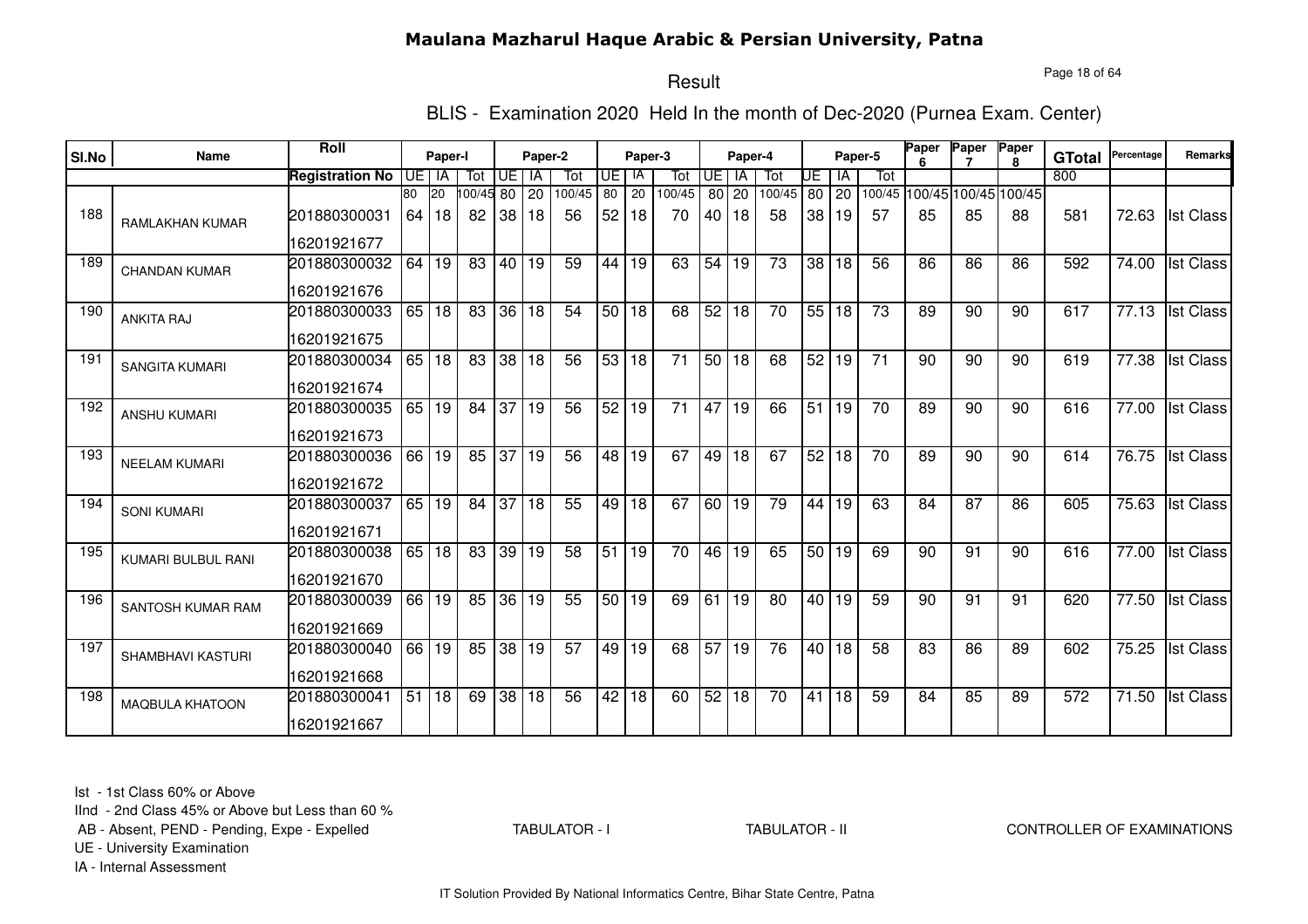Page 19 of 64

# Result

BLIS - Examination 2020 Held In the month of Dec-2020 (Purnea Exam. Center)

| SI.No | Name                 | Roll                   |       | Paper-I      |                 |       | Paper-2         |                 |       | Paper-3         |                 |                 | Paper-4         |                 |                 |                | Paper-5         | Paper | Paper                       | Paper<br>R. | <b>GTotal</b> | Percentage | <b>Remarks</b>   |
|-------|----------------------|------------------------|-------|--------------|-----------------|-------|-----------------|-----------------|-------|-----------------|-----------------|-----------------|-----------------|-----------------|-----------------|----------------|-----------------|-------|-----------------------------|-------------|---------------|------------|------------------|
|       |                      | <b>Registration No</b> | UEIIA |              | Tot             | Œ     | <b>IA</b>       | Tot             | UE I  | -IA             | Tot             | <b>UE</b>       | - IA            | Tot             | UE              | IA             | Tot             |       |                             |             | 800           |            |                  |
|       |                      |                        | 80    | 20           | 00/45 80        |       | 20              | 100/45          | 80    | 20              | 100/45          | 80 l            | 20              | 100/45          | 80              | 20             |                 |       | 100/45 100/45 100/45 100/45 |             |               |            |                  |
| 199   | SATYARTH PRAKASH     | 201880300042           | 58    | 18           | 76              | 43    | 18              | 61              | 60 I  | 18              | 78              | 61              | 18              | 79              | 41              | 18             | 59              | 85    | 84                          | 87          | 609           | 76.13      | <b>Ist Class</b> |
|       |                      | 16201921666            |       |              |                 |       |                 |                 |       |                 |                 |                 |                 |                 |                 |                |                 |       |                             |             |               |            |                  |
| 200   | <b>RUBY KUMARI</b>   | 201880300043           | 47    | 19           | 66              | 38    | 18              | 56              | 50 l  | 18              | 68              | 50              | 18              | 68              | 39 <sup>°</sup> | 19             | 58              | 86    | 86                          | 86          | 574           | 71.75      | <b>Ist Class</b> |
|       |                      | 16201921665            |       |              |                 |       |                 |                 |       |                 |                 |                 |                 |                 |                 |                |                 |       |                             |             |               |            |                  |
| 201   | <b>ANSHU ANAND</b>   | 201880300044           | 53    | $ 19\rangle$ | $\overline{72}$ | 38 19 |                 | $\overline{57}$ |       | 60 19           | 79              | 49              | $\overline{18}$ | 67              | 51              | 19             | $\overline{70}$ | 90    | $\overline{90}$             | 90          | 615           | 76.88      | <b>Ist Class</b> |
|       |                      | 16201921664            |       |              |                 |       |                 |                 |       |                 |                 |                 |                 |                 |                 |                |                 |       |                             |             |               |            |                  |
| 202   | <b>MIKKEE KUMARI</b> | 201880300045           | 54    | 19           | $\overline{73}$ | 40 19 |                 | 59              | 60 19 |                 | 79              | 49              | 19              | 68              |                 | $\sqrt{49}$ 19 | 68              | 90    | $\overline{90}$             | 90          | 617           | 77.13      | <b>Ist Class</b> |
|       |                      | 16201921663            |       |              |                 |       |                 |                 |       |                 |                 |                 |                 |                 |                 |                |                 |       |                             |             |               |            |                  |
| 203   | <b>MAMTA KUMARI</b>  | 201880300046           | 44    | 19           | 63              |       | 36 19           | 55              |       | 45 19           | 64              | 47              | 19              | 66              | 38              | 18             | 56              | 86    | 85                          | 86          | 561           | 70.13      | <b>Ist Class</b> |
|       |                      | 16201921662            |       |              |                 |       |                 |                 |       |                 |                 |                 |                 |                 |                 |                |                 |       |                             |             |               |            |                  |
| 204   | <b>CHANDA KUMARI</b> | 201880300047           | 53    | l 18         | $\overline{71}$ | 40 19 |                 | 59              | 60 17 |                 | $\overline{77}$ | 58              | 18              | 76              | 44              | 19             | 63              | 85    | 84                          | 89          | 604           | 75.50      | <b>Ist Class</b> |
|       |                      | 16201921661            |       |              |                 |       |                 |                 |       |                 |                 |                 |                 |                 |                 |                |                 |       |                             |             |               |            |                  |
| 205   | <b>NIRMAL KUMAR</b>  | 201880300048           | 40    | $ 19\rangle$ | 59              | 37    | $\overline{19}$ | 56              | 46 l  | $\overline{19}$ | 65              | 53              | 19              | $\overline{72}$ | 45              | 19             | 64              | 84    | $\overline{86}$             | 88          | 574           | 71.75      | <b>Ist Class</b> |
|       |                      | 16201921660            |       |              |                 |       |                 |                 |       |                 |                 |                 |                 |                 |                 |                |                 |       |                             |             |               |            |                  |
| 206   | <b>MONIKA KUMARI</b> | 201880300049           | 50    | 19           | 69              | 39    | 19              | 58              | 54    | 19              | 73              | 59              | 19              | 78              | 43              | 18             | 61              | 85    | 85                          | 87          | 596           | 74.50      | <b>Ist Class</b> |
|       |                      | 16201921659            |       |              |                 |       |                 |                 |       |                 |                 |                 |                 |                 |                 |                |                 |       |                             |             |               |            |                  |
| 207   | <b>RAMESH KUMAR</b>  | 201880300050           | 56    | 18           | 74              | 41    | 18              | 59              | 56    | 18              | 74              | 61              | 18              | 79              | 44              | 19             | 63              | 86    | 84                          | 86          | 605           | 75.63      | <b>Ist Class</b> |
|       |                      | 16201921658            |       |              |                 |       |                 |                 |       |                 |                 |                 |                 |                 |                 |                |                 |       |                             |             |               |            |                  |
| 208   | KANCHAN KUMARI       | 201880300051           | 50    | 19           | 69              | 37 19 |                 | 56              | 49    | 19              | 68              | 52 <sub>1</sub> | 19              | 71              |                 | 40 18          | 58              | 89    | 89                          | 91          | 591           | 73.88      | <b>Ist Class</b> |
|       |                      | 16201921657            |       |              |                 |       |                 |                 |       |                 |                 |                 |                 |                 |                 |                |                 |       |                             |             |               |            |                  |
| 209   | <b>RUBI KUMARI</b>   | 201880300052           |       | 50 19        | 69              | 40    | 18              | 58              | 54    | $\overline{18}$ | $\overline{72}$ | $\overline{48}$ | 18              | 66              | 46              | 19             | 65              | 90    | 88                          | 92          | 600           | 75.00      | <b>Ist Class</b> |
|       |                      | 16201921656            |       |              |                 |       |                 |                 |       |                 |                 |                 |                 |                 |                 |                |                 |       |                             |             |               |            |                  |

Ist - 1st Class 60% or Above

IInd - 2nd Class 45% or Above but Less than 60 %

AB - Absent, PEND - Pending, Expe - Expelled

TABULATOR - I

TABULATOR - II CONTROLLER OF EXAMINATIONS

UE - University Examination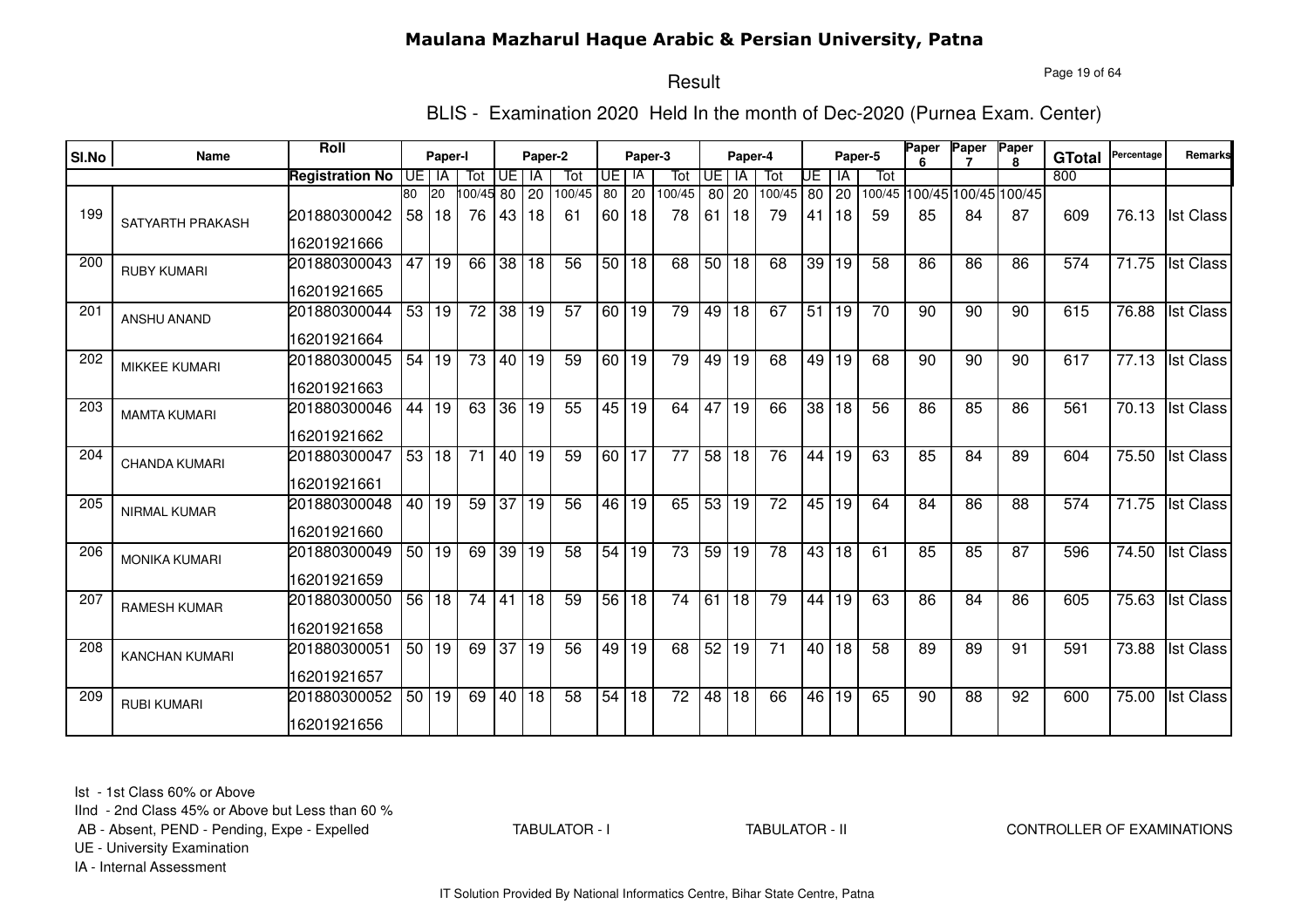Page 20 of 64

#### Result

BLIS - Examination 2020 Held In the month of Dec-2020 (Purnea Exam. Center)

| SI.No | <b>Name</b>           | Roll                   |    | Paper-I |        |                     | Paper-2 |                 |                 | Paper-3         |                 |                 | Paper-4         |        |    | Paper-5         |     | Paper           | Paper                       | Paper<br>8 | <b>GTotal</b>    | Percentage         | Remarks          |
|-------|-----------------------|------------------------|----|---------|--------|---------------------|---------|-----------------|-----------------|-----------------|-----------------|-----------------|-----------------|--------|----|-----------------|-----|-----------------|-----------------------------|------------|------------------|--------------------|------------------|
|       |                       | <b>Registration No</b> | UE | ΙA      | Tot    | UE                  | IA      | Tot             | UE              | IA              | Tot             | UE              | IA              | Tot    | UE | IA              | Tot |                 |                             |            | 800              |                    |                  |
|       |                       |                        | 80 | 20      | 100/45 | 80                  | 20      | 100/45          | $\overline{80}$ | $\overline{20}$ | 100/45          | 80              | 20              | 100/45 | 80 | $\overline{20}$ |     |                 | 100/45 100/45 100/45 100/45 |            |                  |                    |                  |
| 210   | MANINDRA KUMAR PATEL  | 201880300053           | 54 | 18      | 72     | 41                  | l 19    | 60              | 58              | <u> 19</u>      | 77              | 49              | 19              | 68     | 43 | 19              | 62  | 84              | 84                          | 90         | 597              | 74.63              | <b>Ist Class</b> |
|       |                       | 16201921655            |    |         |        |                     |         |                 |                 |                 |                 |                 |                 |        |    |                 |     |                 |                             |            |                  |                    |                  |
| 211   | <b>RITU KUMARI</b>    | 201880300054           | 51 | 18      | 69     | 43                  | 19      | 62              | 52              | 19              | 71              | 47              | 19              | 66     | 44 | 19              | 63  | 85              | 86                          | 88         | 590              | 73.75              | <b>Ist Class</b> |
|       |                       | 16201921654            |    |         |        |                     |         |                 |                 |                 |                 |                 |                 |        |    |                 |     |                 |                             |            |                  |                    |                  |
| 212   | LOVELY SINGH          | 201880300055           | 51 | 19      | 70     |                     | 40 19   | 59              | 48              | l 19            | 67              | 50              | 19              | 69     | 41 | 19              | 60  | 87              | 85                          | 87         | 584              | 73.00              | <b>Ist Class</b> |
|       |                       | 16201921653            |    |         |        |                     |         |                 |                 |                 |                 |                 |                 |        |    |                 |     |                 |                             |            |                  |                    |                  |
| 213   | <b>ARTI KUMARI</b>    | 201880300056           | 48 | 19      | 67     | $36 \overline{)19}$ |         | 55              | $\overline{37}$ | 19              | $\overline{56}$ | $\overline{48}$ | $\overline{19}$ | 67     | 43 | l 18            | 61  | $\overline{83}$ | $\overline{84}$             | 85         | 558              | 69.75              | <b>Ist Class</b> |
|       |                       | 16201921652            |    |         |        |                     |         |                 |                 |                 |                 |                 |                 |        |    |                 |     |                 |                             |            |                  |                    |                  |
| 214   | SANTOSH KUMAR MANDAI  | 201880300057           | 48 | 18      | 66     |                     | 43 18   | 61              | 50              | 18              | 68              | 47              | 18              | 65     | 47 | 19              | 66  | 85              | 86                          | 89         | 586              | 73.25              | <b>Ist Class</b> |
|       |                       | 16201921651            |    |         |        |                     |         |                 |                 |                 |                 |                 |                 |        |    |                 |     |                 |                             |            |                  |                    |                  |
| 215   | <b>GUNJA KUMARI</b>   | 201880300058           | 42 | 19      | 61     | $\overline{41}$     | 19      | 60              | 46              | $ 19\rangle$    | 65              | 42              | $\overline{18}$ | 60     | 41 | 18              | 59  | 86              | 85                          | 86         | 562              | 70.25              | <b>Ist Class</b> |
|       |                       | 16201921650            |    |         |        |                     |         |                 |                 |                 |                 |                 |                 |        |    |                 |     |                 |                             |            |                  |                    |                  |
| 216   | <b>NAMEETA KUMARI</b> | 201880300059           | 50 | 19      | 69     | $\overline{39}$     | 18      | $\overline{57}$ | 48              | 18              | 66              | 46              | 19              | 65     |    | 45 19           | 64  | 89              | 90                          | 93         | 593              | 74.13              | <b>Ist Class</b> |
|       |                       | 16201921649            |    |         |        |                     |         |                 |                 |                 |                 |                 |                 |        |    |                 |     |                 |                             |            |                  |                    |                  |
| 217   | RAHUL KUMAR GUPTA     | 201880300060           | 47 | 18      | 65     | 37                  | l 19    | 56              | 47              | 19              | 66              | 46              | 18              | 64     | 41 | 18              | 59  | 86              | 84                          | 90         | 570              | 71.25              | <b>Ist Class</b> |
|       |                       | 16201925684            |    |         |        |                     |         |                 |                 |                 |                 |                 |                 |        |    |                 |     |                 |                             |            |                  |                    |                  |
| 193   |                       |                        |    |         |        |                     |         |                 |                 |                 |                 |                 |                 |        |    |                 |     |                 |                             |            |                  |                    |                  |
| 218   | <b>HARIOM SHANKAR</b> | 201930300001           | 49 | 18      | 67     | 41                  | 18      | 59              | 50              | 18              | 68              | 48              | 18              | 66     | 47 | 18              | 65  | 85              | 90                          | 94         | 594              | 74.25              | <b>Ist Class</b> |
|       |                       | 16201920487            |    |         |        |                     |         |                 |                 |                 |                 |                 |                 |        |    |                 |     |                 |                             |            |                  |                    |                  |
| 219   | <b>ALOK KUMAR</b>     | 201930300002           | 52 | 18      | 70     | 36                  | 18      | 54              | 52              | 18              | 70              | 43              | 18              | 61     | 48 | 18              | 66  | 90              | 89                          | 91         | 591              | 73.88              | <b>Ist Class</b> |
|       |                       | 16201920486            |    |         |        |                     |         |                 |                 |                 |                 |                 |                 |        |    |                 |     |                 |                             |            |                  |                    |                  |
| 220   | PRIYANKA KUMARI       | 201930300003           | 44 | 18      | 62     | $\overline{36}$     | 18      | $\overline{54}$ | 48              | 18              | 66              | 45              | $\overline{18}$ | 63     | 46 | 18              | 64  | 85              | 85                          | 93         | $\overline{572}$ | $\overline{71.50}$ | <b>Ist Class</b> |
|       |                       | 16201920485            |    |         |        |                     |         |                 |                 |                 |                 |                 |                 |        |    |                 |     |                 |                             |            |                  |                    |                  |

Ist - 1st Class 60% or Above

IInd - 2nd Class 45% or Above but Less than 60 %

AB - Absent, PEND - Pending, Expe - Expelled

TABULATOR - I

TABULATOR - II CONTROLLER OF EXAMINATIONS

UE - University Examination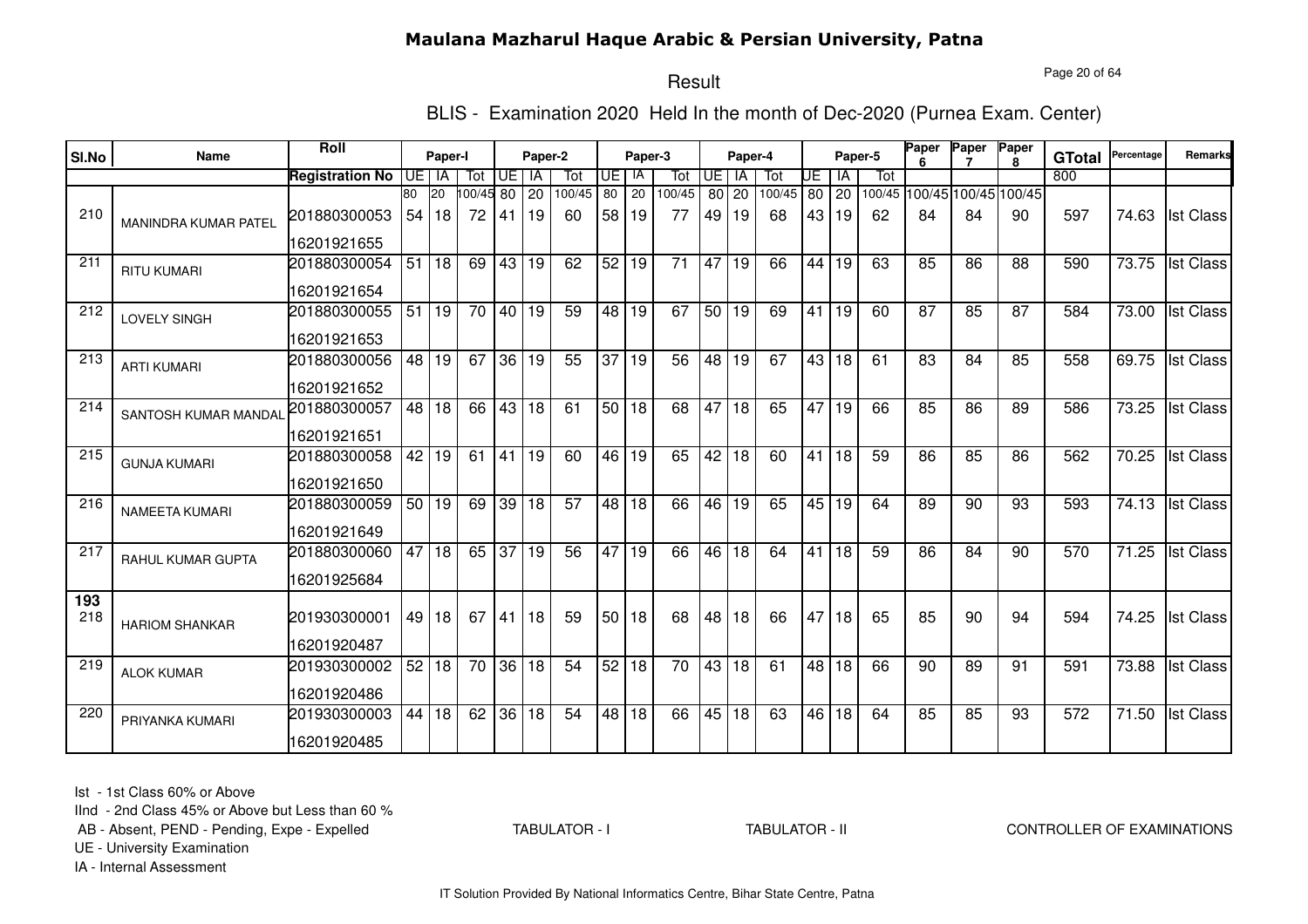Page 21 of 64

# Result

BLIS - Examination 2020 Held In the month of Dec-2020 (Purnea Exam. Center)

| SI.No | Name                      | Roll                   |                 | Paper-I         |                 |              | Paper-2 |                 |                 | Paper-3         |                 |                 | Paper-4         |        |    |                 | Paper-5 | Paper | Paper           | Paper<br>R.                 | <b>GTotal</b> | Percentage | Remarks          |
|-------|---------------------------|------------------------|-----------------|-----------------|-----------------|--------------|---------|-----------------|-----------------|-----------------|-----------------|-----------------|-----------------|--------|----|-----------------|---------|-------|-----------------|-----------------------------|---------------|------------|------------------|
|       |                           | <b>Registration No</b> |                 | UE I IA         | Tot             | Œ            | IA      | Tot             | UE I            | -lA             | Tot             | <b>UE</b>       | IA              | Tot    | UE | ΙA              | Tot     |       |                 |                             | 800           |            |                  |
|       |                           |                        | 80              | 20              | 00/45 80        |              | 20      | 100/45          | 80              | 20              | 100/45          | 80 l            | 20              | 100/45 | 80 | 20              |         |       |                 | 100/45 100/45 100/45 100/45 |               |            |                  |
| 221   | <b>DEJY KUMARI</b>        | 201930300004           | 48              | 19              | 67              | 40           | 19      | 59              | 43              | 19              | 62              | 42              | 19              | 61     | 48 | 19              | 67      | 83    | 87              | 92                          | 578           | 72.25      | <b>Ist Class</b> |
|       |                           | 16201920484            |                 |                 |                 |              |         |                 |                 |                 |                 |                 |                 |        |    |                 |         |       |                 |                             |               |            |                  |
| 222   | <b>KOMAL KUMARI</b>       | 201930300005           | 44              | 19              | 63              | 41           | 19      | 60              | 49              | 19              | 68              | 41              | 19              | 60     | 48 | 19              | 67      | 87    | 86              | 90                          | 581           | 72.63      | <b>Ist Class</b> |
|       |                           | 16201920483            |                 |                 |                 |              |         |                 |                 |                 |                 |                 |                 |        |    |                 |         |       |                 |                             |               |            |                  |
| 223   | PHUL KUMAR MEHTA          | 201930300006           | $\overline{42}$ | 19              | 61              | 37           | 19      | $\overline{56}$ | 50              | 19              | 69              | 40              | $\overline{19}$ | 59     |    | 50 19           | 69      | 82    | 84              | 94                          | 574           | 71.75      | <b>Ist Class</b> |
|       |                           | 16201920482            |                 |                 |                 |              |         |                 |                 |                 |                 |                 |                 |        |    |                 |         |       |                 |                             |               |            |                  |
| 224   | <b>KRANTI KUMARI</b>      | 201930300007           | 46              | 19              | 65              | 39 19        |         | $\overline{58}$ | 52              | 19              | $\overline{71}$ | $\overline{42}$ | $\overline{19}$ | 61     | 48 | 19              | 67      | 88    | $\overline{88}$ | 95                          | 593           | 74.13      | <b>Ist Class</b> |
|       |                           | 16201920481            |                 |                 |                 |              |         |                 |                 |                 |                 |                 |                 |        |    |                 |         |       |                 |                             |               |            |                  |
| 225   | <b>RANA RAJ</b>           | 201930300008           |                 | 50 18           | 68              | 40 18        |         | 58              | 48 18           |                 | 66              | 41              | 18              | 59     | 62 | 18              | 80      | 82    | 90              | 90                          | 593           | 74.13      | <b>Ist Class</b> |
|       |                           | 16201920480            |                 |                 |                 |              |         |                 |                 |                 |                 |                 |                 |        |    |                 |         |       |                 |                             |               |            |                  |
| 226   | <b>SONI KUMARI</b>        | 201930300009           | 39              | $\overline{18}$ | 57              | $37 \mid 18$ |         | 55              | 50 18           |                 | 68              | $\overline{38}$ | $\overline{18}$ | 56     | 62 | 18              | 80      | 89    | 85              | 91                          | 581           | 72.63      | <b>Ist Class</b> |
|       |                           | 16201920479            |                 |                 |                 |              |         |                 |                 |                 |                 |                 |                 |        |    |                 |         |       |                 |                             |               |            |                  |
| 227   | <b>KHUSHBOO KUMARI</b>    | 201930300010           | 47              | 19              | 66              | 39 19        |         | 58              | 52              | $\overline{19}$ | $\overline{71}$ | 40              | 19              | 59     | 59 | 19              | 78      | 86    | 89              | 93                          | 600           | 75.00      | <b>Ist Class</b> |
|       |                           | 16201920478            |                 |                 |                 |              |         |                 |                 |                 |                 |                 |                 |        |    |                 |         |       |                 |                             |               |            |                  |
| 228   | SANTOSH KUMAR SUMAN       | 201930300011           | 51              | 19              | 70              | 40 19        |         | 59              | 50 <sub>1</sub> | 19              | 69              | 47              | 19              | 66     | 61 | 19              | 80      | 90    | 86              | 94                          | 614           | 76.75      | <b>Ist Class</b> |
|       |                           | 16201920477            |                 |                 |                 |              |         |                 |                 |                 |                 |                 |                 |        |    |                 |         |       |                 |                             |               |            |                  |
| 229   | <b>HEMANT KUMAR</b>       | 201930300012           | 49              | 18              | 67              |              | 36 18   | 54              | 48 l            | 18              | 66              | 38              | 18              | 56     | 49 | 18              | 67      | 90    | 90              | 92                          | 582           | 72.75      | <b>Ist Class</b> |
|       |                           | 16201920476            |                 |                 |                 |              |         |                 |                 |                 |                 |                 |                 |        |    |                 |         |       |                 |                             |               |            |                  |
| 230   | <b>JAI PRAKASH SINGH</b>  | 201930300013           | 55              | 18              | 73              |              | 36 18   | 54              | 48              | 18              | 66              | 39              | 18              | 57     |    | 66 18           | 84      | 90    | 89              | 93                          | 606           | 75.75      | <b>Ist Class</b> |
|       |                           | 16201920475            |                 |                 |                 |              |         |                 |                 |                 |                 |                 |                 |        |    |                 |         |       |                 |                             |               |            |                  |
| 231   | <b>SUNIL KUMAR MANDAL</b> | 201930300014           | 59              | 18              | $\overline{77}$ | 41           | 18      | 59              | 55              | 18              | $\overline{73}$ |                 | 50 18           | 68     | 61 | $\overline{18}$ | 79      | 83    | 88              | 90                          | 617           | 77.13      | <b>Ist Class</b> |
|       |                           | 16201920474            |                 |                 |                 |              |         |                 |                 |                 |                 |                 |                 |        |    |                 |         |       |                 |                             |               |            |                  |

Ist - 1st Class 60% or Above

IInd - 2nd Class 45% or Above but Less than 60 %

AB - Absent, PEND - Pending, Expe - Expelled

TABULATOR - I

TABULATOR - II CONTROLLER OF EXAMINATIONS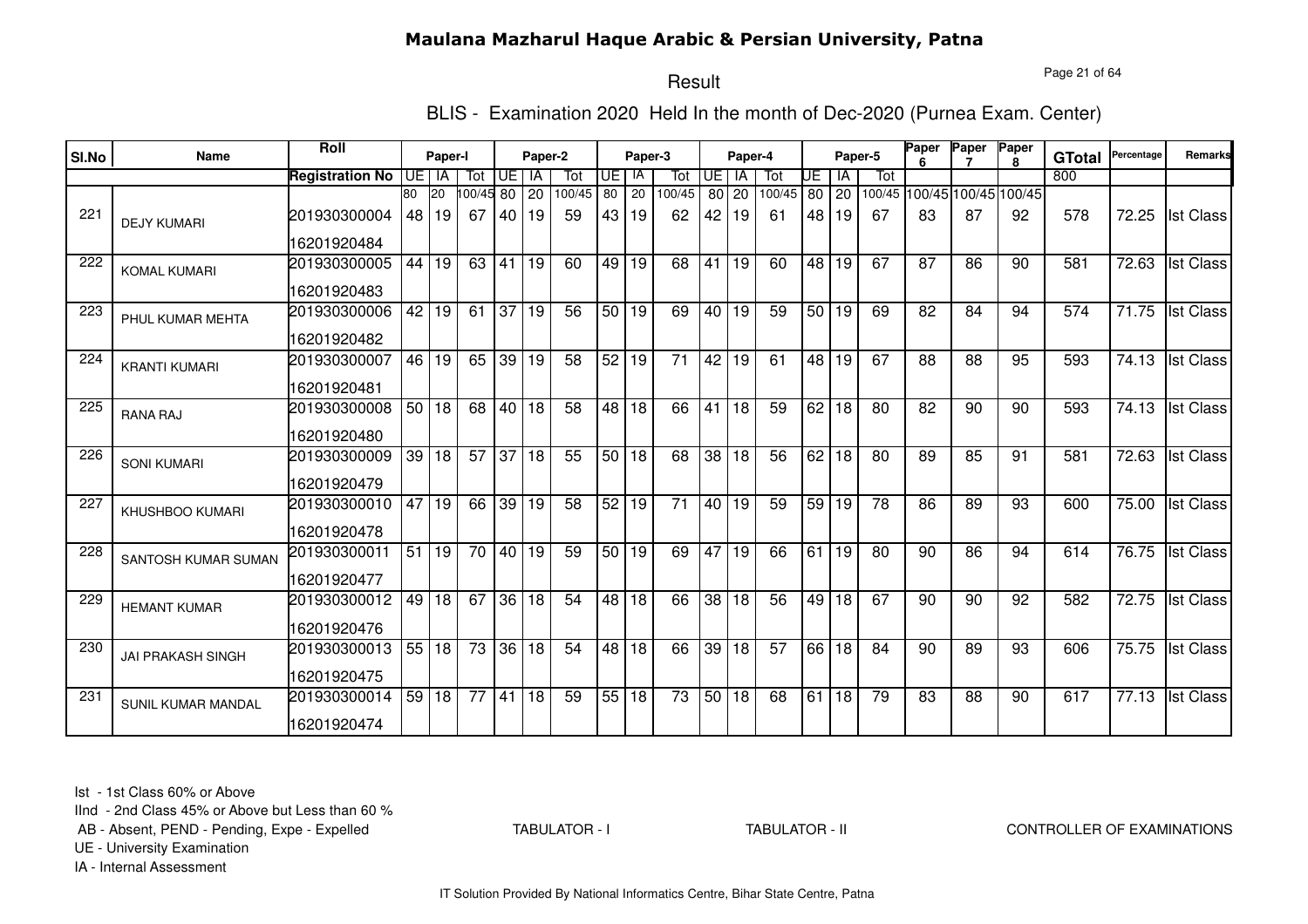Page 22 of 64

# Result

BLIS - Examination 2020 Held In the month of Dec-2020 (Purnea Exam. Center)

|       | Name                    | Roll                        |                 | Paper-I              |                 |       | Paper-2   |               |                 |               |                 |                 |                      |               |                 |             | Paper-5 | Paper | Paper                       | Paper        |                      | Percentage               | <b>Remarks</b>   |
|-------|-------------------------|-----------------------------|-----------------|----------------------|-----------------|-------|-----------|---------------|-----------------|---------------|-----------------|-----------------|----------------------|---------------|-----------------|-------------|---------|-------|-----------------------------|--------------|----------------------|--------------------------|------------------|
| SI.No |                         |                             |                 |                      |                 |       |           |               |                 | Paper-3<br>IA |                 | <b>UE</b>       | Paper-4<br><b>IA</b> |               |                 |             | Tot     |       |                             | $\mathbf{R}$ | <b>GTotal</b><br>800 |                          |                  |
|       |                         | <b>Registration No</b>      | 80              | UE I IA<br><b>20</b> | Tot<br>00/45 80 | UE l  | IA        | Tot<br>100/45 | UE<br>80        | 20            | Tot<br>100/45   | 80 l            |                      | Tot<br>100/45 | UE              | ΙA          |         |       | 100/45 100/45 100/45 100/45 |              |                      |                          |                  |
| 232   | <b>SARWAT ARA</b>       | 201930300015                | 42              | 19                   | -61             | 39    | 20<br> 19 | 58            | 48              | 19            | 67              | А               | 20<br>19             | 19            | 64              | 80 20<br>19 | 83      | 87    | 86                          | 93           | $-$                  | $\overline{\phantom{m}}$ | <b>PEND</b>      |
|       |                         | 16201920473                 |                 |                      |                 |       |           |               |                 |               |                 |                 |                      |               |                 |             |         |       |                             |              |                      |                          |                  |
| 233   | <b>RITA KUMARI</b>      | 201930300016                | $\overline{56}$ | l 18                 | 74              | 36 18 |           | 54            |                 | 58 18         | $\overline{76}$ | 39              | 18                   | 57            | 46              | l 18        | 64      | 90    | 90                          | 92           | 597                  | 74.63                    | <b>Ist Class</b> |
|       |                         | 16201920472                 |                 |                      |                 |       |           |               |                 |               |                 |                 |                      |               |                 |             |         |       |                             |              |                      |                          |                  |
| 234   | <b>KHUSHBU KUMARI</b>   | 201930300017<br>16201920471 |                 | 45 19                | 64              | 41    | 19        | 60            | 61              | 19            | 80              | 45              | 19                   | 64            | 42              | 19          | 61      | 88    | 87                          | 90           | 594                  | 74.25                    | <b>Ist Class</b> |
|       |                         |                             |                 |                      |                 |       |           |               |                 |               |                 |                 |                      |               |                 |             |         |       |                             |              |                      |                          |                  |
| 235   | SUDHANSHU KUMAR         | 201930300018<br>16201920470 |                 | 43 18                | 61              | 42 18 |           | 60            | 61              | $ 18\rangle$  | 79              | 46              | $\overline{18}$      | 64            |                 | 46 18       | 64      | 86    | 86                          | 89           | 589                  | 73.63                    | <b>Ist Class</b> |
| 236   |                         | 201930300019                | 47              | 18                   | 65              | 37 18 |           | 55            |                 | 52 18         | 70              | 41              | 18                   | 59            | 45              | 18          | 63      | 88    | 88                          | 91           | 579                  | 72.38                    | <b>Ist Class</b> |
|       | <b>MANOJ KUMAR</b>      | 16201920469                 |                 |                      |                 |       |           |               |                 |               |                 |                 |                      |               |                 |             |         |       |                             |              |                      |                          |                  |
| 237   | <b>MUNESH KUMAR</b>     | 201930300020                | 49              | $ 18\rangle$         | 67              | 39 18 |           | 57            |                 | 48 18         | 66              | $\overline{42}$ | 18                   | 60            |                 | $40$ 18     | 58      | 89    | 90                          | 92           | 579                  | 72.38                    | <b>Ist Class</b> |
|       |                         | 16201920468                 |                 |                      |                 |       |           |               |                 |               |                 |                 |                      |               |                 |             |         |       |                             |              |                      |                          |                  |
| 238   | <b>DIVAKAR KUMAR</b>    | 201930300021                | 51              | 19                   | 70              | 37 19 |           | 56            | 43 <sup>1</sup> | 19            | 62              | 42              | 19                   | 61            | 36 <sup>1</sup> | 19          | 55      | 90    | $\overline{88}$             | 90           | 572                  | 71.50                    | <b>Ist Class</b> |
|       |                         | 16201920467                 |                 |                      |                 |       |           |               |                 |               |                 |                 |                      |               |                 |             |         |       |                             |              |                      |                          |                  |
| 239   | <b>DEEPAK KUMAR DAS</b> | 201930300022                | 48              | 19                   | 67              | 36 19 |           | 55            | 43              | 19            | 62              | 44              | 19                   | 63            | 37              | 19          | 56      | 90    | 90                          | 89           | 572                  | 71.50                    | <b>Ist Class</b> |
|       |                         | 16201920466                 |                 |                      |                 |       |           |               |                 |               |                 |                 |                      |               |                 |             |         |       |                             |              |                      |                          |                  |
| 240   | PRITAM KUMAR            | 201930300023                | 52              | 19                   | 71              | 43 19 |           | 62            | 53 <sub>1</sub> | 19            | 72              | 48              | 19                   | 67            | A               | 19          | 19      | 82    | 88                          | 90           | $-$                  | $\overline{\phantom{a}}$ | <b>PEND</b>      |
|       |                         | 16201920465                 |                 |                      |                 |       |           |               |                 |               |                 |                 |                      |               |                 |             |         |       |                             |              |                      |                          |                  |
| 241   | <b>GAUTAM KUMAR</b>     | 201930300024                | 45              | 18                   | 63              | 41    | 18        | 59            | 48              | 18            | 66              | 43              | 18                   | 61            | 44              | 18          | 62      | 85    | 87                          | 88           | 571                  | 71.38                    | <b>Ist Class</b> |
|       |                         | 16201920464                 |                 |                      |                 |       |           |               |                 |               |                 |                 |                      |               |                 |             |         |       |                             |              |                      |                          |                  |
| 242   | <b>SRISHTI SNEH</b>     | 201930300025                |                 | 48 19                | 67              | 43 19 |           | 62            | 52              | 19            | $\overline{71}$ | 44              | 19                   | 63            | 44              | 19          | 63      | 89    | 84                          | 90           | 589                  | 73.63                    | <b>Ist Class</b> |
|       |                         | 16201920463                 |                 |                      |                 |       |           |               |                 |               |                 |                 |                      |               |                 |             |         |       |                             |              |                      |                          |                  |

Ist - 1st Class 60% or Above

IInd - 2nd Class 45% or Above but Less than 60 %

AB - Absent, PEND - Pending, Expe - Expelled

TABULATOR - I

TABULATOR - II CONTROLLER OF EXAMINATIONS

UE - University Examination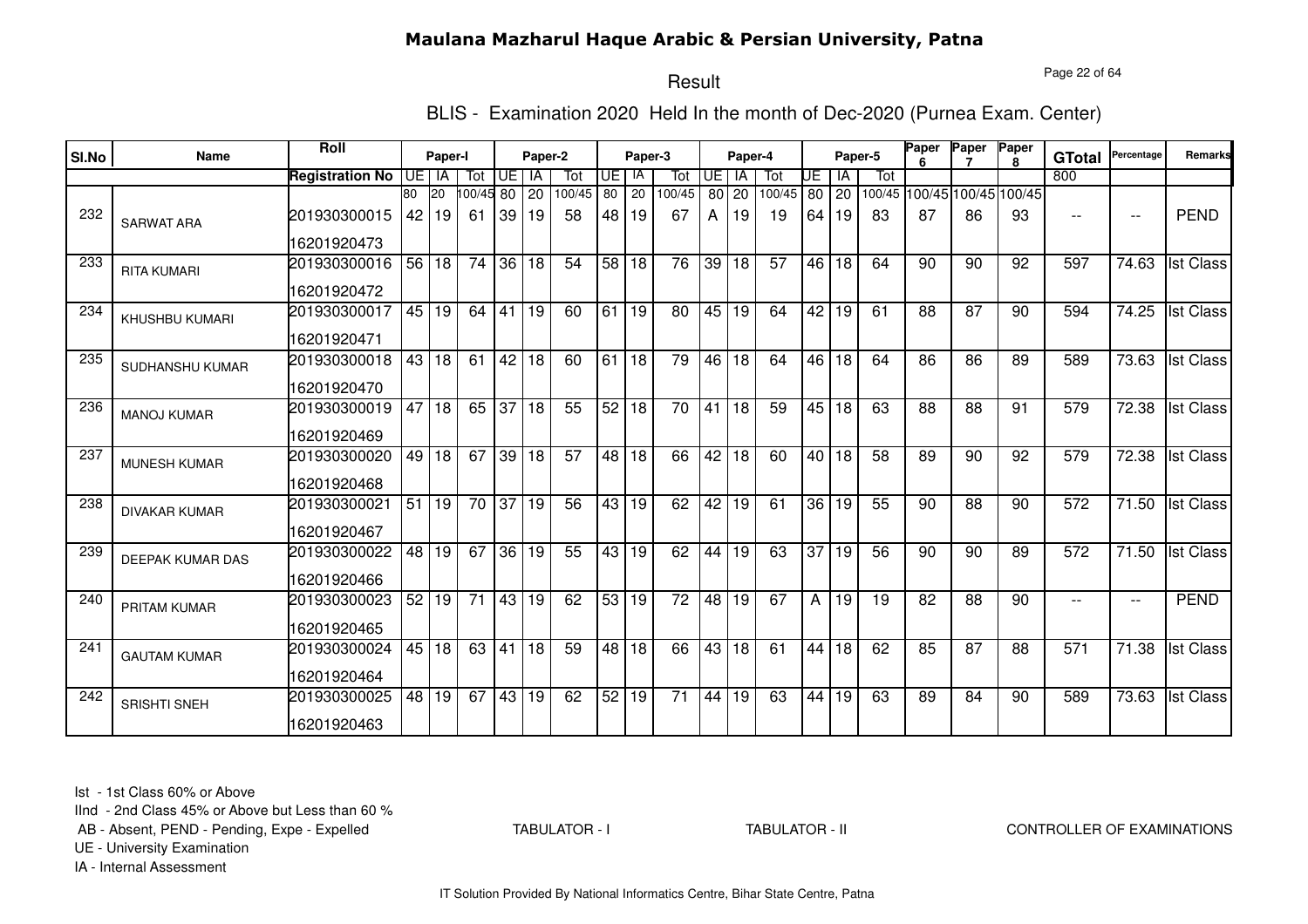Page 23 of 64

# Result

BLIS - Examination 2020 Held In the month of Dec-2020 (Purnea Exam. Center)

|       |                           | Roll                   |    |           |                 |                 |                 |                 |                 |         |                 |           |                 |                 |    |         |         | <b>Paper</b> | Paper                       | Paper           |               | Percentage               |                  |
|-------|---------------------------|------------------------|----|-----------|-----------------|-----------------|-----------------|-----------------|-----------------|---------|-----------------|-----------|-----------------|-----------------|----|---------|---------|--------------|-----------------------------|-----------------|---------------|--------------------------|------------------|
| SI.No | Name                      |                        |    | Paper-I   |                 |                 | Paper-2         |                 |                 | Paper-3 |                 |           | Paper-4         |                 |    |         | Paper-5 |              |                             | $\mathbf{R}$    | <b>GTotal</b> |                          | <b>Remarks</b>   |
|       |                           | <b>Registration No</b> |    | UE I IA   | Tot             | UE l            | IA              | Tot             | UE.             | IA      | Tot             | <b>UE</b> | <b>IA</b>       | Tot             | UE | ΙA      | Tot     |              |                             |                 | 800           |                          |                  |
|       |                           |                        | 80 | <b>20</b> | 00/45 80        |                 | 20              | 100/45          | 80              | 20      | 100/45          |           | 80 20           | 100/45          |    | 80 20   |         |              | 100/45 100/45 100/45 100/45 |                 |               |                          |                  |
| 243   | <b>SMRITI KUMARI</b>      | 201930300026           | 50 | 19        | 69              | 47              | 19              | 66              | 50 <sub>1</sub> | 19      | 69              | 45        | 19              | 64              | 45 | 19      | 64      | 88           | 87                          | 92              | 599           | 74.88                    | <b>Ist Class</b> |
|       |                           | 16201920462            |    |           |                 |                 |                 |                 |                 |         |                 |           |                 |                 |    |         |         |              |                             |                 |               |                          |                  |
| 244   | <b>PINTU KUMAR</b>        | 201930300027           | 54 | 18        | 72              | 49 18           |                 | 67              |                 | 53 19   | 72              | 47        | 18              | 65              | 46 | 18      | 64      | 86           | 90                          | 91              | 607           | 75.88                    | <b>Ist Class</b> |
|       |                           | 16201920461            |    |           |                 |                 |                 |                 |                 |         |                 |           |                 |                 |    |         |         |              |                             |                 |               |                          |                  |
| 245   | <b>MD REHAN</b>           | 201930300028           | 54 | 19        | 73              | 43 19           |                 | 62              | A               | 19      | 19              | 40        | 19              | 59              |    | 46 19   | 65      | 90           | 90                          | 93              |               | $\overline{\phantom{a}}$ | <b>PEND</b>      |
|       |                           | 16201920460            |    |           |                 |                 |                 |                 |                 |         |                 |           |                 |                 |    |         |         |              |                             |                 |               |                          |                  |
| 246   | <b>NEHA SINGH</b>         | 201930300029           |    | 53 19     | $\overline{72}$ | 38 19           |                 | $\overline{57}$ | A               | 19      | $\overline{19}$ | 41        | 19              | 60              |    | 48   19 | 67      | 89           | 86                          | $\overline{92}$ |               | $\overline{\phantom{a}}$ | <b>PEND</b>      |
|       |                           | 16201920459            |    |           |                 |                 |                 |                 |                 |         |                 |           |                 |                 |    |         |         |              |                             |                 |               |                          |                  |
| 247   | PRIYANKA KUMARI           | 201930300030           | 54 | 19        | 73              | 56 19           |                 | 75              | 54 19           |         | 73              | 54        | 19              | 73              | 49 | 19      | 68      | 88           | 89                          | 91              | 630           | 78.75                    | <b>Ist Class</b> |
|       |                           | 16201920458            |    |           |                 |                 |                 |                 |                 |         |                 |           |                 |                 |    |         |         |              |                             |                 |               |                          |                  |
| 248   | <b>HIMANSHU RAJ</b>       | 201930300031           | 52 | 19        | $\overline{71}$ | 44 19           |                 | 63              | 54 19           |         | 73              | 39        | 19              | $\overline{58}$ | 39 | 19      | 58      | 90           | $\overline{87}$             | 91              | 591           | 73.88                    | <b>Ist Class</b> |
|       |                           | 16201920457            |    |           |                 |                 |                 |                 |                 |         |                 |           |                 |                 |    |         |         |              |                             |                 |               |                          |                  |
| 249   | <b>DEEPAK KUMAR</b>       | 201930300032           | 47 | 19        | 66              | 45 19           |                 | 64              | 52              | 19      | 71              | 46        | 19              | 65              |    | 66 19   | 85      | 89           | 85                          | 90              | 615           | 76.88                    | <b>Ist Class</b> |
|       |                           | 16201920456            |    |           |                 |                 |                 |                 |                 |         |                 |           |                 |                 |    |         |         |              |                             |                 |               |                          |                  |
| 250   | SHOBHA KUMAR              | 201930300033           | 46 | 18        | 64              | 51              | 18              | 69              | 52              | 18      | 70              | 48        | 18              | 66              | 66 | 18      | 84      | 86           | 88                          | 94              | 621           | 77.63                    | <b>Ist Class</b> |
|       |                           | 16201920455            |    |           |                 |                 |                 |                 |                 |         |                 |           |                 |                 |    |         |         |              |                             |                 |               |                          |                  |
| 251   | <b>VIKASH KUMAR YADAV</b> | 201930300034           | 48 | 18        | 66              | 43 18           |                 | 61              | 48              | 18      | 66              | 48        | 18              | 66              | 66 | 18      | 84      | 88           | 87                          | 93              | 611           | 76.38                    | <b>Ist Class</b> |
|       |                           | 16201920454            |    |           |                 |                 |                 |                 |                 |         |                 |           |                 |                 |    |         |         |              |                             |                 |               |                          |                  |
| 252   | MITHILESH KUMAR MILAN     | 201930300035           | 48 | 18        | 66              | 44              | 18              | 62              |                 | 50 18   | 68              | 49        | 18              | 67              | 64 | 18      | 82      | 83           | 86                          | 91              | 605           | 75.63                    | <b>Ist Class</b> |
|       |                           | 16201920453            |    |           |                 |                 |                 |                 |                 |         |                 |           |                 |                 |    |         |         |              |                             |                 |               |                          |                  |
| 253   | <b>AMIT KUMAR</b>         | 201930300036           | 41 | 18        | 59              | $\overline{42}$ | $\overline{18}$ | 60              |                 | 50 18   | 68              | 44        | $\overline{18}$ | 62              | 64 | 18      | 82      | 89           | 88                          | 90              | 598           | 74.75                    | <b>Ist Class</b> |
|       |                           | 16201920452            |    |           |                 |                 |                 |                 |                 |         |                 |           |                 |                 |    |         |         |              |                             |                 |               |                          |                  |

Ist - 1st Class 60% or Above

IInd - 2nd Class 45% or Above but Less than 60 %

AB - Absent, PEND - Pending, Expe - Expelled

TABULATOR - I

TABULATOR - II CONTROLLER OF EXAMINATIONS

UE - University Examination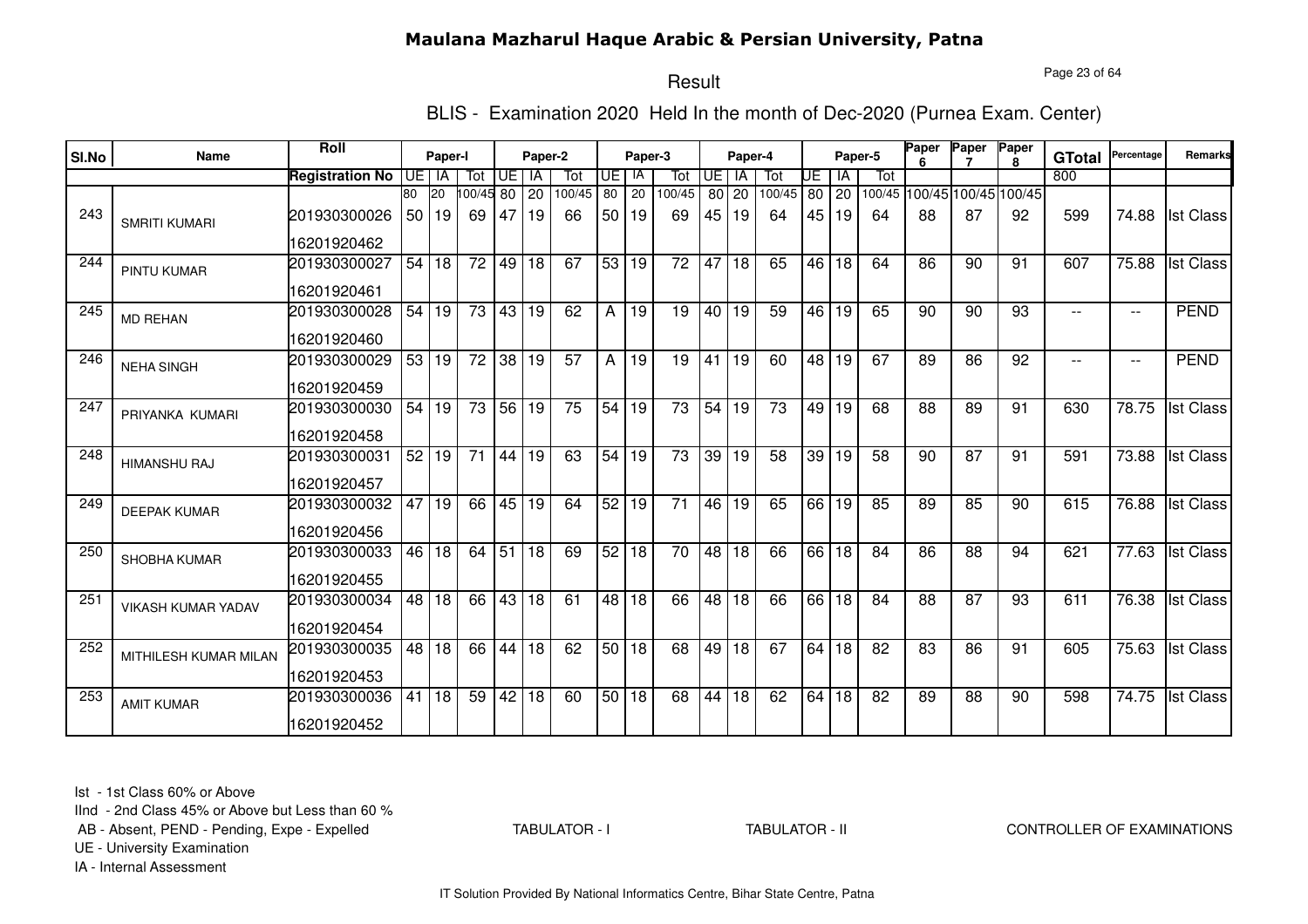Page 24 of 64

# Result

BLIS - Examination 2020 Held In the month of Dec-2020 (Purnea Exam. Center)

|       | Name                   | <b>Roll</b>                 |                 | Paper-I       |                 |       | Paper-2   |               |                      |                 |                 |           |             |               |      |             | Paper-5                            | <b>Paper</b> | Paper | Paper        |                      | Percentage | <b>Remarks</b>   |
|-------|------------------------|-----------------------------|-----------------|---------------|-----------------|-------|-----------|---------------|----------------------|-----------------|-----------------|-----------|-------------|---------------|------|-------------|------------------------------------|--------------|-------|--------------|----------------------|------------|------------------|
| SI.No |                        |                             |                 |               |                 |       |           |               |                      | Paper-3<br>IA   |                 |           | Paper-4     |               |      |             |                                    |              |       | $\mathbf{R}$ | <b>GTotal</b><br>800 |            |                  |
|       |                        | <b>Registration No</b>      | 80              | UE I IA<br>20 | Tot<br>00/45 80 | UE l  | IA        | Tot<br>100/45 | UE.<br>80            | 20              | Tot<br>100/45   | <b>UE</b> | <b>IA</b>   | Tot<br>100/45 | UE   | ΙA          | Tot<br>100/45 100/45 100/45 100/45 |              |       |              |                      |            |                  |
| 254   | <b>DULAR KUMAR</b>     | 201930300037                | 44              | 18            | 62              | 38    | 20<br> 18 | 56            | 49 I                 | 18              | 67              | 43        | 80 20<br>18 | 61            | 69   | 80 20<br>18 | 87                                 | 90           | 89    | 92           | 604                  | 75.50      | <b>Ist Class</b> |
|       |                        | 16201920451                 |                 |               |                 |       |           |               |                      |                 |                 |           |             |               |      |             |                                    |              |       |              |                      |            |                  |
| 255   | <b>ASHISH ANAND</b>    | 201930300038                |                 | 53 18         | $\overline{71}$ | 38 18 |           | 56            | 52                   | 18              | 70              | 47        | 18          | 65            | 69 l | 18          | 87                                 | 89           | 90    | 91           | 619                  | 77.38      | <b>Ist Class</b> |
|       |                        | 16201920450                 |                 |               |                 |       |           |               |                      |                 |                 |           |             |               |      |             |                                    |              |       |              |                      |            |                  |
| 256   | <b>KHUSHBOO KUMARI</b> | 201930300039<br>16201920449 | 47              | 19            | 66              | 39 19 |           | 58            |                      | 48 19           | 67              | 45        | 19          | 64            | 57   | 19          | 76                                 | 90           | 88    | 93           | 602                  | 75.25      | <b>Ist Class</b> |
| 257   |                        |                             | 51              |               |                 |       |           |               |                      |                 | 67              |           |             |               | 67   |             |                                    |              |       |              |                      |            |                  |
|       | <b>LAXMI KUMARI</b>    | 201930300040<br>16201920448 |                 | 19            | 70              | 39 19 |           | 58            |                      | 48 19           |                 | 45        | 19          | 64            |      | l 19        | 86                                 | 90           | 89    | 92           | 616                  | 77.00      | <b>Ist Class</b> |
| 258   | KISHOR GANDHI          | 201930300041                | 53              | 19            | 72              | 42 19 |           | 61            | $\overline{56}$   19 |                 | 75              | 48        | 19          | 67            | 54   | 19          | 73                                 | 89           | 88    | 90           | 615                  | 76.88      | <b>Ist Class</b> |
|       |                        | 16201920447                 |                 |               |                 |       |           |               |                      |                 |                 |           |             |               |      |             |                                    |              |       |              |                      |            |                  |
| 259   | <b>RADHA KUMARI</b>    | 201930300042                |                 | 50 19         | 69              |       | 42 19     | 61            | 52 19                |                 | $\overline{71}$ | 47        | 19          | 66            | 67   | 19          | 86                                 | 89           | 90    | 93           | 625                  | 78.13      | <b>Ist Class</b> |
|       |                        | 16201920446                 |                 |               |                 |       |           |               |                      |                 |                 |           |             |               |      |             |                                    |              |       |              |                      |            |                  |
| 260   | <b>NAV JYOTI</b>       | 201930300043                | 52              | 18            | 70              | 39 18 |           | 57            | 52                   | 18              | 70              | 46        | 18          | 64            | 67   | 18          | 85                                 | 86           | 90    | 92           | 614                  | 76.75      | <b>Ist Class</b> |
|       |                        | 16201920445                 |                 |               |                 |       |           |               |                      |                 |                 |           |             |               |      |             |                                    |              |       |              |                      |            |                  |
| 261   | <b>HIMANSHU KUMAR</b>  | 201930300044                | 45              | 19            | 64              | 38    | 19        | 57            | 54                   | 19              | 73              | 48        | 19          | 67            | 56   | 19          | 75                                 | 88           | 89    | 90           | 603                  | 75.38      | <b>Ist Class</b> |
|       |                        | 16201920444                 |                 |               |                 |       |           |               |                      |                 |                 |           |             |               |      |             |                                    |              |       |              |                      |            |                  |
| 262   | <b>KUMARI NEHA</b>     | 201930300045                | 52              | 19            | 71              |       | 36 19     | 55            | 48 l                 | 19              | 67              | 42        | 19          | 61            | 69 l | 19          | 88                                 | 83           | 87    | 91           | 603                  | 75.38      | <b>Ist Class</b> |
|       |                        | 16201920443                 |                 |               |                 |       |           |               |                      |                 |                 |           |             |               |      |             |                                    |              |       |              |                      |            |                  |
| 263   | OM PRAKASH KUMAR       | 201930300046                | 57              | 18            | 75              |       | 36 18     | 54            | 52                   | 18              | 70              |           | 47 18       | 65            | 68   | 18          | 86                                 | 90           | 89    | 93           | 622                  | 77.75      | <b>Ist Class</b> |
|       |                        | 16201920442                 |                 |               |                 |       |           |               |                      |                 |                 |           |             |               |      |             |                                    |              |       |              |                      |            |                  |
| 264   | <b>AGRASOCHI KUMAR</b> | 201930300047                | $\overline{39}$ | 18            | 57              | 37 18 |           | 55            | 49                   | $\overline{18}$ | 67              | 47        | 18          | 65            | 58   | 18          | 76                                 | 89           | 90    | 92           | 591                  | 73.88      | <b>Ist Class</b> |
|       |                        | 16201920441                 |                 |               |                 |       |           |               |                      |                 |                 |           |             |               |      |             |                                    |              |       |              |                      |            |                  |

Ist - 1st Class 60% or Above

IInd - 2nd Class 45% or Above but Less than 60 %

AB - Absent, PEND - Pending, Expe - Expelled

TABULATOR - I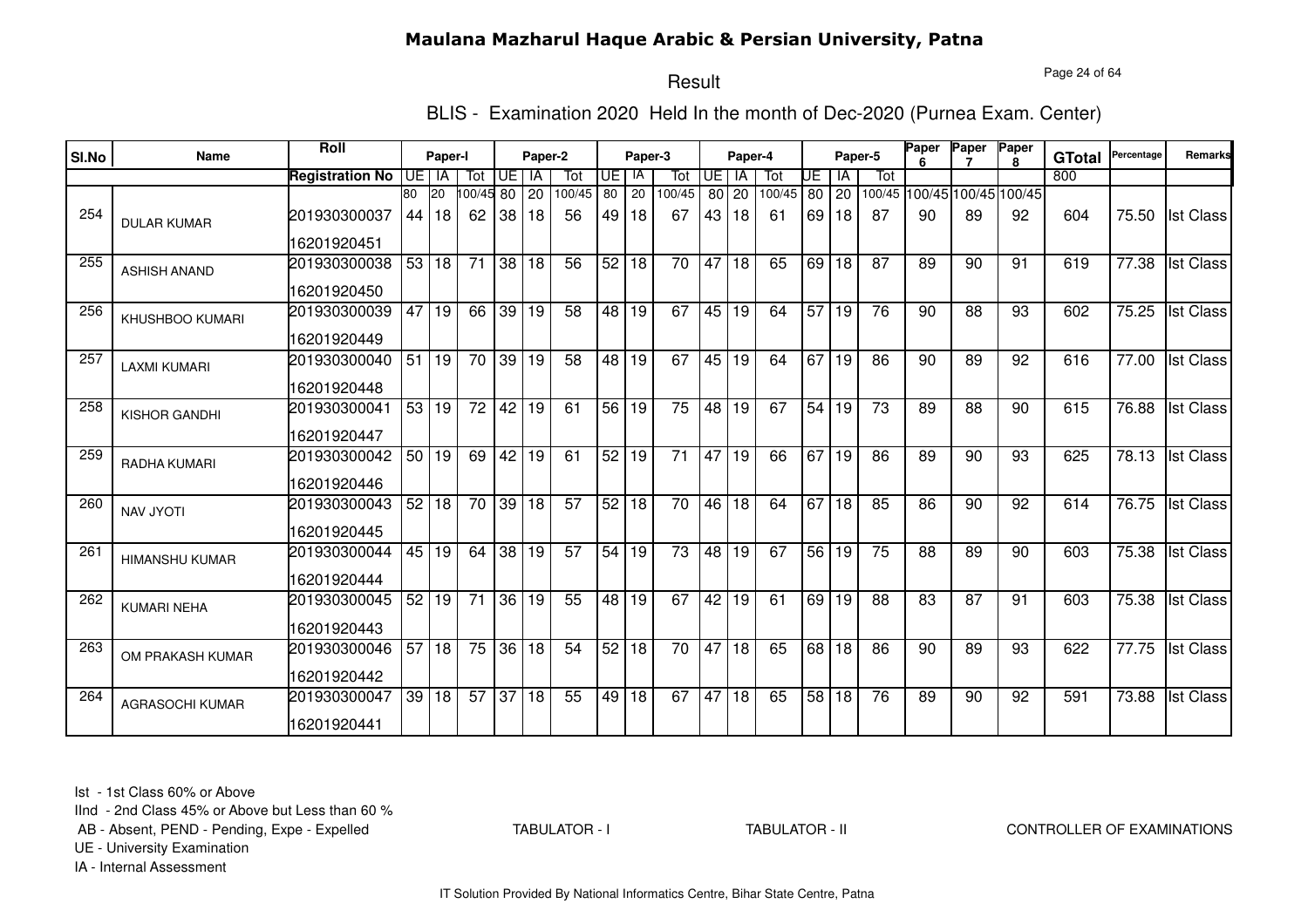Page 25 of 64

# Result

BLIS - Examination 2020 Held In the month of Dec-2020 (Purnea Exam. Center)

| SI.No | Name                       | Roll                   |                 | Paper-I |                       |                 | Paper-2         |                 |                 | Paper-3         |                 |                 | Paper-4         |                 |                 |       | Paper-5         | Paper | Paper           | Paper<br>R.                 | <b>GTotal</b>    | Percentage         | Remarks          |
|-------|----------------------------|------------------------|-----------------|---------|-----------------------|-----------------|-----------------|-----------------|-----------------|-----------------|-----------------|-----------------|-----------------|-----------------|-----------------|-------|-----------------|-------|-----------------|-----------------------------|------------------|--------------------|------------------|
|       |                            | <b>Registration No</b> |                 | UE I IA | Tot                   | Œ               | IA              | Tot             | UE I            | -IA             | Tot             | <b>UE</b>       | -IA             | Tot             | UE              | IA    | Tot             |       |                 |                             | 800              |                    |                  |
|       |                            |                        | 80              | 20      | $\overline{00/45}$ 80 |                 | <b>20</b>       | 100/45          | 80              | 20              | 100/45          | 80              | 20              | 100/45          | 80              | 20    |                 |       |                 | 100/45 100/45 100/45 100/45 |                  |                    |                  |
| 265   | <b>ABHISHEK KUMAR</b>      | 201930300048           | 57              | 18      | 75                    | 40              | 18              | 58              | 51              | 18              | 69              | 44 I            | 18              | 62              | 54              | 18    | 72              | 88    | 89              | 90                          | 603              | 75.38              | <b>Ist Class</b> |
|       |                            | 16201920440            |                 |         |                       |                 |                 |                 |                 |                 |                 |                 |                 |                 |                 |       |                 |       |                 |                             |                  |                    |                  |
| 266   | <b>RAMKUMAR PANDIT</b>     | 201930300049           | 41              | 18      | 59                    | 40 18           |                 | 58              | 64              | 18              | 82              | 47              | 18              | 65              | 68              | 18    | 86              | 90    | 90              | 93                          | 623              | 77.88              | <b>Ist Class</b> |
|       |                            | 16201920439            |                 |         |                       |                 |                 |                 |                 |                 |                 |                 |                 |                 |                 |       |                 |       |                 |                             |                  |                    |                  |
| 267   | PRITI KUMARI               | 201930300050           | $\overline{42}$ | 19      | 61                    | 40 19           |                 | 59              | 63              | $\overline{19}$ | $\overline{82}$ | 43              | $\overline{19}$ | 62              |                 | 65 19 | 84              | 85    | $\overline{88}$ | 91                          | 612              | 76.50              | <b>Ist Class</b> |
|       |                            | 16201920438            |                 |         |                       |                 |                 |                 |                 |                 |                 |                 |                 |                 |                 |       |                 |       |                 |                             |                  |                    |                  |
| 268   | SHIVAM KUMAR SAHANI        | 201930300051           |                 | 53 19   | $\overline{72}$       | 45 19           |                 | 64              |                 | 63 19           | $\overline{82}$ | 44              | $\overline{19}$ | 63              | 54              | 19    | $\overline{73}$ | 89    | $\overline{88}$ | 90                          | 621              | 77.63              | <b>Ist Class</b> |
|       |                            | 16201920437            |                 |         |                       |                 |                 |                 |                 |                 |                 |                 |                 |                 |                 |       |                 |       |                 |                             |                  |                    |                  |
| 269   | <b>STUTI SURESH</b>        | 201930300053           |                 | 52 19   | 71                    | 52 19           |                 | 71              | 59 19           |                 | $\overline{78}$ | 46              | 19              | 65              | 62              | 19    | 81              | 88    | 87              | 90                          | 631              | 78.88              | <b>Ist Class</b> |
|       |                            | 16201920435            |                 |         |                       |                 |                 |                 |                 |                 |                 |                 |                 |                 |                 |       |                 |       |                 |                             |                  |                    |                  |
| 270   | <b>SHAHINA NAZ</b>         | 201930300054           | 51              | 19      | $\overline{70}$       | $\overline{51}$ | $\overline{19}$ | $\overline{70}$ | 56 19           |                 | $\overline{75}$ | $\overline{48}$ | 19              | 67              | 47              | 19    | 66              | 89    | 89              | 91                          | 617              | $\overline{77.13}$ | <b>Ist Class</b> |
|       |                            | 16201920434            |                 |         |                       |                 |                 |                 |                 |                 |                 |                 |                 |                 |                 |       |                 |       |                 |                             |                  |                    |                  |
| 271   | <b>SHAMA PERWEEN</b>       | 201930300055           | 40              | 19      | 59                    | 45 18           |                 | 63              | $\overline{51}$ | $\overline{19}$ | $\overline{70}$ | 40              | 18              | $\overline{58}$ | $\overline{51}$ | 19    | $\overline{70}$ | 90    | $\overline{88}$ | 93                          | 591              | 73.88              | <b>Ist Class</b> |
|       |                            | 16201925659            |                 |         |                       |                 |                 |                 |                 |                 |                 |                 |                 |                 |                 |       |                 |       |                 |                             |                  |                    |                  |
| 272   | <b>BEAUTY KUMARI</b>       | 201930300056           | 52              | 18      | 70                    | 50 18           |                 | 68              | 50 <sub>1</sub> | 18              | 68              | 48              | 18              | 66              | 45              | 18    | 63              | 89    | 90              | 90                          | 604              | 75.50              | <b>Ist Class</b> |
|       |                            | 16201925658            |                 |         |                       |                 |                 |                 |                 |                 |                 |                 |                 |                 |                 |       |                 |       |                 |                             |                  |                    |                  |
| 273   | <b>BIKEY KUMAR PAL</b>     | 201930300057           | 51              | 18      | 69                    |                 | 45 18           | 63              | 47              | 18              | 65              | 40              | 18              | 58              | 38              | 18    | 56              | 82    | 86              | 93                          | 572              | 71.50              | <b>Ist Class</b> |
|       |                            | 16201935418            |                 |         |                       |                 |                 |                 |                 |                 |                 |                 |                 |                 |                 |       |                 |       |                 |                             |                  |                    |                  |
| 274   | <b>RAVI RANJAN</b>         | 201930300058           | 52              | 18      | 70                    | 40 18           |                 | 58              | 47              | 18              | 65              | 41              | 18              | 59              |                 | 50 18 | 68              | 89    | 90              | 92                          | 591              | 73.88              | <b>Ist Class</b> |
|       |                            | 16201935417            |                 |         |                       |                 |                 |                 |                 |                 |                 |                 |                 |                 |                 |       |                 |       |                 |                             |                  |                    |                  |
| 275   | <b>ADITYA RAJ AGRAHARI</b> | 201930300059           |                 | 50 18   | 68                    | 52 19           |                 | $\overline{71}$ | 53              | 18              | 71              | 49              | 19              | 68              | 49              | 18    | 67              | 85    | $\overline{87}$ | 95                          | $\overline{612}$ | 76.50              | <b>Ist Class</b> |
|       |                            | 16201935416            |                 |         |                       |                 |                 |                 |                 |                 |                 |                 |                 |                 |                 |       |                 |       |                 |                             |                  |                    |                  |

Ist - 1st Class 60% or Above

IInd - 2nd Class 45% or Above but Less than 60 %

AB - Absent, PEND - Pending, Expe - Expelled

TABULATOR - I

TABULATOR - II CONTROLLER OF EXAMINATIONS

UE - University Examination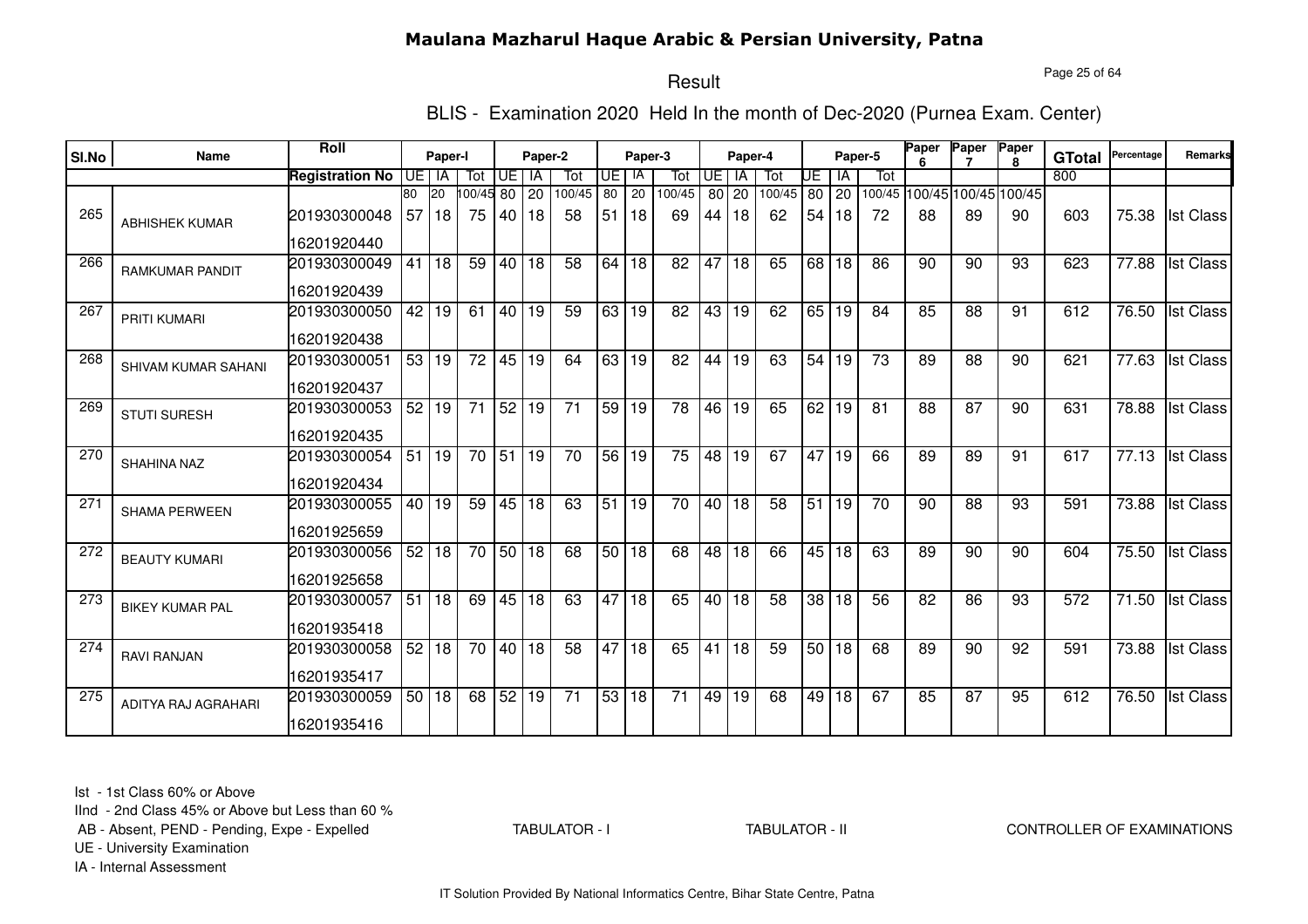Page 26 of 64

#### Result

BLIS - Examination 2020 Held In the month of Dec-2020 (Purnea Exam. Center)

| SI.No      | <b>Name</b>           | Roll                   |                 | Paper-I   |                 |                 | Paper-2         |                 |    | Paper-3         |        |                 | Paper-4         |        |                 |                 | Paper-5 | Paper           | Paper           | Paper<br>8                  | <b>GTotal</b>            | Percentage               | Remarks          |
|------------|-----------------------|------------------------|-----------------|-----------|-----------------|-----------------|-----------------|-----------------|----|-----------------|--------|-----------------|-----------------|--------|-----------------|-----------------|---------|-----------------|-----------------|-----------------------------|--------------------------|--------------------------|------------------|
|            |                       | <b>Registration No</b> | UE.             | IA        | Tot             | UE              | IA              | Tot             | UE | IA              | Tot    | UE              | <b>IA</b>       | Tot    | UE              | IA              | Tot     |                 |                 |                             | 800                      |                          |                  |
|            |                       |                        | 80              | <b>20</b> | 100/45 80       |                 | 20              | 100/45          | 80 | $\overline{20}$ | 100/45 | 80              | 20              | 100/45 | $\overline{80}$ | 20              |         |                 |                 | 100/45 100/45 100/45 100/45 |                          |                          |                  |
| 276        | <b>SUMIT KUMAR</b>    | 201930300060           | 52              | 19        | 71              | 47              | 19              | 66              | 52 | 19              | 71     | 46              | 19              | 65     | 51              | 19              | 70      | 86              | 88              | 94                          | 611                      | 76.38                    | <b>Ist Class</b> |
|            |                       | 16201935415            |                 |           |                 |                 |                 |                 |    |                 |        |                 |                 |        |                 |                 |         |                 |                 |                             |                          |                          |                  |
| 277        | <b>RAJESH RANJAN</b>  | 201930300061           | 50 <sub>1</sub> | 19        | 69              | 43              | 18              | 61              | 49 | 19              | 68     | 40              | 19              | 59     | 48              | 19              | 67      | 89              | 90              | 93                          | 596                      | 74.50                    | <b>Ist Class</b> |
|            |                       | 16201935414            |                 |           |                 |                 |                 |                 |    |                 |        |                 |                 |        |                 |                 |         |                 |                 |                             |                          |                          |                  |
| 235<br>278 | <b>MANISHA KUMARI</b> | 192350300055           |                 | 48 19     | 67              |                 | 39 18           | 57              | 48 | 18              | 66     | A               | 17              | 17     | 36              | 18              | 54      | Α               | A               | А                           |                          | $\overline{\phantom{a}}$ | <b>PEND</b>      |
|            |                       | 16201802494            |                 |           |                 |                 |                 |                 |    |                 |        |                 |                 |        |                 |                 |         |                 |                 |                             |                          |                          |                  |
| 279        | <b>SANGITA KUMARI</b> | 202350300001           | 52              | 19        | 71              | 42              | 18              | 60              | 52 | 19              | 71     | 46              | 18              | 64     | 38              | 18              | 56      | 82              | 89              | 90                          | 583                      | 72.88                    | <b>Ist Class</b> |
|            |                       | 16201923036            |                 |           |                 |                 |                 |                 |    |                 |        |                 |                 |        |                 |                 |         |                 |                 |                             |                          |                          |                  |
| 280        | KUMARI DAISY DINJU    | 202350300002           | 55              | 17        | $\overline{72}$ | $\overline{38}$ | 18              | 56              | 47 | 19              | 66     | 50              | $\overline{18}$ | 68     | A               | 19              | 19      | $\overline{83}$ | 86              | 89                          | $\overline{\phantom{a}}$ | $\overline{\phantom{a}}$ | PEND             |
|            |                       | 16201923035            |                 |           |                 |                 |                 |                 |    |                 |        |                 |                 |        |                 |                 |         |                 |                 |                             |                          |                          |                  |
| 281        | <b>BABLY KUMARI</b>   | 202350300003           | 53              | 18        | $\overline{71}$ | 39              | 18              | $\overline{57}$ | 44 | 18              | 62     | 46              | $\overline{19}$ | 65     | $\overline{29}$ | 19              | 48      | 90              | 84              | 90                          | 567                      | 70.88                    | <b>Ist Class</b> |
|            |                       | 16201923034            |                 |           |                 |                 |                 |                 |    |                 |        |                 |                 |        |                 |                 |         |                 |                 |                             |                          |                          |                  |
| 282        | <b>BRAJESH KUMAR</b>  | 202350300004           | 51              | 19        | 70              | $\overline{38}$ | 19              | 57              | 43 | 19              | 62     | 45              | 19              | 64     | 40              | 18              | 58      | 86              | 83              | 91                          | 571                      | 71.38                    | <b>Ist Class</b> |
|            |                       | 16201923033            |                 |           |                 |                 |                 |                 |    |                 |        |                 |                 |        |                 |                 |         |                 |                 |                             |                          |                          |                  |
| 283        | SHRIKANT KUMAR        | 202350300005           | 49              | 19        | 68              | 40              | 18              | $\overline{58}$ | 40 | 19              | 59     | 46              | $\overline{18}$ | 64     | $\overline{36}$ | $\overline{18}$ | 54      | $\overline{87}$ | 85              | 90                          | 565                      | 70.63                    | <b>Ist Class</b> |
|            |                       | 16201923032            |                 |           |                 |                 |                 |                 |    |                 |        |                 |                 |        |                 |                 |         |                 |                 |                             |                          |                          |                  |
| 284        | <b>RUPAM KUMARI</b>   | 202350300006           | 44              | 19        | 63              | 39              | 18              | 57              | 42 | $\overline{18}$ | 60     | 51              | 18              | 69     |                 | 40 19           | 59      | $\overline{88}$ | $\overline{86}$ | 89                          | 571                      | 71.38                    | <b>Ist Class</b> |
|            |                       | 16201923031            |                 |           |                 |                 |                 |                 |    |                 |        |                 |                 |        |                 |                 |         |                 |                 |                             |                          |                          |                  |
| 285        | RAJEEV KUMAR          | 202350300007           | 44              | 19        | 63              | 36              | 18              | $\overline{54}$ | 48 | 19              | 67     | 50              | 19              | 69     | 42              | 19              | 61      | 87              | 87              | 90                          | 578                      | 72.25                    | <b>Ist Class</b> |
|            |                       | 16201923030            |                 |           |                 |                 |                 |                 |    |                 |        |                 |                 |        |                 |                 |         |                 |                 |                             |                          |                          |                  |
| 286        | PINKI KUMARI          | 202350300008           | 48              | 18        | 66              | $\overline{36}$ | $\overline{19}$ | 55              | 45 | $\overline{19}$ | 64     | $\overline{48}$ | $\overline{18}$ | 66     | 44              | 18              | 62      | 86              | $\overline{88}$ | 91                          | $\overline{578}$         | 72.25                    | <b>Ist Class</b> |
|            |                       | 16201923029            |                 |           |                 |                 |                 |                 |    |                 |        |                 |                 |        |                 |                 |         |                 |                 |                             |                          |                          |                  |

Ist - 1st Class 60% or Above

IInd - 2nd Class 45% or Above but Less than 60 %

AB - Absent, PEND - Pending, Expe - Expelled

TABULATOR - I

TABULATOR - II CONTROLLER OF EXAMINATIONS

UE - University Examination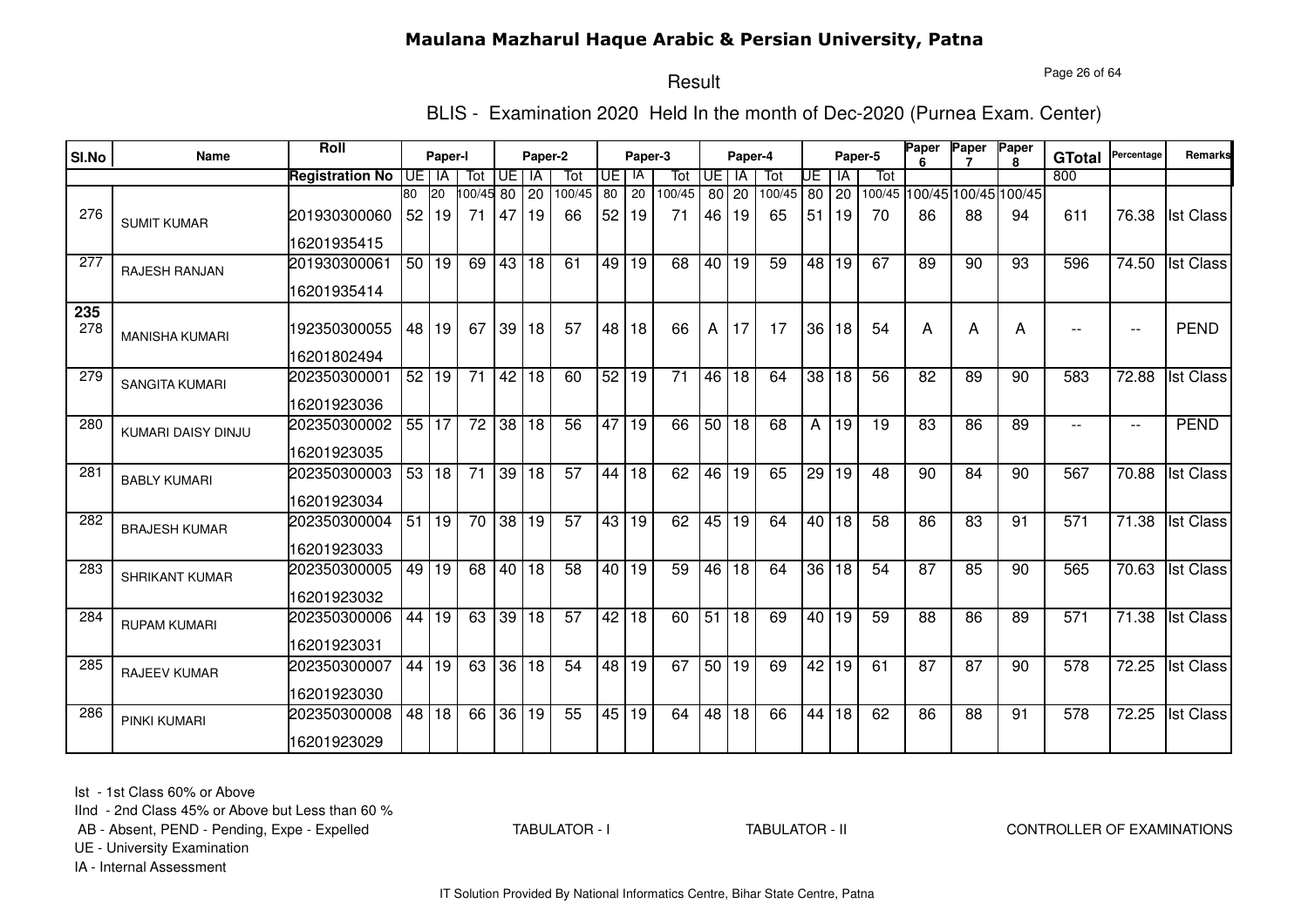Page 27 of 64

# Result

BLIS - Examination 2020 Held In the month of Dec-2020 (Purnea Exam. Center)

| SI.No | <b>Name</b>                | Roll                   |     | Paper-I   |                 |                 | Paper-2         |                 |      | Paper-3         |                 |                 | Paper-4         |                 |                 |         | Paper-5 | Paper | Paper | Paper                       | <b>GTotal</b> | Percentage               | Remarks          |
|-------|----------------------------|------------------------|-----|-----------|-----------------|-----------------|-----------------|-----------------|------|-----------------|-----------------|-----------------|-----------------|-----------------|-----------------|---------|---------|-------|-------|-----------------------------|---------------|--------------------------|------------------|
|       |                            | <b>Registration No</b> | UE. | IA        | Tot             | UE              | IA              | Tot             | UE   | IA              | Tot             | I UE            | IA              | Tot             | UE              | ١A      | Tot     |       |       |                             | 800           |                          |                  |
|       |                            |                        | 80  | <b>20</b> | 00/45 80        |                 | 20              | 100/45          | 80   | 20              | 100/45          | 80              | 20              | 100/45          |                 | 80 20   |         |       |       | 100/45 100/45 100/45 100/45 |               |                          |                  |
| 287   | <b>NIRAJ KUMAR</b>         | 202350300009           | 46  | 19        | 65              | 36              | 18              | 54              | 42   | 19              | 61              | 47              | 18              | 65              |                 | 40   19 | 59      | 84    | 86    | 90                          | 564           | 70.50                    | <b>Ist Class</b> |
|       |                            | 16201923028            |     |           |                 |                 |                 |                 |      |                 |                 |                 |                 |                 |                 |         |         |       |       |                             |               |                          |                  |
| 288   | <b>BINAY KUMAR SAH</b>     | 202350300010           |     | 53 19     | 72              | 47              | 19              | 66              |      | 60   18         | 78              | 47              | 18              | 65              |                 | 38 19   | 57      | 75    | 82    | 89                          | 584           | 73.00                    | <b>Ist Class</b> |
|       |                            | 16201923027            |     |           |                 |                 |                 |                 |      |                 |                 |                 |                 |                 |                 |         |         |       |       |                             |               |                          |                  |
| 289   | <b>SUMIT KUMAR</b>         | 202350300011           |     | 53 18     | $\overline{71}$ | 38 19           |                 | 57              |      | 60   19         | 79              | 48              | 19              | 67              |                 | 44 18   | 62      | 89    | 89    | 90                          | 604           | 75.50                    | <b>Ist Class</b> |
|       |                            | 16201923026            |     |           |                 |                 |                 |                 |      |                 |                 |                 |                 |                 |                 |         |         |       |       |                             |               |                          |                  |
| 290   | <b>VIKASH KUMAR PANDIT</b> | 202350300012           |     | 50 19     | 69              |                 | 39 18           | $\overline{57}$ |      | 62 18           | 80              | 49              | $\overline{19}$ | 68              |                 | 39 19   | 58      | 79    | 88    | 91                          | 590           | 73.75                    | <b>Ist Class</b> |
|       |                            | 16201923025            |     |           |                 |                 |                 |                 |      |                 |                 |                 |                 |                 |                 |         |         |       |       |                             |               |                          |                  |
| 291   | <b>RUPESH KUMAR</b>        | 202350300013           | 49  | 18        | 67              | 46 19           |                 | 65              | 54   | 18              | 72              | 50              | 19              | 69              |                 | 38 17   | 55      | 80    | 86    | 90                          | 584           | 73.00                    | <b>Ist Class</b> |
|       |                            | 16201923024            |     |           |                 |                 |                 |                 |      |                 |                 |                 |                 |                 |                 |         |         |       |       |                             |               |                          |                  |
| 292   | RAVIKESH UPADHAYAY         | 202350300014           | 53  | 18        | $\overline{71}$ | $18$ 19         |                 | $\overline{37}$ | 58   | $\overline{18}$ | 76              | 45              | 19              | 64              |                 | 40 19   | 59      | 78    | 84    | 93                          | 562           | $\qquad \qquad -$        | Fail             |
|       |                            | 16201923023            |     |           |                 |                 |                 |                 |      |                 |                 |                 |                 |                 |                 |         |         |       |       |                             |               |                          |                  |
| 293   | <b>KUMARI MOSHAM</b>       | 202350300015           | 45  | 19        | 64              | 43              | 19              | 62              | 52   | 19              | 71              | $\overline{51}$ | 19              | 70              | $\overline{37}$ | 18      | 55      | 76    | 85    | 89                          | 572           | $\overline{7}1.50$       | <b>Ist Class</b> |
|       |                            | 16201923022            |     |           |                 |                 |                 |                 |      |                 |                 |                 |                 |                 |                 |         |         |       |       |                             |               |                          |                  |
| 294   | <b>ABHISHEK RANJAN</b>     | 202350300016           | 52  | 19        | 71              |                 | 38 19           | 57              | 56   | 19              | 75              | А               | 19              | 19              |                 | 43 19   | 62      | 84    | 87    | 90                          | $- -$         | $\overline{\phantom{m}}$ | <b>PEND</b>      |
|       |                            | 16201923021            |     |           |                 |                 |                 |                 |      |                 |                 |                 |                 |                 |                 |         |         |       |       |                             |               |                          |                  |
| 295   | <b>SWEETY KUMARI</b>       | 202350300017           | 43  | 19        | 62              | 42              | 19              | 61              | 52   | 18              | 70              | 49              | $\overline{18}$ | 67              |                 | 48 19   | 67      | 90    | 86    | 91                          | 594           | 74.25                    | <b>Ist Class</b> |
|       |                            | 16201923020            |     |           |                 |                 |                 |                 |      |                 |                 |                 |                 |                 |                 |         |         |       |       |                             |               |                          |                  |
| 296   | <b>NEELAM KUMARI</b>       | 202350300018           | 54  | 19        | 73              | 44              | $\overline{18}$ | 62              | 54   | $\overline{18}$ | $\overline{72}$ | 52              | 19              | $\overline{71}$ |                 | 40 19   | 59      | 87    | 87    | 89                          | 600           | 75.00                    | <b>Ist Class</b> |
|       |                            | 16201923019            |     |           |                 |                 |                 |                 |      |                 |                 |                 |                 |                 |                 |         |         |       |       |                             |               |                          |                  |
| 297   | <b>NIKHAT HASHIM</b>       | 202350300019           | 45  | 18        | 63              | $\overline{37}$ | 19              | 56              | 40 l | 19              | 59              | 50              | 19              | 69              |                 | 46 17   | 63      | 90    | 89    | 90                          | 579           | 72.38                    | <b>Ist Class</b> |
|       |                            | 16201923018            |     |           |                 |                 |                 |                 |      |                 |                 |                 |                 |                 |                 |         |         |       |       |                             |               |                          |                  |

Ist - 1st Class 60% or Above

IInd - 2nd Class 45% or Above but Less than 60 %

AB - Absent, PEND - Pending, Expe - Expelled

TABULATOR - I

TABULATOR - II CONTROLLER OF EXAMINATIONS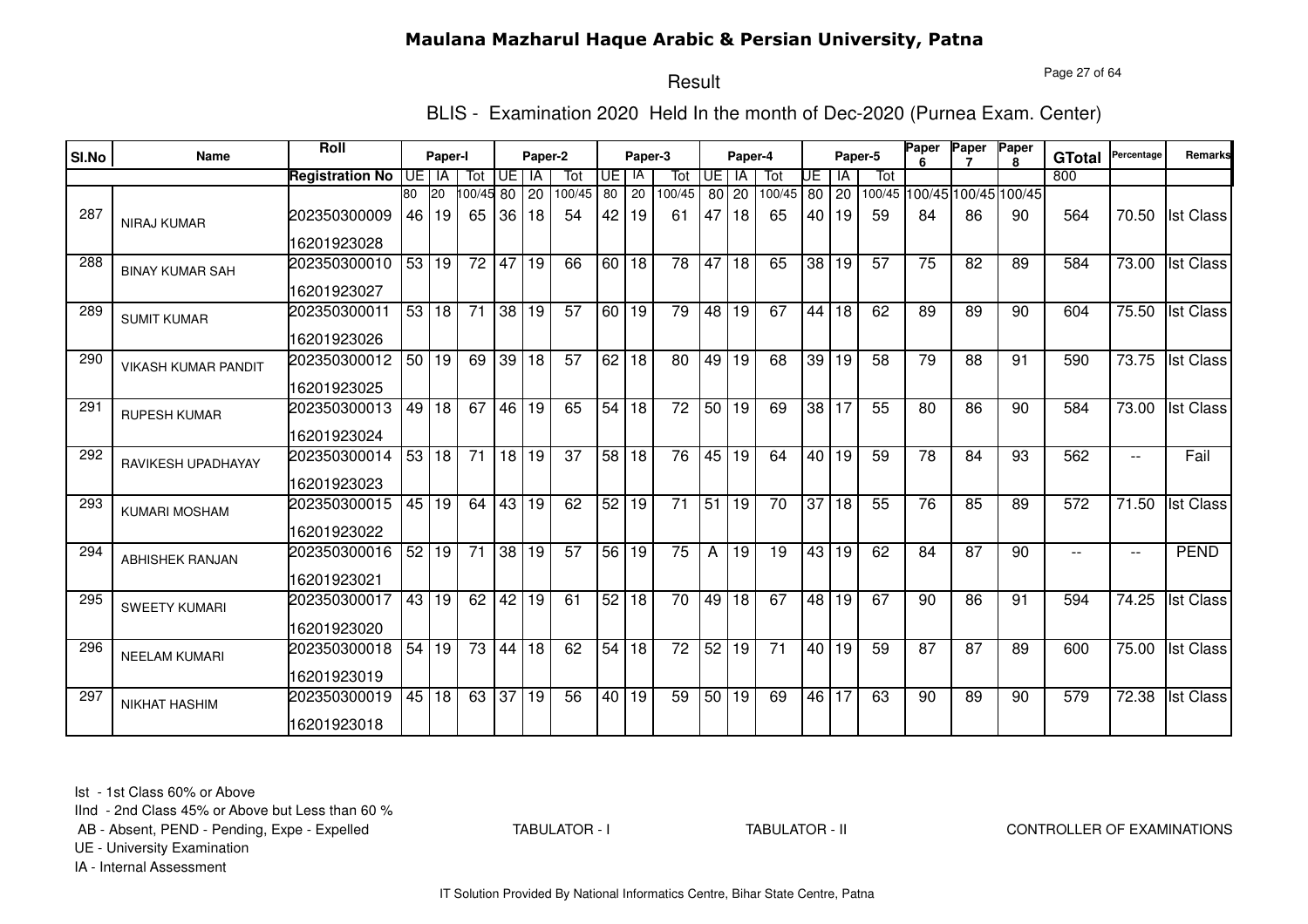Page 28 of 64

# Result

BLIS - Examination 2020 Held In the month of Dec-2020 (Purnea Exam. Center)

| SI.No | Name                     | Roll                   |    | Paper-I              |                 |          | Paper-2  |               |           | Paper-3 |               |           | Paper-4         |                 |                 |             | Paper-5 | Paper           | Paper                       | Paper        |                          | Percentage               | <b>Remarks</b>   |
|-------|--------------------------|------------------------|----|----------------------|-----------------|----------|----------|---------------|-----------|---------|---------------|-----------|-----------------|-----------------|-----------------|-------------|---------|-----------------|-----------------------------|--------------|--------------------------|--------------------------|------------------|
|       |                          |                        |    |                      |                 |          |          |               |           | IA      |               | <b>UE</b> | <b>IA</b>       |                 |                 |             | Tot     |                 |                             | $\mathbf{R}$ | <b>GTotal</b><br>800     |                          |                  |
|       |                          | <b>Registration No</b> | 80 | UE I IA<br><b>20</b> | Tot<br>00/45 80 | UE l     | IA       | Tot<br>100/45 | UE.<br>80 | 20      | Tot<br>100/45 |           |                 | Tot<br>100/45   | UE              | ΙA          |         |                 | 100/45 100/45 100/45 100/45 |              |                          |                          |                  |
| 298   | <b>RINKI KUMARI</b>      | 202350300020           | 42 | l 19                 | -61             | 37       | 20<br>18 | 55            | 38 I      | 18      | 56            | 51        | 80 20<br>19     | 70              | A               | 80 20<br>19 | 19      | 89              | 90                          | 92           | $-$                      | $\overline{\phantom{m}}$ | <b>PEND</b>      |
|       |                          | 16201923017            |    |                      |                 |          |          |               |           |         |               |           |                 |                 |                 |             |         |                 |                             |              |                          |                          |                  |
| 299   | <b>RASHMI KUMARI</b>     | 202350300021           | 49 | 18                   | 67              | 43 18    |          | 61            | 54        | 19      | 73            | 53        | 17              | 70              | 41              | 19          | 60      | 86              | 89                          | 90           | 596                      | 74.50                    | <b>Ist Class</b> |
|       |                          | 16201923016            |    |                      |                 |          |          |               |           |         |               |           |                 |                 |                 |             |         |                 |                             |              |                          |                          |                  |
| 300   | <b>MD IMTEYAZ ANSARI</b> | 202350300022           | 42 | $ 18\rangle$         |                 | 60 37 18 |          | 55            |           | 46 18   | 64            | 47        | 18              | 65              |                 | 30 19       | 49      | $\overline{87}$ | $\overline{86}$             | 91           | 557                      | 69.63                    | <b>Ist Class</b> |
|       |                          | 16201923015            |    |                      |                 |          |          |               |           |         |               |           |                 |                 |                 |             |         |                 |                             |              |                          |                          |                  |
| 301   | <b>KUNDAN KUMARI</b>     | 202350300023           | 41 | 19                   | 60              | 41 18    |          | 59            | 36 I      | 19      | 55            | 47        | 18              | 65              | $\overline{32}$ | 19          | 51      | 84              | $\overline{87}$             | 90           | 551                      | 68.88                    | <b>Ist Class</b> |
|       |                          | 16201923014            |    |                      |                 |          |          |               |           |         |               |           |                 |                 |                 |             |         |                 |                             |              |                          |                          |                  |
| 302   | <b>RENU KUMARI</b>       | 202350300024           | 42 | 18                   | 60              | 37 19    |          | 56            |           | 45 18   | 63            | 53        | 18              | $\overline{71}$ |                 | 50 19       | 69      | 86              | 84                          | 93           | 582                      | 72.75                    | <b>Ist Class</b> |
|       |                          | 16201923013            |    |                      |                 |          |          |               |           |         |               |           |                 |                 |                 |             |         |                 |                             |              |                          |                          |                  |
| 303   | MD NIHAL AKHTER          | 202350300025           | 51 | 19                   | 70              | 44 18    |          | 62            | 45        | 19      | 64            | 48        | 19              | 67              | 42              | 18          | 60      | 90              | 90                          | 95           | 598                      | 74.75                    | <b>Ist Class</b> |
|       |                          | 16201923012            |    |                      |                 |          |          |               |           |         |               |           |                 |                 |                 |             |         |                 |                             |              |                          |                          |                  |
| 304   | <b>ANANT KUMAR</b>       | 202350300026           | 54 | l 18                 | $\overline{72}$ | 44 18    |          | 62            |           | 47 18   | 65            | 39        | 18              | 57              |                 | 46 19       | 65      | 82              | 86                          | 90           | 579                      | 72.38                    | <b>Ist Class</b> |
|       |                          | 16201923011            |    |                      |                 |          |          |               |           |         |               |           |                 |                 |                 |             |         |                 |                             |              |                          |                          |                  |
| 305   | <b>SUMIT KUMAR</b>       | 202350300027           | 51 | 19                   | 70              | A        | 18       | 18            | 46 l      | 19      | 65            | Α         | 19              | 19              | A               | 18          | 18      | 81              | 83                          | 91           | $-$                      | $\overline{\phantom{a}}$ | <b>PEND</b>      |
|       |                          | 16201923010            |    |                      |                 |          |          |               |           |         |               |           |                 |                 |                 |             |         |                 |                             |              |                          |                          |                  |
| 306   | <b>ARCHANA KUMARI</b>    | 202350300028           | 52 | 19                   | 71              |          | 38 19    | 57            | 46 I      | 19      | 65            | A         | 19              | 19              | 44              | 19          | 63      | 84              | 84                          | 87           | $\overline{\phantom{a}}$ | $\overline{\phantom{m}}$ | <b>PEND</b>      |
|       |                          | 16201923009            |    |                      |                 |          |          |               |           |         |               |           |                 |                 |                 |             |         |                 |                             |              |                          |                          |                  |
| 307   | SHIKHA BHARTI            | 202350300029           | 64 | 18                   | $\overline{82}$ |          | 46 19    | 65            | 49        | 19      | 68            | 43        | 19              | 62              | 36              | 19          | 55      | 81              | 86                          | 94           | 593                      | 74.13                    | <b>Ist Class</b> |
|       |                          | 16201923008            |    |                      |                 |          |          |               |           |         |               |           |                 |                 |                 |             |         |                 |                             |              |                          |                          |                  |
| 308   | <b>KUMARI APRAJITA</b>   | 202350300030           | 66 | $\overline{17}$      | 83              | 42 17    |          | 59            | 47        | 19      | 66            | Α         | $\overline{18}$ | 18              | 36              | 18          | 54      | 86              | $\overline{87}$             | 88           | $- -$                    | $\overline{\phantom{a}}$ | <b>PEND</b>      |
|       |                          | 16201923007            |    |                      |                 |          |          |               |           |         |               |           |                 |                 |                 |             |         |                 |                             |              |                          |                          |                  |

Ist - 1st Class 60% or Above

IInd - 2nd Class 45% or Above but Less than 60 %

AB - Absent, PEND - Pending, Expe - Expelled

TABULATOR - I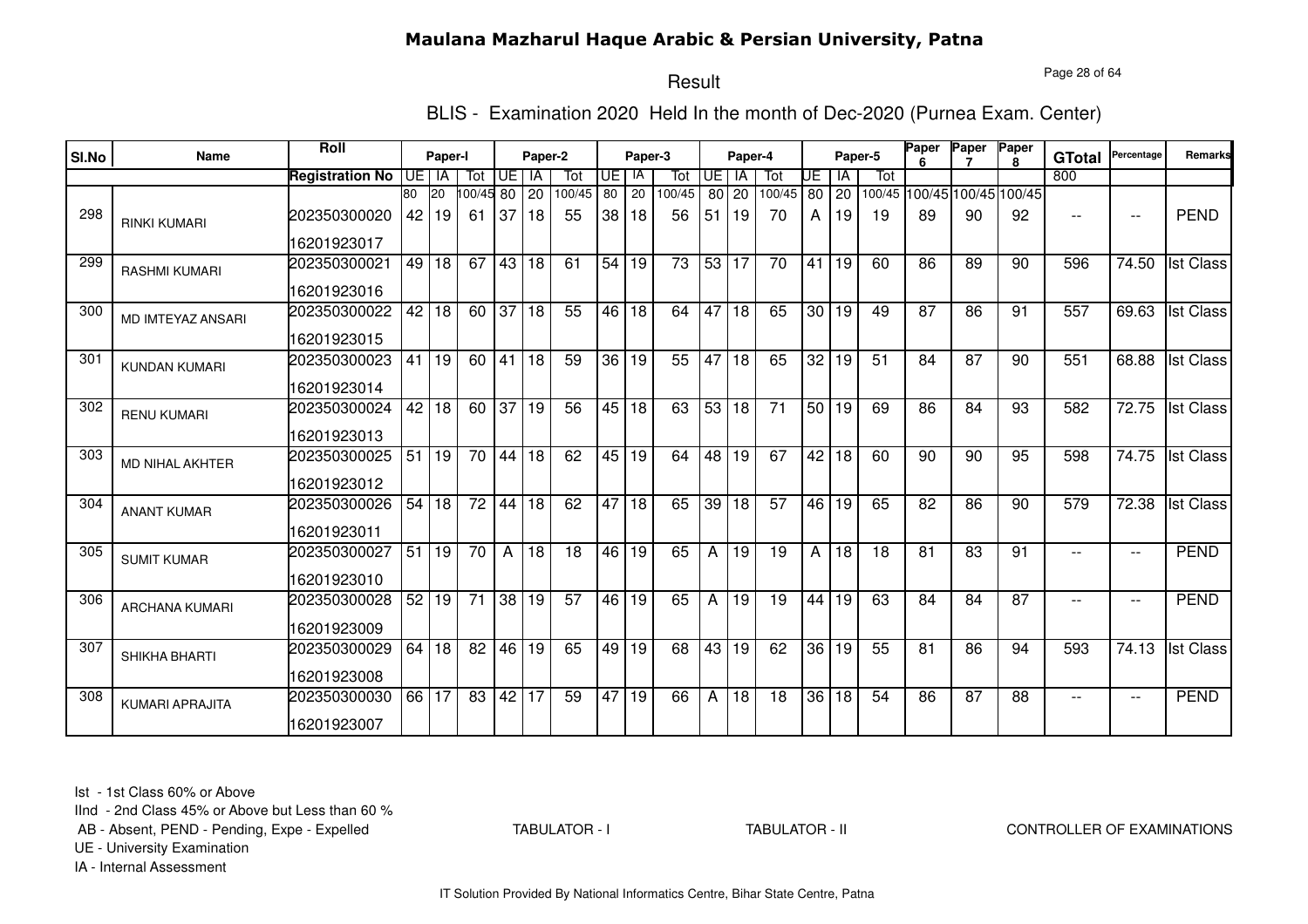Page 29 of 64

# Result

BLIS - Examination 2020 Held In the month of Dec-2020 (Purnea Exam. Center)

| SI.No | Name                    | Roll                   |         | Paper-I         |                 |                 | Paper-2 |        |      | Paper-3         |        |                 | Paper-4         |                 |                 |         | Paper-5         | Paper | Paper                | Paper<br>R. | <b>GTotal</b> | Percentage               | Remarks          |
|-------|-------------------------|------------------------|---------|-----------------|-----------------|-----------------|---------|--------|------|-----------------|--------|-----------------|-----------------|-----------------|-----------------|---------|-----------------|-------|----------------------|-------------|---------------|--------------------------|------------------|
|       |                         | <b>Registration No</b> | UE I IA |                 | Tot             | Œ               | IA      | Tot    | UE I | -lA             | Tot    | <b>UE</b>       | IA              | Tot             | UE              | IA      | Tot             |       |                      |             | 800           |                          |                  |
|       |                         |                        | 80      | 20              | $00/45$ 80      |                 | 20      | 100/45 | 80   | 20              | 100/45 | 80              | 20              | 100/45          | 80              | 20      | 100/45          |       | 100/45 100/45 100/45 |             |               |                          |                  |
| 309   | <b>DESHBANDHU KUMAR</b> | 202350300031           | 65      | 19              | 84              | 36              | 18      | 54     | 39   | 19              | 58     | 36              | 19              | 55              | 37              | 18      | 55              | 90    | 90                   | 93          | 579           | 72.38                    | <b>Ist Class</b> |
|       |                         | 16201923006            |         |                 |                 |                 |         |        |      |                 |        |                 |                 |                 |                 |         |                 |       |                      |             |               |                          |                  |
| 310   | <b>AAMIR RAJA</b>       | 202350300032           | 66      | 18              | 84              | 36              | 19      | 55     | 46 I | 19              | 65     | 43              | 19              | 62              | 40 I            | 19      | 59              | 86    | 85                   | 87          | 583           | 72.88                    | <b>Ist Class</b> |
|       |                         | 16201923005            |         |                 |                 |                 |         |        |      |                 |        |                 |                 |                 |                 |         |                 |       |                      |             |               |                          |                  |
| 311   | <b>SALEHA PARAWEEN</b>  | 202350300033           | 66      | $ 18\rangle$    | 84              | A               | 18      | 18     | 49   | $\overline{19}$ | 68     | A               | $\overline{19}$ | 19              | $\overline{42}$ | 18      | 60              | 90    | 84                   | 89          |               | $\overline{\phantom{a}}$ | <b>PEND</b>      |
|       |                         | 16201923004            |         |                 |                 |                 |         |        |      |                 |        |                 |                 |                 |                 |         |                 |       |                      |             |               |                          |                  |
| 312   | <b>KRISHNA SINGH</b>    | 202350300034           | 65      | 19              | 84              | 45 18           |         | 63     | 44   | 19              | 63     | 41              | 17              | $\overline{58}$ |                 | $40$ 18 | $\overline{58}$ | 89    | 90                   | 93          | 598           | 74.75                    | <b>Ist Class</b> |
|       |                         | 16201923003            |         |                 |                 |                 |         |        |      |                 |        |                 |                 |                 |                 |         |                 |       |                      |             |               |                          |                  |
| 313   | <b>REENA KUMARI</b>     | 202350300035           | 66      | 19              | 85              | 44              | 19      | 63     | 47   | 18              | 65     | 52              | 19              | 71              |                 | 40 19   | 59              | 90    | 83                   | 90          | 606           | 75.75                    | <b>Ist Class</b> |
|       |                         | 16201923002            |         |                 |                 |                 |         |        |      |                 |        |                 |                 |                 |                 |         |                 |       |                      |             |               |                          |                  |
| 314   | <b>KARAN RAJ</b>        | 202350300036           | 64      | $\overline{18}$ | $\overline{82}$ |                 | 46 18   | 64     | 47   | 18              | 65     | 49              | $\overline{18}$ | 67              | $\overline{39}$ | 19      | 58              | 86    | 85                   | 87          | 594           | 74.25                    | <b>Ist Class</b> |
|       |                         | 16201923001            |         |                 |                 |                 |         |        |      |                 |        |                 |                 |                 |                 |         |                 |       |                      |             |               |                          |                  |
| 315   | <b>BULBUL KUMARI</b>    | 202350300037           | 65      | 19              | 84              | 48 19           |         | 67     | 48   | $\overline{19}$ | 67     | 41              | 19              | 60              | 36              | 19      | 55              | 84    | $\overline{87}$      | 88          | 592           | 74.00                    | <b>Ist Class</b> |
|       |                         | 16201923000            |         |                 |                 |                 |         |        |      |                 |        |                 |                 |                 |                 |         |                 |       |                      |             |               |                          |                  |
| 316   | <b>RICHA KUMARI</b>     | 202350300038           | 65      | 19              | 84              | 42              | 19      | 61     | 46 I | 19              | 65     | 44              | 19              | 63              | 36              | 18      | 54              | 87    | 89                   | 93          | 596           | 74.50                    | <b>Ist Class</b> |
|       |                         | 16201922999            |         |                 |                 |                 |         |        |      |                 |        |                 |                 |                 |                 |         |                 |       |                      |             |               |                          |                  |
| 317   | PURNIMA KUMARI          | 202350300039           | 66      | 19              | 85              | 41              | 19      | 60     | 49   | 19              | 68     | 43              | 19              | 62              | 40              | 19      | 59              | 83    | 90                   | 94          | 601           | 75.13                    | <b>Ist Class</b> |
|       |                         | 16201922998            |         |                 |                 |                 |         |        |      |                 |        |                 |                 |                 |                 |         |                 |       |                      |             |               |                          |                  |
| 318   | <b>HAJERA KHATOON</b>   | 202350300040           | 64      | 18              | 82              | 42              | 19      | 61     | 44   | 19              | 63     | 49              | 19              | 68              | 42              | 19      | 61              | 84    | 83                   | 92          | 594           | 74.25                    | <b>Ist Class</b> |
|       |                         | 16201922997            |         |                 |                 |                 |         |        |      |                 |        |                 |                 |                 |                 |         |                 |       |                      |             |               |                          |                  |
| 319   | SHAMBHU KUMAR BHAGAT    | 202350300041           | 64      | 18              | $\overline{82}$ | $\overline{41}$ | 18      | 59     | 42   | 19              | 61     | $\overline{48}$ | 19              | 67              | $\overline{36}$ | 18      | 54              | 86    | 85                   | 90          | 584           | 73.00                    | <b>Ist Class</b> |
|       |                         | 16201922996            |         |                 |                 |                 |         |        |      |                 |        |                 |                 |                 |                 |         |                 |       |                      |             |               |                          |                  |

Ist - 1st Class 60% or Above

IInd - 2nd Class 45% or Above but Less than 60 %

AB - Absent, PEND - Pending, Expe - Expelled

TABULATOR - I

TABULATOR - II CONTROLLER OF EXAMINATIONS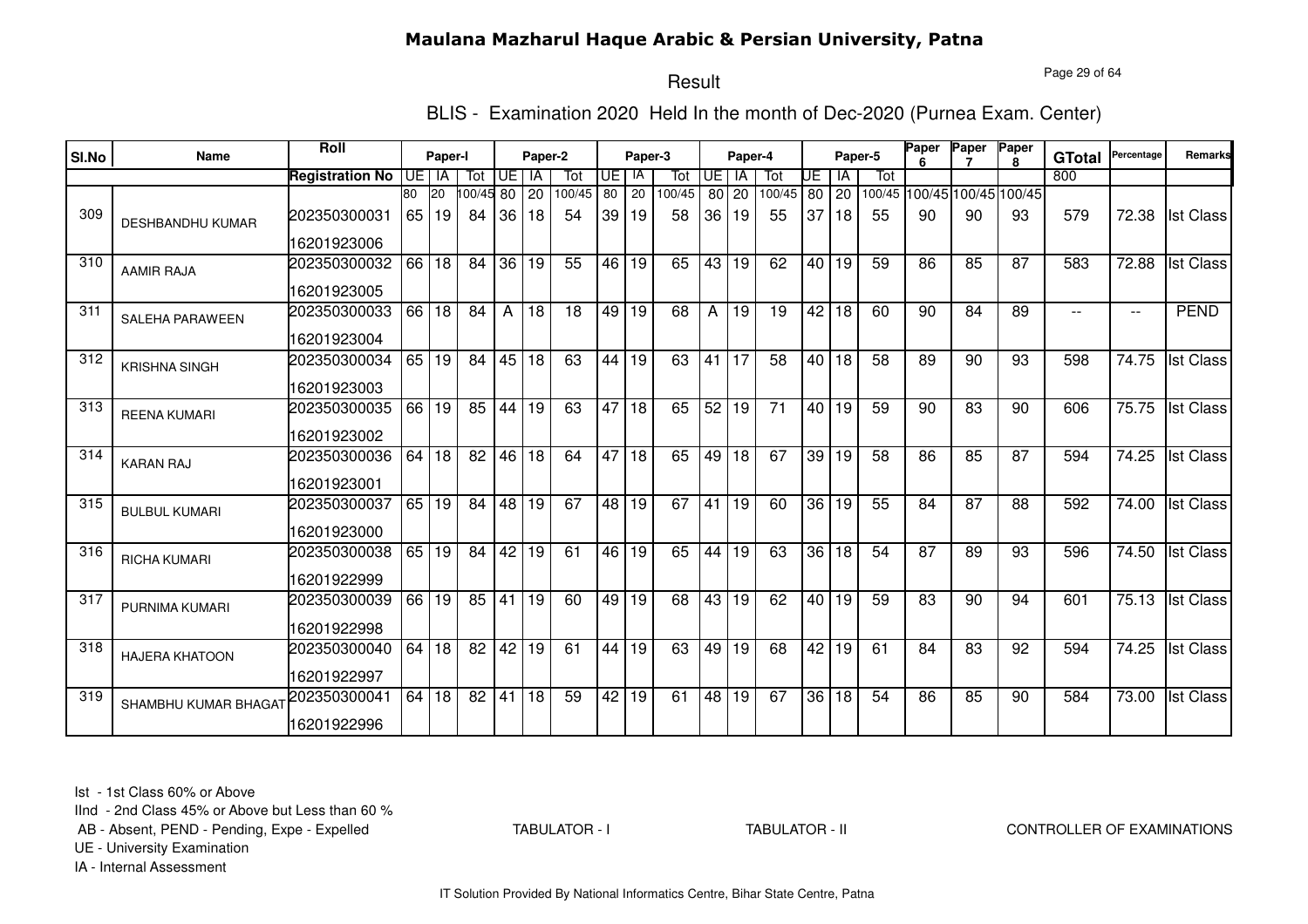Page 30 of 64

# Result

BLIS - Examination 2020 Held In the month of Dec-2020 (Purnea Exam. Center)

|       |                       | <b>Roll</b>            |      |           |            |                 |         |                 |       |         |        |                 |                 |                 |      |              |                 | Paper | Paper                       | Paper        |               |                          |                  |
|-------|-----------------------|------------------------|------|-----------|------------|-----------------|---------|-----------------|-------|---------|--------|-----------------|-----------------|-----------------|------|--------------|-----------------|-------|-----------------------------|--------------|---------------|--------------------------|------------------|
| SI.No | <b>Name</b>           |                        |      | Paper-I   |            |                 | Paper-2 |                 |       | Paper-3 |        |                 | Paper-4         |                 |      |              | Paper-5         |       |                             | $\mathbf{R}$ | <b>GTotal</b> | Percentage               | Remarks          |
|       |                       | <b>Registration No</b> | UE I | IA        | Tot        | UE I            | IA      | Tot             | UE    | -lA     | Tot    | UE              | <b>IA</b>       | Tot             | UE   | l IA         | Tot             |       |                             |              | 800           |                          |                  |
|       |                       |                        | 80   | <b>20</b> | 100/45 80  |                 | 20      | 100/45          | 80    | 20      | 100/45 |                 | 80 20           | 100/45          | 80   | $ 20\rangle$ |                 |       | 100/45 100/45 100/45 100/45 |              |               |                          |                  |
| 320   | <b>GULAM JILANI</b>   | 202350300042           | 66   | 18        | 84         | -41             | 18      | 59              | 50    | 19      | 69     | 50 <sub>1</sub> | 19              | 69              | 40 l | 18           | 58              | 81    | 87                          | 87           | 594           | 74.25                    | <b>Ist Class</b> |
|       |                       | 16201922995            |      |           |            |                 |         |                 |       |         |        |                 |                 |                 |      |              |                 |       |                             |              |               |                          |                  |
| 321   | <b>NITESH KUMAR</b>   | 202350300043           |      | 66 19     | 85         | 51 18           |         | 69              | 47    | 18      | 65     | 48              | 18              | 66              | 22   | l 19         | 41              | 82    | 88                          | 88           | 584           | $\overline{a}$           | Fail             |
|       |                       | 16201922994            |      |           |            |                 |         |                 |       |         |        |                 |                 |                 |      |              |                 |       |                             |              |               |                          |                  |
| 322   | <b>NAYAB TARANNUM</b> | 202350300044           |      | 66 19     | $85$ 52 18 |                 |         | $\overline{70}$ | 46 18 |         | 64     | 49              | 19              | 68              |      | $36$ 19      | 55              | 83    | 85                          | 87           | 597           | 74.63                    | <b>Ist Class</b> |
|       |                       | 16201922993            |      |           |            |                 |         |                 |       |         |        |                 |                 |                 |      |              |                 |       |                             |              |               |                          |                  |
| 323   | <b>BALRAM MANDAL</b>  | 202350300045           |      | 65 19     | 84         | 42 19           |         | 61              |       | 42 19   | 61     | A               | $\overline{19}$ | 19              | 31   | l 19         | 50              | 85    | 90                          | 93           |               | $\overline{\phantom{a}}$ | <b>PEND</b>      |
|       |                       | 16201922992            |      |           |            |                 |         |                 |       |         |        |                 |                 |                 |      |              |                 |       |                             |              |               |                          |                  |
| 324   | PRABHASH RAM          | 202350300046           |      | 48 18     | 66         |                 | 43 19   | 62              | 44    | 19      | 63     | A               | 19              | 19              |      | 40 19        | 59              | 86    | 89                          | 92           |               | $- -$                    | <b>PEND</b>      |
|       |                       | 16201922991            |      |           |            |                 |         |                 |       |         |        |                 |                 |                 |      |              |                 |       |                             |              |               |                          |                  |
| 325   | <b>AMIT KUMAR</b>     | 202350300047           |      | 48 19     | 67         |                 | 46 18   | 64              | 46    | 18      | 64     | 51              | $\overline{19}$ | $\overline{70}$ | 38   | 19           | $\overline{57}$ | 83    | 85                          | 90           | 580           | 72.50                    | <b>Ist Class</b> |
|       |                       | 16201922990            |      |           |            |                 |         |                 |       |         |        |                 |                 |                 |      |              |                 |       |                             |              |               |                          |                  |
| 326   | <b>RUBI KUMARI</b>    | 202350300048           | 53   | 19        | 72         |                 | 49 19   | 68              | 50    | l 18    | 68     | $\overline{51}$ | 19              | 70              | 43   | l 19         | 62              | 84    | 93                          | 89           | 606           | 75.75                    | <b>Ist Class</b> |
|       |                       | 16201922989            |      |           |            |                 |         |                 |       |         |        |                 |                 |                 |      |              |                 |       |                             |              |               |                          |                  |
| 327   | ABDUL HANNAN          | 202350300049           | 51   | 18        | 69         |                 | 48 19   | 67              | 47    | 19      | 66     | 47              | 19              | 66              | 39   | 19           | 58              | 87    | 85                          | 94           | 592           | 74.00                    | <b>Ist Class</b> |
|       |                       | 16201922988            |      |           |            |                 |         |                 |       |         |        |                 |                 |                 |      |              |                 |       |                             |              |               |                          |                  |
| 328   | <b>MOHAN KUMAR</b>    | 202350300050           | 50   | 19        | 69         |                 | 50 18   | 68              | 42    | 18      | 60     | 45              | 18              | 63              | 27   | 18           | 45              | 88    | 89                          | 90           | 572           | 71.50                    | <b>Ist Class</b> |
|       |                       | 16201922987            |      |           |            |                 |         |                 |       |         |        |                 |                 |                 |      |              |                 |       |                             |              |               |                          |                  |
| 329   | RAGHUNANDAN KUMAR     | 202350300051           | 51   | 18        | 69         |                 | 46 19   | 65              | 50 18 |         | 68     | 51              | 19              | 70              |      | 36 19        | 55              | 89    | 85                          | 86           | 587           | 73.38                    | <b>Ist Class</b> |
|       |                       | 16201922986            |      |           |            |                 |         |                 |       |         |        |                 |                 |                 |      |              |                 |       |                             |              |               |                          |                  |
| 330   | <b>VIKRAM KUMAR</b>   | 202350300052           | 49 l | 19        | 68         | $\overline{40}$ | 18      | $\overline{58}$ | 47    | 18      | 65     | 54              | $\overline{18}$ | $\overline{72}$ |      | 42 19        | 61              | 90    | 87                          | 85           | 586           | 73.25                    | <b>Ist Class</b> |
|       |                       | 16201922985            |      |           |            |                 |         |                 |       |         |        |                 |                 |                 |      |              |                 |       |                             |              |               |                          |                  |

Ist - 1st Class 60% or Above

IInd - 2nd Class 45% or Above but Less than 60 %

AB - Absent, PEND - Pending, Expe - Expelled

TABULATOR - I

TABULATOR - II CONTROLLER OF EXAMINATIONS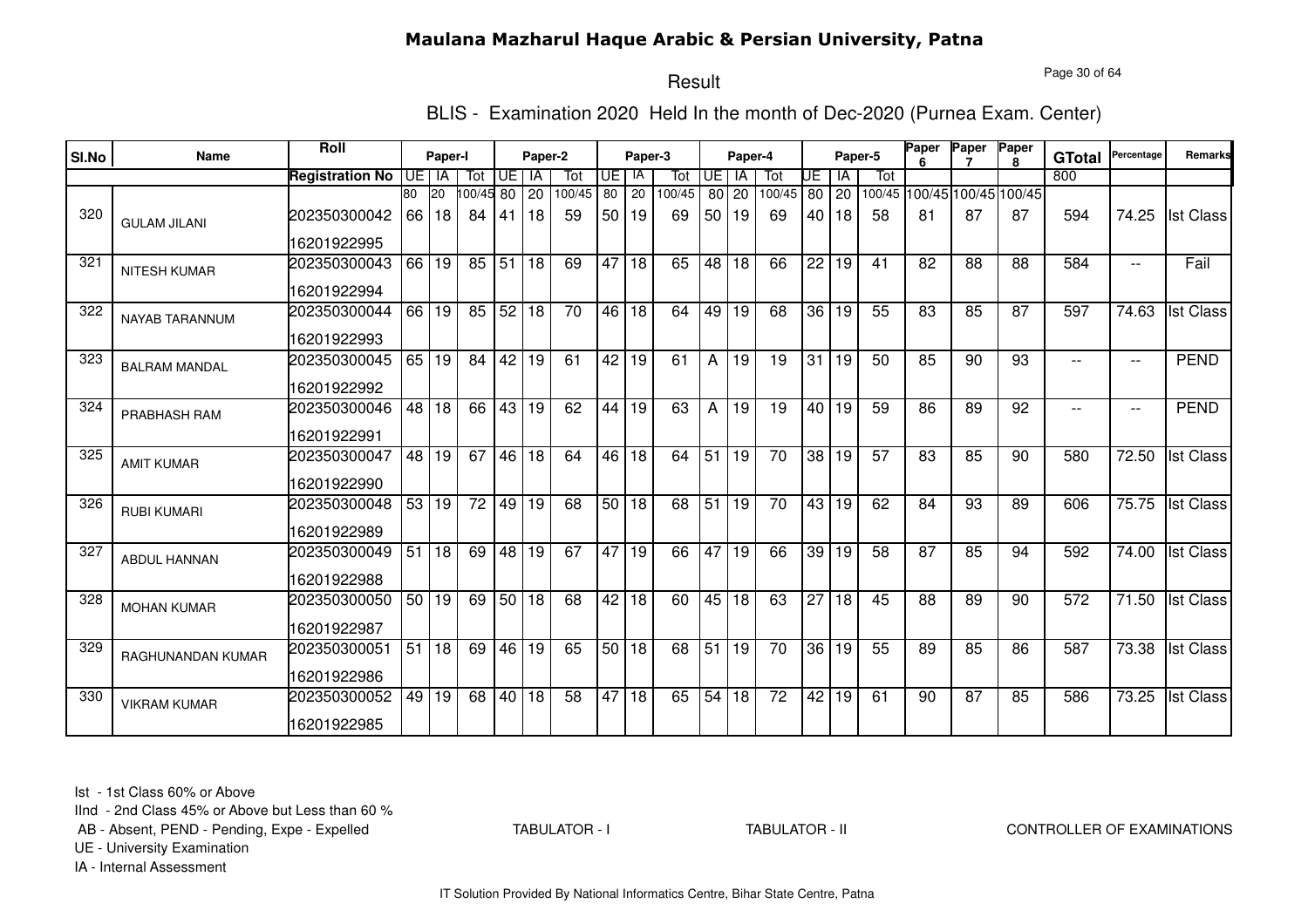Page 31 of 64

#### Result

BLIS - Examination 2020 Held In the month of Dec-2020 (Purnea Exam. Center)

| SI.No | Name                  | Roll                   |    | Paper-I |          |       | Paper-2         |          |    | Paper-3         |                 |                 | Paper-4         |          |     | Paper-5         |                 | <b>Paper</b>    | Paper                       | Paper<br>8 | <b>GTotal</b> | Percentage               | Remarks          |
|-------|-----------------------|------------------------|----|---------|----------|-------|-----------------|----------|----|-----------------|-----------------|-----------------|-----------------|----------|-----|-----------------|-----------------|-----------------|-----------------------------|------------|---------------|--------------------------|------------------|
|       |                       | <b>Registration No</b> | UE | IA      | Tot      | UE    | IA              | Tot      | UE | -IA             | Tot             | UE              | IA              | Tot      | IJΕ | ΙA              | Tot             |                 |                             |            | 800           |                          |                  |
|       |                       |                        | 80 | 20      | 100/45   | 80    | $\overline{20}$ | 100/45   | 80 | 20              | 100/45          | 80              | $\overline{20}$ | 100/45   | 80  | $\overline{20}$ |                 |                 | 100/45 100/45 100/45 100/45 |            |               |                          |                  |
| 331   | <b>SNEHI MALLICK</b>  | 202350300053           |    | 48 19   | 67       |       | 45 19           | 64       | 39 | 19              | 58              | 52              | 19              | 71       | 27  | 18              | 45              | 89              | 88                          | 86         | 568           | 71.00                    | <b>Ist Class</b> |
|       |                       | 16201922984            |    |         |          |       |                 |          |    |                 |                 |                 |                 |          |     |                 |                 |                 |                             |            |               |                          |                  |
| 332   | <b>MD ABU NASAR</b>   | 202350300054           | 45 | 19      | 64       | 45    | 19              | 64       | 43 | 19              | 62              | 47              | 19              | 66       | 42  | 18              | 60              | 86              | 84                          | 87         | 573           | 71.63                    | <b>Ist Class</b> |
|       | <b>FAROOQUE</b>       | 16201922983            |    |         |          |       |                 |          |    |                 |                 |                 |                 |          |     |                 |                 |                 |                             |            |               |                          |                  |
| 333   | MD KASHIF QUAMAR      | 202350300055           | 49 | 19      | 68       | 45 19 |                 | 64       | 44 | l 18            | 62              | 51              | 19              | 70       | 39  | 19              | 58              | 87              | 90                          | 93         | 592           | 74.00                    | <b>Ist Class</b> |
|       |                       | 16201922982            |    |         |          |       |                 |          |    |                 |                 |                 |                 |          |     |                 |                 |                 |                             |            |               |                          |                  |
| 334   | <b>SHANKAR KUMAR</b>  | 202350300056           | 50 | 18      | 68       | 42    | 19              | 61       | 43 | $\overline{19}$ | 62              | 44              | $\overline{19}$ | 63       | 38  | 19              | $\overline{57}$ | 91              | $\overline{91}$             | 95         | 588           | 73.50                    | <b>Ist Class</b> |
|       |                       | 16201922981            |    |         |          |       |                 |          |    |                 |                 |                 |                 |          |     |                 |                 |                 |                             |            |               |                          |                  |
| 335   | <b>KHUSHBU KUMARI</b> | 202350300057           | 47 | 19      | 66       | 46    | 18              | 64       | 49 | 19              | 68              | $\overline{51}$ | $\overline{17}$ | 68       | 36  | 18              | 54              | 87              | 87                          | 86         | 580           | 72.50                    | <b>Ist Class</b> |
|       |                       | 16201922980            |    |         |          |       |                 |          |    |                 |                 |                 |                 |          |     |                 |                 |                 |                             |            |               |                          |                  |
| 336   | PANKAJ KUMAR          | 202350300058           |    | 52 18   | 70       | 46    | $\overline{18}$ | 64       | 49 | $\overline{19}$ | 68              | 44              | $\overline{19}$ | 63       | 38  | l 19            | $\overline{57}$ | $\overline{86}$ | 85                          | 88         | 581           | 72.63                    | <b>Ist Class</b> |
|       |                       | 16201922979            |    |         |          |       |                 |          |    |                 |                 |                 |                 |          |     |                 |                 |                 |                             |            |               |                          |                  |
| 337   | RANJEET KUMAR         | 202350300059           | A  | A       | $\Omega$ | A     | A               | $\Omega$ | A  | A               | $\Omega$        | A               | А               | $\Omega$ | A   | A               | $\Omega$        | A               | A                           | A          | $\Omega$      | $\overline{\phantom{a}}$ | Absent           |
|       |                       | 16201925657            |    |         |          |       |                 |          |    |                 |                 |                 |                 |          |     |                 |                 |                 |                             |            |               |                          |                  |
| 338   | <b>MUNMUN SINGH</b>   | 202350300060           | 66 | 18      | 84       | 47    | 18              | 65       | 47 | 19              | 66              | 45              | 18              | 63       | 42  | 18              | 60              | 87              | 90                          | 90         | 605           | 75.63                    | <b>Ist Class</b> |
|       |                       | 16201925656            |    |         |          |       |                 |          |    |                 |                 |                 |                 |          |     |                 |                 |                 |                             |            |               |                          |                  |
| 246   |                       |                        |    |         |          |       |                 |          |    |                 |                 |                 |                 |          |     |                 |                 |                 |                             |            |               |                          |                  |
| 339   | <b>ANJALI DEVI</b>    | 202460300001           |    | 53 18   | 71       | 45 17 |                 | 62       | 51 | 19              | 70              | 49              | 19              | 68       | 43  | 19              | 62              | 90              | 90                          | 93         | 606           | 75.75                    | <b>Ist Class</b> |
|       |                       | 16201920833            |    |         |          |       |                 |          |    |                 |                 |                 |                 |          |     |                 |                 |                 |                             |            |               |                          |                  |
| 340   | <b>NILESH KUMAR</b>   | 202460300002           | 43 | 19      | 62       | 44    | 19              | 63       | A  | 19              | 19              | 45              | 19              | 64       | 44  | 19              | 63              | 88              | 85                          | 89         | $- -$         | $\overline{\phantom{a}}$ | <b>PEND</b>      |
|       |                       | 16201920832            |    |         |          |       |                 |          |    |                 |                 |                 |                 |          |     |                 |                 |                 |                             |            |               |                          |                  |
| 341   | SHASHI BHUSHAN KUMAR  | 202460300003           | 46 | 18      | 64       | 38 18 |                 | 56       | 53 | 19              | $\overline{72}$ |                 | 42 18           | 60       |     | 42 18           | 60              | 86              | 84                          | 87         | 569           | 71.13                    | <b>Ist Class</b> |
|       |                       | 16201920831            |    |         |          |       |                 |          |    |                 |                 |                 |                 |          |     |                 |                 |                 |                             |            |               |                          |                  |

Ist - 1st Class 60% or Above

IInd - 2nd Class 45% or Above but Less than 60 %

AB - Absent, PEND - Pending, Expe - Expelled

TABULATOR - I

TABULATOR - II CONTROLLER OF EXAMINATIONS

UE - University Examination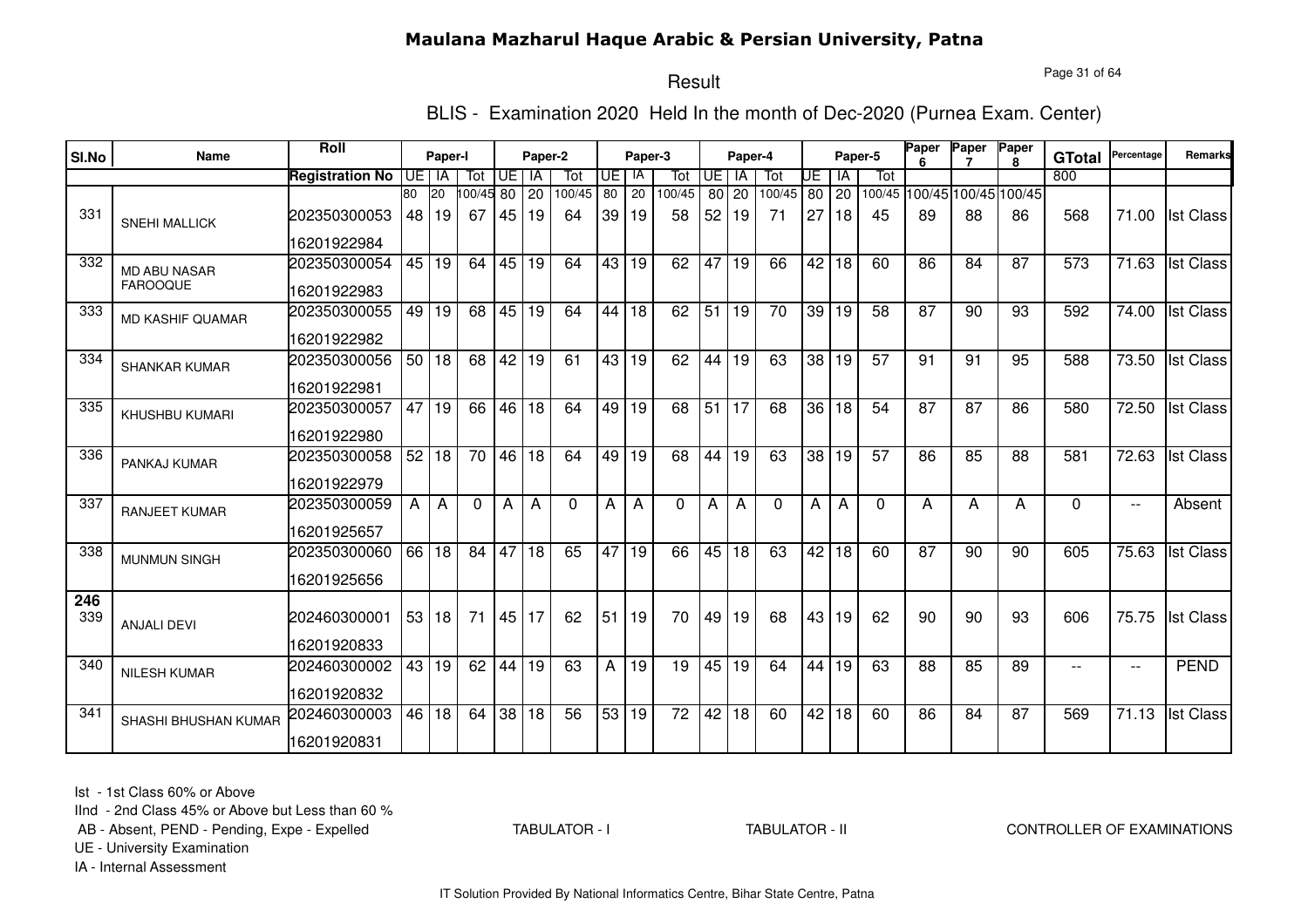Page 32 of 64

# Result

BLIS - Examination 2020 Held In the month of Dec-2020 (Purnea Exam. Center)

|       | Name                        | <b>Roll</b>            |    | Paper-I       |                 |       | Paper-2   |                 |                 |               |                 |           |                 |                 |                 |             | Paper-5 | Paper | Paper                             | Paper        |                      | Percentage               | <b>Remarks</b>   |
|-------|-----------------------------|------------------------|----|---------------|-----------------|-------|-----------|-----------------|-----------------|---------------|-----------------|-----------|-----------------|-----------------|-----------------|-------------|---------|-------|-----------------------------------|--------------|----------------------|--------------------------|------------------|
| SI.No |                             |                        |    |               |                 |       |           |                 |                 | Paper-3<br>IA |                 |           | Paper-4         |                 |                 |             |         |       |                                   | $\mathbf{R}$ | <b>GTotal</b><br>800 |                          |                  |
|       |                             | <b>Registration No</b> | 80 | UE I IA<br>20 | Tot             | UE    | IA        | Tot<br>100/45   | UE<br>80        | 20            | Tot<br>100/45   | <b>UE</b> | <b>IA</b>       | Tot<br>100/45   | UE              | IA          | Tot     |       |                                   |              |                      |                          |                  |
| 342   | <b>ARTI KUMARI</b>          | 202460300004           | 53 | 18            | 100/45 80<br>71 | 45    | 20<br> 18 | 63              | 48 I            | 18            | 66              | 44 I      | 80 20<br>19     | 63              | 43              | 80 20<br>18 | -61     | 84    | 100/45 100/45 100/45 100/45<br>90 | 89           | 587                  | 73.38                    | <b>Ist Class</b> |
|       |                             | 16201920830            |    |               |                 |       |           |                 |                 |               |                 |           |                 |                 |                 |             |         |       |                                   |              |                      |                          |                  |
| 343   | PANNALAL BHAGAT             | 202460300005           | 46 | 18            | 64              | 37    | 18        | 55              | 43 <sup>1</sup> | 19            | 62              | 44        | 19              | 63              | 38 <sup>1</sup> | 18          | 56      | 88    | 83                                | 85           | 556                  | 69.50                    | <b>Ist Class</b> |
|       |                             | 16201920829            |    |               |                 |       |           |                 |                 |               |                 |           |                 |                 |                 |             |         |       |                                   |              |                      |                          |                  |
| 344   | PRIYA RANJAN VERMA          | 202460300006           | 42 | 18            | 60              | 45 19 |           | 64              | 51              | 19            | $\overline{70}$ | 54        | 18              | $\overline{72}$ |                 | 36 17       | 53      | 86    | 82                                | 87           | 574                  | 71.75                    | <b>Ist Class</b> |
|       |                             | 16201920828            |    |               |                 |       |           |                 |                 |               |                 |           |                 |                 |                 |             |         |       |                                   |              |                      |                          |                  |
| 345   | POONAM KUMARI               | 202460300007           |    | 53 19         | $\overline{72}$ | 50 18 |           | 68              |                 | 52 19         | $\overline{71}$ |           | 50 19           | 69              | 36              | 18          | 54      | 85    | 81                                | 89           | 589                  | 73.63                    | <b>Ist Class</b> |
|       |                             | 16201920827            |    |               |                 |       |           |                 |                 |               |                 |           |                 |                 |                 |             |         |       |                                   |              |                      |                          |                  |
| 346   | <b>MD MARUF ALAM</b>        | 202460300008           | 47 | 19            | 66              | 48 19 |           | 67              | 50 19           |               | 69              | 58        | 19              | 77              | 38 <sup>1</sup> | l 17        | 55      | 87    | 85                                | 88           | 594                  | 74.25                    | <b>Ist Class</b> |
|       |                             | 16201920826            |    |               |                 |       |           |                 |                 |               |                 |           |                 |                 |                 |             |         |       |                                   |              |                      |                          |                  |
| 347   | PREETI PRABHA               | 202460300009           | 51 | $ 18\rangle$  | 69              | 43 17 |           | 60              |                 | 48 18         | 66              | 44        | $\overline{19}$ | 63              | 44              | 18          | 62      | 89    | 90                                | 89           | 588                  | 73.50                    | <b>Ist Class</b> |
|       |                             | 16201920825            |    |               |                 |       |           |                 |                 |               |                 |           |                 |                 |                 |             |         |       |                                   |              |                      |                          |                  |
| 348   | POONAM KUMARI               | 202460300010           |    | 53 17         | 70              | 51 18 |           | 69              | 54              | 19            | 73              | 53        | 18              | 71              | 44              | 18          | 62      | 83    | 84                                | 86           | 598                  | 74.75                    | <b>Ist Class</b> |
|       |                             | 16201920824            |    |               |                 |       |           |                 |                 |               |                 |           |                 |                 |                 |             |         |       |                                   |              |                      |                          |                  |
| 349   | <b>SNEHA KUMARI</b>         | 202460300011           | 49 | 19            | 68              | 50 18 |           | 68              | 48              | 19            | 67              | Α         | 19              | 19              | 40 l            | 18          | 58      | 85    | 83                                | 86           |                      | $\overline{\phantom{a}}$ | <b>PEND</b>      |
|       |                             | 16201920823            |    |               |                 |       |           |                 |                 |               |                 |           |                 |                 |                 |             |         |       |                                   |              |                      |                          |                  |
| 350   | <b>SURYA KANT CHOUDHARY</b> | 202460300012           | 53 | 18            | 71              |       | 49 18     | 67              | 44              | 18            | 62              | Α         | 18              | 18              | 40 l            | 18          | 58      | 84    | 82                                | 85           | $-$                  | $\overline{\phantom{a}}$ | <b>PEND</b>      |
|       |                             | 16201920822            |    |               |                 |       |           |                 |                 |               |                 |           |                 |                 |                 |             |         |       |                                   |              |                      |                          |                  |
| 351   | KHUSHBU KUMARI              | 202460300013           | 43 | 19            | 62              |       | 48 18     | 66              | 46              | 19            | 65              | 43        | 18              | 61              |                 | 43 17       | 60      | 86    | 85                                | 92           | 577                  | 72.13                    | <b>Ist Class</b> |
|       |                             | 16201920821            |    |               |                 |       |           |                 |                 |               |                 |           |                 |                 |                 |             |         |       |                                   |              |                      |                          |                  |
| 352   | <b>NIDHI SINGH</b>          | 202460300014           |    | 50 18         | 68              | 38 19 |           | $\overline{57}$ |                 | 60 19         | 79              | 47        | 18              | 65              | $\overline{36}$ | 18          | 54      | 90    | 89                                | 93           | 595                  | 74.38                    | <b>Ist Class</b> |
|       |                             | 16201920820            |    |               |                 |       |           |                 |                 |               |                 |           |                 |                 |                 |             |         |       |                                   |              |                      |                          |                  |

Ist - 1st Class 60% or Above

IInd - 2nd Class 45% or Above but Less than 60 %

AB - Absent, PEND - Pending, Expe - Expelled

TABULATOR - I

TABULATOR - II CONTROLLER OF EXAMINATIONS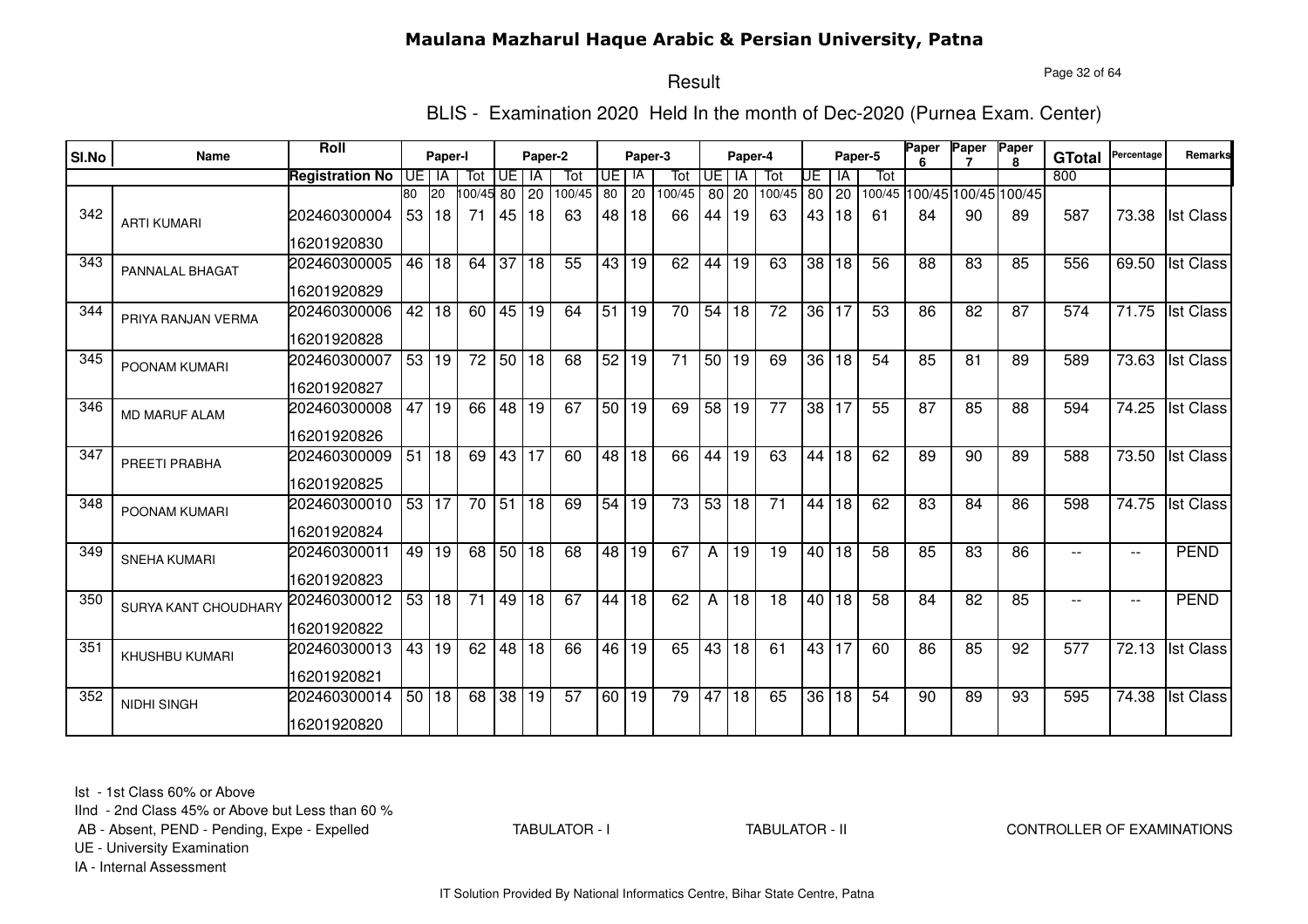Page 33 of 64

# Result

BLIS - Examination 2020 Held In the month of Dec-2020 (Purnea Exam. Center)

|       | Name                        | Roll                   |    | Paper-I              |                 |       | Paper-2  |               |                    |                    |                 |           |             |                 |                 |             | Paper-5 | Paper | Paper                       | Paper        |                      | Percentage | <b>Remarks</b>   |
|-------|-----------------------------|------------------------|----|----------------------|-----------------|-------|----------|---------------|--------------------|--------------------|-----------------|-----------|-------------|-----------------|-----------------|-------------|---------|-------|-----------------------------|--------------|----------------------|------------|------------------|
| SI.No |                             |                        |    |                      |                 |       |          |               |                    | Paper-3<br>IA      |                 |           | Paper-4     |                 |                 |             |         |       |                             | $\mathbf{R}$ | <b>GTotal</b><br>800 |            |                  |
|       |                             | <b>Registration No</b> | 80 | UE I IA<br><b>20</b> | Tot<br>00/45 80 | UE l  | IA<br>20 | Tot<br>100/45 | UE<br>80           | 20                 | Tot<br>100/45   | <b>UE</b> | <b>IA</b>   | Tot<br>100/45   | UE              | ΙA          | Tot     |       | 100/45 100/45 100/45 100/45 |              |                      |            |                  |
| 353   | <b>ROHAN KUMAR</b>          | 202460300015           | 50 | 19                   | 69              | 42    | 18       | 60            | 60 I               | 17                 | 77              | 46        | 80 20<br>19 | 65              | 43              | 80 20<br>17 | 60      | 87    | 86                          | 85           | 589                  | 73.63      | <b>Ist Class</b> |
|       |                             | 16201920819            |    |                      |                 |       |          |               |                    |                    |                 |           |             |                 |                 |             |         |       |                             |              |                      |            |                  |
| 354   | <b>NISHA BHARTI</b>         | 202460300016           | 44 | 18                   | 62              | 47    | 19       | 66            | $52$ 17            |                    | 69              | 55        | 19          | 74              | 43              | 18          | 61      | 86    | 83                          | 83           | 584                  | 73.00      | <b>Ist Class</b> |
|       |                             | 16201920818            |    |                      |                 |       |          |               |                    |                    |                 |           |             |                 |                 |             |         |       |                             |              |                      |            |                  |
| 355   | <b>TARUN KUMAR</b>          | 202460300017           | 52 | 19                   | 71              | 42 19 |          | 61            | 56 19              |                    | $\overline{75}$ | 51        | 18          | 69              | 36 <sub>1</sub> | 18          | 54      | 89    | 81                          | 81           | 581                  | 72.63      | <b>Ist Class</b> |
|       |                             | 16201920817            |    |                      |                 |       |          |               |                    |                    |                 |           |             |                 |                 |             |         |       |                             |              |                      |            |                  |
| 356   | <b>VISHAL VAIBHAV SINGH</b> | 202460300018           |    | 53 19                | $\overline{72}$ | 40 18 |          | 58            |                    | 58 18              | 76              |           | 50 18       | 68              |                 | 36 17       | 53      | 88    | 88                          | 89           | 592                  | 74.00      | <b>Ist Class</b> |
|       |                             | 16201920816            |    |                      |                 |       |          |               |                    |                    |                 |           |             |                 |                 |             |         |       |                             |              |                      |            |                  |
| 357   | <b>NUTAN KUMARI</b>         | 202460300019           | 53 | 19                   | 72              | 52 18 |          | 70            |                    | $\overline{62}$ 19 | 81              | 47        | 19          | 66              |                 | 40 17       | 57      | 90    | 84                          | 90           | 610                  | 76.25      | <b>Ist Class</b> |
|       |                             | 16201920815            |    |                      |                 |       |          |               |                    |                    |                 |           |             |                 |                 |             |         |       |                             |              |                      |            |                  |
| 358   | <b>RISHI KUMAR ROY</b>      | 202460300020           | 47 | $ 18\rangle$         | 65              | 50 18 |          | 68            | $\overline{60}$ 19 |                    | 79              | 49        | 17          | 66              | 45              | 19          | 64      | 86    | $\overline{87}$             | 87           | 602                  | 75.25      | <b>Ist Class</b> |
|       |                             | 16201920814            |    |                      |                 |       |          |               |                    |                    |                 |           |             |                 |                 |             |         |       |                             |              |                      |            |                  |
| 359   | <b>SUSHANT KUMAR</b>        | 202460300021           | 51 | 17                   | 68              | 48 18 |          | 66            | 62 <sub>1</sub>    | 18                 | 80              | 49        | 19          | 68              | 44              | 19          | 63      | 85    | 89                          | 88           | 607                  | 75.88      | <b>Ist Class</b> |
|       |                             | 16201920813            |    |                      |                 |       |          |               |                    |                    |                 |           |             |                 |                 |             |         |       |                             |              |                      |            |                  |
| 360   | PRAFUL KUAMR                | 202460300022           | 49 | 18                   | 67              | 50 18 |          | 68            | 62                 | 18                 | 80              | 55        | 18          | 73              | 44              | 18          | 62      | 84    | 83                          | 90           | 607                  | 75.88      | <b>Ist Class</b> |
|       |                             | 16201920812            |    |                      |                 |       |          |               |                    |                    |                 |           |             |                 |                 |             |         |       |                             |              |                      |            |                  |
| 361   | <b>MANJESH KUMAR</b>        | 202460300023           | 54 | 18                   | 72              |       | 48 19    | 67            | 62 <sub>1</sub>    | 18                 | 80              | 55        | 19          | 74              | 46              | 18          | 64      | 83    | 82                          | 89           | 611                  | 76.38      | <b>Ist Class</b> |
|       |                             | 16201920811            |    |                      |                 |       |          |               |                    |                    |                 |           |             |                 |                 |             |         |       |                             |              |                      |            |                  |
| 362   | PRASHANT RANJAN             | 202460300024           |    | 50 19                | 69              | 43 19 |          | 62            |                    | 60 18              | 78              | 49        | 18          | 67              | 37              | 18          | 55      | 90    | 89                          | 93           | 603                  | 75.38      | <b>Ist Class</b> |
|       |                             | 16201920810            |    |                      |                 |       |          |               |                    |                    |                 |           |             |                 |                 |             |         |       |                             |              |                      |            |                  |
| 363   | <b>ANKIT ANAND</b>          | 202460300025           |    | 50 18                | 68              | 49 19 |          | 68            | 58                 | 19                 | $\overline{77}$ | 54        | 19          | $\overline{73}$ | 44              | 19          | 63      | 89    | 90                          | 91           | 619                  | 77.38      | <b>Ist Class</b> |
|       |                             | 16201920809            |    |                      |                 |       |          |               |                    |                    |                 |           |             |                 |                 |             |         |       |                             |              |                      |            |                  |

Ist - 1st Class 60% or Above

IInd - 2nd Class 45% or Above but Less than 60 %

AB - Absent, PEND - Pending, Expe - Expelled

TABULATOR - I

TABULATOR - II CONTROLLER OF EXAMINATIONS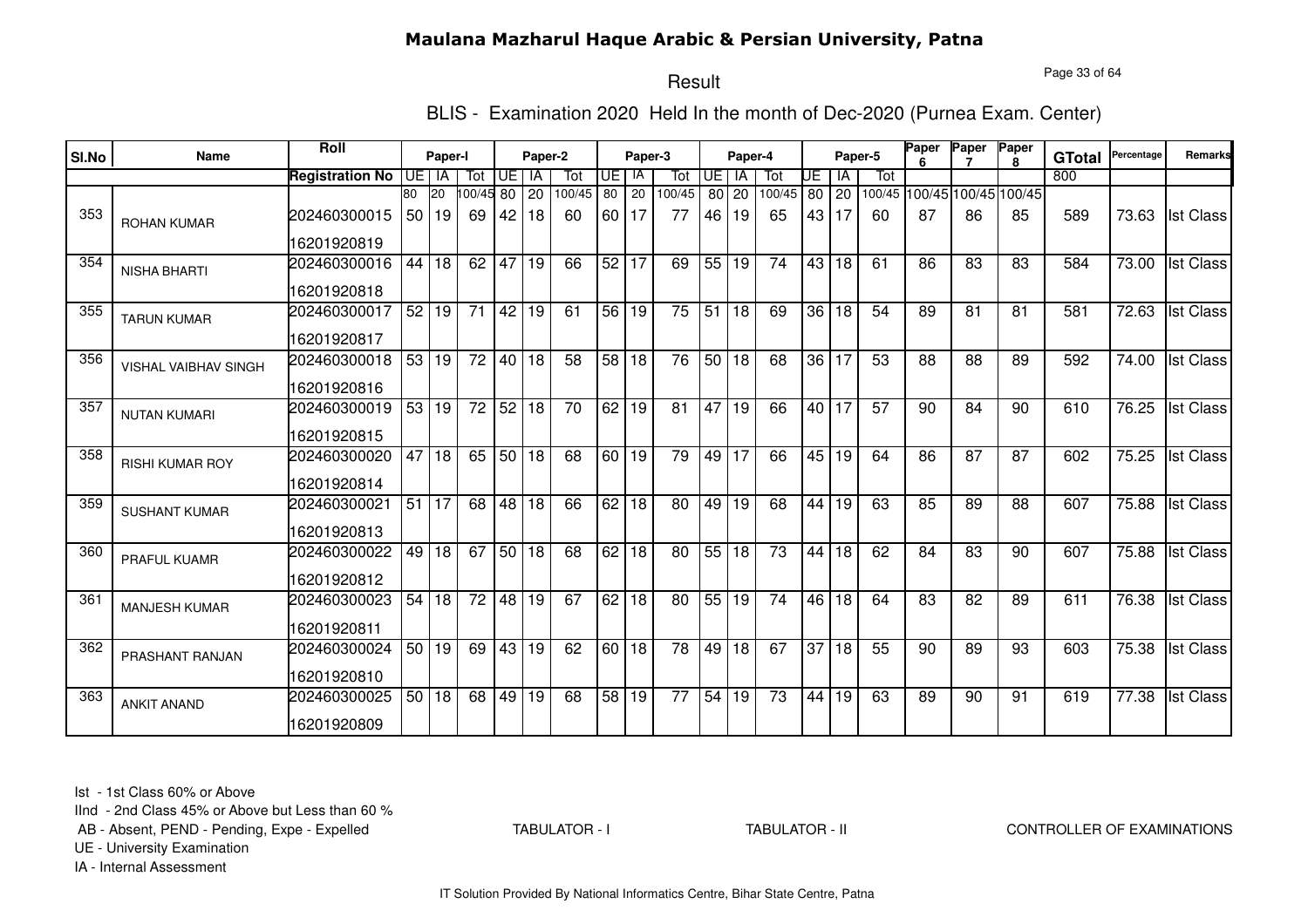Page 34 of 64

# Result

BLIS - Examination 2020 Held In the month of Dec-2020 (Purnea Exam. Center)

| SI.No | <b>Name</b>           | <b>Roll</b>            |     | Paper-I   |          |                 | Paper-2 |                 |                 | Paper-3         |        |                 | Paper-4         |                 |    |       | Paper-5         | Paper           | Paper | Paper                       | <b>GTotal</b> | Percentage | Remarks          |
|-------|-----------------------|------------------------|-----|-----------|----------|-----------------|---------|-----------------|-----------------|-----------------|--------|-----------------|-----------------|-----------------|----|-------|-----------------|-----------------|-------|-----------------------------|---------------|------------|------------------|
|       |                       | <b>Registration No</b> | UE. | IA        | Tot      | UE              | IA      | Tot             | UE I            | IA              | Tot    | I UE            | IA              | Tot             | UE | ١A    | Tot             |                 |       |                             | 800           |            |                  |
|       |                       |                        | 80  | <b>20</b> | 00/45 80 |                 | 20      | 100/45          | 80              | 20              | 100/45 | 80 l            | 20              | 100/45          |    | 80 20 |                 |                 |       | 100/45 100/45 100/45 100/45 |               |            |                  |
| 364   | <b>ANAND KUMAR</b>    | 202460300026           | 36  | 19        | 55       | 43 18           |         | 61              | 54 <sub>1</sub> | 18              | 72     | 51              | 18              | 69              |    | 38 18 | 56              | 83              | 90    | 89                          | 575           | 71.88      | <b>Ist Class</b> |
|       |                       | 16201920808            |     |           |          |                 |         |                 |                 |                 |        |                 |                 |                 |    |       |                 |                 |       |                             |               |            |                  |
| 365   | <b>ANANT KUMAR</b>    | 202460300027           |     | 50 18     | 68       | 45 18           |         | 63              | 38 <sup>1</sup> | 18              | 56     | 49              | 19              | 68              |    | 38 19 | 57              | 90              | 89    | 91                          | 582           | 72.75      | <b>Ist Class</b> |
|       |                       | 16201920807            |     |           |          |                 |         |                 |                 |                 |        |                 |                 |                 |    |       |                 |                 |       |                             |               |            |                  |
| 366   | <b>GULREZ AHMED</b>   | 202460300028           | 42  | 19        | 61       | 47 18           |         | 65              | 61 19           |                 | 80     | 55              | 19              | 74              |    | 39 19 | 58              | 82              | 81    | 87                          | 588           | 73.50      | <b>Ist Class</b> |
|       |                       | 16201920806            |     |           |          |                 |         |                 |                 |                 |        |                 |                 |                 |    |       |                 |                 |       |                             |               |            |                  |
| 367   | <b>UTTAM KUMAR</b>    | 202460300029           | 48  | 19        | 67       | 49 17           |         | 66              | 57              | 19              | 76     | 51              | 19              | $\overline{70}$ |    | 45 19 | 64              | 88              | 90    | 90                          | 611           | 76.38      | <b>Ist Class</b> |
|       |                       | 16201920805            |     |           |          |                 |         |                 |                 |                 |        |                 |                 |                 |    |       |                 |                 |       |                             |               |            |                  |
| 368   | <b>ROHIT KUMAR</b>    | 202460300030           | 53  | 17        | 70       | 48 18           |         | 66              | 59              | 19              | 78     | 48              | 19              | 67              | 37 | 18    | 55              | 81              | 80    | 86                          | 583           | 72.88      | <b>Ist Class</b> |
|       |                       | 16201920804            |     |           |          |                 |         |                 |                 |                 |        |                 |                 |                 |    |       |                 |                 |       |                             |               |            |                  |
| 369   | <b>SHANKAR KUMAR</b>  | 202460300031           | 39  | 18        | 57       | 46 18           |         | 64              | 49              | $\overline{19}$ | 68     | 49              | $\overline{19}$ | 68              |    | 36 19 | 55              | $\overline{87}$ | 86    | 85                          | 570           | 71.25      | <b>Ist Class</b> |
|       |                       | 16201920803            |     |           |          |                 |         |                 |                 |                 |        |                 |                 |                 |    |       |                 |                 |       |                             |               |            |                  |
| 370   | <b>NISHI KUMARI</b>   | 202460300032           | 49  | 19        | 68       | $\overline{36}$ | 19      | 55              | 56              | 19              | 75     | $\overline{51}$ | 19              | 70              |    | 39 19 | 58              | 86              | 89    | 86                          | 587           | 73.38      | <b>Ist Class</b> |
|       |                       | 16201920802            |     |           |          |                 |         |                 |                 |                 |        |                 |                 |                 |    |       |                 |                 |       |                             |               |            |                  |
| 371   | NRIPENDRA GOAIT       | 202460300033           | 50  | 18        | 68       | 43              | 18      | 61              | 55              | 18              | 73     | 50              | 19              | 69              | 44 | 19    | 63              | 90              | 90    | 93                          | 607           | 75.88      | <b>Ist Class</b> |
|       |                       | 16201920801            |     |           |          |                 |         |                 |                 |                 |        |                 |                 |                 |    |       |                 |                 |       |                             |               |            |                  |
| 372   | OM PRAKASH KUMAR      | 202460300034           | 47  | 18        | 65       |                 | 36 18   | 54              | 59              | 18              | 77     |                 | 50 19           | 69              |    | 40 19 | 59              | 85              | 85    | 87                          | 581           | 72.63      | <b>Ist Class</b> |
|       |                       | 16201920800            |     |           |          |                 |         |                 |                 |                 |        |                 |                 |                 |    |       |                 |                 |       |                             |               |            |                  |
| 373   | <b>MAHAKANT KUMAR</b> | 202460300035           | 51  | 19        | 70       | $\overline{38}$ | 19      | $\overline{57}$ | 59              | 19              | 78     | 49              | $\overline{18}$ | 67              |    | 38 19 | $\overline{57}$ | 84              | 87    | 89                          | 589           | 73.63      | <b>Ist Class</b> |
|       |                       | 16201920799            |     |           |          |                 |         |                 |                 |                 |        |                 |                 |                 |    |       |                 |                 |       |                             |               |            |                  |
| 374   | <b>RUPA KUMARI</b>    | 202460300036           | 52  | 19        | 71       | 45              | 18      | 63              | 61              | $\overline{18}$ | 79     | 63              | $\overline{18}$ | $\overline{81}$ |    | 48 18 | 66              | 82              | 90    | 85                          | 617           | 77.13      | <b>Ist Class</b> |
|       |                       | 16201920798            |     |           |          |                 |         |                 |                 |                 |        |                 |                 |                 |    |       |                 |                 |       |                             |               |            |                  |

Ist - 1st Class 60% or Above

IInd - 2nd Class 45% or Above but Less than 60 %

AB - Absent, PEND - Pending, Expe - Expelled

TABULATOR - I

TABULATOR - II CONTROLLER OF EXAMINATIONS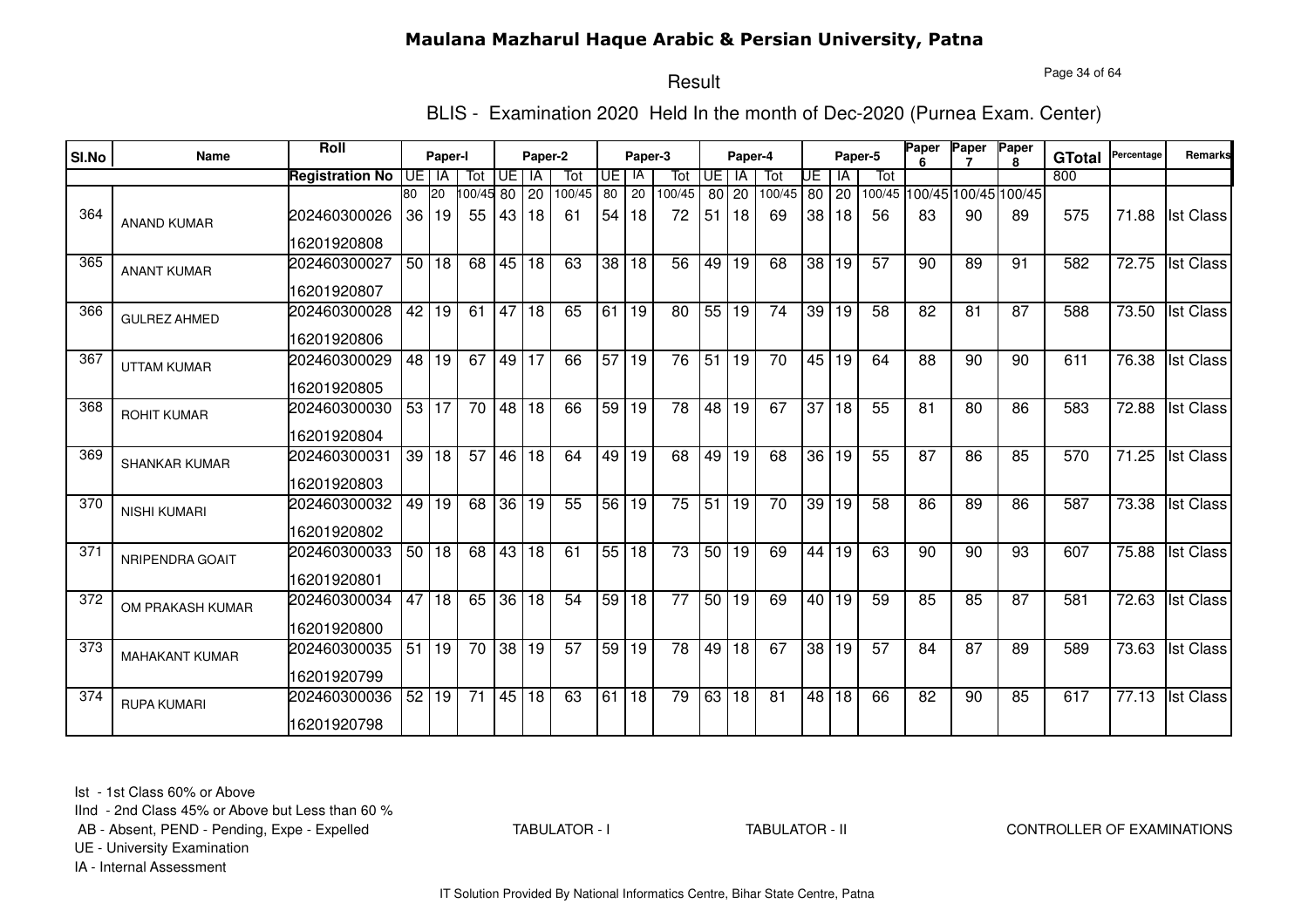Page 35 of 64

# Result

BLIS - Examination 2020 Held In the month of Dec-2020 (Purnea Exam. Center)

|                  |                         | <b>Roll</b>            |    |           |                 |                 |         |        |                 |                      |                 |                 |                 |                 |                 |                    |         | <b>Paper</b> | Paper                       | Paper        |               | Percentage         | <b>Remarks</b>   |
|------------------|-------------------------|------------------------|----|-----------|-----------------|-----------------|---------|--------|-----------------|----------------------|-----------------|-----------------|-----------------|-----------------|-----------------|--------------------|---------|--------------|-----------------------------|--------------|---------------|--------------------|------------------|
| SI.No            | Name                    |                        |    | Paper-I   |                 |                 | Paper-2 |        |                 | Paper-3              |                 |                 | Paper-4         |                 |                 |                    | Paper-5 |              |                             | $\mathbf{R}$ | <b>GTotal</b> |                    |                  |
|                  |                         | <b>Registration No</b> |    | UE I IA   | Tot             | UE l            | IA      | Tot    | UE              | IA                   | Tot             | <b>UE</b>       | <b>IA</b>       | Tot             | UE              | ΙA                 | Tot     |              |                             |              | 800           |                    |                  |
|                  |                         |                        | 80 | <b>20</b> | 00/45 80        |                 | 20      | 100/45 | 80              | 20                   | 100/45          |                 | 80 20           | 100/45          |                 | 80 20              |         |              | 100/45 100/45 100/45 100/45 |              |               |                    |                  |
| 375              | <b>RUBY KUMARI</b>      | 202460300037           | 48 | 18        | 66              | 37              | 19      | 56     | 45              | 17                   | 62              | 53 <sub>1</sub> | 19              | 72              | 38              | 19                 | 57      | 83           | 85                          | 88           | 569           | 71.13              | <b>Ist Class</b> |
|                  |                         | 16201920797            |    |           |                 |                 |         |        |                 |                      |                 |                 |                 |                 |                 |                    |         |              |                             |              |               |                    |                  |
| 376              | <b>RENU KUMARI</b>      | 202460300038           | 49 | 19        | 68              | 38 19           |         | 57     | 63 I            | 19                   | 82              | 47              | 19              | 66              | 36 <sup>1</sup> | 19                 | 55      | 84           | 89                          | 86           | 587           | 73.38              | <b>Ist Class</b> |
|                  |                         | 16201920796            |    |           |                 |                 |         |        |                 |                      |                 |                 |                 |                 |                 |                    |         |              |                             |              |               |                    |                  |
| 377              | <b>DHARMENDRA KUMAR</b> | 202460300039           | 49 | 19        | 68              | 42 19           |         | 61     | 56 19           |                      | $\overline{75}$ | 54              | 19              | $\overline{73}$ |                 | $\overline{50}$ 19 | 69      | 81           | 87                          | 87           | 601           | 75.13              | <b>Ist Class</b> |
|                  |                         | 16201920795            |    |           |                 |                 |         |        |                 |                      |                 |                 |                 |                 |                 |                    |         |              |                             |              |               |                    |                  |
| $\overline{378}$ | <b>SWETA KUMARI</b>     | 202460300040           |    | 53 19     | $\overline{72}$ | 43 19           |         | 62     |                 | $57$ 18              | $\overline{75}$ | 49              | 19              | 68              | 44              | 19                 | 63      | 85           | 90                          | 89           | 604           | 75.50              | <b>Ist Class</b> |
|                  |                         | 16201920794            |    |           |                 |                 |         |        |                 |                      |                 |                 |                 |                 |                 |                    |         |              |                             |              |               |                    |                  |
| 379              | <b>DEEPIKA KUMARI</b>   | 202460300041           |    | 55 18     | 73              | 42 18           |         | 60     |                 | $\overline{56}$   19 | 75              | 50 <sub>1</sub> | 19              | 69              | 48              | 19                 | 67      | 87           | 88                          | 88           | 607           | 75.88              | <b>Ist Class</b> |
|                  |                         | 16201920793            |    |           |                 |                 |         |        |                 |                      |                 |                 |                 |                 |                 |                    |         |              |                             |              |               |                    |                  |
| 380              | <b>NEHA KUMARI</b>      | 202460300042           | 54 | 18        | $\overline{72}$ | 50 18           |         | 68     | 49 19           |                      | 68              | $\overline{38}$ | $\overline{19}$ | 57              | 38              | 19                 | 57      | 90           | $\overline{87}$             | 90           | 589           | 73.63              | <b>Ist Class</b> |
|                  |                         | 16201920792            |    |           |                 |                 |         |        |                 |                      |                 |                 |                 |                 |                 |                    |         |              |                             |              |               |                    |                  |
| 381              | <b>SUPRIYA RANI</b>     | 202460300043           | 51 | 18        | 69              | 46 18           |         | 64     | 57              | 18                   | 75              | 48              | 18              | 66              | 44              | 18                 | 62      | 89           | 90                          | 87           | 602           | 75.25              | <b>Ist Class</b> |
|                  |                         | 16201920791            |    |           |                 |                 |         |        |                 |                      |                 |                 |                 |                 |                 |                    |         |              |                             |              |               |                    |                  |
| 382              | <b>RANI KUMARI</b>      | 202460300044           | 44 | 19        | 63              |                 | 36 18   | 54     | 58 <sup>1</sup> | 19                   | 77              | 50 <sub>1</sub> | 18              | 68              | 38              | 19                 | 57      | 85           | 85                          | 86           | 575           | 71.88              | <b>Ist Class</b> |
|                  |                         | 16201920790            |    |           |                 |                 |         |        |                 |                      |                 |                 |                 |                 |                 |                    |         |              |                             |              |               |                    |                  |
| 383              | <b>CHANDNI KUMARI</b>   | 202460300045           | 50 | 19        | 69              | $\overline{37}$ | 19      | 56     | 56 <sup>1</sup> | 19                   | 75              | 52              | 19              | 71              | 36 <sup>°</sup> | 19                 | 55      | 84           | 86                          | 85           | 581           | 72.63              | <b>Ist Class</b> |
|                  |                         | 16201920789            |    |           |                 |                 |         |        |                 |                      |                 |                 |                 |                 |                 |                    |         |              |                             |              |               |                    |                  |
| 384              | <b>BABLU KUMAR</b>      | 202460300046           |    | 50 19     | 69              | 46 19           |         | 65     | 56              | 19                   | 75              |                 | 47 19           | 66              | 43              | 19                 | 62      | 83           | 88                          | 89           | 597           | 74.63              | <b>Ist Class</b> |
|                  |                         | 16201920788            |    |           |                 |                 |         |        |                 |                      |                 |                 |                 |                 |                 |                    |         |              |                             |              |               |                    |                  |
| 385              | <b>MD ANWAR HUSSAIN</b> | 202460300047           | 53 | 18        | 71              | 38 18           |         | 56     | 54              | 17                   | $\overline{71}$ | 48              | 18              | 66              | $\overline{36}$ | 18                 | 54      | 84           | 84                          | 86           | 572           | $\overline{71.50}$ | <b>Ist Class</b> |
|                  |                         | 16201920787            |    |           |                 |                 |         |        |                 |                      |                 |                 |                 |                 |                 |                    |         |              |                             |              |               |                    |                  |

Ist - 1st Class 60% or Above

IInd - 2nd Class 45% or Above but Less than 60 %

AB - Absent, PEND - Pending, Expe - Expelled

TABULATOR - I

TABULATOR - II CONTROLLER OF EXAMINATIONS

UE - University Examination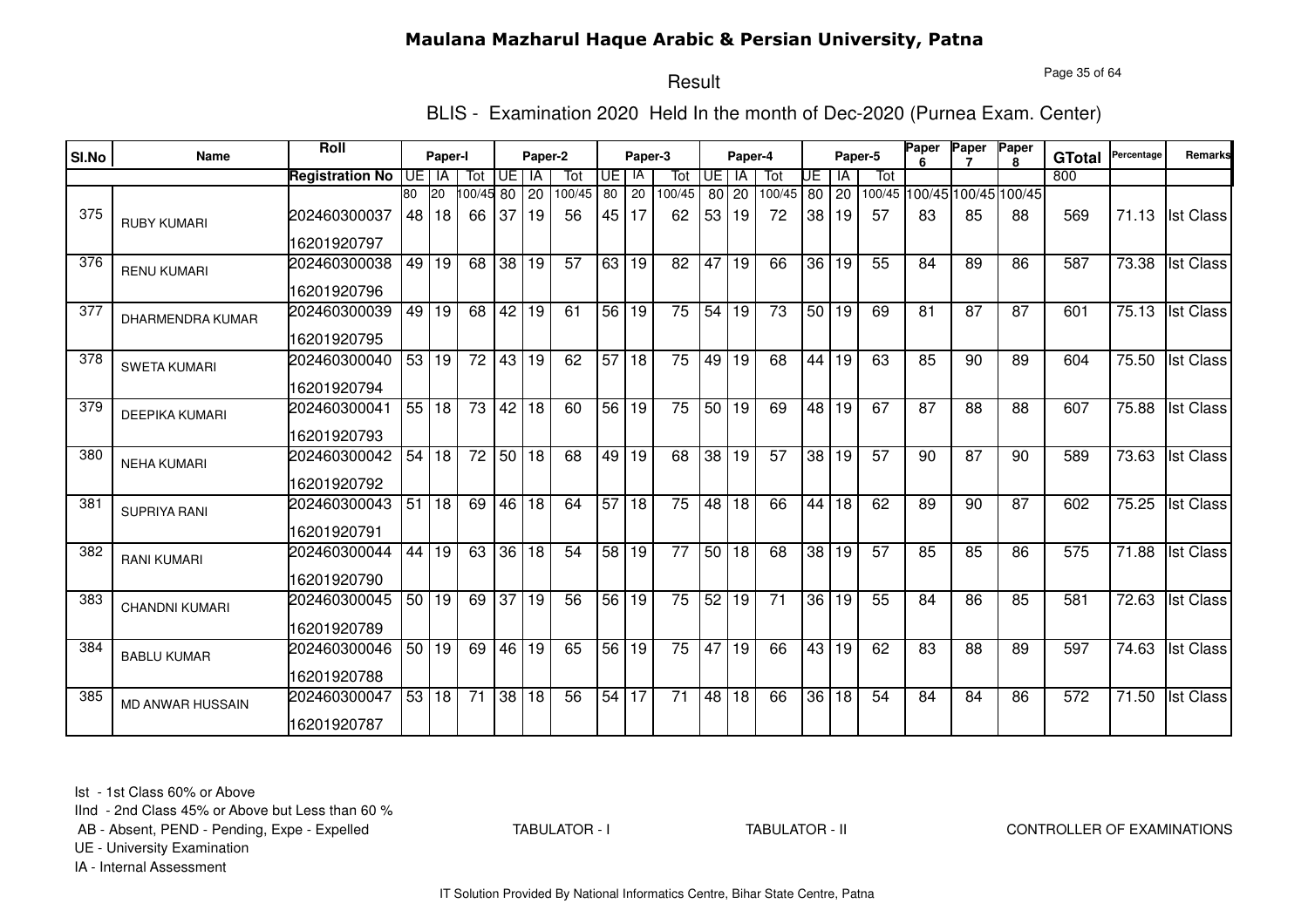Page 36 of 64

# Result

BLIS - Examination 2020 Held In the month of Dec-2020 (Purnea Exam. Center)

|       |                         | Roll                   |      |           |                 |       |         |        |                 |             |                 |                 |           |                 |                 |             |                 | Paper | Paper                       | Paper           |               | Percentage               |                  |
|-------|-------------------------|------------------------|------|-----------|-----------------|-------|---------|--------|-----------------|-------------|-----------------|-----------------|-----------|-----------------|-----------------|-------------|-----------------|-------|-----------------------------|-----------------|---------------|--------------------------|------------------|
| SI.No | <b>Name</b>             |                        |      | Paper-I   |                 |       | Paper-2 |        |                 | Paper-3     |                 |                 | Paper-4   |                 |                 |             | Paper-5         |       |                             | $\mathbf{R}$    | <b>GTotal</b> |                          | Remarks          |
|       |                         | <b>Registration No</b> | UE I | IA        | Tot             | UE I  | IA      | Tot    | UE              | -lA         | Tot             | <b>UE</b>       | <b>IA</b> | Tot             | UE              | l IA        | Tot             |       |                             |                 | 800           |                          |                  |
|       |                         |                        | 80   | <b>20</b> | 100/45 80       |       | 20      | 100/45 | 80              | 20          | 100/45          |                 | 80 20     | 100/45          | 80              | $\sqrt{20}$ |                 |       | 100/45 100/45 100/45 100/45 |                 |               |                          |                  |
| 386   | <b>DHIRAJ KUMAR</b>     | 202460300048           | 46   | 19        | 65              | 37 19 |         | 56     | 55              | <u>  19</u> | 74              | 44              | 18        | 62              | 44              | 18          | 62              | 82    | 86                          | 83              | 570           | 71.25                    | <b>Ist Class</b> |
|       |                         | 16201920786            |      |           |                 |       |         |        |                 |             |                 |                 |           |                 |                 |             |                 |       |                             |                 |               |                          |                  |
| 387   | <b>MAHE NIGAR</b>       | 202460300049           | 51   | 18        | 69              | 45 19 |         | 64     | 60              | l 19        | 79              | $\overline{47}$ | 19        | 66              |                 | 38 18       | 56              | 85    | 87                          | 85              | 591           | 73.88                    | <b>Ist Class</b> |
|       |                         | 16201920785            |      |           |                 |       |         |        |                 |             |                 |                 |           |                 |                 |             |                 |       |                             |                 |               |                          |                  |
| 388   | PRERNA KUMARI           | 202460300050           |      | 49 18     | 67              | 42 18 |         | 60     | 56              | 18          | $\overline{74}$ | 52              | 18        | $\overline{70}$ | 41              | 18          | 59              | 83    | 88                          | 87              | 588           | 73.50                    | <b>Ist Class</b> |
|       |                         | 16201920784            |      |           |                 |       |         |        |                 |             |                 |                 |           |                 |                 |             |                 |       |                             |                 |               |                          |                  |
| 389   | <b>GITANJALI KUMARI</b> | 202460300051           |      | 53 19     | $\overline{72}$ | 36 19 |         | 55     |                 | 59 19       | $\overline{78}$ |                 | 48 18     | 66              | 44              | l 19        | 63              | 82    | 85                          | $\overline{87}$ | 588           | 73.50                    | <b>Ist Class</b> |
|       |                         | 16201920783            |      |           |                 |       |         |        |                 |             |                 |                 |           |                 |                 |             |                 |       |                             |                 |               |                          |                  |
| 390   | <b>RAJESH KUMAR</b>     | 202460300052           | 46   | 18        | 64              |       | 46 18   | 64     | 55 18           |             | 73              |                 | 4718      | 65              | Α               | 18          | 18              | 89    | 87                          | 86              |               | $- -$                    | <b>PEND</b>      |
|       |                         | 16201920782            |      |           |                 |       |         |        |                 |             |                 |                 |           |                 |                 |             |                 |       |                             |                 |               |                          |                  |
| 391   | <b>NAINCY KUMARI</b>    | 202460300053           |      | 55 19     | $\overline{74}$ | 51 19 |         | 70     | 62 19           |             | 81              | 52              | 19        | 71              | 44              | 19          | 63              | 86    | 89                          | 85              | 619           | 77.38                    | <b>Ist Class</b> |
|       |                         | 16201920781            |      |           |                 |       |         |        |                 |             |                 |                 |           |                 |                 |             |                 |       |                             |                 |               |                          |                  |
| 392   | POOJA KUMARI            | 202460300054           | 51   | 19        | 70              | 42 19 |         | 61     | $\overline{51}$ | 19          | 70              | 48              | 19        | 67              | 38 <sup>1</sup> | l 19        | 57              | 87    | 90                          | 84              | 586           | 73.25                    | <b>Ist Class</b> |
|       |                         | 16201920780            |      |           |                 |       |         |        |                 |             |                 |                 |           |                 |                 |             |                 |       |                             |                 |               |                          |                  |
| 393   | RANJU KUMARI            | 202460300055           | 48   | 19        | 67              |       | 43 19   | 62     | 48              | 19          | 67              | 43              | 19        | 62              | A               | 19          | 19              | 88    | 88                          | 83              |               | $\overline{\phantom{a}}$ | <b>PEND</b>      |
|       |                         | 16201920779            |      |           |                 |       |         |        |                 |             |                 |                 |           |                 |                 |             |                 |       |                             |                 |               |                          |                  |
| 394   | <b>PRINCE KUMAR</b>     | 202460300056           | 48   | 19        | 67              |       | 40 19   | 59     | 50              | 19          | 69              | 48              | 19        | 67              | 43              | 19          | 62              | 85    | 78                          | 90              | 577           | 72.13                    | <b>Ist Class</b> |
|       |                         | 16201920778            |      |           |                 |       |         |        |                 |             |                 |                 |           |                 |                 |             |                 |       |                             |                 |               |                          |                  |
| 395   | <b>ASHISH KUMAR</b>     | 202460300057           | 47   | 18        | 65              |       | 45 18   | 63     | 54              | 18          | 72              |                 | 38 19     | 57              |                 | 38 18       | 56              | 84    | $\overline{78}$             | 82              | 557           | 69.63                    | <b>Ist Class</b> |
|       |                         | 16201920777            |      |           |                 |       |         |        |                 |             |                 |                 |           |                 |                 |             |                 |       |                             |                 |               |                          |                  |
| 396   | <b>RASHIDA PARWEEN</b>  | 202460300058           | 41   | 19        | 60              | 38 18 |         | 56     |                 | 55 18       | $\overline{73}$ |                 | 52 19     | $\overline{71}$ |                 | 20 18       | $\overline{38}$ | 86    | 81                          | 89              | 554           | $\overline{\phantom{a}}$ | Fail             |
|       |                         | 16201920776            |      |           |                 |       |         |        |                 |             |                 |                 |           |                 |                 |             |                 |       |                             |                 |               |                          |                  |

Ist - 1st Class 60% or Above

IInd - 2nd Class 45% or Above but Less than 60 %

AB - Absent, PEND - Pending, Expe - Expelled

TABULATOR - I

TABULATOR - II CONTROLLER OF EXAMINATIONS

UE - University Examination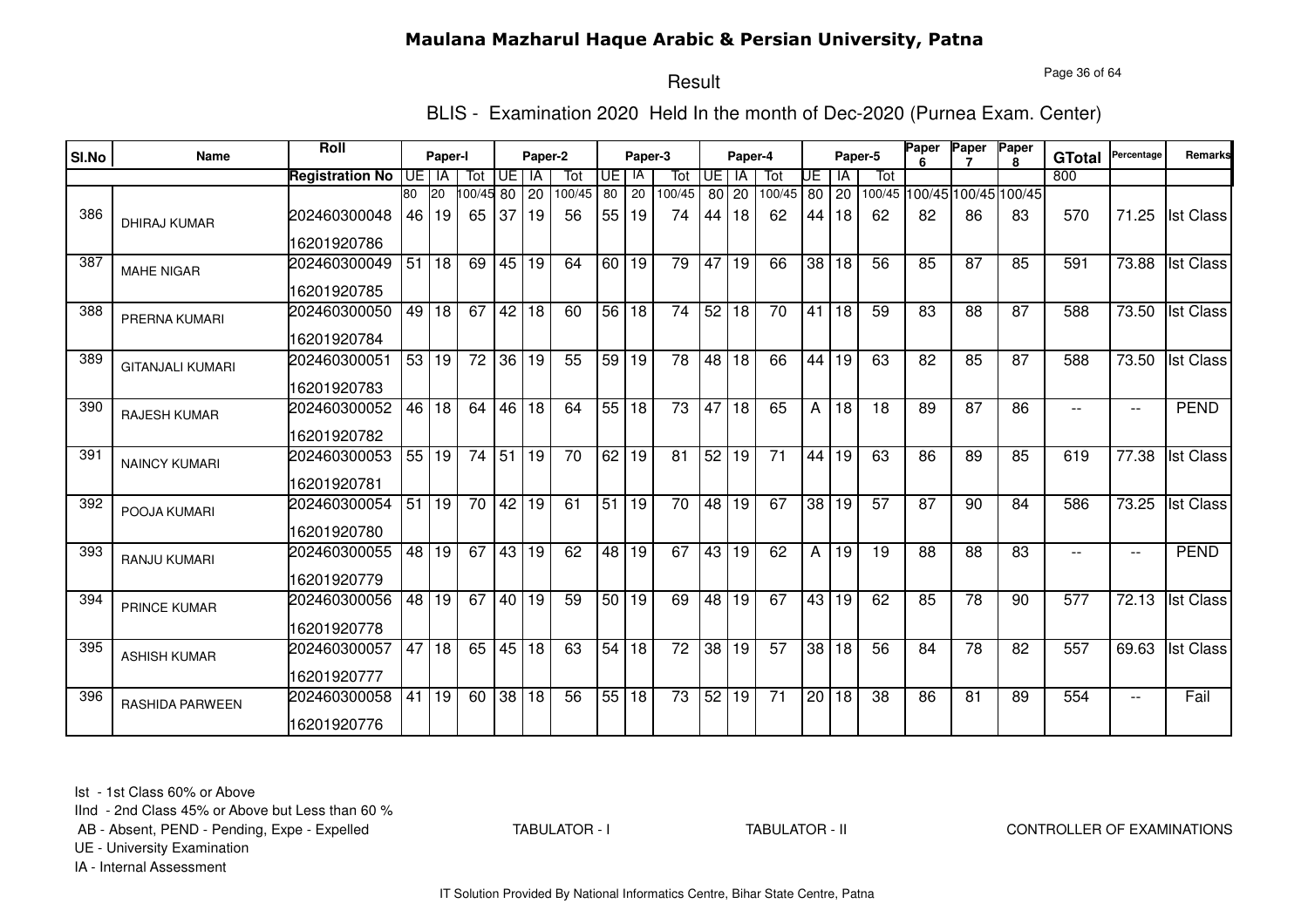Page 37 of 64

#### Result

BLIS - Examination 2020 Held In the month of Dec-2020 (Purnea Exam. Center)

| SI.No | <b>Name</b>         | Roll                   |    | Paper-I      |                 |                 | Paper-2         |                 |                 | Paper-3         |                 |      | Paper-4         |                 |    |                 | Paper-5         | Paper           | Paper           | Paper<br>я                  | <b>GTotal</b>    | Percentage               | Remarks          |
|-------|---------------------|------------------------|----|--------------|-----------------|-----------------|-----------------|-----------------|-----------------|-----------------|-----------------|------|-----------------|-----------------|----|-----------------|-----------------|-----------------|-----------------|-----------------------------|------------------|--------------------------|------------------|
|       |                     | <b>Registration No</b> | UE | IA           | Tot             | UE              | IA              | Tot             | UE              | IA              | Tot             | IUE. | IA              | Tot             | UE | ١A              | Tot             |                 |                 |                             | 800              |                          |                  |
|       |                     |                        | 80 | $20\,$       | 100/45 80       |                 | $\overline{20}$ | 100/45          | 80              | $\overline{20}$ | 100/45          | 80   | 20              | 100/45          | 80 | $\overline{20}$ |                 |                 |                 | 100/45 100/45 100/45 100/45 |                  |                          |                  |
| 397   | KHUSHBU KUMARI      | 202460300059           |    | 53   18      | 71              | 42              | 19              | 61              | 43              | 19              | 62              | 48   | 18              | 66              |    | 43   19         | 62              | 82              | 90              | 85                          | 579              | 72.38                    | <b>Ist Class</b> |
|       |                     | 16201920775            |    |              |                 |                 |                 |                 |                 |                 |                 |      |                 |                 |    |                 |                 |                 |                 |                             |                  |                          |                  |
| 398   | SHUBHA SHREE        | 202460300060           |    | 55 18        | 73              | 44              | 19              | 63              | 55              | 19              | 74              | 48   | 18              | 66              | 43 | 18              | 61              | 89              | $\overline{78}$ | 87                          | 591              | 73.88                    | <b>Ist Class</b> |
|       |                     | 16201920774            |    |              |                 |                 |                 |                 |                 |                 |                 |      |                 |                 |    |                 |                 |                 |                 |                             |                  |                          |                  |
| 341   |                     |                        |    |              |                 |                 |                 |                 |                 |                 |                 |      |                 |                 |    |                 |                 |                 |                 |                             |                  |                          |                  |
| 399   | <b>KUMARI POOJA</b> | 193410300013           |    | 49 18        | 67              | A               | 18              | 18              | 49              | 19              | 68              | 48   | 18              | 66              | A  | 18              | 18              | 90              | 91              | 95                          | $-$              | $\overline{\phantom{a}}$ | <b>PEND</b>      |
|       |                     | 16201803955            |    |              |                 |                 |                 |                 |                 |                 |                 |      |                 |                 |    |                 |                 |                 |                 |                             |                  |                          |                  |
| 400   | <b>ROHIT RAJ</b>    | 193410300050           |    | 49 18        | 67              | A               | 19              | 19              | 55              | 18              | 73              | A    | 18              | 18              | 36 | 19              | 55              | 85              | 80              | 86                          | $- -$            | $\overline{\phantom{a}}$ | <b>PEND</b>      |
|       |                     | 16201803917            |    |              |                 |                 |                 |                 |                 |                 |                 |      |                 |                 |    |                 |                 |                 |                 |                             |                  |                          |                  |
| 401   | <b>RANI KUMARI</b>  | 203410300001           | A  | $\mathsf{A}$ | $\Omega$        | A               | A               | $\mathbf{0}$    | A               | A               | $\Omega$        | А    | A               | $\Omega$        | A  | A               | $\mathbf{0}$    | A               | Α               | A                           | $\Omega$         | $\overline{\phantom{a}}$ | Absent           |
|       |                     | 16201919910            |    |              |                 |                 |                 |                 |                 |                 |                 |      |                 |                 |    |                 |                 |                 |                 |                             |                  |                          |                  |
| 402   | <b>MANOJ KUMAR</b>  | 203410300002           | 52 | 18           | 70              | 44              | 19              | 63              | 58 <sup>1</sup> | 18              | 76              | 48   | $\overline{19}$ | 67              | 38 | 18              | 56              | 89              | 93              | 95                          | 609              | 76.13                    | <b>Ist Class</b> |
|       |                     | 16201919909            |    |              |                 |                 |                 |                 |                 |                 |                 |      |                 |                 |    |                 |                 |                 |                 |                             |                  |                          |                  |
| 403   | <b>MIRA KUMARI</b>  | 203410300003           | 36 | 19           | 55              | $\overline{37}$ | 18              | 55              | 42              | 19              | 61              | 43   | $\overline{18}$ | 61              |    | 45 19           | 64              | 90              | 92              | 93                          | $\overline{571}$ | 71.38                    | <b>Ist Class</b> |
|       |                     | 16201919908            |    |              |                 |                 |                 |                 |                 |                 |                 |      |                 |                 |    |                 |                 |                 |                 |                             |                  |                          |                  |
| 404   | <b>VIKRAM ANAND</b> | 203410300004           |    | 48 18        | 66              | 47              | $\overline{19}$ | 66              | 56              | $\overline{18}$ | $\overline{74}$ | 50   | 19              | 69              |    | 36 18           | 54              | 89              | 93              | $\overline{92}$             | 603              | 75.38                    | <b>Ist Class</b> |
|       |                     | 16201919907            |    |              |                 |                 |                 |                 |                 |                 |                 |      |                 |                 |    |                 |                 |                 |                 |                             |                  |                          |                  |
| 405   | <b>MONI KUMARI</b>  | 203410300005           | 54 | 18           | $\overline{72}$ | 40              | 18              | $\overline{58}$ | 60              | 19              | 79              | 36   | $\overline{18}$ | $\overline{54}$ | A  | 19              | $\overline{19}$ | $\overline{92}$ | $\overline{91}$ | $\overline{93}$             | $\mathbf{u}$     | $\overline{\phantom{a}}$ | <b>PEND</b>      |
|       |                     | 16201919906            |    |              |                 |                 |                 |                 |                 |                 |                 |      |                 |                 |    |                 |                 |                 |                 |                             |                  |                          |                  |
| 406   | RAKESH RANJAN       | 203410300006           |    | 45 18        | 63              | 47              | 17              | 64              | 58              | 18              | $\overline{76}$ | 43   | 19              | 62              | 52 | 18              | $\overline{70}$ | 88              | 93              | 94                          | 610              | 76.25                    | <b>Ist Class</b> |
|       |                     | 16201919905            |    |              |                 |                 |                 |                 |                 |                 |                 |      |                 |                 |    |                 |                 |                 |                 |                             |                  |                          |                  |
| 407   | RICHA RANJAN        | 203410300007           | 49 | 19           | 68              | 45              | 18              | 63              | 60              | $\overline{19}$ | 79              | 50   | 18              | 68              |    | 36 19           | 55              | 91              | 90              | 93                          | 607              | 75.88                    | <b>Ist Class</b> |
|       |                     | 16201919904            |    |              |                 |                 |                 |                 |                 |                 |                 |      |                 |                 |    |                 |                 |                 |                 |                             |                  |                          |                  |

Ist - 1st Class 60% or Above

IInd - 2nd Class 45% or Above but Less than 60 %

AB - Absent, PEND - Pending, Expe - Expelled

TABULATOR - I

TABULATOR - II CONTROLLER OF EXAMINATIONS

UE - University Examination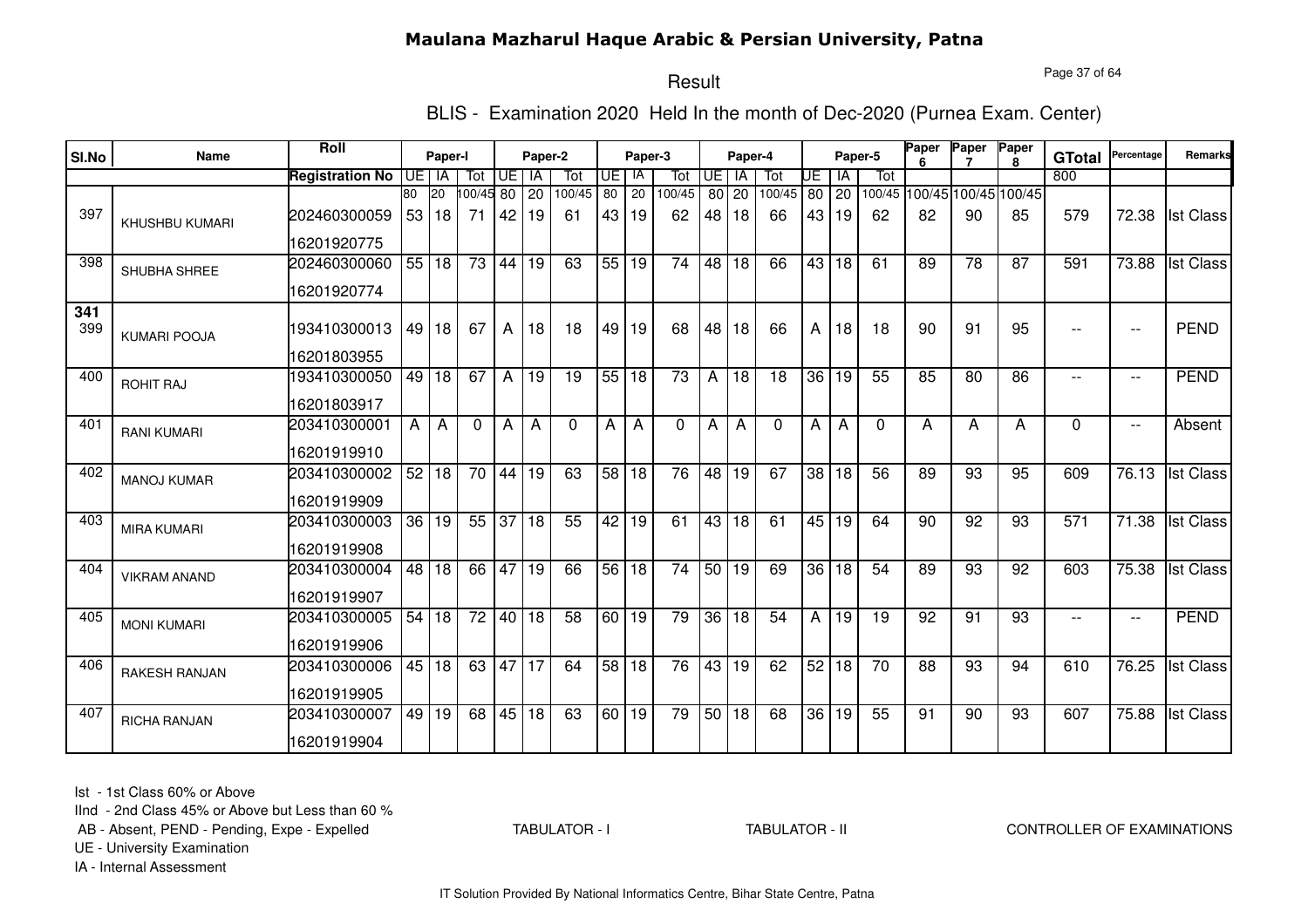Page 38 of 64

# Result

BLIS - Examination 2020 Held In the month of Dec-2020 (Purnea Exam. Center)

|       |                           | <b>Roll</b>            |    |              |          |       |         |        |         |         |                 |                 |           |                 |                 |                 |         | <b>Paper</b> | Paper                       | Paper        |               | Percentage               | <b>Remarks</b>   |
|-------|---------------------------|------------------------|----|--------------|----------|-------|---------|--------|---------|---------|-----------------|-----------------|-----------|-----------------|-----------------|-----------------|---------|--------------|-----------------------------|--------------|---------------|--------------------------|------------------|
| SI.No | Name                      |                        |    | Paper-I      |          |       | Paper-2 |        |         | Paper-3 |                 |                 | Paper-4   |                 |                 |                 | Paper-5 |              |                             | $\mathbf{R}$ | <b>GTotal</b> |                          |                  |
|       |                           | <b>Registration No</b> |    | UE I IA      | Tot      | UE l  | IA      | Tot    | UE.     | IA      | Tot             | <b>UE</b>       | <b>IA</b> | Tot             | UE              | IA              | Tot     |              |                             |              | 800           |                          |                  |
|       |                           |                        | 80 | <b>20</b>    | 00/45 80 |       | 20      | 100/45 | 80      | 20      | 100/45          |                 | 80 20     | 100/45          |                 | 80 20           |         |              | 100/45 100/45 100/45 100/45 |              |               |                          |                  |
| 408   | <b>RITA KUMARI</b>        | 203410300008           | 44 | 18           | 62       | 47    | 19      | 66     | 51      | 18      | 69              | 56              | 19        | 75              | 36 <sup>1</sup> | 18              | 54      | 89           | 91                          | 92           | 598           | 74.75                    | <b>Ist Class</b> |
|       |                           | 16201919903            |    |              |          |       |         |        |         |         |                 |                 |           |                 |                 |                 |         |              |                             |              |               |                          |                  |
| 409   | <b>SANOJ KUMAR PANDIT</b> | 203410300009           |    | 53 17        | 70       | 49 18 |         | 67     | 62 17   |         | $\overline{79}$ | $\overline{57}$ | 19        | 76              | 38 <sup>1</sup> | 18              | 56      | 90           | 89                          | 95           | 622           | 77.75                    | <b>Ist Class</b> |
|       |                           | 16201919902            |    |              |          |       |         |        |         |         |                 |                 |           |                 |                 |                 |         |              |                             |              |               |                          |                  |
| 410   | <b>NITU KUMARI</b>        | 203410300010           |    | 45 19        | 64       | 42 18 |         | 60     | $49$ 19 |         | 68              | 48              | 18        | 66              | 37              | 19              | 56      | 88           | 93                          | 95           | 590           | 73.75                    | <b>Ist Class</b> |
|       |                           | 16201919901            |    |              |          |       |         |        |         |         |                 |                 |           |                 |                 |                 |         |              |                             |              |               |                          |                  |
| 411   | <b>KIRAN KUMARI</b>       | 203410300011           |    | 48 18        | 66       | 47 19 |         | 66     |         | 55 18   | $\overline{73}$ |                 | 50 19     | 69              | 36              | 18              | 54      | 90           | 89                          | 94           | 601           | 75.13                    | <b>Ist Class</b> |
|       |                           | 16201919900            |    |              |          |       |         |        |         |         |                 |                 |           |                 |                 |                 |         |              |                             |              |               |                          |                  |
| 412   | <b>RINA KUMARI</b>        | 203410300012           | 46 | 17           | 63       | 46 18 |         | 64     |         | 55 18   | 73              | 56              | 18        | 74              | 38              | 19              | 57      | 91           | 90                          | 95           | 607           | 75.88                    | <b>Ist Class</b> |
|       |                           | 16201919899            |    |              |          |       |         |        |         |         |                 |                 |           |                 |                 |                 |         |              |                             |              |               |                          |                  |
| 413   | <b>BANDANA KUMARI</b>     | 203410300013           | 47 | $ 18\rangle$ | 65       | 41 19 |         | 60     |         | 44 18   | 62              | 39              | 19        | $\overline{58}$ | $\overline{37}$ | $\overline{18}$ | 55      | 89           | 93                          | 94           | 576           | 72.00                    | <b>Ist Class</b> |
|       |                           | 16201919898            |    |              |          |       |         |        |         |         |                 |                 |           |                 |                 |                 |         |              |                             |              |               |                          |                  |
| 414   | ROHIT KUMAR PASWAN        | 203410300014           | 45 | 19           | 64       | 42 18 |         | 60     | 46 I    | 19      | 65              | 45              | 18        | 63              | 37              | 19              | 56      | 90           | 92                          | 94           | 584           | 73.00                    | <b>Ist Class</b> |
|       |                           | 16201919897            |    |              |          |       |         |        |         |         |                 |                 |           |                 |                 |                 |         |              |                             |              |               |                          |                  |
| 415   | <b>CHANDAN KUMAR</b>      | 203410300015           | 47 | 18           | 65       | 40 19 |         | 59     | 48      | 18      | 66              | 51              | 19        | 70              | 38              | 18              | 56      | 92           | 91                          | 93           | 592           | 74.00                    | <b>Ist Class</b> |
|       |                           | 16201919896            |    |              |          |       |         |        |         |         |                 |                 |           |                 |                 |                 |         |              |                             |              |               |                          |                  |
| 416   | <b>SHASHIKANT SHASHI</b>  | 203410300016           | 46 | 19           | 65       | 42    | 18      | 60     | 44      | 19      | 63              | $\overline{57}$ | 18        | 75              | 36 <sup>°</sup> | 19              | 55      | 89           | 92                          | 94           | 593           | 74.13                    | <b>Ist Class</b> |
|       |                           | 16201919895            |    |              |          |       |         |        |         |         |                 |                 |           |                 |                 |                 |         |              |                             |              |               |                          |                  |
| 417   | <b>SAPNA KUMARI</b>       | 203410300017           | 57 | 18           | 75       | 46 19 |         | 65     | 56      | 18      | 74              | 54              | 19        | 73              | 36              | 18              | 54      | 91           | 89                          | 93           | 614           | 76.75                    | <b>Ist Class</b> |
|       |                           | 16201919894            |    |              |          |       |         |        |         |         |                 |                 |           |                 |                 |                 |         |              |                             |              |               |                          |                  |
| 418   | <b>AMAN KUMAR</b>         | 203410300018           | 49 | 19           | 68       | 40 18 |         | 58     |         | 46 19   | 65              |                 | 47 19     | 66              | $\overline{22}$ | 19              | 41      | 90           | 93                          | 95           | 576           | $\overline{\phantom{a}}$ | Fail             |
|       |                           | 16201919893            |    |              |          |       |         |        |         |         |                 |                 |           |                 |                 |                 |         |              |                             |              |               |                          |                  |

Ist - 1st Class 60% or Above

IInd - 2nd Class 45% or Above but Less than 60 %

AB - Absent, PEND - Pending, Expe - Expelled

TABULATOR - I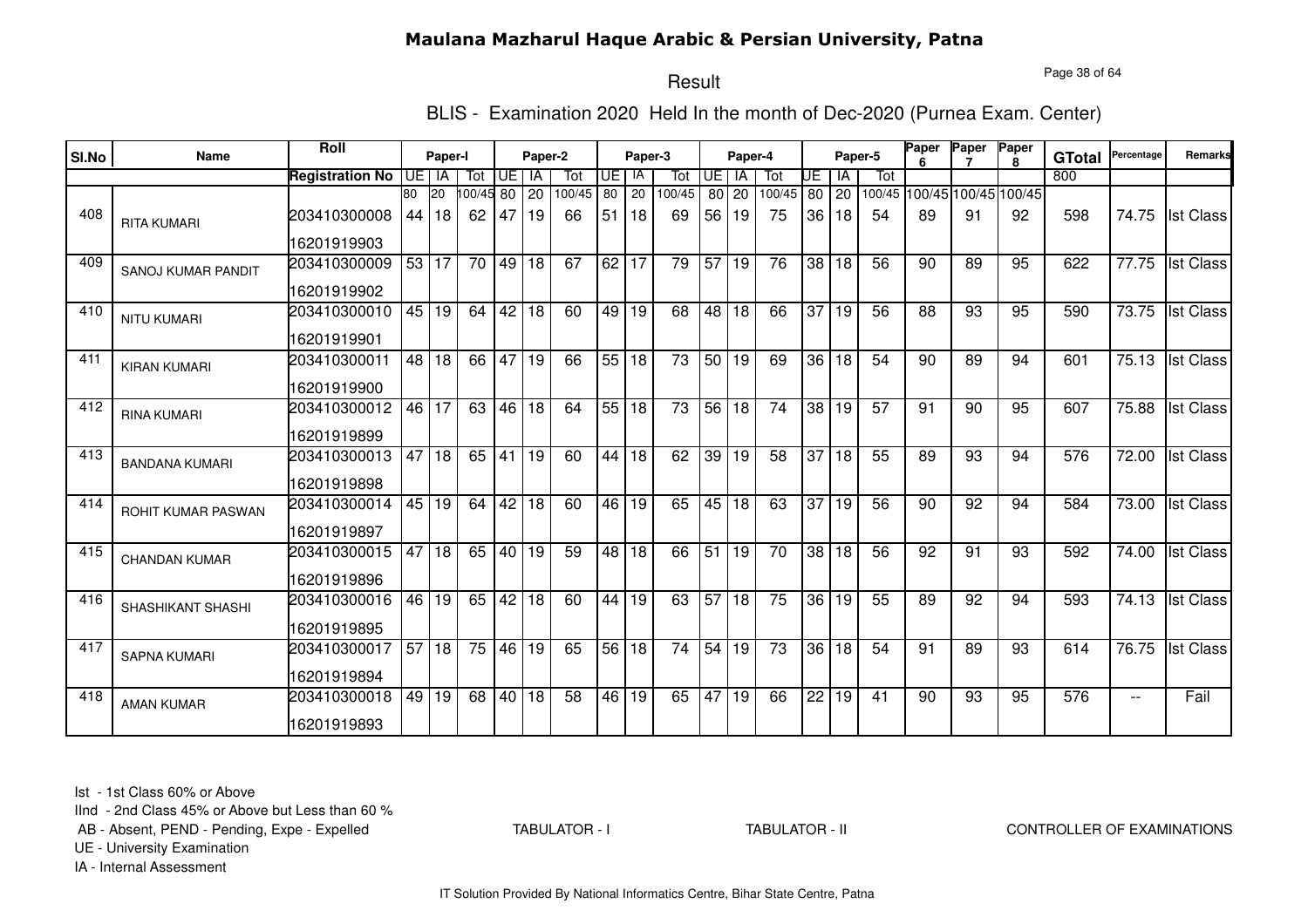Page 39 of 64

# Result

BLIS - Examination 2020 Held In the month of Dec-2020 (Purnea Exam. Center)

| SI.No | Name                      | Roll                   |    | Paper-I         |                       |              | Paper-2 |                 |                 | Paper-3         |                 |                 | Paper-4         |                 |                 |       | Paper-5         | Paper           | Paper                       | Paper<br>R. | <b>GTotal</b> | Percentage | Remarks          |
|-------|---------------------------|------------------------|----|-----------------|-----------------------|--------------|---------|-----------------|-----------------|-----------------|-----------------|-----------------|-----------------|-----------------|-----------------|-------|-----------------|-----------------|-----------------------------|-------------|---------------|------------|------------------|
|       |                           | <b>Registration No</b> |    | UE I IA         | Tot                   | Œ            | IA      | Tot             | UE I            | -lA             | Tot             | <b>UE</b>       | IA              | Tot             | UE              | IA    | Tot             |                 |                             |             | 800           |            |                  |
|       |                           |                        | 80 | 20              | $\overline{00/45}$ 80 |              | 20      | 100/45          | 80              | 20              | 100/45          | 80 l            | 20              | 100/45          | 80              | 20    |                 |                 | 100/45 100/45 100/45 100/45 |             |               |            |                  |
| 419   | <b>MD SHAHZAD ALAM</b>    | 203410300019           | 55 | 18              | 73                    | 39           | 19      | 58              | 40 I            | 18              | 58              | 49              | 18              | 67              | 36              | 18    | 54              | 91              | 88                          | 95          | 584           | 73.00      | <b>Ist Class</b> |
|       |                           | 16201919892            |    |                 |                       |              |         |                 |                 |                 |                 |                 |                 |                 |                 |       |                 |                 |                             |             |               |            |                  |
| 420   | <b>MANISH KUMAR</b>       | 203410300020           | 47 | 19              | 66                    | 40           | 18      | 58              | 48 I            | 19              | 67              | 52              | 18              | 70              | 42              | 19    | 61              | 89              | 92                          | 93          | 596           | 74.50      | <b>Ist Class</b> |
|       |                           | 16201919891            |    |                 |                       |              |         |                 |                 |                 |                 |                 |                 |                 |                 |       |                 |                 |                             |             |               |            |                  |
| 421   | <b>KHUSHBOO KUMARI</b>    | 203410300021           | 59 | 19              | $\overline{78}$       | 52 18        |         | $\overline{70}$ | 60 19           |                 | 79              | $\overline{58}$ | $\overline{18}$ | 76              | 36              | 19    | 55              | 90              | 93                          | 94          | 635           | 79.38      | <b>Ist Class</b> |
|       |                           | 16201919890            |    |                 |                       |              |         |                 |                 |                 |                 |                 |                 |                 |                 |       |                 |                 |                             |             |               |            |                  |
| 422   | <b>MANISH KUMAR</b>       | 203410300022           | 48 | l 18            | 66                    | 41           | 19      | 60              | 52              | 18              | $\overline{70}$ | 46              | $\overline{19}$ | 65              | $\overline{42}$ | 18    | 60              | 91              | 89                          | 93          | 594           | 74.25      | <b>Ist Class</b> |
|       |                           | 16201919889            |    |                 |                       |              |         |                 |                 |                 |                 |                 |                 |                 |                 |       |                 |                 |                             |             |               |            |                  |
| 423   | SANJIV KUMAR OJHA         | 203410300023           | 53 | 19              | $\overline{72}$       | $\mathsf{A}$ | 18      | 18              | A               | 19              | 19              | A               | 18              | 18              | Α               | 19    | 19              | 92              | 90                          | 94          | 422           | $- -$      | Fail             |
|       |                           | 16201919888            |    |                 |                       |              |         |                 |                 |                 |                 |                 |                 |                 |                 |       |                 |                 |                             |             |               |            |                  |
| 424   | <b>GAUTAM PRATAP</b>      | 203410300024           | 50 | $\overline{18}$ | 68                    |              | 39 19   | $\overline{58}$ | 62              | 18              | 80              | 51              | 19              | 70              | 40 l            | 18    | 58              | 90              | 91                          | 95          | 610           | 76.25      | <b>Ist Class</b> |
|       |                           | 16201919887            |    |                 |                       |              |         |                 |                 |                 |                 |                 |                 |                 |                 |       |                 |                 |                             |             |               |            |                  |
| 425   | <b>AMOL THAKUR</b>        | 203410300025           | 54 | 19              | $\overline{73}$       | 43 18        |         | 61              | 60              | $\overline{19}$ | 79              | 59              | 18              | $\overline{77}$ | 47              | 19    | 66              | $\overline{88}$ | $\overline{80}$             | 94          | 618           | 77.25      | <b>Ist Class</b> |
|       |                           | 16201919886            |    |                 |                       |              |         |                 |                 |                 |                 |                 |                 |                 |                 |       |                 |                 |                             |             |               |            |                  |
| 426   | CHANDAN KUMAR SAH         | 203410300026           | 52 | 18              | 70                    | 44           | 19      | 63              | 49 l            | 18              | 67              | 46              | 19              | 65              | 46              | 18    | 64              | 91              | 93                          | 95          | 608           | 76.00      | <b>Ist Class</b> |
|       |                           | 16201919885            |    |                 |                       |              |         |                 |                 |                 |                 |                 |                 |                 |                 |       |                 |                 |                             |             |               |            |                  |
| 427   | <b>RANJAN KUMARI</b>      | 203410300027           | 50 | 19              | 69                    | 41           | 18      | 59              | 55              | 19              | 74              | 53              | 18              | 71              | 45              | 19    | 64              | 92              | 89                          | 94          | 612           | 76.50      | <b>Ist Class</b> |
|       |                           | 16201919884            |    |                 |                       |              |         |                 |                 |                 |                 |                 |                 |                 |                 |       |                 |                 |                             |             |               |            |                  |
| 428   | <b>BIBI NIHAD PARWEEN</b> | 203410300028           | 56 | 17              | 73                    |              | 36 18   | 54              | 50 <sub>1</sub> | 18              | 68              | 43              | 19              | 62              |                 | 55 19 | 74              | 92              | 90                          | 93          | 606           | 75.75      | <b>Ist Class</b> |
|       |                           | 16201919883            |    |                 |                       |              |         |                 |                 |                 |                 |                 |                 |                 |                 |       |                 |                 |                             |             |               |            |                  |
| 429   | <b>TAMANNA PERWEEN</b>    | 203410300029           | 53 | 18              | $\overline{71}$       | 36 19        |         | 55              |                 | 50 18           | 68              | 45              | 19              | 64              | 53              | 18    | $\overline{71}$ | 90              | 92                          | 94          | 605           | 75.63      | <b>Ist Class</b> |
|       |                           | 16201919882            |    |                 |                       |              |         |                 |                 |                 |                 |                 |                 |                 |                 |       |                 |                 |                             |             |               |            |                  |

Ist - 1st Class 60% or Above

IInd - 2nd Class 45% or Above but Less than 60 %

AB - Absent, PEND - Pending, Expe - Expelled

TABULATOR - I

TABULATOR - II CONTROLLER OF EXAMINATIONS

UE - University Examination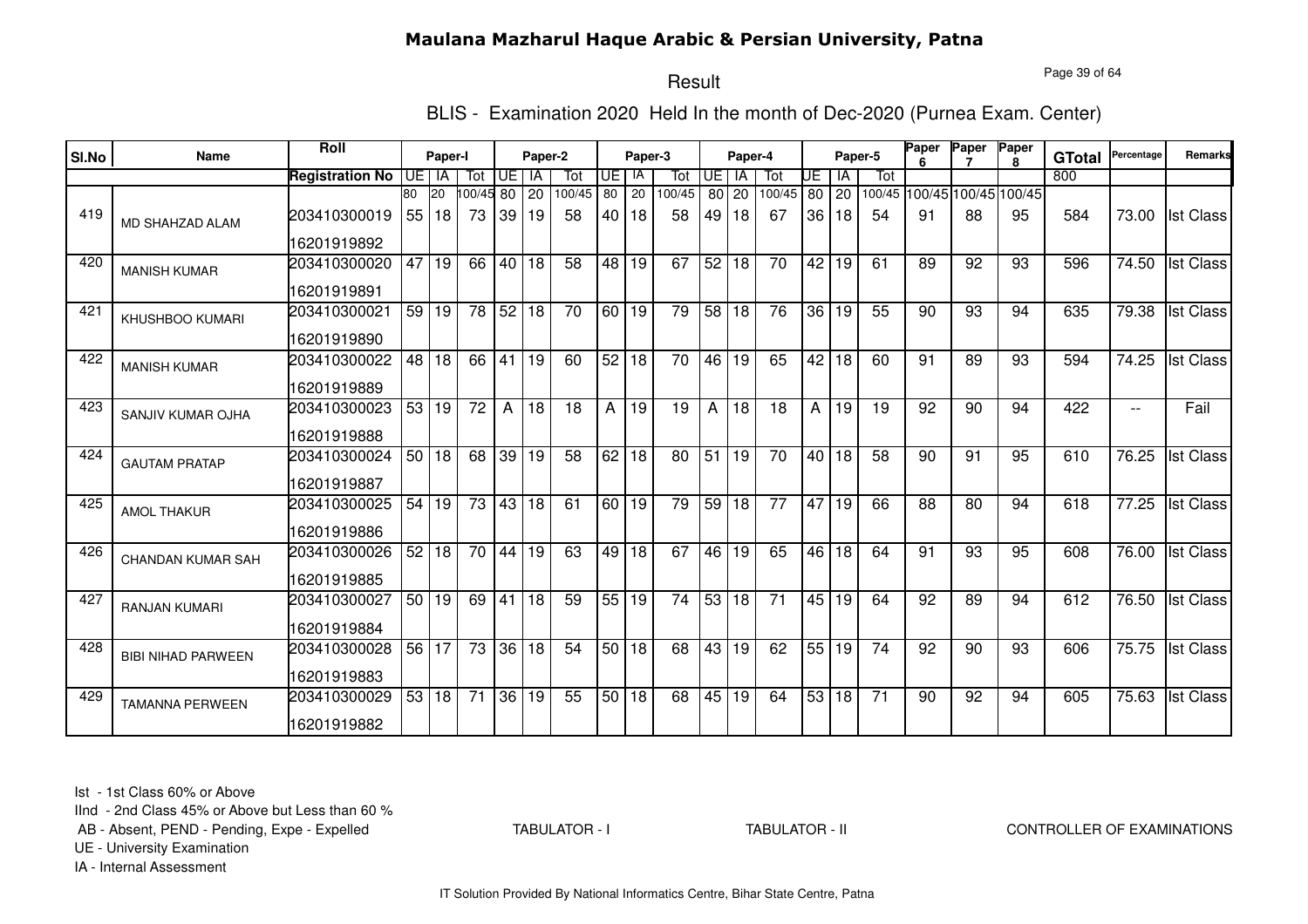Page 40 of 64

# Result

BLIS - Examination 2020 Held In the month of Dec-2020 (Purnea Exam. Center)

| SI.No | Name                       | <b>Roll</b>                 |    | Paper-I              |                 |       | Paper-2  |                 |                 | Paper-3         |                 |                 | Paper-4     |                 |                 |             | Paper-5 | Paper | Paper                             | Paper        |                      | Percentage | <b>Remarks</b>   |
|-------|----------------------------|-----------------------------|----|----------------------|-----------------|-------|----------|-----------------|-----------------|-----------------|-----------------|-----------------|-------------|-----------------|-----------------|-------------|---------|-------|-----------------------------------|--------------|----------------------|------------|------------------|
|       |                            |                             |    |                      |                 |       |          |                 |                 | IA              |                 | <b>UE</b>       | <b>IA</b>   |                 |                 |             |         |       |                                   | $\mathbf{R}$ | <b>GTotal</b><br>800 |            |                  |
|       |                            | <b>Registration No</b>      | 80 | UE I IA<br><b>20</b> | Tot             | UE    | IA       | Tot<br>100/45   | UE<br>80        | 20              | Tot<br>100/45   |                 |             | Tot<br>100/45   | UE              | IA          | Tot     |       |                                   |              |                      |            |                  |
| 430   | <b>NISHA KUMARI</b>        | 203410300030                | 52 | l 19                 | 00/45 80<br>71  | 45    | 20<br>19 | 64              | 50 <sub>1</sub> | 18              | 68              | 53              | 80 20<br>19 | 72              | 36              | 80 20<br>18 | 54      | 90    | 100/45 100/45 100/45 100/45<br>92 | 95           | 606                  | 75.75      | <b>Ist Class</b> |
|       |                            | 16201919881                 |    |                      |                 |       |          |                 |                 |                 |                 |                 |             |                 |                 |             |         |       |                                   |              |                      |            |                  |
| 431   | <b>MD ARIF RABBANI</b>     | 203410300031                | 52 | 19                   | 71              | 46 18 |          | 64              | 61              | 19              | 80              | 56              | 18          | 74              | 41              | 19          | 60      | 92    | 91                                | 93           | 625                  | 78.13      | <b>Ist Class</b> |
|       |                            | 16201919880                 |    |                      |                 |       |          |                 |                 |                 |                 |                 |             |                 |                 |             |         |       |                                   |              |                      |            |                  |
| 432   | PREM KUMAR SINHA           | 203410300032<br>16201919879 |    | 53 18                | $\overline{71}$ | 51 19 |          | 70              | 57              | 18              | $\overline{75}$ | 53 <sub>1</sub> | 19          | $\overline{72}$ | 37              | 18          | 55      | 89    | 90                                | 94           | 616                  | 77.00      | <b>Ist Class</b> |
| 433   |                            | 203410300033                |    | 55   19              | $\overline{74}$ | 48 18 |          | 66              |                 | 48 19           | 67              | 57              | 18          | 75              | $\overline{38}$ | l 19        | 57      | 90    | 89                                | 95           | 613                  | 76.63      | <b>Ist Class</b> |
|       | <b>SUSHMA KUMARI</b>       | 16201919878                 |    |                      |                 |       |          |                 |                 |                 |                 |                 |             |                 |                 |             |         |       |                                   |              |                      |            |                  |
| 434   | RAM KUMAR PASWAN           | 203410300034                | 49 | 18                   | 67              | 43 17 |          | 60              | 58 18           |                 | 76              | 45              | 19          | 64              | 38              | 18          | 56      | 91    | 94                                | 93           | 601                  | 75.13      | <b>Ist Class</b> |
|       |                            | 16201919877                 |    |                      |                 |       |          |                 |                 |                 |                 |                 |             |                 |                 |             |         |       |                                   |              |                      |            |                  |
| 435   | <b>UMESH KUMAR PASWAN</b>  | 203410300035                |    | 50 17                | 67              | 38 19 |          | 57              | 47              | $\overline{19}$ | 66              | $\overline{48}$ | 18          | 66              | 43              | 19          | 62      | 93    | 90                                | 94           | 595                  | 74.38      | <b>Ist Class</b> |
|       |                            | 16201919876                 |    |                      |                 |       |          |                 |                 |                 |                 |                 |             |                 |                 |             |         |       |                                   |              |                      |            |                  |
| 436   | POOJA KUMARI               | 203410300036                | 58 | 19                   | 77              | 45 18 |          | 63              | 52              | 19              | 71              | 51              | 18          | 69              | 46              | 19          | 65      | 89    | 93                                | 95           | 622                  | 77.75      | <b>Ist Class</b> |
|       |                            | 16201919875                 |    |                      |                 |       |          |                 |                 |                 |                 |                 |             |                 |                 |             |         |       |                                   |              |                      |            |                  |
| 437   | <b>BIKKY KUMAR JHA</b>     | 203410300037                | 56 | 18                   | 74              | 36 19 |          | 55              | 42              | 18              | 60              | 49              | 19          | 68              | 36              | 18          | 54      | 90    | 92                                | 93           | 586                  | 73.25      | <b>Ist Class</b> |
|       |                            | 16201919874                 |    |                      |                 |       |          |                 |                 |                 |                 |                 |             |                 |                 |             |         |       |                                   |              |                      |            |                  |
| 438   | <b>NITU KUMARI</b>         | 203410300038                | 46 | 19                   | 65              |       | 45 18    | 63              | 47              | 19              | 66              | 46              | 18          | 64              | 36              | 19          | 55      | 91    | 93                                | 94           | 591                  | 73.88      | <b>Ist Class</b> |
|       |                            | 16201919873                 |    |                      |                 |       |          |                 |                 |                 |                 |                 |             |                 |                 |             |         |       |                                   |              |                      |            |                  |
| 439   | <b>BIPIN KUMAR</b>         | 203410300039                | 52 | 19                   | 71              | 46 18 |          | 64              | 46              | 19              | 65              |                 | 43 18       | 61              | $\overline{37}$ | 19          | 56      | 92    | 90                                | 93           | 592                  | 74.00      | <b>Ist Class</b> |
|       |                            | 16201919872                 |    |                      |                 |       |          |                 |                 |                 |                 |                 |             |                 |                 |             |         |       |                                   |              |                      |            |                  |
| 440   | <b>DEEPAK KUMAR MISHRA</b> | 203410300040                |    | 48 18                | 66              | 40 17 |          | $\overline{57}$ | 51              | 18              | 69              | 43              | 19          | 62              | 44              | 18          | 62      | 89    | 93                                | 95           | 593                  | 74.13      | <b>Ist Class</b> |
|       |                            | 16201919871                 |    |                      |                 |       |          |                 |                 |                 |                 |                 |             |                 |                 |             |         |       |                                   |              |                      |            |                  |

Ist - 1st Class 60% or Above

IInd - 2nd Class 45% or Above but Less than 60 %

AB - Absent, PEND - Pending, Expe - Expelled

TABULATOR - I

TABULATOR - II CONTROLLER OF EXAMINATIONS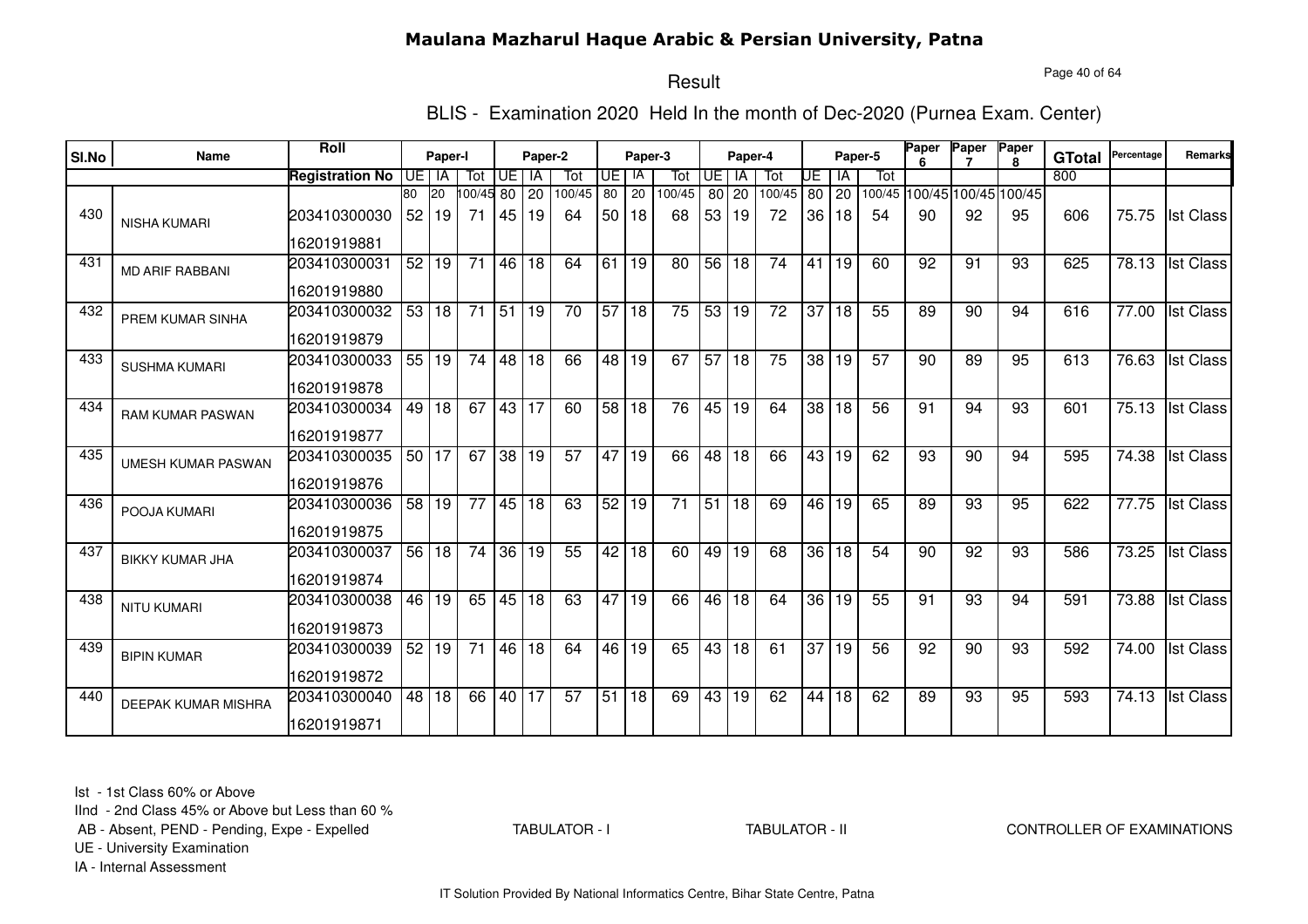Page 41 of 64

# Result

BLIS - Examination 2020 Held In the month of Dec-2020 (Purnea Exam. Center)

|       |                         | Roll                   |    |           |           |       |         |        |                 |         |                 |           |                 |                 |                 |                    |         | Paper | Paper                       | Paper        |               |            |                  |
|-------|-------------------------|------------------------|----|-----------|-----------|-------|---------|--------|-----------------|---------|-----------------|-----------|-----------------|-----------------|-----------------|--------------------|---------|-------|-----------------------------|--------------|---------------|------------|------------------|
| SI.No | <b>Name</b>             |                        |    | Paper-I   |           |       | Paper-2 |        |                 | Paper-3 |                 |           | Paper-4         |                 |                 |                    | Paper-5 | ĥ     |                             | $\mathbf{R}$ | <b>GTotal</b> | Percentage | <b>Remarks</b>   |
|       |                         | <b>Registration No</b> | UE | IA        | Tot       | UE I  | IA      | Tot    | UE              | -lA     | Tot             | <b>UE</b> | <b>IA</b>       | Tot             | UE              | l IA               | Tot     |       |                             |              | 800           |            |                  |
|       |                         |                        | 80 | <b>20</b> | 100/45 80 |       | 20      | 100/45 | 80              | 20      | 100/45          |           | 80 20           | 100/45          | 80              | $\cdot$ 20 $\cdot$ |         |       | 100/45 100/45 100/45 100/45 |              |               |            |                  |
| 441   | <b>ANURAG KUMAR</b>     | 203410300041           | 50 | 19        | 69        | 41    | 19      | 60     | 52              | 19      | 71              | 44        | 18              | 62              | 36              | 19                 | 55      | 90    | 92                          | 95           | 594           | 74.25      | <b>Ist Class</b> |
|       |                         | 16201919870            |    |           |           |       |         |        |                 |         |                 |           |                 |                 |                 |                    |         |       |                             |              |               |            |                  |
| 442   | <b>GANDHARV KRISHNA</b> | 203410300042           | 51 | 18        | 69        | 42    | 19      | 61     | 47              | 19      | 66              | 47        | 19              | 66              |                 | 30 18              | 48      | 92    | 89                          | 93           | 584           | 73.00      | <b>Ist Class</b> |
|       |                         | 16201919869            |    |           |           |       |         |        |                 |         |                 |           |                 |                 |                 |                    |         |       |                             |              |               |            |                  |
| 443   | <b>NAZIA NAZ</b>        | 203410300043           |    | 56 17     | 73        | 43 18 |         | 61     | 55 18           |         | $\overline{73}$ | 43        | 18              | 61              |                 | 36 19              | 55      | 91    | 92                          | 94           | 600           | 75.00      | <b>Ist Class</b> |
|       |                         | 16201919868            |    |           |           |       |         |        |                 |         |                 |           |                 |                 |                 |                    |         |       |                             |              |               |            |                  |
| 444   | <b>SAZIA NAZ</b>        | 203410300044           | 51 | 18        | 69        | 41 19 |         | 60     | 51              | l 18    | 69              | 43        | l 19            | 62              | 36 <sup>1</sup> | l 18               | 54      | 89    | 93                          | 95           | 591           | 73.88      | <b>Ist Class</b> |
|       |                         | 16201919867            |    |           |           |       |         |        |                 |         |                 |           |                 |                 |                 |                    |         |       |                             |              |               |            |                  |
| 445   | <b>GUNJAN KUMARI</b>    | 203410300045           | 47 | 19        | 66        | 39 18 |         | 57     | 49              | l 19    | 68              | 42        | 18              | 60              | 26              | 19                 | 45      | 90    | 89                          | 95           | 570           | 71.25      | <b>Ist Class</b> |
|       |                         | 16201919866            |    |           |           |       |         |        |                 |         |                 |           |                 |                 |                 |                    |         |       |                             |              |               |            |                  |
| 446   | <b>RAJ KUMAR RAJ</b>    | 203410300046           |    | 49 19     | 68        | 45 18 |         | 63     |                 | 45 19   | 64              | 52        | $\overline{18}$ | $\overline{70}$ |                 | 20 18              | 38      | 91    | 92                          | 94           | 580           | $- -$      | Fail             |
|       |                         | 16201919865            |    |           |           |       |         |        |                 |         |                 |           |                 |                 |                 |                    |         |       |                             |              |               |            |                  |
| 447   | <b>ABHISHEK KUMAR</b>   | 203410300047           | 53 | 18        | 71        | 47 19 |         | 66     | $\overline{58}$ | l 18    | 76              | 55        | 19              | 74              |                 | 45   19            | 64      | 89    | 90                          | 95           | 625           | 78.13      | <b>Ist Class</b> |
|       | <b>CHOUDHARY</b>        | 16201919864            |    |           |           |       |         |        |                 |         |                 |           |                 |                 |                 |                    |         |       |                             |              |               |            |                  |
| 448   | RUPANJALI KUMARI        | 203410300048           | 49 | 19        | 68        | 49    | 18      | 67     | 44              | 19      | 63              | 54        | 18              | 72              | 36              | 19                 | 55      | 92    | 93                          | 96           | 606           | 75.75      | <b>Ist Class</b> |
|       |                         | 16201919863            |    |           |           |       |         |        |                 |         |                 |           |                 |                 |                 |                    |         |       |                             |              |               |            |                  |
| 449   | AADIL UR RAHMAN         | 203410300049           | 44 | 17        | 61        | 43 18 |         | 61     | 41              | 17      | 58              | 47        | 18              | 65              | 44              | 19                 | 63      | 90    | 92                          | 93           | 583           | 72.88      | <b>Ist Class</b> |
|       |                         | 16201500723            |    |           |           |       |         |        |                 |         |                 |           |                 |                 |                 |                    |         |       |                             |              |               |            |                  |
| 450   | <b>NIKEE KUMARI</b>     | 203410300050           | 54 | 15        | 69        |       | 45 16   | 61     | 50              | 15      | 65              |           | 55 14           | 69              |                 | 40114              | 54      | 83    | 80                          | 86           | 567           | 70.88      | <b>Ist Class</b> |
|       |                         | 16201919921            |    |           |           |       |         |        |                 |         |                 |           |                 |                 |                 |                    |         |       |                             |              |               |            |                  |
| 451   | POOJA KUMARI            | 203410300051           | 47 | 16        | 63        | 37 15 |         | 52     | 47              | 16      | 63              | 42        | $\overline{15}$ | $\overline{57}$ | 41              | 14                 | 55      | 85    | 82                          | 80           | 537           | 67.13      | <b>Ist Class</b> |
|       |                         | 16201919920            |    |           |           |       |         |        |                 |         |                 |           |                 |                 |                 |                    |         |       |                             |              |               |            |                  |

Ist - 1st Class 60% or Above

IInd - 2nd Class 45% or Above but Less than 60 %

AB - Absent, PEND - Pending, Expe - Expelled

TABULATOR - I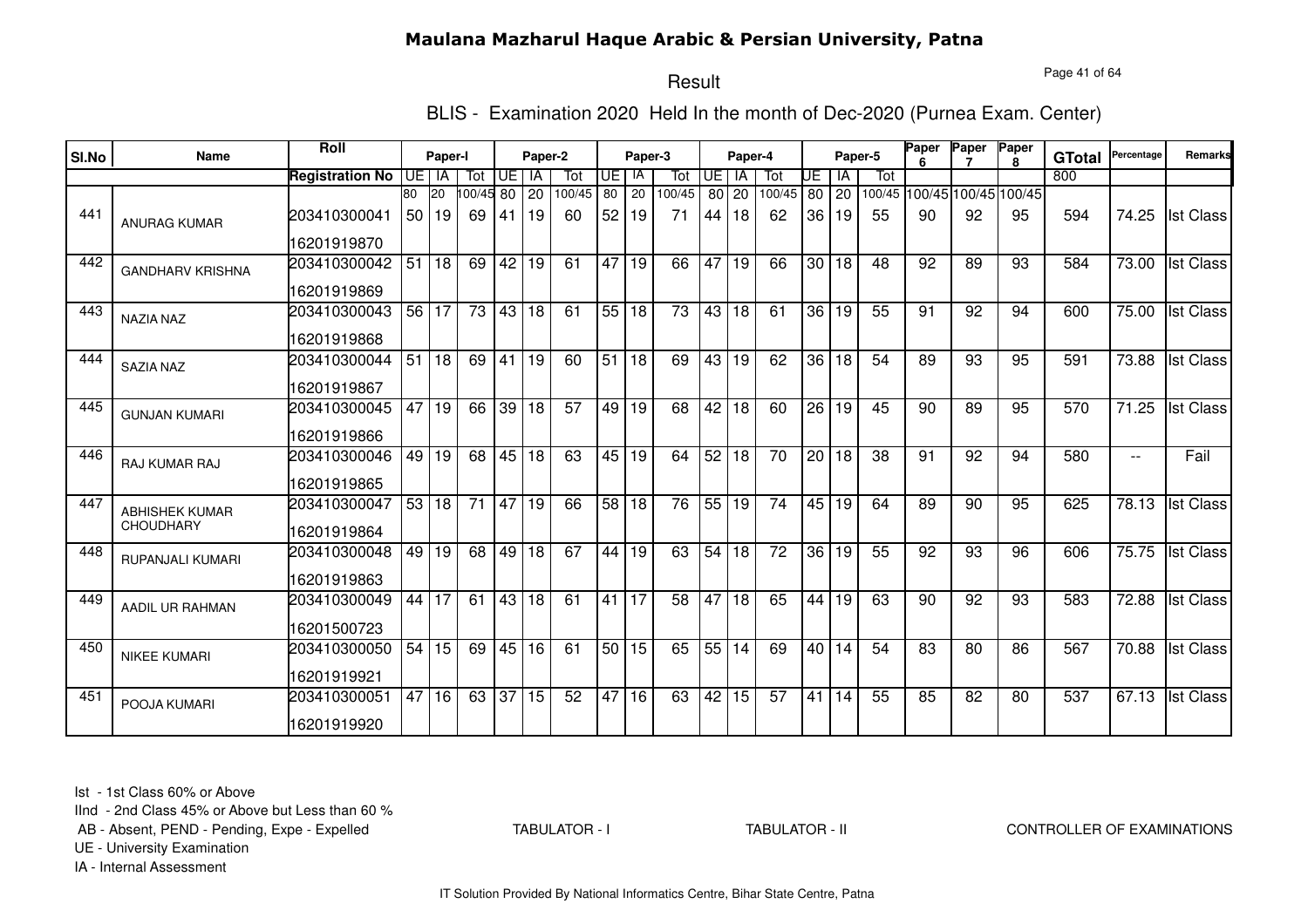Page 42 of 64

# Result

BLIS - Examination 2020 Held In the month of Dec-2020 (Purnea Exam. Center)

| SI.No | <b>Name</b>            | Roll                   |     | Paper-I |                 |                 | Paper-2         |                 |                 | Paper-3         |                 |                 | Paper-4         |        |                 |                 | Paper-5         | Paper           | Paper           | Paper<br>8                  | <b>GTotal</b> | Percentage               | Remarks          |
|-------|------------------------|------------------------|-----|---------|-----------------|-----------------|-----------------|-----------------|-----------------|-----------------|-----------------|-----------------|-----------------|--------|-----------------|-----------------|-----------------|-----------------|-----------------|-----------------------------|---------------|--------------------------|------------------|
|       |                        | <b>Registration No</b> | UE. | IA      | Tot             | UE              | IA              | Tot             | UE              | IA              | Tot             | UE              | IA              | Tot    | UE              | ΙA              | Tot             |                 |                 |                             | 800           |                          |                  |
|       |                        |                        | 80  | 20      | 00/45 80        |                 | 20              | 100/45          | 80              | $\overline{20}$ | 100/45          | 80              | 20              | 100/45 |                 | 80 20           |                 |                 |                 | 100/45 100/45 100/45 100/45 |               |                          |                  |
| 452   | <b>SANITA KUMARI</b>   | 203410300052           | 54  | l 15    | 69              | 45              | 16              | 61              | 57 <sub>1</sub> | 15              | 72              | 43              | 16              | 59     |                 | 50 13           | 63              | 82              | 84              | 83                          | 573           | 71.63                    | <b>Ist Class</b> |
|       |                        | 16201919919            |     |         |                 |                 |                 |                 |                 |                 |                 |                 |                 |        |                 |                 |                 |                 |                 |                             |               |                          |                  |
| 453   | <b>RESHMI KUMARI</b>   | 203410300053           | 60  | 16      | 76              | 38              | 15              | 53              | 54              | 15              | 69              | 50 <sub>1</sub> | 14              | 64     | 54              | 13              | 67              | 86              | 81              | 84                          | 580           | 72.50                    | <b>Ist Class</b> |
|       |                        | 16201919918            |     |         |                 |                 |                 |                 |                 |                 |                 |                 |                 |        |                 |                 |                 |                 |                 |                             |               |                          |                  |
| 454   | <b>RAMESH GANDHI</b>   | 203410300054           | 62  | 15      | $\overline{77}$ | $\overline{38}$ | 15              | 53              | 58              | 16              | 74              | 52              | $\overline{14}$ | 66     | 47              | 14              | 61              | 84              | 85              | 82                          | 582           | 72.75                    | <b>Ist Class</b> |
|       |                        | 16201919917            |     |         |                 |                 |                 |                 |                 |                 |                 |                 |                 |        |                 |                 |                 |                 |                 |                             |               |                          |                  |
| 455   | <b>RAMLAKHAN KUMAR</b> | 203410300055           |     | 59 15   | $\overline{74}$ | 46              | 16              | 62              | 58 <sup>1</sup> | $\overline{15}$ | $\overline{73}$ | 53              | $\overline{16}$ | 69     | $\overline{51}$ | 13              | 64              | 86              | $\overline{83}$ | 87                          | 598           | 74.75                    | <b>Ist Class</b> |
|       |                        | 16201919916            |     |         |                 |                 |                 |                 |                 |                 |                 |                 |                 |        |                 |                 |                 |                 |                 |                             |               |                          |                  |
| 456   | <b>OMPRAKASH YADAV</b> | 203410300056           | 49  | 18      | 67              | 43              | 17              | 60              | 48              | 16              | 64              | 54              | 17              | 71     | 52              | 15              | 67              | 90              | 91              | 92                          | 602           | 75.25                    | <b>Ist Class</b> |
|       |                        | 16201919915            |     |         |                 |                 |                 |                 |                 |                 |                 |                 |                 |        |                 |                 |                 |                 |                 |                             |               |                          |                  |
| 457   | <b>MANISH KUMAR</b>    | 203410300057           |     | 58 16   | $\overline{74}$ | 45              | $\overline{15}$ | 60              | 58              | $\overline{15}$ | $\overline{73}$ | 60              | $\overline{14}$ | 74     | 47              | $\overline{13}$ | 60              | 86              | $\overline{80}$ | 80                          | 587           | 73.38                    | <b>Ist Class</b> |
|       |                        | 16201919914            |     |         |                 |                 |                 |                 |                 |                 |                 |                 |                 |        |                 |                 |                 |                 |                 |                             |               |                          |                  |
| 458   | SHRAVAN KUMAR          | 203410300058           |     | 55 15   | $\overline{70}$ | 43 16           |                 | 59              | 56              | $\overline{15}$ | $\overline{71}$ | 52              | 15              | 67     |                 | 50 14           | 64              | $\overline{81}$ | $\overline{82}$ | $\overline{82}$             | 576           | 72.00                    | <b>Ist Class</b> |
|       |                        | 16201919913            |     |         |                 |                 |                 |                 |                 |                 |                 |                 |                 |        |                 |                 |                 |                 |                 |                             |               |                          |                  |
| 459   | <b>TARANA PRAVEEN</b>  | 203410300059           |     | 60 16   | 76              | 41              | 15              | 56              | 55              | 14              | 69              | 40              | 14              | 54     |                 | 53 13           | 66              | 80              | 80              | 84                          | 565           | 70.63                    | <b>Ist Class</b> |
|       |                        | 16201919912            |     |         |                 |                 |                 |                 |                 |                 |                 |                 |                 |        |                 |                 |                 |                 |                 |                             |               |                          |                  |
| 460   | <b>ARUN ANAND</b>      | 203410300060           | 43  | 15      | 58              | 42              | 16              | $\overline{58}$ | 46              | 15              | 61              | 49              | 16              | 65     | 42              | 15              | $\overline{57}$ | 82              | 81              | 82                          | 544           | 68.00                    | <b>Ist Class</b> |
|       |                        | 16201919911            |     |         |                 |                 |                 |                 |                 |                 |                 |                 |                 |        |                 |                 |                 |                 |                 |                             |               |                          |                  |
| 342   |                        |                        |     |         |                 |                 |                 |                 |                 |                 |                 |                 |                 |        |                 |                 |                 |                 |                 |                             |               |                          |                  |
| 461   | <b>SHIVAM KUMAR</b>    | 193420300023           |     | 45   18 | 63              | A               | 19              | 19              | 46              | 19              | 65              | 40              | 18              | 58     | 36              | 19              | 55              | 89              | 92              | 95                          | $\sim$ $\sim$ | $\overline{\phantom{a}}$ | <b>PEND</b>      |
|       |                        | 16201804002            |     |         |                 |                 |                 |                 |                 |                 |                 |                 |                 |        |                 |                 |                 |                 |                 |                             |               |                          |                  |
| 462   | <b>RENU KUMARI</b>     | 203420300001           |     | 50 18   | 68              | 41              | 19              | 60              | 44              | 18              | 62              | 49              | $\overline{18}$ | 67     | A               | 19              | $\overline{19}$ | 90              | 94              | 94                          | $-$           | $\overline{\phantom{a}}$ | <b>PEND</b>      |
|       |                        | 16201919981            |     |         |                 |                 |                 |                 |                 |                 |                 |                 |                 |        |                 |                 |                 |                 |                 |                             |               |                          |                  |

Ist - 1st Class 60% or Above

IInd - 2nd Class 45% or Above but Less than 60 %

AB - Absent, PEND - Pending, Expe - Expelled

TABULATOR - I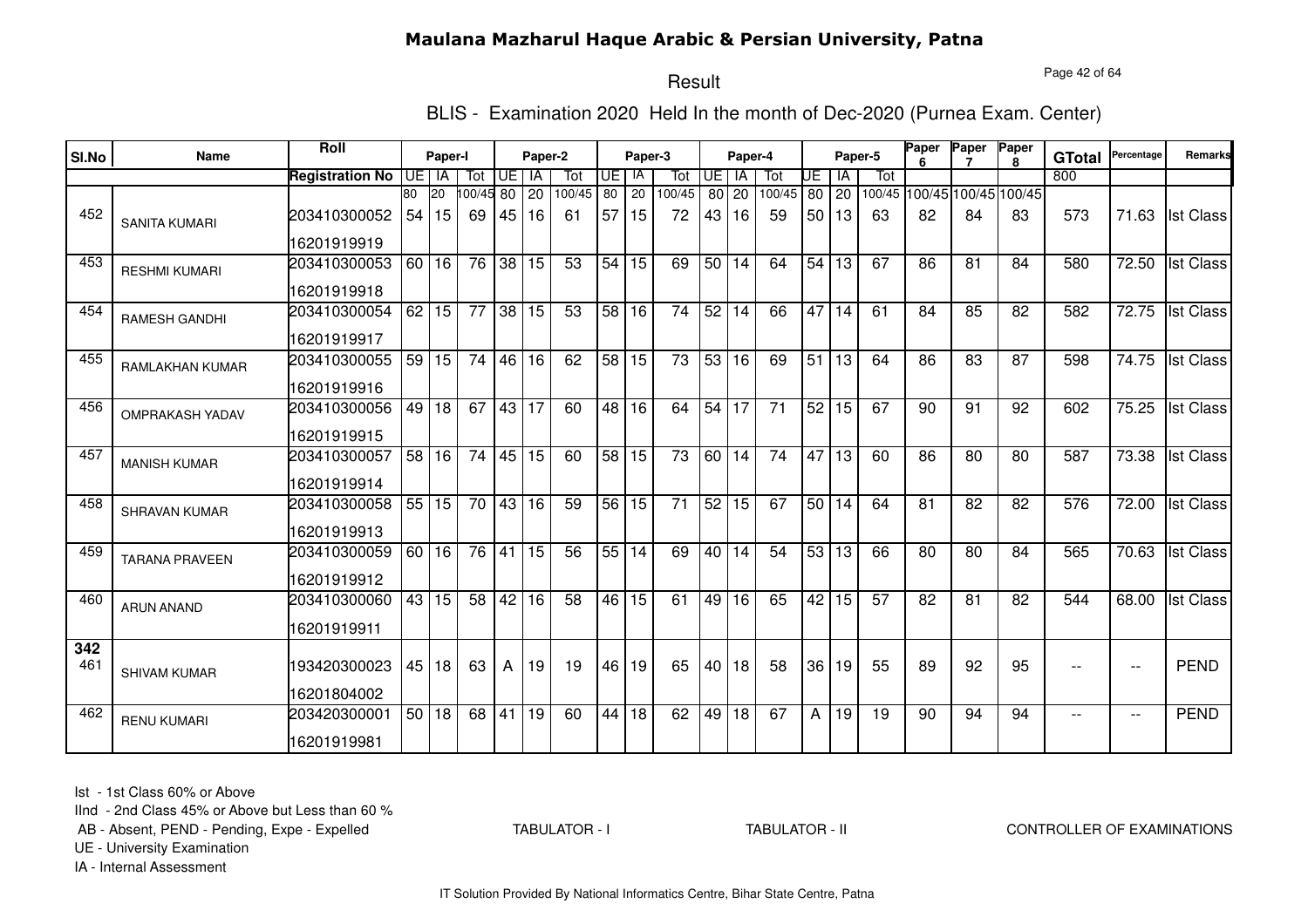#### Page 43 of 64

## Result

BLIS - Examination 2020 Held In the month of Dec-2020 (Purnea Exam. Center)

| SI.No | <b>Name</b>             | Roll                   |                 | Paper-I |                 |       | Paper-2 |                 |                 | Paper-3         |                 |                 | Paper-4         |                 |                 | Paper-5         |                 | Paper<br>ĥ | Paper                       | Paper<br>8 | <b>GTotal</b> | Percentage               | Remarks          |
|-------|-------------------------|------------------------|-----------------|---------|-----------------|-------|---------|-----------------|-----------------|-----------------|-----------------|-----------------|-----------------|-----------------|-----------------|-----------------|-----------------|------------|-----------------------------|------------|---------------|--------------------------|------------------|
|       |                         | <b>Registration No</b> | UE I            | IA      | Tot             | UE I  | l IA    | Tot             | UE              | - IA            | Tot             | $\overline{F}$  | IA              | Tot             | UE              | IA              | Tot             |            |                             |            | 800           |                          |                  |
|       |                         |                        | 80              | 20      | 100/45 80       |       | 20      | 100/45          | 80              | 20              | 100/45          | 80              | 20              | 100/45          | 80              | 20              |                 |            | 100/45 100/45 100/45 100/45 |            |               |                          |                  |
| 463   | <b>MADHULIKA KUMARI</b> | 203420300002           | A               | A       | 0               | A     | A       | 0               | A               | A               | 0               | А               | A               | 0               | А               | A               | 0               | Α          | A                           | A          | $\Omega$      | $\overline{\phantom{a}}$ | Absent           |
|       |                         | 16201919980            |                 |         |                 |       |         |                 |                 |                 |                 |                 |                 |                 |                 |                 |                 |            |                             |            |               |                          |                  |
| 464   | KUMARI RAKHI RANJAN     | 203420300003           | 52              | 18      | 70              | 48 19 |         | 67              | 58              | 18              | 76              | 58              | 18              | 76              |                 | 46 19           | 65              | 90         | 95                          | 95         | 634           | 79.25                    | <b>Ist Class</b> |
|       |                         | 16201919979            |                 |         |                 |       |         |                 |                 |                 |                 |                 |                 |                 |                 |                 |                 |            |                             |            |               |                          |                  |
| 465   | <b>ROJI KUMARI</b>      | 203420300004           | 54              | 19      | $\overline{73}$ | 43 18 |         | $\overline{61}$ | A               | 17              | $\overline{17}$ | A               | $\overline{19}$ | $\overline{19}$ | Α               | $\overline{18}$ | $\overline{18}$ | 89         | 95                          | 95         | 467           | $-$                      | Fail             |
|       |                         | 16201919978            |                 |         |                 |       |         |                 |                 |                 |                 |                 |                 |                 |                 |                 |                 |            |                             |            |               |                          |                  |
| 466   | <b>GAURAV SAHNI</b>     | 203420300005           |                 | 50 18   | 68              | 48 19 |         | 67              | 56              | $\overline{18}$ | $\overline{74}$ | 61              | $\overline{18}$ | 79              | 38              | 17              | 55              | 91         | 94                          | 94         | 622           | 77.75                    | <b>Ist Class</b> |
|       |                         | 16201919977            |                 |         |                 |       |         |                 |                 |                 |                 |                 |                 |                 |                 |                 |                 |            |                             |            |               |                          |                  |
| 467   | <b>ROCKY KUMAR</b>      | 203420300006           |                 | 49 19   | 68              | 48 18 |         | 66              | 58              | l 19            | 77              | 56              | 19              | 75              | 36              | 18              | 54              | 90         | 93                          | 93         | 616           | 77.00                    | <b>Ist Class</b> |
|       |                         | 16201919976            |                 |         |                 |       |         |                 |                 |                 |                 |                 |                 |                 |                 |                 |                 |            |                             |            |               |                          |                  |
| 468   | MITHUN KUMAR MANDAL     | 203420300007           | $\overline{48}$ | 18      | 66              | 51 19 |         | 70              | 55 18           |                 | $\overline{73}$ | 59              | $\overline{18}$ | $\overline{77}$ | $\overline{37}$ | <b>17</b>       | 54              | 92         | 95                          | 95         | 622           | 77.75                    | <b>Ist Class</b> |
|       |                         | 16201919975            |                 |         |                 |       |         |                 |                 |                 |                 |                 |                 |                 |                 |                 |                 |            |                             |            |               |                          |                  |
| 469   | <b>RANJEET KUMAR</b>    | 203420300008           | 53              | 19      | $\overline{72}$ | 51 18 |         | 69              | 63              | 19              | $\overline{82}$ | 55              | 19              | 74              | $\overline{37}$ | $\overline{18}$ | 55              | 89         | $\overline{93}$             | 93         | 627           | 78.38                    | <b>Ist Class</b> |
|       |                         | 16201919974            |                 |         |                 |       |         |                 |                 |                 |                 |                 |                 |                 |                 |                 |                 |            |                             |            |               |                          |                  |
| 470   | <b>MARUF RIZBI</b>      | 203420300009           | 51              | 18      | 69              | 47 19 |         | 66              | $\overline{56}$ | 18              | $\overline{74}$ | $\overline{57}$ | $\overline{18}$ | 75              | 40 l            | l 17            | 57              | 93         | 95                          | 95         | 624           | 78.00                    | <b>Ist Class</b> |
|       |                         | 16201919973            |                 |         |                 |       |         |                 |                 |                 |                 |                 |                 |                 |                 |                 |                 |            |                             |            |               |                          |                  |
| 471   | <b>SHUBHAM KUMAR</b>    | 203420300010           | A               | A       | 0               | A     | A       | $\Omega$        | А               | A               | $\Omega$        | Α               | А               | $\Omega$        | A               | A               | $\Omega$        | А          | A                           | А          | $\Omega$      | $\overline{\phantom{a}}$ | Absent           |
|       |                         | 16201919972            |                 |         |                 |       |         |                 |                 |                 |                 |                 |                 |                 |                 |                 |                 |            |                             |            |               |                          |                  |
| 472   | <b>ATUL KUMAR</b>       | 203420300011           | 49              | 18      | 67              | 51    | 19      | $\overline{70}$ | 58              | 19              | $\overline{77}$ |                 | 55 18           | $\overline{73}$ | 36              | 19              | 55              | 91         | 92                          | 92         | 617           | 77.13                    | <b>Ist Class</b> |
|       |                         | 16201919971            |                 |         |                 |       |         |                 |                 |                 |                 |                 |                 |                 |                 |                 |                 |            |                             |            |               |                          |                  |
| 473   | <b>AMIT KUMAR</b>       | 203420300012           |                 | 53 19   | 72              | 50    | 18      | 68              | 61              | 18              | 79              |                 | 55 17           | $\overline{72}$ | $\overline{37}$ | 18              | 55              | 90         | 93                          | 93         | 622           | $\overline{77.75}$       | <b>Ist Class</b> |
|       |                         | 16201919970            |                 |         |                 |       |         |                 |                 |                 |                 |                 |                 |                 |                 |                 |                 |            |                             |            |               |                          |                  |

Ist - 1st Class 60% or Above

IInd - 2nd Class 45% or Above but Less than 60 %

AB - Absent, PEND - Pending, Expe - Expelled

TABULATOR - I

#### TABULATOR - II CONTROLLER OF EXAMINATIONS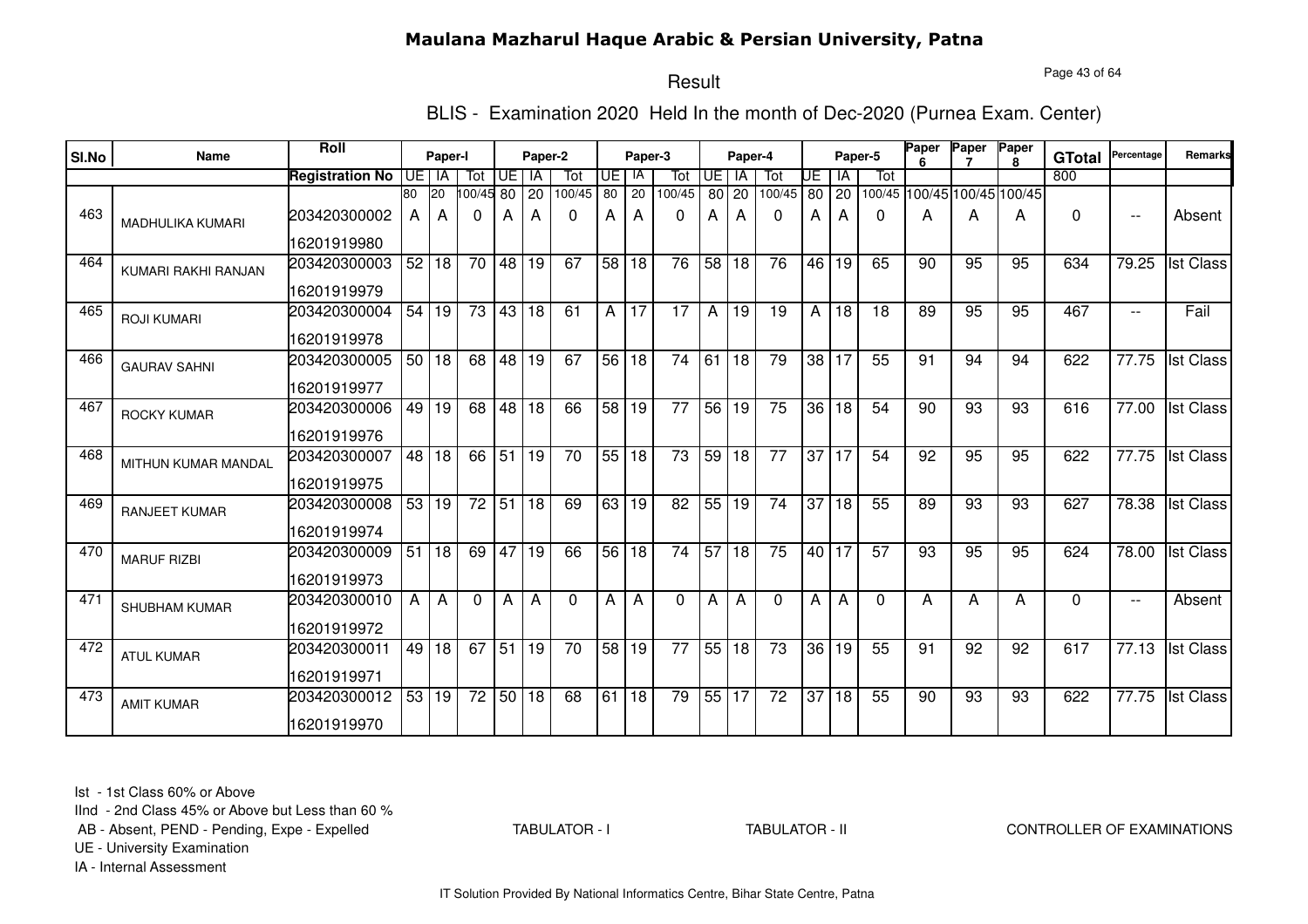Page 44 of 64

# Result

BLIS - Examination 2020 Held In the month of Dec-2020 (Purnea Exam. Center)

| SI.No | Name                     | <b>Roll</b>                 |                       |                 |                 |                 | Paper-2         |                 |            |                 |                 |                       |                 |                 |                 |             | Paper-5         | Paper           | Paper | Paper                             |               | Percentage               | <b>Remarks</b>   |
|-------|--------------------------|-----------------------------|-----------------------|-----------------|-----------------|-----------------|-----------------|-----------------|------------|-----------------|-----------------|-----------------------|-----------------|-----------------|-----------------|-------------|-----------------|-----------------|-------|-----------------------------------|---------------|--------------------------|------------------|
|       |                          |                             |                       | Paper-I         |                 |                 |                 |                 |            | Paper-3         |                 |                       | Paper-4         |                 |                 |             |                 |                 |       | $\mathbf{R}$                      | <b>GTotal</b> |                          |                  |
|       |                          | <b>Registration No</b>      | UE I                  | IA              | Tot             | UE.             | IA              | Tot             | UE.        | IA              | Tot             | UE                    | <b>IA</b>       | Tot             | UE              | IA          | Tot             |                 |       |                                   | 800           |                          |                  |
| 474   | <b>SUMAN KUMAR</b>       | 203420300013                | 80<br>53 <sub>1</sub> | <b>20</b><br>18 | 100/45 80<br>71 | 50 19           | 20              | 100/45<br>69    | 80<br>60 l | 20<br>19        | 100/45<br>79    | 80 <sup>1</sup><br>55 | 20<br>18        | 100/45<br>73    | 44              | 80 20<br>19 | 63              | 89              | 94    | 100/45 100/45 100/45 100/45<br>94 | 632           | 79.00                    | <b>Ist Class</b> |
|       |                          | 16201919969                 |                       |                 |                 |                 |                 |                 |            |                 |                 |                       |                 |                 |                 |             |                 |                 |       |                                   |               |                          |                  |
| 475   | <b>PINTU KUMAR</b>       | 203420300014                | 51                    | 19              | 70              | 49              | 18              | 67              | 52         | 18              | 70              | 52                    | 19              | 71              | 44              | 18          | 62              | 89              | 95    | 95                                | 619           | 77.38                    | <b>Ist Class</b> |
|       |                          | 16201919968                 |                       |                 |                 |                 |                 |                 |            |                 |                 |                       |                 |                 |                 |             |                 |                 |       |                                   |               |                          |                  |
| 476   | <b>GOPAL KUMAR GUPTA</b> | 203420300015<br>16201919967 |                       | 50 18           | 68              | 46 19           |                 | 65              |            | 56 19           | 75              | 51                    | 18              | 69              |                 | 42 17       | 59              | $\overline{91}$ | 94    | 94                                | 615           | 76.88                    | <b>Ist Class</b> |
| 477   | <b>KUNADAN KUMAR</b>     | 203420300016<br>16201919966 | 52                    | 19              | $\overline{71}$ | 48 18           |                 | 66              |            | 57 18           | 75              | 59                    | 19              | 78              | 39              | 18          | $\overline{57}$ | 90              | 95    | 95                                | 627           | 78.38                    | <b>Ist Class</b> |
| 478   | SHIWESH KUMAR SINGH      | 203420300017<br>16201919965 | $\overline{51}$       | $\overline{18}$ | 69              | $\overline{48}$ | l 19            | 67              |            | 58 19           | $\overline{77}$ | 56                    | $\overline{18}$ | $\overline{74}$ | 42              | 17          | 59              | 89              | 94    | 94                                | 623           | 77.88                    | <b>Ist Class</b> |
| 479   |                          |                             | 52                    | 19              | $\overline{71}$ | 36              | 18              | $\overline{54}$ | 55         | 18              | $\overline{73}$ | 50                    | 19              | 69              |                 |             | 19              | 91              | 92    | 92                                |               |                          | <b>PEND</b>      |
|       | <b>CHANDANA KUMARI</b>   | 203420300018<br>16201919964 |                       |                 |                 |                 |                 |                 |            |                 |                 |                       |                 |                 | A               | 19          |                 |                 |       |                                   |               | $\overline{\phantom{a}}$ |                  |
| 480   | <b>SUMAN KUMARI</b>      | 203420300019                | 51                    | 18              | 69              | 45 19           |                 | 64              | 48         | 17              | 65              | 48                    | 18              | 66              | 44              | 18          | 62              | 92              | 93    | 93                                | 604           | 75.50                    | <b>Ist Class</b> |
|       |                          | 16201919963                 |                       |                 |                 |                 |                 |                 |            |                 |                 |                       |                 |                 |                 |             |                 |                 |       |                                   |               |                          |                  |
| 481   | <b>SONI KUMARI</b>       | 203420300020<br>16201919962 | 52                    | 19              | 71              | 36              | 18              | 54              | 53         | 19              | 72              | 48                    | 19              | 67              | A               | 19          | 19              | 90              | 94    | 94                                | $-$           | $\overline{\phantom{a}}$ | <b>PEND</b>      |
| 482   | <b>DEVSAGAR KUMAR</b>    | 203420300021                | 40 l                  | 18              | 58              |                 | 38 19           | 57              | 40         | 18              | 58              | 46                    | 18              | 64              | 36              | 18          | 54              | 89              | 95    | 95                                | 570           | 71.25                    | <b>Ist Class</b> |
|       |                          | 16201919961                 |                       |                 |                 |                 |                 |                 |            |                 |                 |                       |                 |                 |                 |             |                 |                 |       |                                   |               |                          |                  |
| 483   | CHANDAN KUMAR DEO        | 203420300022                | 40 l                  | 19              | 59              | 40 18           |                 | $\overline{58}$ | 45         | 19              | 64              | 47                    | 19              | 66              | $\overline{38}$ | 18          | $\overline{56}$ | 92              | 93    | 93                                | 581           | 72.63                    | <b>Ist Class</b> |
|       |                          | 16201919960                 |                       |                 |                 |                 |                 |                 |            |                 |                 |                       |                 |                 |                 |             |                 |                 |       |                                   |               |                          |                  |
| 484   | <b>ROHIT KUMAR</b>       | 203420300023                | 48 I                  | 18              | 66              | 46              | $\overline{19}$ | 65              | 47         | $\overline{18}$ | 65              | 47                    | $\overline{18}$ | 65              | 42              | 19          | 61              | 91              | 94    | 94                                | 601           | 75.13                    | <b>Ist Class</b> |
|       |                          | 16201919959                 |                       |                 |                 |                 |                 |                 |            |                 |                 |                       |                 |                 |                 |             |                 |                 |       |                                   |               |                          |                  |

Ist - 1st Class 60% or Above

IInd - 2nd Class 45% or Above but Less than 60 %

AB - Absent, PEND - Pending, Expe - Expelled

TABULATOR - I

TABULATOR - II CONTROLLER OF EXAMINATIONS

UE - University Examination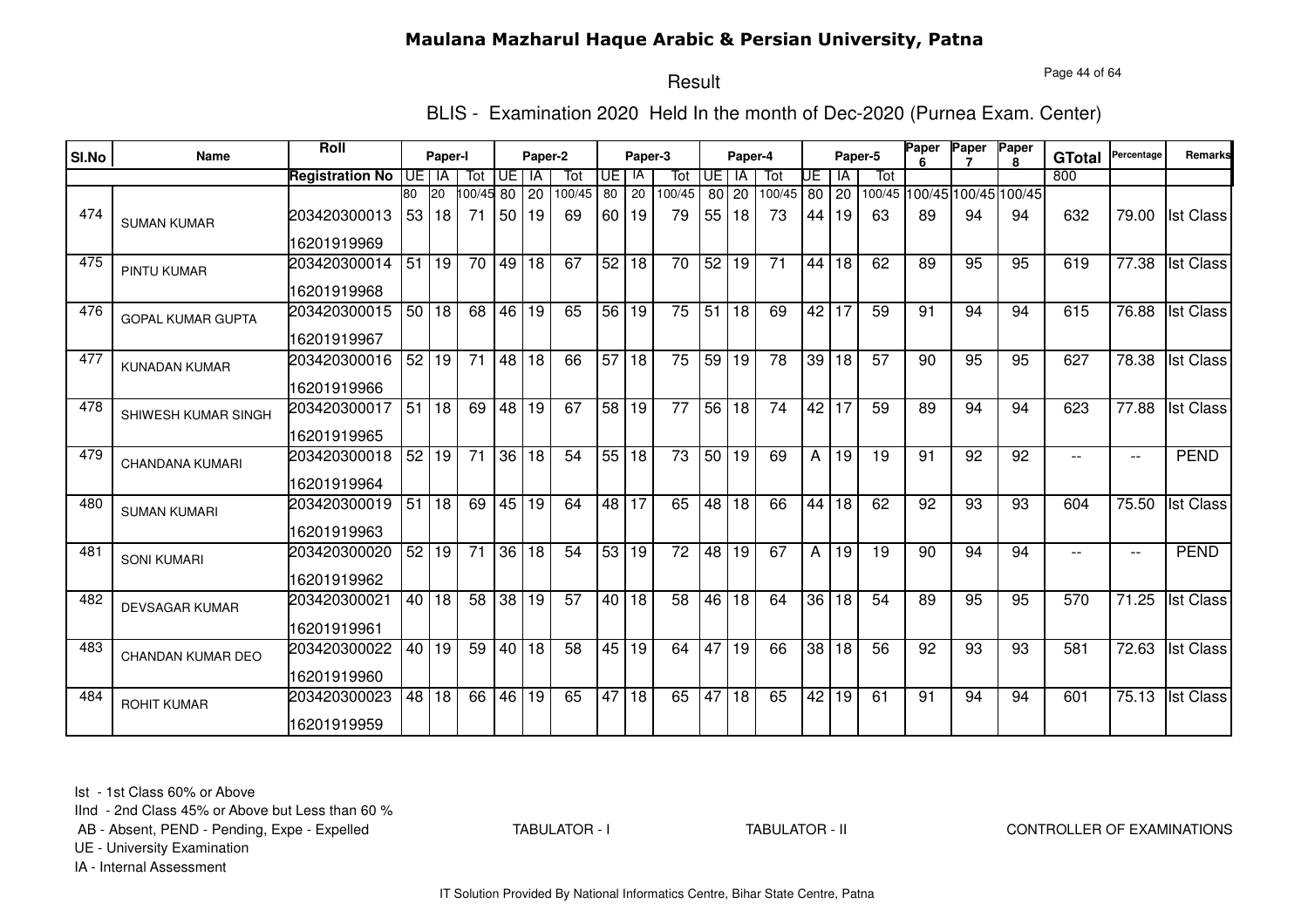Page 45 of 64

# Result

BLIS - Examination 2020 Held In the month of Dec-2020 (Purnea Exam. Center)

| SI.No | Name                        | Roll                   |         | Paper-I         |                 |       | Paper-2         |        |                 | Paper-3         |                 |                 | Paper-4   |        |                 |    | Paper-5 | Paper | Paper           | Paper                       | <b>GTotal</b> | Percentage | Remarks          |
|-------|-----------------------------|------------------------|---------|-----------------|-----------------|-------|-----------------|--------|-----------------|-----------------|-----------------|-----------------|-----------|--------|-----------------|----|---------|-------|-----------------|-----------------------------|---------------|------------|------------------|
|       |                             | <b>Registration No</b> | UE I IA |                 | Tot             | UE    | l IA            | Tot    | UE I            | IA              | Tot             | <b>UE</b>       | <b>IA</b> | Tot    | UE              | ΙA | Tot     |       |                 |                             | 800           |            |                  |
|       |                             |                        | 80      | <b>20</b>       | 100/45 80       |       | <b>20</b>       | 100/45 | 80              | 20              | 100/45          | 80 l            | 20        | 100/45 | 80              | 20 |         |       |                 | 100/45 100/45 100/45 100/45 |               |            |                  |
| 485   | <b>NEHA KUMARI</b>          | 203420300024           | 46      | 19              | 65              | 41    | l 18            | 59     | 46 I            | 19              | 65              | 45              | 17        | 62     | 38              | 18 | 56      | 90    | 93              | 93                          | 583           | 72.88      | <b>Ist Class</b> |
|       |                             | 16201919958            |         |                 |                 |       |                 |        |                 |                 |                 |                 |           |        |                 |    |         |       |                 |                             |               |            |                  |
| 486   | <b>NEHA KUMARI</b>          | 203420300025           |         | 48 19           | 67              | 39    | 18              | 57     | 58 <sub>1</sub> | 18              | 76              | 43              | 19        | 62     | 40 l            | 19 | 59      | 89    | 95              | 95                          | 600           | 75.00      | <b>Ist Class</b> |
|       |                             | 16201919957            |         |                 |                 |       |                 |        |                 |                 |                 |                 |           |        |                 |    |         |       |                 |                             |               |            |                  |
| 487   | <b>NEHA KUMARI</b>          | 203420300026           |         | 49 18           | 67              | 41    | 19              | 60     | 56 17           |                 | $\overline{73}$ | 47              | 18        | 65     | 41              | 18 | 59      | 93    | 94              | 94                          | 605           | 75.63      | <b>Ist Class</b> |
|       |                             | 16201919956            |         |                 |                 |       |                 |        |                 |                 |                 |                 |           |        |                 |    |         |       |                 |                             |               |            |                  |
| 488   | <b>GARIMA KUMARI</b>        | 203420300027           | 51      | $\overline{19}$ | $\overline{70}$ | 46 18 |                 | 64     | 56 18           |                 | $\overline{74}$ | 52              | 17        | 69     | 46              | 19 | 65      | 91    | $\overline{93}$ | 93                          | 619           | 77.38      | <b>Ist Class</b> |
|       |                             | 16201919955            |         |                 |                 |       |                 |        |                 |                 |                 |                 |           |        |                 |    |         |       |                 |                             |               |            |                  |
| 489   | <b>BHARTI KUMARI</b>        | 203420300028           | 40      | l 18            | 58              | 45 19 |                 | 64     | 50 19           |                 | 69              | 46              | 18        | 64     | 36              | 18 | 54      | 90    | 95              | 95                          | 589           | 73.63      | <b>Ist Class</b> |
|       |                             | 16201919954            |         |                 |                 |       |                 |        |                 |                 |                 |                 |           |        |                 |    |         |       |                 |                             |               |            |                  |
| 490   | <b>VIVEK KUMAR</b>          | 203420300029           | 49      | 19              | 68              | 46 18 |                 | 64     | 50 17           |                 | 67              | $\overline{48}$ | 19        | 67     | $41 \vert$      | 19 | 60      | 89    | 94              | 94                          | 603           | 75.38      | <b>Ist Class</b> |
|       |                             | 16201919953            |         |                 |                 |       |                 |        |                 |                 |                 |                 |           |        |                 |    |         |       |                 |                             |               |            |                  |
| 491   | PUSHPA KUMARI               | 203420300030           | 47      | 18              | 65              | 45 19 |                 | 64     | 60 I            | 18              | 78              | 47              | 18        | 65     | 36              | 18 | 54      | 92    | 93              | 93                          | 604           | 75.50      | <b>Ist Class</b> |
|       |                             | 16201919952            |         |                 |                 |       |                 |        |                 |                 |                 |                 |           |        |                 |    |         |       |                 |                             |               |            |                  |
| 492   | <b>DEEPAK KUMAR</b>         | 203420300031           | 53      | 19              | 72              | 47    | 18              | 65     | 48              | 19              | 67              | 48              | 19        | 67     | 46              | 17 | 63      | 89    | 92              | 95                          | 610           | 76.25      | <b>Ist Class</b> |
|       |                             | 16201919951            |         |                 |                 |       |                 |        |                 |                 |                 |                 |           |        |                 |    |         |       |                 |                             |               |            |                  |
| 493   | <b>BHAVESH KUMAR BHARTI</b> | 203420300032           | 51      | 18              | 69              | 49    | 19              | 68     | 50 <sub>1</sub> | 18              | 68              | 49              | 18        | 67     | 36              | 19 | 55      | 90    | 92              | 94                          | 603           | 75.38      | <b>Ist Class</b> |
|       |                             | 16201919950            |         |                 |                 |       |                 |        |                 |                 |                 |                 |           |        |                 |    |         |       |                 |                             |               |            |                  |
| 494   | <b>KUMARI ANSHU</b>         | 203420300033           | 53      | 19              | $\overline{72}$ | 47    | $\overline{18}$ | 65     | $\overline{54}$ | 19              | $\overline{73}$ | 41              | 17        | 58     | 44              | 18 | 62      | 92    | 89              | 93                          | 604           | 75.50      | <b>Ist Class</b> |
|       |                             | 16201919949            |         |                 |                 |       |                 |        |                 |                 |                 |                 |           |        |                 |    |         |       |                 |                             |               |            |                  |
| 495   | SOHAN KUMAR SINGH           | 203420300034           | 49      | 18              | 67              | 48 19 |                 | 67     | 46 l            | $\overline{18}$ | 64              | 47              | 19        | 66     | $\overline{36}$ | 17 | 53      | 94    | 82              | 94                          | 587           | 73.38      | <b>Ist Class</b> |
|       |                             | 16201919948            |         |                 |                 |       |                 |        |                 |                 |                 |                 |           |        |                 |    |         |       |                 |                             |               |            |                  |

Ist - 1st Class 60% or Above

IInd - 2nd Class 45% or Above but Less than 60 %

AB - Absent, PEND - Pending, Expe - Expelled

TABULATOR - I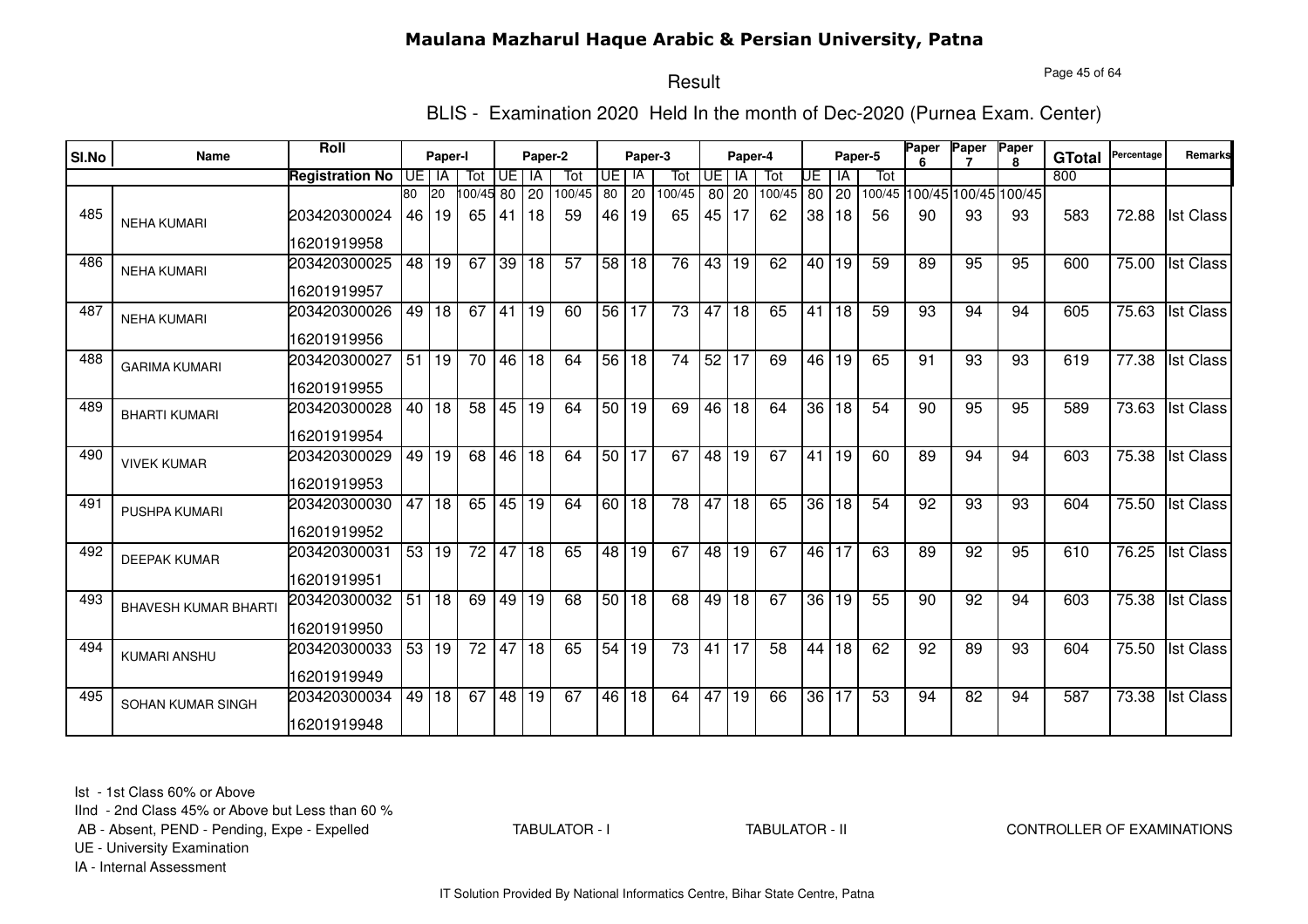#### Page 46 of 64

## Result

BLIS - Examination 2020 Held In the month of Dec-2020 (Purnea Exam. Center)

| SI.No | Name                       | <b>Roll</b>            |                 | Paper-I         |          |       | Paper-2         |                 |                 | Paper-3         |                 |                 | Paper-4         |                 |    |         | Paper-5      | Paper<br>6      | Paper                       | Paper<br>8 | <b>GTotal</b> | Percentage               | Remarks          |
|-------|----------------------------|------------------------|-----------------|-----------------|----------|-------|-----------------|-----------------|-----------------|-----------------|-----------------|-----------------|-----------------|-----------------|----|---------|--------------|-----------------|-----------------------------|------------|---------------|--------------------------|------------------|
|       |                            | <b>Registration No</b> | UE I            | IA              | Tot      |       | UE   IA         | Tot             | UE              | IA              | Tot             | UE              | IA              | Tot             | UE | ΙA      | Tot          |                 |                             |            | 800           |                          |                  |
|       |                            |                        | 80              | 20              | 00/45 80 |       | 20              | 100/45          | $\overline{80}$ | 20              | 100/45          | 80 <sup>1</sup> | 20              | 100/45          | 80 | 20      |              |                 | 100/45 100/45 100/45 100/45 |            |               |                          |                  |
| 496   | <b>BHASKAR PRIYADARSHI</b> | 203420300035           | A               | A               | 0        | А     | A               | $\mathbf{0}$    | A               | А               | 0               | А               | A               | 0               | A  | A       | $\mathbf{0}$ | A               | A                           | A          | 0             | $\overline{\phantom{a}}$ | Absent           |
|       |                            | 16201919947            |                 |                 |          |       |                 |                 |                 |                 |                 |                 |                 |                 |    |         |              |                 |                             |            |               |                          |                  |
| 497   | SUDHANSHU KUMAR            | 203420300036           | 48 <sup>1</sup> | 18              | 66       | 46 19 |                 | 65              |                 | 47 18           | 65              | 50 <sub>1</sub> | 17              | 67              | 41 | 18      | 59           | 88              | 92                          | 94         | 596           | 74.50                    | <b>Ist Class</b> |
|       |                            | 16201919946            |                 |                 |          |       |                 |                 |                 |                 |                 |                 |                 |                 |    |         |              |                 |                             |            |               |                          |                  |
| 498   | <b>DHARAMWEER KUMAR</b>    | 203420300037           | 44              | $\overline{18}$ | 62       | 42    | $\overline{19}$ | $\overline{61}$ |                 | 47 18           | 65              | 49              | $\overline{18}$ | 67              |    | 40   19 | 59           | 90              | 91                          | 95         | 590           | 73.75                    | <b>Ist Class</b> |
|       |                            | 16201919945            |                 |                 |          |       |                 |                 |                 |                 |                 |                 |                 |                 |    |         |              |                 |                             |            |               |                          |                  |
| 499   | <b>PUJA KUMARI</b>         | 203420300038           | $\mathsf{A}$    | 19              | 19       | 37    | 18              | 55              | 47              | 19              | 66              | A               | 19              | 19              | A  | 17      | 17           | 92              | 88                          | 94         | 450           | $\overline{\phantom{a}}$ | Fail             |
|       |                            | 16201919944            |                 |                 |          |       |                 |                 |                 |                 |                 |                 |                 |                 |    |         |              |                 |                             |            |               |                          |                  |
| 500   | <b>RATNESH KUMAR</b>       | 203420300039           | 49              | 18              | 67       | 41    | 19              | 60              | 44              | 18              | 62              | 48              | 18              | 66              | 45 | 19      | 64           | 91              | 89                          | 93         | 592           | 74.00                    | <b>Ist Class</b> |
|       |                            | 16201919943            |                 |                 |          |       |                 |                 |                 |                 |                 |                 |                 |                 |    |         |              |                 |                             |            |               |                          |                  |
| 501   | PRATIBHA KUMARI            | 203420300040           | A               | A               | $\Omega$ | A     | $\overline{A}$  | $\Omega$        | A               | Α               | $\Omega$        | Α               | A               | $\Omega$        | A  | A       | $\mathbf{0}$ | A               | A                           | A          | $\Omega$      | $\overline{\phantom{a}}$ | Absent           |
|       |                            | 16201919942            |                 |                 |          |       |                 |                 |                 |                 |                 |                 |                 |                 |    |         |              |                 |                             |            |               |                          |                  |
| 502   | <b>GAURAV SAGAR</b>        | 203420300041           | 50              | $\overline{19}$ | 69       | 45    | 18              | 63              | 50              | 17              | 67              | 52              | $\overline{17}$ | 69              | 46 | 19      | 65           | 89              | 89                          | 93         | 604           | 75.50                    | <b>Ist Class</b> |
|       |                            | 16201919941            |                 |                 |          |       |                 |                 |                 |                 |                 |                 |                 |                 |    |         |              |                 |                             |            |               |                          |                  |
| 503   | <b>VIKASH KUMAR</b>        | 203420300042           | 51              | 18              | 69       | 45    | 19              | 64              | 48              | 18              | 66              | 48              | 18              | 66              | 41 | 18      | 59           | 91              | 89                          | 95         | 599           | 74.88                    | <b>Ist Class</b> |
|       |                            | 16201919940            |                 |                 |          |       |                 |                 |                 |                 |                 |                 |                 |                 |    |         |              |                 |                             |            |               |                          |                  |
| 504   | <b>VISHAL KUMAR</b>        | 203420300043           | 52              | 19              | 71       | 46    | 18              | 64              | 37              | 19              | 56              | 49              | 19              | 68              | 38 | 19      | 57           | 90              | 88                          | 94         | 588           | 73.50                    | <b>Ist Class</b> |
|       |                            | 16201919939            |                 |                 |          |       |                 |                 |                 |                 |                 |                 |                 |                 |    |         |              |                 |                             |            |               |                          |                  |
| 505   | <b>RAVI KUMAR</b>          | 203420300044           | 57              | 18              | 75       |       | 48 19           | 67              | 53              | $\overline{18}$ | $\overline{71}$ | 59              | 18              | $\overline{77}$ |    | 40 18   | 58           | $\overline{91}$ | 89                          | 93         | 621           | $\overline{77.63}$       | <b>Ist Class</b> |
|       |                            | 16201919938            |                 |                 |          |       |                 |                 |                 |                 |                 |                 |                 |                 |    |         |              |                 |                             |            |               |                          |                  |
| 506   | <b>SONU ANAND</b>          | 203420300045           | 54              | 19              | 73       |       | 48 18           | 66              | 49              | $\overline{18}$ | 67              | 54              | 19              | $\overline{73}$ | 44 | 19      | 63           | 89              | 91                          | 94         | 616           | 77.00                    | <b>Ist Class</b> |
|       |                            | 16201919937            |                 |                 |          |       |                 |                 |                 |                 |                 |                 |                 |                 |    |         |              |                 |                             |            |               |                          |                  |

Ist - 1st Class 60% or Above

IInd - 2nd Class 45% or Above but Less than 60 %

AB - Absent, PEND - Pending, Expe - Expelled

TABULATOR - I

#### TABULATOR - II CONTROLLER OF EXAMINATIONS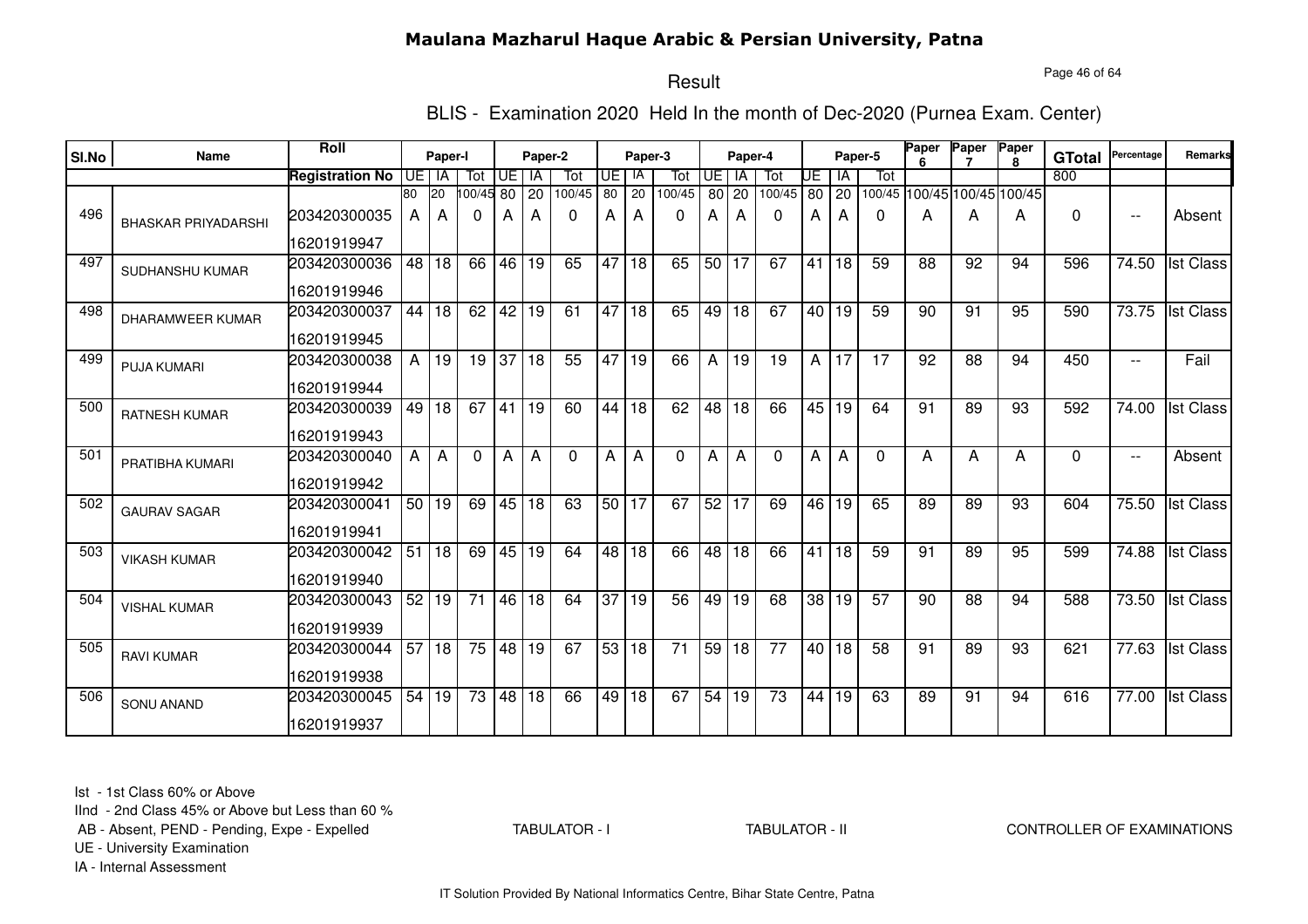Page 47 of 64

# Result

BLIS - Examination 2020 Held In the month of Dec-2020 (Purnea Exam. Center)

|       |                          | <b>Roll</b>            |      |           |                 |       |              |        |    |              |                 |                 |                 |                 |                 |              |                 | Paper | Paper                       | Paper        |               |            |                  |
|-------|--------------------------|------------------------|------|-----------|-----------------|-------|--------------|--------|----|--------------|-----------------|-----------------|-----------------|-----------------|-----------------|--------------|-----------------|-------|-----------------------------|--------------|---------------|------------|------------------|
| SI.No | <b>Name</b>              |                        |      | Paper-I   |                 |       | Paper-2      |        |    | Paper-3      |                 |                 | Paper-4         |                 |                 |              | Paper-5         | ĥ     |                             | $\mathbf{R}$ | <b>GTotal</b> | Percentage | <b>Remarks</b>   |
|       |                          | <b>Registration No</b> | UE I | IA        | Tot             | UE I  | IA           | Tot    | UE | -lA          | Tot             | UE              | <b>IA</b>       | Tot             | UE              | l IA         | Tot             |       |                             |              | 800           |            |                  |
|       |                          |                        | 80   | <b>20</b> | 100/45 80       |       | 20           | 100/45 | 80 | 20           | 100/45          |                 | 80 20           | 100/45          | 80              | $ 20\rangle$ |                 |       | 100/45 100/45 100/45 100/45 |              |               |            |                  |
| 507   | <b>KUNDAN KUMAR</b>      | 203420300046           | 56   | 18        | 74              | 49    | $ 19\rangle$ | 68     | 50 | 19           | 69              | 57              | 18              | 75              | 38              | 18           | 56              | 92    | 91                          | 93           | 618           | 77.25      | <b>Ist Class</b> |
|       |                          | 16201919936            |      |           |                 |       |              |        |    |              |                 |                 |                 |                 |                 |              |                 |       |                             |              |               |            |                  |
| 508   | <b>BIRBAL KUMAR</b>      | 203420300047           | 51   | 19        | 70              | 48 18 |              | 66     | 52 | l 18         | 70              | $\overline{56}$ | 19              | 75              | 37              | 19           | 56              | 90    | 92                          | 94           | 613           | 76.63      | <b>Ist Class</b> |
|       |                          | 16201919935            |      |           |                 |       |              |        |    |              |                 |                 |                 |                 |                 |              |                 |       |                             |              |               |            |                  |
| 509   | <b>RAVI SHANKAR JHA</b>  | 203420300048           | 51   | 18        | 69              | 46 19 |              | 65     | 46 | 19           | 65              | $\overline{57}$ | 17              | 74              |                 | 36 18        | 54              | 89    | 93                          | 93           | 602           | 75.25      | <b>Ist Class</b> |
|       |                          | 16201919934            |      |           |                 |       |              |        |    |              |                 |                 |                 |                 |                 |              |                 |       |                             |              |               |            |                  |
| 510   | <b>BRAJNANDAN KUMAR</b>  | 203420300049           | 54   | 18        | $\overline{72}$ |       | 48 19        | 67     |    | 55 18        | $\overline{73}$ | 59              | l 19            | $\overline{78}$ | $\overline{38}$ | l 19         | $\overline{57}$ | 91    | 89                          | 95           | 622           | 77.75      | <b>Ist Class</b> |
|       | <b>GUPTA</b>             | 16201919933            |      |           |                 |       |              |        |    |              |                 |                 |                 |                 |                 |              |                 |       |                             |              |               |            |                  |
| 511   | <b>SUMAN KUMAR SUMAN</b> | 203420300050           |      | 49 19     | 68              | 49    | l 18         | 67     | 47 | l 19         | 66              | 56              | 18              | 74              | 37              | 18           | 55              | 90    | 89                          | 94           | 603           | 75.38      | <b>Ist Class</b> |
|       |                          | 16201919932            |      |           |                 |       |              |        |    |              |                 |                 |                 |                 |                 |              |                 |       |                             |              |               |            |                  |
| 512   | <b>KANCHAN KUMARI</b>    | 203420300051           | 50   | 18        | 68              | 50 19 |              | 69     | 51 | $ 18\rangle$ | 69              | 53              | $\overline{19}$ | $\overline{72}$ | 38              | <b>17</b>    | 55              | 88    | 93                          | 95           | 609           | 76.13      | <b>Ist Class</b> |
|       |                          | 16201919931            |      |           |                 |       |              |        |    |              |                 |                 |                 |                 |                 |              |                 |       |                             |              |               |            |                  |
| 513   | <b>CHANDANI KUMARI</b>   | 203420300052           | 52   | 19        | 71              |       | 46 18        | 64     | 53 | l 19         | 72              | 53              | 18              | 71              | 42              | 19           | 61              | 90    | 89                          | 93           | 611           | 76.38      | <b>Ist Class</b> |
|       |                          | 16201919930            |      |           |                 |       |              |        |    |              |                 |                 |                 |                 |                 |              |                 |       |                             |              |               |            |                  |
| 514   | <b>SNEHLATA KUMARI</b>   | 203420300053           | 52   | 19        | 71              |       | 46 18        | 64     | 53 | 18           | 71              | 51              | 17              | 68              | 43              | 18           | 61              | 92    | 91                          | 94           | 612           | 76.50      | <b>Ist Class</b> |
|       |                          | 16201919929            |      |           |                 |       |              |        |    |              |                 |                 |                 |                 |                 |              |                 |       |                             |              |               |            |                  |
| 515   | <b>DEJI KUMARI</b>       | 203420300054           | 50   | 18        | 68              | 48    | 19           | 67     | 52 | 19           | 71              | 51              | 19              | 70              | 40 <sup>1</sup> | l 19         | 59              | 91    | 90                          | 93           | 609           | 76.13      | <b>Ist Class</b> |
|       |                          | 16201919928            |      |           |                 |       |              |        |    |              |                 |                 |                 |                 |                 |              |                 |       |                             |              |               |            |                  |
| 516   | <b>DIMPLE KUMARI</b>     | 203420300055           | 51   | 19        | 70              |       | $49$ 18      | 67     | 54 | 17           | 71              |                 | 51 18           | 69              | 42 17           |              | 59              | 88    | 93                          | 94           | 611           | 76.38      | <b>Ist Class</b> |
|       |                          | 16201919927            |      |           |                 |       |              |        |    |              |                 |                 |                 |                 |                 |              |                 |       |                             |              |               |            |                  |
| 517   | <b>LUSI KUMARI</b>       | 203420300056           | 54   | 18        | $\overline{72}$ |       | 45 19        | 64     | 54 | 18           | $\overline{72}$ |                 | 52 19           | 71              | 36              | 19           | 55              | 92    | 91                          | 93           | 610           | 76.25      | <b>Ist Class</b> |
|       |                          | 16201919926            |      |           |                 |       |              |        |    |              |                 |                 |                 |                 |                 |              |                 |       |                             |              |               |            |                  |

Ist - 1st Class 60% or Above

IInd - 2nd Class 45% or Above but Less than 60 %

AB - Absent, PEND - Pending, Expe - Expelled

TABULATOR - I

TABULATOR - II CONTROLLER OF EXAMINATIONS

UE - University Examination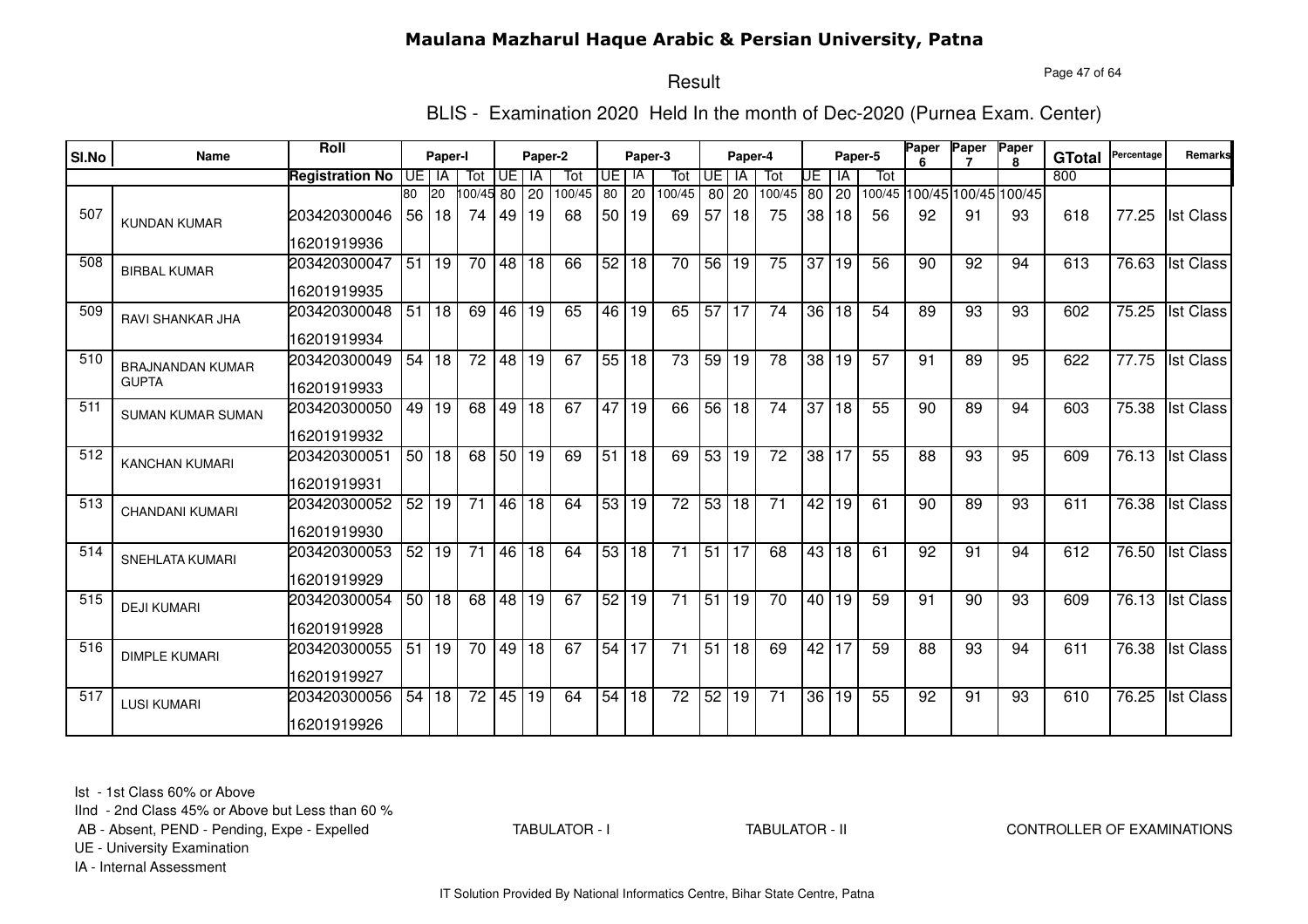Page 48 of 64

#### Result

BLIS - Examination 2020 Held In the month of Dec-2020 (Purnea Exam. Center)

| SI.No      | Name                 | Roll                   |      | Paper-I         |                 |                 | Paper-2         |                 |                 | Paper-3         |                 |                 | Paper-4         |                 |                 | Paper-5 |                 | <b>Paper</b><br>6 | Paper           | Paper                | <b>GTotal</b> | Percentage | Remarks          |
|------------|----------------------|------------------------|------|-----------------|-----------------|-----------------|-----------------|-----------------|-----------------|-----------------|-----------------|-----------------|-----------------|-----------------|-----------------|---------|-----------------|-------------------|-----------------|----------------------|---------------|------------|------------------|
|            |                      | <b>Registration No</b> | IUE. | IA              | Tot             | UE              | IA              | Tot             | UE              | IA              | Tot             | UE              | IA              | Tot             | UE              | IA      | Tot             |                   |                 |                      | 800           |            |                  |
|            |                      |                        | 80   | 20              | 100/45          | 80              | 20              | 100/45          | $\overline{80}$ | $\overline{20}$ | 100/45          | 80              | 20              | 100/45          | $80$ 20         |         | 100/45          |                   |                 | 100/45 100/45 100/45 |               |            |                  |
| 518        | SHAMBHU KUMAR        | 203420300057           |      | 53 19           | 72              | 45              | l 18            | 63              | 51              | l 19            | 70              | 55              | 18              | 73              | 37              | 18      | 55              | 89                | 93              | 91                   | 606           | 75.75      | <b>Ist Class</b> |
|            |                      | 16201919925            |      |                 |                 |                 |                 |                 |                 |                 |                 |                 |                 |                 |                 |         |                 |                   |                 |                      |               |            |                  |
| 519        | KHUSHABU KUMARI      | 203420300058           | 53   | 18              | 71              | 49              | 19              | 68              | 53              | 18              | 71              | 56              | 19              | 75              | 36 <sup>1</sup> | 17      | 53              | 90                | 92              | 93                   | 613           | 76.63      | <b>Ist Class</b> |
|            |                      | 16201919924            |      |                 |                 |                 |                 |                 |                 |                 |                 |                 |                 |                 |                 |         |                 |                   |                 |                      |               |            |                  |
| 520        | <b>DILIP KUMAR</b>   | 203420300059           | 53   | 19              | $\overline{72}$ | 47              | 18              | 65              | 53              | 19              | $\overline{72}$ | 57              | $\overline{18}$ | $\overline{75}$ | $\overline{38}$ | 19      | 57              | 89                | 93              | 92                   | 615           | 76.88      | <b>Ist Class</b> |
|            |                      | 16201919923            |      |                 |                 |                 |                 |                 |                 |                 |                 |                 |                 |                 |                 |         |                 |                   |                 |                      |               |            |                  |
| 521        | MD MOGHIS ALAM       | 203420300060           | 58   | $\overline{18}$ | 76              | 50 19           |                 | 69              | $\overline{51}$ | $\overline{18}$ | 69              | 60              | $\overline{17}$ | $\overline{77}$ | $\overline{38}$ | 18      | $\overline{56}$ | 92                | $\overline{91}$ | 60                   | 590           | 73.75      | <b>Ist Class</b> |
|            |                      | 16201919922            |      |                 |                 |                 |                 |                 |                 |                 |                 |                 |                 |                 |                 |         |                 |                   |                 |                      |               |            |                  |
| 343<br>522 | <b>ANITA KUMARI</b>  | 203430300001           | 36   | 19              | 55              | 43              | 18              | 61              | 51              | 19              | 70              | 47              | 18              | 65              | 38              | 18      | 56              | 92                | 91              | 93                   | 583           | 72.88      | <b>Ist Class</b> |
|            |                      | 16201923861            |      |                 |                 |                 |                 |                 |                 |                 |                 |                 |                 |                 |                 |         |                 |                   |                 |                      |               |            |                  |
| 523        | SABOOHI NAAZ         | 203430300002           | 51   | 19              | 70              | $\overline{40}$ | l 19            | 59              | $\overline{57}$ | l 19            | $\overline{76}$ | 45              | $\overline{18}$ | 63              | 37              | 19      | 56              | 89                | 90              | 94                   | 597           | 74.63      | <b>Ist Class</b> |
|            |                      | 16201923853            |      |                 |                 |                 |                 |                 |                 |                 |                 |                 |                 |                 |                 |         |                 |                   |                 |                      |               |            |                  |
| 524        | <b>RAFAT PARWEEN</b> | 203430300003           | 54   | 18              | $\overline{72}$ | $\overline{48}$ | $\overline{17}$ | 65              | 52 18           |                 | $\overline{70}$ | $\overline{39}$ | $\overline{17}$ | $\overline{56}$ | 46              | 18      | 64              | 90                | 89              | 95                   | 601           | 75.13      | <b>Ist Class</b> |
|            |                      | 16201923852            |      |                 |                 |                 |                 |                 |                 |                 |                 |                 |                 |                 |                 |         |                 |                   |                 |                      |               |            |                  |
| 525        | <b>SIKANDAR SLAM</b> | 203430300004           | 51   | l 17            | 68              |                 | 43 19           | 62              | 59 17           |                 | $\overline{76}$ | $\overline{48}$ | 18              | 66              | 48 17           |         | 65              | 91                | $\overline{94}$ | 95                   | 617           | 77.13      | <b>Ist Class</b> |
|            |                      | 16201923851            |      |                 |                 |                 |                 |                 |                 |                 |                 |                 |                 |                 |                 |         |                 |                   |                 |                      |               |            |                  |
| 526        | <b>RANI KUMARI</b>   | 203430300005           | 51   | 19              | $\overline{70}$ | 40              | 18              | $\overline{58}$ | 53              | $\overline{18}$ | $\overline{71}$ | $\overline{41}$ | $\overline{19}$ | 60              | 42              | 18      | 60              | 93                | $\overline{90}$ | 94                   | 596           | 74.50      | <b>Ist Class</b> |
|            |                      | 16201923810            |      |                 |                 |                 |                 |                 |                 |                 |                 |                 |                 |                 |                 |         |                 |                   |                 |                      |               |            |                  |
| 527        | <b>VISHAL KUMAR</b>  | 203430300006           | 61   | 18              | 79              | 42              | 19              | 61              | 62              | 18              | 80              | 48              | 17              | 65              | 48              | 19      | 67              | 89                | 93              | 95                   | 629           | 78.63      | <b>Ist Class</b> |
|            |                      | 16201923808            |      |                 |                 |                 |                 |                 |                 |                 |                 |                 |                 |                 |                 |         |                 |                   |                 |                      |               |            |                  |
| 528        | PRIYANKA SINGH       | 203430300007           | 59   | 19              | 78              | 52              | 18              | $\overline{70}$ | 56              | $ 19\rangle$    | $\overline{75}$ | 49              | $\overline{18}$ | 67              | 36              | 18      | 54              | 90                | 92              | 93                   | 619           | 77.38      | <b>Ist Class</b> |
|            |                      | 16201923807            |      |                 |                 |                 |                 |                 |                 |                 |                 |                 |                 |                 |                 |         |                 |                   |                 |                      |               |            |                  |

Ist - 1st Class 60% or Above

IInd - 2nd Class 45% or Above but Less than 60 %

AB - Absent, PEND - Pending, Expe - Expelled

TABULATOR - I

TABULATOR - II CONTROLLER OF EXAMINATIONS

UE - University Examination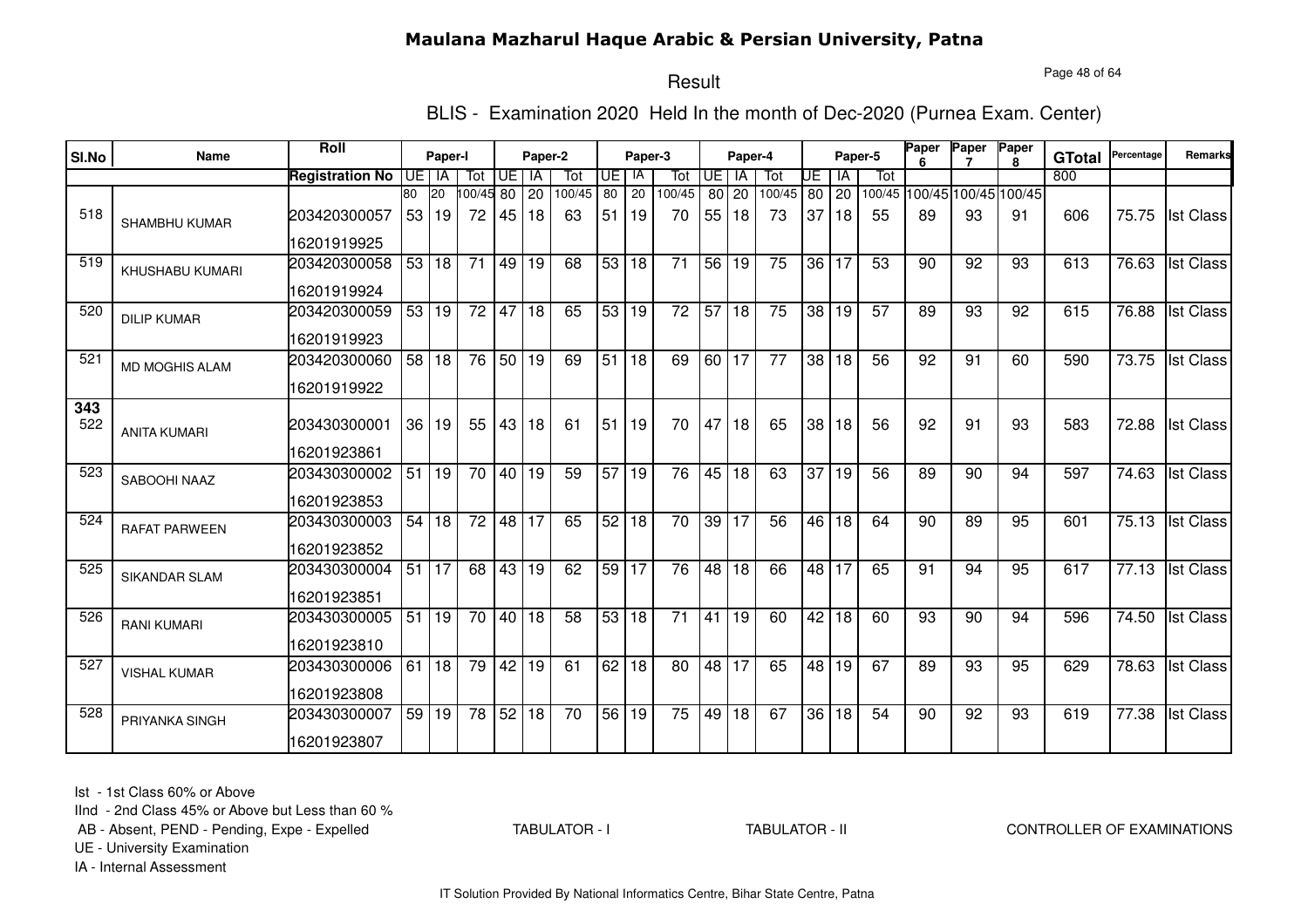Page 49 of 64

# Result

BLIS - Examination 2020 Held In the month of Dec-2020 (Purnea Exam. Center)

|       |                          | <b>Roll</b>            |                 |           |          |       |           |                 |                 |         |                 |           |                 |        |                 |       |         | Paper | Paper                       | Paper        |               | Percentage               | <b>Remarks</b>   |
|-------|--------------------------|------------------------|-----------------|-----------|----------|-------|-----------|-----------------|-----------------|---------|-----------------|-----------|-----------------|--------|-----------------|-------|---------|-------|-----------------------------|--------------|---------------|--------------------------|------------------|
| SI.No | Name                     |                        |                 | Paper-I   |          |       | Paper-2   |                 |                 | Paper-3 |                 |           | Paper-4         |        |                 |       | Paper-5 |       |                             | $\mathbf{R}$ | <b>GTotal</b> |                          |                  |
|       |                          | <b>Registration No</b> |                 | UE I IA   | Tot      | UE    | IA        | Tot             | UE              | IA      | Tot             | <b>UE</b> | <b>IA</b>       | Tot    | UE              | ΙA    | Tot     |       |                             |              | 800           |                          |                  |
|       |                          |                        | 80              | <b>20</b> | 00/45 80 |       | 20        | 100/45          | 80              | 20      | 100/45          |           | 80 20           | 100/45 |                 | 80 20 |         |       | 100/45 100/45 100/45 100/45 |              |               |                          |                  |
| 529   | <b>MUKESH KUMAR</b>      | 203430300008           | 55              | 18        | 73       | 51    | <b>17</b> | 68              | 49              | 17      | 66              | 41        | 19              | 60     | 36 I            | 19    | 55      | 91    | 93                          | 94           | 600           | 75.00                    | <b>Ist Class</b> |
|       |                          | 16201923806            |                 |           |          |       |           |                 |                 |         |                 |           |                 |        |                 |       |         |       |                             |              |               |                          |                  |
| 530   | <b>ROHIT KUMAR SINGH</b> | 203430300009           |                 | 53 17     | 70       | 52 19 |           | 71              | 58 18           |         | $\overline{76}$ | 48        | 18              | 66     | 36 <sup>1</sup> | 18    | 54      | 92    | 90                          | 93           | 612           | 76.50                    | <b>Ist Class</b> |
|       |                          | 16201923805            |                 |           |          |       |           |                 |                 |         |                 |           |                 |        |                 |       |         |       |                             |              |               |                          |                  |
| 531   | <b>PINTU KUMAR</b>       | 203430300010           |                 | 56 17     | 73       | 53 18 |           | $\overline{71}$ | 63   19         |         | 82              | 49        | 17              | 66     | 36 <sub>1</sub> | 19    | 55      | 89    | 93                          | 95           | 624           | 78.00                    | <b>Ist Class</b> |
|       |                          | 16201923804            |                 |           |          |       |           |                 |                 |         |                 |           |                 |        |                 |       |         |       |                             |              |               |                          |                  |
| 532   | <b>MANISH KUMAR</b>      | 203430300011           |                 | 57 18     | 75       | 48 19 |           | 67              |                 | 52 17   | 69              | 46        | $\overline{18}$ | 64     |                 | 38 18 | 56      | 90    | $\overline{92}$             | 94           | 607           | 75.88                    | <b>Ist Class</b> |
|       |                          | 16201923803            |                 |           |          |       |           |                 |                 |         |                 |           |                 |        |                 |       |         |       |                             |              |               |                          |                  |
| 533   | <b>ABHISHEK KUMAR</b>    | 203430300012           |                 | 60 19     | 79       | 45 18 |           | 63              |                 | 56 19   | 75              | 46        | 19              | 65     | Α               | 17    | 17      | 92    | 89                          | 93           |               | $\overline{\phantom{a}}$ | <b>PEND</b>      |
|       |                          | 16201923802            |                 |           |          |       |           |                 |                 |         |                 |           |                 |        |                 |       |         |       |                             |              |               |                          |                  |
| 534   | <b>SATISH KUMAR</b>      | 203430300013           | $\overline{36}$ | 18        | 54       | 56 19 |           | 75              | 65 18           |         | $\overline{83}$ | 36        | $\overline{18}$ | 54     |                 | 50 18 | 68      | 91    | 92                          | 94           | 611           | 76.38                    | <b>Ist Class</b> |
|       |                          | 16201923801            |                 |           |          |       |           |                 |                 |         |                 |           |                 |        |                 |       |         |       |                             |              |               |                          |                  |
| 535   | <b>TONI KUMARI</b>       | 203430300014           |                 | 50 19     | 69       | 49 18 |           | 67              | 43 <sup>1</sup> | 19      | 62              | 41        | 18              | 59     | 42              | 19    | 61      | 89    | 93                          | 94           | 594           | 74.25                    | <b>Ist Class</b> |
|       |                          | 16201923800            |                 |           |          |       |           |                 |                 |         |                 |           |                 |        |                 |       |         |       |                             |              |               |                          |                  |
| 536   | SIDDHARTH KUMAAR         | 203430300015           | 51              | 18        | 69       | 48 19 |           | 67              | 43 <sup>1</sup> | 18      | 61              | 44        | 15              | 59     | 46              | 18    | 64      | 90    | 89                          | 95           | 594           | 74.25                    | <b>Ist Class</b> |
|       |                          | 16201923799            |                 |           |          |       |           |                 |                 |         |                 |           |                 |        |                 |       |         |       |                             |              |               |                          |                  |
| 537   | <b>NIRANJAN KUMAR</b>    | 203430300016           | 47              | 17        | 64       | 49    | 18        | 67              | 44              | 17      | 61              | 43        | 18              | 61     | 38              | 19    | 57      | 91    | 92                          | 94           | 587           | 73.38                    | <b>Ist Class</b> |
|       |                          | 16201923798            |                 |           |          |       |           |                 |                 |         |                 |           |                 |        |                 |       |         |       |                             |              |               |                          |                  |
| 538   | RADHIKA RANI             | 203430300017           | 58              | 19        | 77       | 53 18 |           | $\overline{71}$ |                 | 45 19   | 64              | 47 17     |                 | 64     | 36              | 18    | 54      | 89    | 90                          | 95           | 604           | 75.50                    | <b>Ist Class</b> |
|       |                          | 16201923797            |                 |           |          |       |           |                 |                 |         |                 |           |                 |        |                 |       |         |       |                             |              |               |                          |                  |
| 539   | <b>KUMAR GAURAV</b>      | 203430300018           | 52              | 18        | 70       | 53 19 |           | $\overline{72}$ |                 | 45 18   | 63              | 46        | 18              | 64     | $\overline{36}$ | 19    | 55      | 88    | 93                          | 94           | 599           | 74.88                    | <b>Ist Class</b> |
|       |                          | 16201923796            |                 |           |          |       |           |                 |                 |         |                 |           |                 |        |                 |       |         |       |                             |              |               |                          |                  |

Ist - 1st Class 60% or Above

IInd - 2nd Class 45% or Above but Less than 60 %

AB - Absent, PEND - Pending, Expe - Expelled

TABULATOR - I

TABULATOR - II CONTROLLER OF EXAMINATIONS

UE - University Examination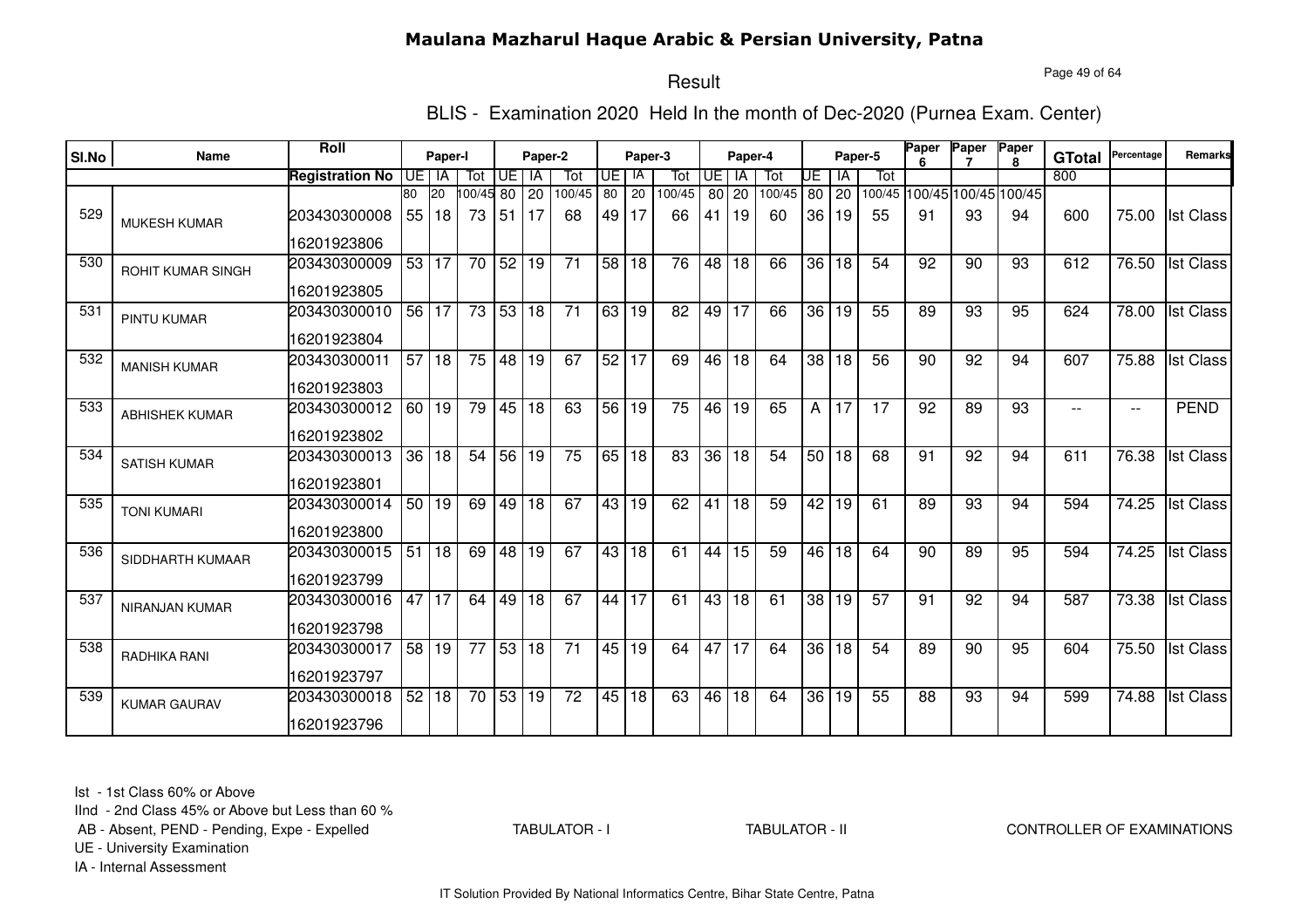Page 50 of 64

# Result

BLIS - Examination 2020 Held In the month of Dec-2020 (Purnea Exam. Center)

|       |                        | Roll                   |                 |                 |          |       |         |        |                 |         |                 |                 |                 |        |                 |                 |         | Paper | Paper                       | Paper        |               | Percentage | Remarks          |
|-------|------------------------|------------------------|-----------------|-----------------|----------|-------|---------|--------|-----------------|---------|-----------------|-----------------|-----------------|--------|-----------------|-----------------|---------|-------|-----------------------------|--------------|---------------|------------|------------------|
| SI.No | Name                   |                        |                 | Paper-I         |          |       | Paper-2 |        |                 | Paper-3 |                 |                 | Paper-4         |        |                 |                 | Paper-5 |       |                             | $\mathbf{R}$ | <b>GTotal</b> |            |                  |
|       |                        | <b>Registration No</b> |                 | UE I IA         | Tot      | UE    | IA      | Tot    | UE              | IA      | Tot             | <b>UE</b>       | <b>IA</b>       | Tot    | UE              | ΙA              | Tot     |       |                             |              | 800           |            |                  |
|       |                        |                        | 80              | 20              | 00/45 80 |       | 20      | 100/45 | 80              | 20      | 100/45          |                 | 80 20           | 100/45 |                 | 80 20           |         |       | 100/45 100/45 100/45 100/45 |              |               |            |                  |
| 540   | <b>GURIYA KUMARI</b>   | 203430300019           | 55              | 19              | 74       | 53 18 |         | 71     | 46 I            | 19      | 65              | 46              | 19              | 65     | 36 <sup>1</sup> | 18              | 54      | 90    | 92                          | 93           | 604           | 75.50      | <b>Ist Class</b> |
|       |                        | 16201923795            |                 |                 |          |       |         |        |                 |         |                 |                 |                 |        |                 |                 |         |       |                             |              |               |            |                  |
| 541   | <b>SHOBHA KUMARI</b>   | 203430300020           | $\overline{58}$ | l 18            | 76       | 45 19 |         | 64     | 41              | 18      | 59              | 42              | 18              | 60     |                 | 48 17           | 65      | 91    | 91                          | 94           | 600           | 75.00      | <b>Ist Class</b> |
|       |                        | 16201923794            |                 |                 |          |       |         |        |                 |         |                 |                 |                 |        |                 |                 |         |       |                             |              |               |            |                  |
| 542   | <b>KHUSHBOO KUMARI</b> | 203430300021           | 47              | 19              | 66       | 52 18 |         | 70     | 43 19           |         | 62              | 37              | 19              | 56     | 44              | 18              | 62      | 89    | 93                          | 94           | 592           | 74.00      | <b>Ist Class</b> |
|       |                        | 16201923793            |                 |                 |          |       |         |        |                 |         |                 |                 |                 |        |                 |                 |         |       |                             |              |               |            |                  |
| 543   | <b>MADHU KUMARI</b>    | 203430300022           | $\overline{51}$ | $\overline{18}$ | 69       | 46 19 |         | 65     |                 | 53 18   | $\overline{71}$ | 47              | $\overline{18}$ | 65     | 36              | 19              | 55      | 93    | 90                          | 95           | 603           | 75.38      | <b>Ist Class</b> |
|       |                        | 16201923792            |                 |                 |          |       |         |        |                 |         |                 |                 |                 |        |                 |                 |         |       |                             |              |               |            |                  |
| 544   | SIKANDAR KUMAR         | 203430300023           | 57              | 19              | 76       | 47 18 |         | 65     | 44              | 19      | 63              | 49              | 19              | 68     | 36 <sup>°</sup> | 18              | 54      | 90    | 93                          | 94           | 603           | 75.38      | <b>Ist Class</b> |
|       |                        | 16201923791            |                 |                 |          |       |         |        |                 |         |                 |                 |                 |        |                 |                 |         |       |                             |              |               |            |                  |
| 545   | <b>BINOD KUMAR</b>     | 203430300024           | 67              | $ 18\rangle$    | 85       |       | 39 19   | 58     | 53 18           |         | $\overline{71}$ | 43              | 18              | 61     | $\overline{36}$ | 19              | 55      | 92    | 89                          | 95           | 606           | 75.75      | <b>Ist Class</b> |
|       |                        | 16201923790            |                 |                 |          |       |         |        |                 |         |                 |                 |                 |        |                 |                 |         |       |                             |              |               |            |                  |
| 546   | <b>BABITA KUMARI</b>   | 203430300025           | 51              | 19              | 70       | 46 18 |         | 64     | 51              | 19      | 70              | 44              | $\overline{18}$ | 62     | 42              | 18              | 60      | 90    | $\overline{92}$             | 94           | 602           | 75.25      | <b>Ist Class</b> |
|       |                        | 16201923789            |                 |                 |          |       |         |        |                 |         |                 |                 |                 |        |                 |                 |         |       |                             |              |               |            |                  |
| 547   | ASHISH KUMAR BHARTI    | 203430300026           | 68              | 18              | 86       | 49 19 |         | 68     | 63 <sup>1</sup> | 18      | 81              | 48              | 19              | 67     | 40 I            | 19              | 59      | 91    | 90                          | 95           | 637           | 79.63      | <b>Ist Class</b> |
|       |                        | 16201923788            |                 |                 |          |       |         |        |                 |         |                 |                 |                 |        |                 |                 |         |       |                             |              |               |            |                  |
| 548   | <b>ANUJ KUMAR</b>      | 203430300027           | 66              | 17              | 83       |       | 48 18   | 66     | 59              | 17      | 76              | 50 <sub>1</sub> | 18              | 68     | 36              | 18              | 54      | 89    | 93                          | 96           | 625           | 78.13      | <b>Ist Class</b> |
|       |                        | 16201923787            |                 |                 |          |       |         |        |                 |         |                 |                 |                 |        |                 |                 |         |       |                             |              |               |            |                  |
| 549   | <b>GUNJAN KUMARI</b>   | 203430300028           | 70              | 19              | 89       |       | 49 18   | 67     |                 | 65 19   | 84              |                 | 52 18           | 70     | 48              | 19              | 67      | 88    | 89                          | 93           | 647           | 80.88      | <b>Ist Class</b> |
|       |                        | 16201923786            |                 |                 |          |       |         |        |                 |         |                 |                 |                 |        |                 |                 |         |       |                             |              |               |            |                  |
| 550   | <b>SADHNA</b>          | 203430300029           | 67              | 18              | 85       | 47    | 19      | 66     |                 | 58 18   | 76              |                 | 50 19           | 69     | 47              | $\overline{18}$ | 65      | 89    | 93                          | 94           | 637           | 79.63      | <b>Ist Class</b> |
|       |                        | 16201923785            |                 |                 |          |       |         |        |                 |         |                 |                 |                 |        |                 |                 |         |       |                             |              |               |            |                  |

Ist - 1st Class 60% or Above

IInd - 2nd Class 45% or Above but Less than 60 %

AB - Absent, PEND - Pending, Expe - Expelled

TABULATOR - I

TABULATOR - II CONTROLLER OF EXAMINATIONS

UE - University Examination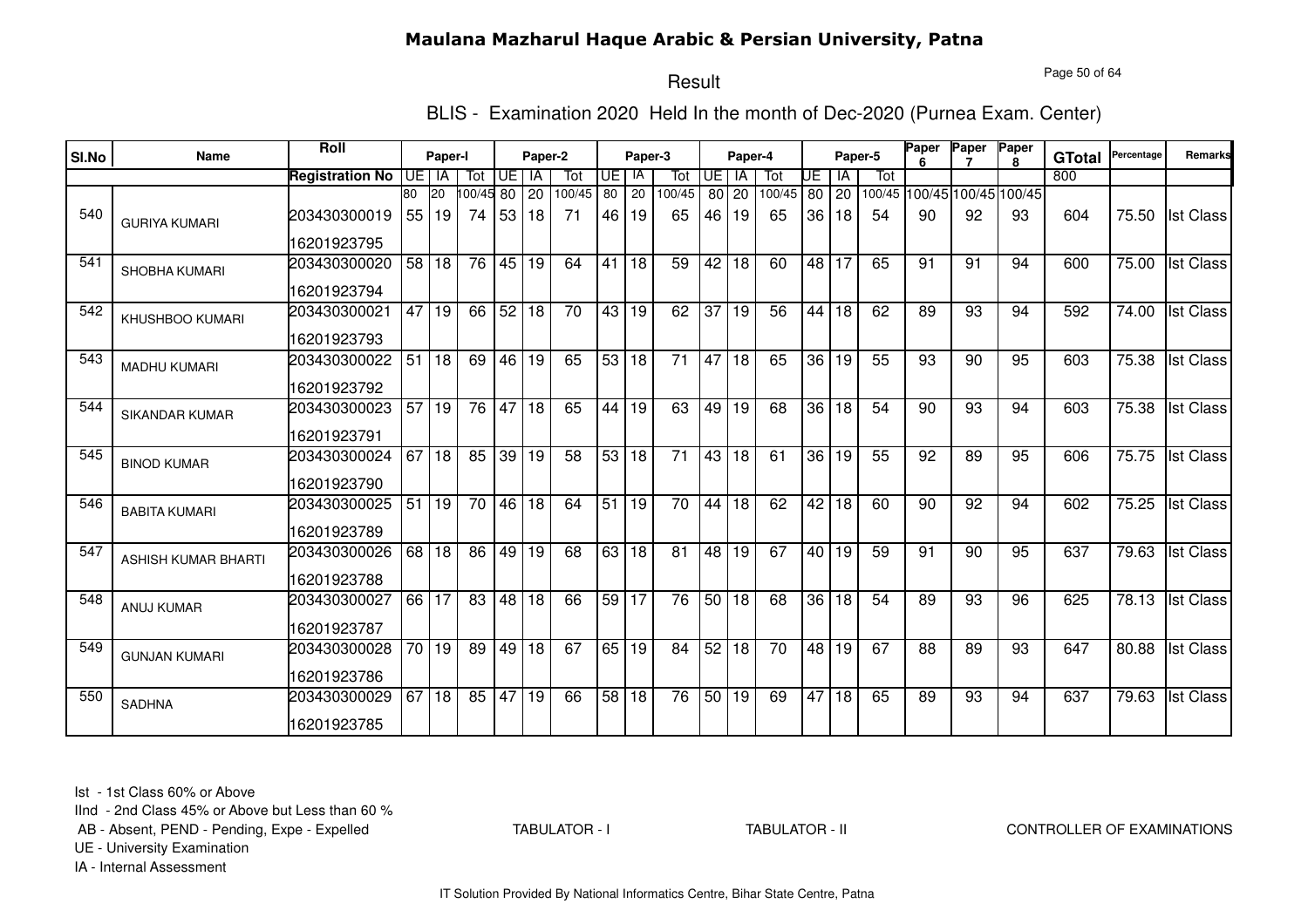Page 51 of 64

# Result

BLIS - Examination 2020 Held In the month of Dec-2020 (Purnea Exam. Center)

| SI.No | Name                      | Roll                   |         | Paper-I         |                       |       | Paper-2         |        |                 | Paper-3         |                 |                 | Paper-4 |        |      |                 | Paper-5         | Paper           | Paper                       | Paper<br>R. | <b>GTotal</b> | Percentage               | Remarks          |
|-------|---------------------------|------------------------|---------|-----------------|-----------------------|-------|-----------------|--------|-----------------|-----------------|-----------------|-----------------|---------|--------|------|-----------------|-----------------|-----------------|-----------------------------|-------------|---------------|--------------------------|------------------|
|       |                           | <b>Registration No</b> | UE I IA |                 | Tot                   | Œ     | <b>IA</b>       | Tot    | UE I            | -IA             | Tot             | <b>UE</b>       | - IA    | Tot    | UE   | IA              | Tot             |                 |                             |             | 800           |                          |                  |
|       |                           |                        | 80      | 20              | $\overline{00/45}$ 80 |       | 20              | 100/45 | 80              | 20              | 100/45          | 80              | 20      | 100/45 | 80   | 20              |                 |                 | 100/45 100/45 100/45 100/45 |             |               |                          |                  |
| 551   | <b>TEJAN KUMAR PANDIT</b> | 203430300030           | 68      | 19              | 87                    | 50    | 18              | 68     | 67              | 19              | 86              | 45              | 18      | 63     | 41   | 19              | 60              | 90              | 92                          | 95          | 641           | 80.13                    | <b>Ist Class</b> |
|       |                           | 16201923784            |         |                 |                       |       |                 |        |                 |                 |                 |                 |         |        |      |                 |                 |                 |                             |             |               |                          |                  |
| 552   | <b>RUBY KUMARI</b>        | 203430300031           |         | 55 18           | 73                    |       | 38 19           | 57     | 53              | 18              | 71              | 36              | 19      | 55     | 40 l | 18              | 58              | 89              | 92                          | 95          | 590           | 73.75                    | <b>Ist Class</b> |
|       |                           | 16201923783            |         |                 |                       |       |                 |        |                 |                 |                 |                 |         |        |      |                 |                 |                 |                             |             |               |                          |                  |
| 553   | PRITI PRERNA              | 203430300032           | 66      | 19              | 85                    | 48 18 |                 | 66     | 60              | 19              | 79              | $\overline{42}$ | 18      | 60     | 39   | 18              | $\overline{57}$ | 90              | $\overline{92}$             | 94          | 623           | $\overline{77.88}$       | <b>Ist Class</b> |
|       |                           | 16201923782            |         |                 |                       |       |                 |        |                 |                 |                 |                 |         |        |      |                 |                 |                 |                             |             |               |                          |                  |
| 554   | <b>SHANU KUMAR</b>        | 203430300033           |         | 65 18           | 83                    | 40 19 |                 | 59     |                 | 63 18           | $\overline{81}$ | 45              | 19      | 64     |      | 38 17           | 55              | $\overline{92}$ | $\overline{90}$             | 93          | 617           | 77.13                    | <b>Ist Class</b> |
|       |                           | 16201923781            |         |                 |                       |       |                 |        |                 |                 |                 |                 |         |        |      |                 |                 |                 |                             |             |               |                          |                  |
| 555   | <b>KANHAIYA KUMAR</b>     | 203430300034           | 67      | 19              | 86                    | 43 18 |                 | 61     | $\overline{57}$ | $ 19\rangle$    | $\overline{76}$ | 42 <sup>1</sup> | 18      | 60     | 42   | 18              | 60              | 92              | 89                          | 94          | 618           | $\overline{77.25}$       | <b>Ist Class</b> |
|       |                           | 16201923780            |         |                 |                       |       |                 |        |                 |                 |                 |                 |         |        |      |                 |                 |                 |                             |             |               |                          |                  |
| 556   | <b>SIKANDAR BHARTI</b>    | 203430300035           | 66      | $\overline{18}$ | 84                    | 43 19 |                 | 62     |                 | 56 18           | $\overline{74}$ | $\overline{37}$ | 17      | 54     | 42   | 19              | 61              | 91              | 93                          | 95          | 614           | 76.75                    | <b>Ist Class</b> |
|       |                           | 16201923779            |         |                 |                       |       |                 |        |                 |                 |                 |                 |         |        |      |                 |                 |                 |                             |             |               |                          |                  |
| 557   | <b>VIKASH KUMAR</b>       | 203430300036           | 46      | 19              | 65                    | 41 18 |                 | 59     | 62              | $\overline{17}$ | 79              | 46              | 18      | 64     | 40 l | 18              | 58              | $\overline{88}$ | $\overline{92}$             | 94          | 599           | 74.88                    | <b>Ist Class</b> |
|       |                           | 16201923778            |         |                 |                       |       |                 |        |                 |                 |                 |                 |         |        |      |                 |                 |                 |                             |             |               |                          |                  |
| 558   | <b>SANGITA KUMARI</b>     | 203430300037           | 16      | 18              | 34                    | 40 18 |                 | 58     | 59 <sub>1</sub> | 19              | 78              | 39              | 18      | 57     | A    | 17              | 17              | 90              | 91                          | 95          | $-$           | $\overline{\phantom{m}}$ | <b>PEND</b>      |
|       |                           | 16201923777            |         |                 |                       |       |                 |        |                 |                 |                 |                 |         |        |      |                 |                 |                 |                             |             |               |                          |                  |
| 559   | <b>SANGEETA KUMARI</b>    | 203430300038           | 48      | 19              | 67                    | 44    | 19              | 63     | 58              | 18              | 76              | 44              | 19      | 63     | 40   | 18              | 58              | 92              | 88                          | 94          | 601           | 75.13                    | <b>Ist Class</b> |
|       |                           | 16201923776            |         |                 |                       |       |                 |        |                 |                 |                 |                 |         |        |      |                 |                 |                 |                             |             |               |                          |                  |
| 560   | <b>JYOTI KUMARI</b>       | 203430300039           | 54      | 18              | 72                    | 47 18 |                 | 65     | 63 I            | 19              | 82              | 48              | 18      | 66     |      | 45 19           | 64              | 91              | 89                          | 93          | 622           | 77.75                    | <b>Ist Class</b> |
|       |                           | 16201923775            |         |                 |                       |       |                 |        |                 |                 |                 |                 |         |        |      |                 |                 |                 |                             |             |               |                          |                  |
| 561   | <b>ANARDIP KUMAR</b>      | 203430300040           | 45      | 19              | 64                    | 44    | $\overline{17}$ | 61     | 62              | 19              | 81              | 42              | 18      | 60     | 41   | $\overline{18}$ | 59              | 90              | 93                          | 94          | 602           | 75.25                    | <b>Ist Class</b> |
|       |                           | 16201923774            |         |                 |                       |       |                 |        |                 |                 |                 |                 |         |        |      |                 |                 |                 |                             |             |               |                          |                  |

Ist - 1st Class 60% or Above

IInd - 2nd Class 45% or Above but Less than 60 %

AB - Absent, PEND - Pending, Expe - Expelled

TABULATOR - I

TABULATOR - II CONTROLLER OF EXAMINATIONS

UE - University Examination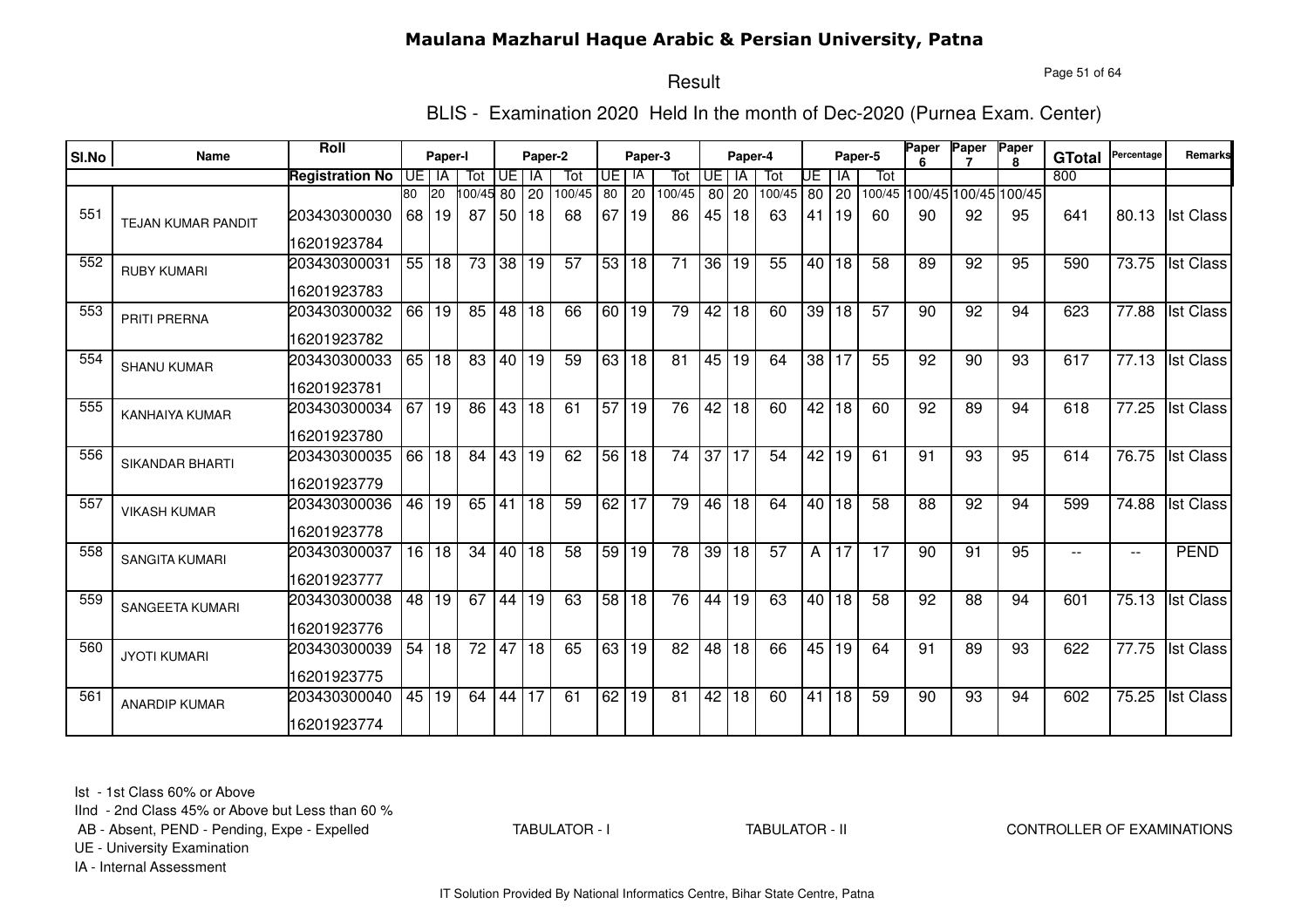Page 52 of 64

# Result

BLIS - Examination 2020 Held In the month of Dec-2020 (Purnea Exam. Center)

| SI.No | Name                  | Roll                   |      | Paper-I |                 |                         | Paper-2         |        |    | Paper-3      |        |                 | Paper-4         |                 |                 |                 | Paper-5         | Paper | Paper                       | Paper<br>R. | <b>GTotal</b> | Percentage               | Remarks          |
|-------|-----------------------|------------------------|------|---------|-----------------|-------------------------|-----------------|--------|----|--------------|--------|-----------------|-----------------|-----------------|-----------------|-----------------|-----------------|-------|-----------------------------|-------------|---------------|--------------------------|------------------|
|       |                       | <b>Registration No</b> | UE I | IA      | Tot             | $\overline{\mathsf{F}}$ | <b>IA</b>       | Tot    | UE | l IA         | Tot    | <b>UE</b>       | IA              | Tot             | UE              | l IA            | Tot             |       |                             |             | 800           |                          |                  |
|       |                       |                        | 80   | 20      | 100/45          | 80                      | 20              | 100/45 | 80 | 20           | 100/45 | 80              | 20              | 100/45          | 80              | $ 20\rangle$    |                 |       | 100/45 100/45 100/45 100/45 |             |               |                          |                  |
| 562   | <b>SNEHA KUMARI</b>   | 203430300041           | 52   | 18      | 70              | A                       | 18              | 18     | 40 | 18           | 58     | 43              | 19              | 62              | 52              | 19              | 71              | 89    | 92                          | 93          | $-$           | $\overline{\phantom{a}}$ | <b>PEND</b>      |
|       |                       | 16201923773            |      |         |                 |                         |                 |        |    |              |        |                 |                 |                 |                 |                 |                 |       |                             |             |               |                          |                  |
| 563   | <b>AJIT KUMAR SAH</b> | 203430300042           |      | 53 17   | 70              | 47 18                   |                 | 65     | 47 | 19           | 66     | 47              | 18              | 65              | 43              | 18              | 61              | 91    | 88                          | 95          | 601           | 75.13                    | <b>Ist Class</b> |
|       |                       | 16201923772            |      |         |                 |                         |                 |        |    |              |        |                 |                 |                 |                 |                 |                 |       |                             |             |               |                          |                  |
| 564   | PRIYANKA KUMARI       | 203430300043           | 44   | 18      | 62              | 41                      | 19              | 60     | 41 | 18           | 59     | 42              | $\overline{19}$ | 61              | 40   17         |                 | $\overline{57}$ | 90    | 89                          | 94          | 572           | $\overline{71.50}$       | <b>Ist Class</b> |
|       |                       | 16201923771            |      |         |                 |                         |                 |        |    |              |        |                 |                 |                 |                 |                 |                 |       |                             |             |               |                          |                  |
| 565   | NIRANJAN KUMAR        | 203430300044           |      | 55 19   | $\overline{74}$ | 44                      | $\overline{18}$ | 62     | 41 | 19           | 60     | 39              | $\overline{17}$ | $\overline{56}$ |                 | 42 18           | 60              | 91    | 89                          | 94          | 586           | 73.25                    | <b>Ist Class</b> |
|       |                       | 16201923770            |      |         |                 |                         |                 |        |    |              |        |                 |                 |                 |                 |                 |                 |       |                             |             |               |                          |                  |
| 566   | <b>SANJAR IMAM</b>    | 203430300045           |      | 49 18   | 67              | 45 19                   |                 | 64     | 44 | 17           | 61     |                 | 50 18           | 68              |                 | 42 18           | 60              | 89    | 92                          | 94          | 595           | 74.38                    | <b>Ist Class</b> |
|       |                       | 16201923769            |      |         |                 |                         |                 |        |    |              |        |                 |                 |                 |                 |                 |                 |       |                             |             |               |                          |                  |
| 567   | <b>KUMARI VANDANA</b> | 203430300046           |      | 58 17   | 75              |                         | 46 18           | 64     | 46 | <b>18</b>    | 64     | 49              | $\overline{19}$ | 68              | 48              | $\overline{18}$ | 66              | 92    | 91                          | 93          | 613           | 76.63                    | <b>Ist Class</b> |
|       |                       | 16201923768            |      |         |                 |                         |                 |        |    |              |        |                 |                 |                 |                 |                 |                 |       |                             |             |               |                          |                  |
| 568   | <b>AVDHESH KUMAR</b>  | 203430300047           | 52   | 19      | 71              |                         | 45 18           | 63     | 46 | $ 19\rangle$ | 65     | $\overline{41}$ | $\overline{18}$ | 59              | 42              | 17              | 59              | 90    | $\overline{92}$             | 94          | 593           | 74.13                    | <b>Ist Class</b> |
|       |                       | 16201923767            |      |         |                 |                         |                 |        |    |              |        |                 |                 |                 |                 |                 |                 |       |                             |             |               |                          |                  |
| 569   | PUJA KUMARI           | 203430300048           | 52   | 18      | 70              |                         | 45 19           | 64     | 64 | 18           | 82     | 47              | 19              | 66              | 42              | 18              | 60              | 89    | 93                          | 94          | 618           | 77.25                    | <b>Ist Class</b> |
|       |                       | 16201923766            |      |         |                 |                         |                 |        |    |              |        |                 |                 |                 |                 |                 |                 |       |                             |             |               |                          |                  |
| 570   | <b>RAKESH KUMAR</b>   | 203430300049           | 53   | 19      | 72              | 46 <sup>1</sup>         | 18              | 64     | 59 | 19           | 78     | 46              | 18              | 64              | 39              | 19              | 58              | 91    | 90                          | 95          | 612           | 76.50                    | <b>Ist Class</b> |
|       |                       | 16201923765            |      |         |                 |                         |                 |        |    |              |        |                 |                 |                 |                 |                 |                 |       |                             |             |               |                          |                  |
| 571   | <b>SHARDA KUMARI</b>  | 203430300050           | 58   | 18      | 76              |                         | 43 19           | 62     | 62 | l 18         | 80     | 36              | 19              | 55              | 38 <sup>1</sup> | 18              | 56              | 90    | 89                          | 94          | 602           | 75.25                    | <b>Ist Class</b> |
|       |                       | 16201923764            |      |         |                 |                         |                 |        |    |              |        |                 |                 |                 |                 |                 |                 |       |                             |             |               |                          |                  |
| 572   | MAHMOODA MAZHAR       | 203430300051           | 57   | 17      | 74              | 47                      | $\overline{19}$ | 66     |    | 60 19        | 79     | 49              | 18              | 67              | 38 17           |                 | 55              | 88    | 93                          | 95          | 617           | 77.13                    | <b>Ist Class</b> |
|       |                       | 16201500292            |      |         |                 |                         |                 |        |    |              |        |                 |                 |                 |                 |                 |                 |       |                             |             |               |                          |                  |

Ist - 1st Class 60% or Above

IInd - 2nd Class 45% or Above but Less than 60 %

AB - Absent, PEND - Pending, Expe - Expelled

TABULATOR - I

TABULATOR - II CONTROLLER OF EXAMINATIONS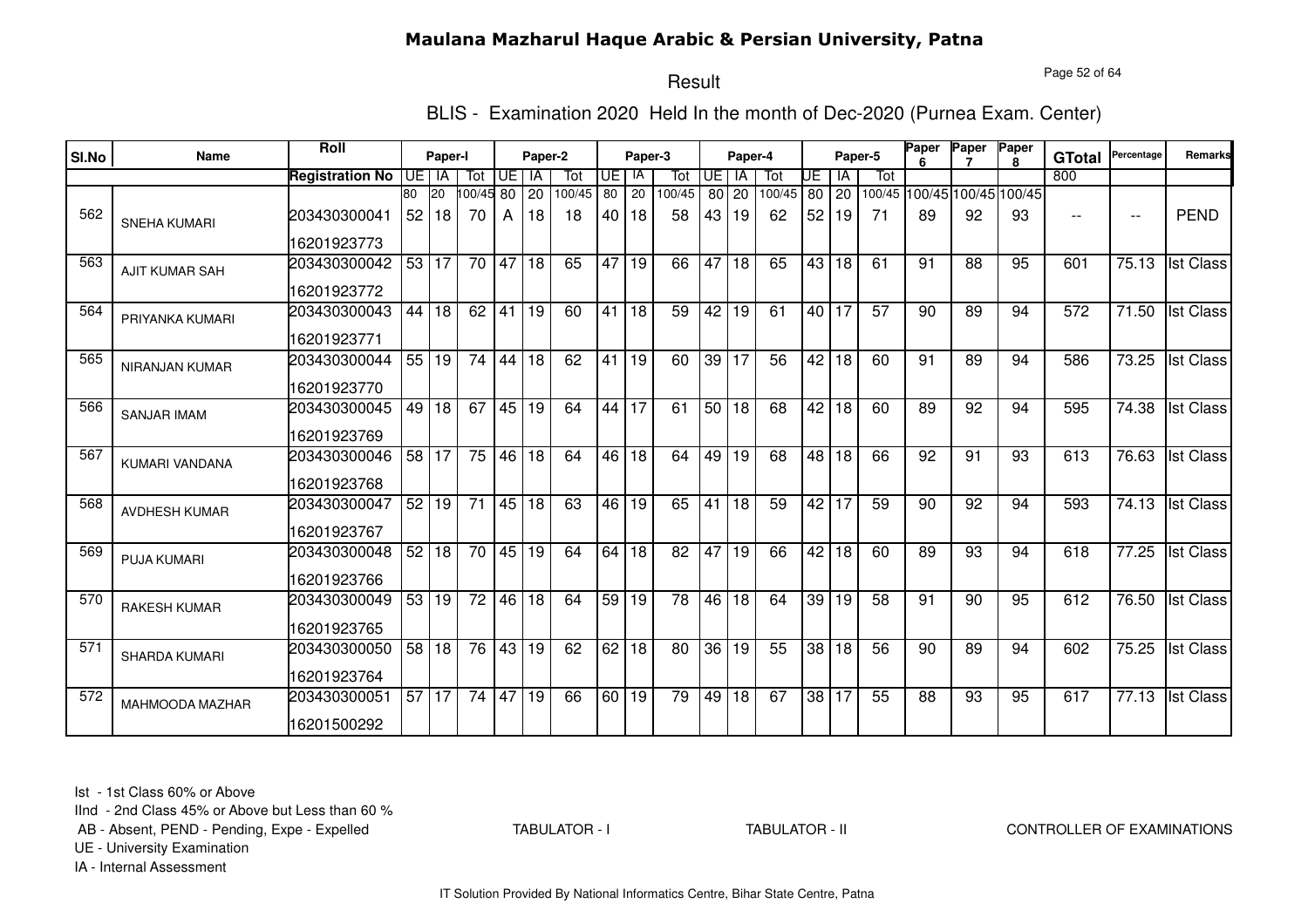Page 53 of 64

#### Result

BLIS - Examination 2020 Held In the month of Dec-2020 (Purnea Exam. Center)

| SI.No | Name                      | Roll                   |                 | Paper-I |                 |                 | Paper-2         |                 |                 | Paper-3         |                 |                 | Paper-4         |                 |    |         | Paper-5 | Paper           | Paper           | Paper                | <b>GTotal</b> | Percentage               | Remarks          |
|-------|---------------------------|------------------------|-----------------|---------|-----------------|-----------------|-----------------|-----------------|-----------------|-----------------|-----------------|-----------------|-----------------|-----------------|----|---------|---------|-----------------|-----------------|----------------------|---------------|--------------------------|------------------|
|       |                           | <b>Registration No</b> | UE <sup>1</sup> | IA      | Tot             | UE              | IA              | Tot             | UE              | IA              | Tot             | UE              | IA              | Tot             | UE | IA      | Tot     |                 |                 |                      | 800           |                          |                  |
|       |                           |                        | 80              | 20      | 00/45 80        |                 | $\overline{20}$ | 100/45          | $\overline{80}$ | $\overline{20}$ | 100/45          | 80              | 20              | 100/45          |    | $80$ 20 | 100/45  |                 |                 | 100/45 100/45 100/45 |               |                          |                  |
| 573   | KHUSHNUDA MAZHAR          | 203430300052           |                 | 50118   | 68              | 44              | 18              | 62              | 57              | 18              | 75              | 48              | 19              | 67              |    | 38 18   | 56      | 89              | 92              | 94                   | 603           | 75.38                    | <b>Ist Class</b> |
|       |                           | 16201500193            |                 |         |                 |                 |                 |                 |                 |                 |                 |                 |                 |                 |    |         |         |                 |                 |                      |               |                          |                  |
| 574   | <b>INDRANEEL KUMAR</b>    | 203430300053           |                 | 59 12   | 71              | 39 13           |                 | $\overline{52}$ | 64              | 14              | 78              | 39              | $\overline{13}$ | 52              |    | 58 14   | 72      | 88              | 89              | 88                   | 590           | 73.75                    | <b>Ist Class</b> |
|       |                           | 16201923860            |                 |         |                 |                 |                 |                 |                 |                 |                 |                 |                 |                 |    |         |         |                 |                 |                      |               |                          |                  |
| 575   | <b>RAMESH KUMAR</b>       | 203430300054           | 52              | 13      | 65              | 42              | 14              | 56              | 66              | 13              | 79              | 48              | 14              | 62              | 44 | 13      | 57      | 87              | 87              | 86                   | 579           | 72.38                    | <b>Ist Class</b> |
|       |                           | 16201923859            |                 |         |                 |                 |                 |                 |                 |                 |                 |                 |                 |                 |    |         |         |                 |                 |                      |               |                          |                  |
| 576   | RAZI IQUBAL               | 203430300055           | 58              | 12      | 70              | 47              | 13              | 60              | 68              | 14              | 82              | 48              | 13              | 61              | 42 | 12      | 54      | 80              | 81              | 85                   | 573           | 71.63                    | <b>Ist Class</b> |
|       |                           | 16201923858            |                 |         |                 |                 |                 |                 |                 |                 |                 |                 |                 |                 |    |         |         |                 |                 |                      |               |                          |                  |
| 577   | <b>NITISH KUMAR</b>       | 203430300056           | 59              | 13      | 72              | 48              | 14              | 62              | 69 l            | 13              | 82              | 50 <sub>1</sub> | 12              | 62              |    | 50 14   | 64      | 88              | 88              | 87                   | 605           | 75.63                    | <b>Ist Class</b> |
|       |                           | 16201923857            |                 |         |                 |                 |                 |                 |                 |                 |                 |                 |                 |                 |    |         |         |                 |                 |                      |               |                          |                  |
| 578   | <b>SUSHIL KUMAR</b>       | 203430300057           | 57              | 14      | $\overline{71}$ | 39              | 13              | 52              | 62              | 14              | 76              | 43              | $\overline{13}$ | $\overline{56}$ |    | 50 15   | 65      | $\overline{87}$ | 86              | 86                   | 579           | 72.38                    | <b>Ist Class</b> |
|       |                           | 16201923856            |                 |         |                 |                 |                 |                 |                 |                 |                 |                 |                 |                 |    |         |         |                 |                 |                      |               |                          |                  |
| 579   | PAPPU AHIR                | 203430300058           |                 | 60 15   | 75              |                 | 39 14           | $\overline{53}$ | 65              | $\overline{18}$ | $\overline{83}$ |                 | 43 17           | 60              |    | 40 16   | 56      | 89              | $\overline{90}$ | $\overline{92}$      | 598           | 74.75                    | <b>Ist Class</b> |
|       |                           | 16201923855            |                 |         |                 |                 |                 |                 |                 |                 |                 |                 |                 |                 |    |         |         |                 |                 |                      |               |                          |                  |
| 580   | <b>NEHA KUMARI</b>        | 203430300059           | 54              | 13      | 67              | 41              | 12              | 53              | 63              | 14              | 77              | 44              | 12              | 56              | 41 | 14      | 55      | 89              | 93              | 92                   | 582           | 72.75                    | <b>Ist Class</b> |
|       |                           | 16201923854            |                 |         |                 |                 |                 |                 |                 |                 |                 |                 |                 |                 |    |         |         |                 |                 |                      |               |                          |                  |
| 344   |                           |                        |                 |         |                 |                 |                 |                 |                 |                 |                 |                 |                 |                 |    |         |         |                 |                 |                      |               |                          |                  |
| 581   | SMITA KUMARI              | 193440300052           |                 | 49 19   | 68              | A               | 19              | 19              | 52              | 19              | 71              | 50 <sub>1</sub> | 19              | 69              | 44 | 19      | 63      | А               | A               | A                    |               | $\overline{\phantom{a}}$ | <b>PEND</b>      |
|       |                           | 16201702186            |                 |         |                 |                 |                 |                 |                 |                 |                 |                 |                 |                 |    |         |         |                 |                 |                      |               |                          |                  |
| 582   | ROSHAN KUMAR              | 203440300001           |                 | 48 19   | 67              | 52              | 19              | $\overline{71}$ | 43              | 19              | 62              | 58              | 19              | $\overline{77}$ |    | 42 19   | 61      | 90              | 89              | 90                   | 607           | 75.88                    | <b>Ist Class</b> |
|       |                           | 16201921917            |                 |         |                 |                 |                 |                 |                 |                 |                 |                 |                 |                 |    |         |         |                 |                 |                      |               |                          |                  |
| 583   | <b>LALAN KUMAR MANDAL</b> | 203440300002           | 52              | 18      | 70              | $\overline{53}$ | 18              | $\overline{71}$ | 52              | $\overline{18}$ | $\overline{70}$ | 44              | 18              | 62              |    | 50 18   | 68      | 87              | $\overline{82}$ | 91                   | 601           | 75.13                    | <b>Ist Class</b> |
|       |                           | 16201921916            |                 |         |                 |                 |                 |                 |                 |                 |                 |                 |                 |                 |    |         |         |                 |                 |                      |               |                          |                  |

Ist - 1st Class 60% or Above

IInd - 2nd Class 45% or Above but Less than 60 %

AB - Absent, PEND - Pending, Expe - Expelled

TABULATOR - I

TABULATOR - II CONTROLLER OF EXAMINATIONS

UE - University Examination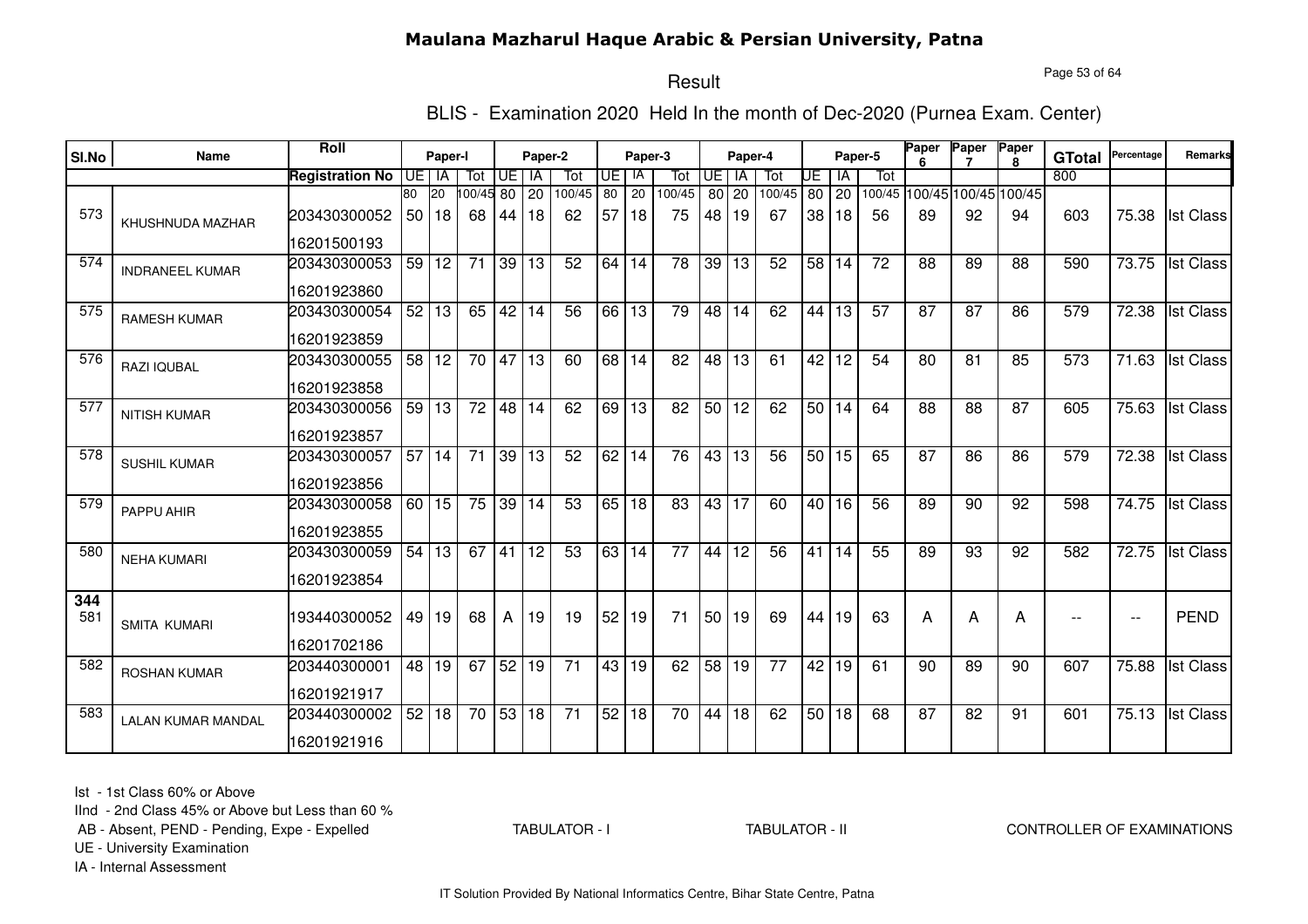Page 54 of 64

# Result

BLIS - Examination 2020 Held In the month of Dec-2020 (Purnea Exam. Center)

| SI.No | Name                   | Roll                   |         | Paper-I |                 |       | Paper-2 |        |                 | Paper-3 |                 |           | Paper-4         |        |       |              | Paper-5         | Paper | Paper           | Paper                       | <b>GTotal</b> | Percentage         | Remarks          |
|-------|------------------------|------------------------|---------|---------|-----------------|-------|---------|--------|-----------------|---------|-----------------|-----------|-----------------|--------|-------|--------------|-----------------|-------|-----------------|-----------------------------|---------------|--------------------|------------------|
|       |                        | <b>Registration No</b> | UE I IA |         | Tot             | UE    | IA      | Tot    | <b>UE</b>       | IA      | Tot             | <b>UE</b> | - IA            | Tot    | UE    | IA           | Tot             |       |                 |                             | 800           |                    |                  |
|       |                        |                        | 80      | 20      | 100/45 80       |       | 20      | 100/45 | 80              | 20      | 100/45          | 80 l      | 20              | 100/45 | 80 20 |              |                 |       |                 | 100/45 100/45 100/45 100/45 |               |                    |                  |
| 584   | <b>SUMAN MISTRY</b>    | 203440300003           |         | 55 018  | 73              | 51    | 18      | 69     | 52              | 18      | 70              | 44        | 18              | 62     | 42    | 18           | 60              | 88    | 86              | 92                          | 600           | 75.00              | <b>Ist Class</b> |
|       |                        | 16201921915            |         |         |                 |       |         |        |                 |         |                 |           |                 |        |       |              |                 |       |                 |                             |               |                    |                  |
| 585   | <b>BHAVISHYA KUMAR</b> | 203440300004           |         | 50 19   | 69              | 48 19 |         | 67     | 46              | 19      | 65              | 48        | 19              | 67     |       | 38 19        | 57              | 89    | 84              | 93                          | 591           | 73.88              | <b>Ist Class</b> |
|       |                        | 16201921914            |         |         |                 |       |         |        |                 |         |                 |           |                 |        |       |              |                 |       |                 |                             |               |                    |                  |
| 586   | <b>NUTAN KUMARI</b>    | 203440300005           |         | 45   18 | 63              | 47    | 18      | 65     |                 | 45 18   | 63              | 45        | 18              | 63     |       | 36 18        | 54              | 84    | 86              | 90                          | 568           | 71.00              | <b>Ist Class</b> |
|       |                        | 16201921913            |         |         |                 |       |         |        |                 |         |                 |           |                 |        |       |              |                 |       |                 |                             |               |                    |                  |
| 587   | <b>RITESH KUMAR</b>    | 203440300006           |         | 52 19   | $\overline{71}$ | 41    | 18      | 59     |                 | 48 19   | 67              |           | 43 19           | 62     |       | 43 19        | 62              | 89    | $\overline{90}$ | 89                          | 589           | 73.63              | <b>Ist Class</b> |
|       |                        | 16201921912            |         |         |                 |       |         |        |                 |         |                 |           |                 |        |       |              |                 |       |                 |                             |               |                    |                  |
| 588   | PRAFUL ANAND           | 203440300007           |         | 50 18   | 68              | 51    | 18      | 69     | 46              | 18      | 64              |           | 50 18           | 68     |       | 36 18        | 54              | 86    | 88              | 90                          | 587           | 73.38              | <b>Ist Class</b> |
|       |                        | 16201921911            |         |         |                 |       |         |        |                 |         |                 |           |                 |        |       |              |                 |       |                 |                             |               |                    |                  |
| 589   | <b>NISHA VERMA</b>     | 203440300008           |         | 48 19   | 67              | 44 19 |         | 63     |                 | 47 19   | 66              | 46        | $\overline{19}$ | 65     |       | 42 19        | 61              | 89    | 90              | 90                          | 591           | $\overline{73.88}$ | <b>Ist Class</b> |
|       |                        | 16201921910            |         |         |                 |       |         |        |                 |         |                 |           |                 |        |       |              |                 |       |                 |                             |               |                    |                  |
| 590   | SINDHU BHARTI          | 203440300009           |         | 40 18   | 58              | 43    | 18      | 61     | 53              | 18      | 71              | 52        | 18              | 70     |       | 43 18        | 61              | 90    | 86              | 89                          | 586           | 73.25              | <b>Ist Class</b> |
|       |                        | 16201921909            |         |         |                 |       |         |        |                 |         |                 |           |                 |        |       |              |                 |       |                 |                             |               |                    |                  |
| 591   | <b>ARVIND KUMAR</b>    | 203440300010           | 40      | 19      | 59              | 36    | 19      | 55     | 37              | 19      | 56              | 46        | 19              | 65     | 41    | $ 19\rangle$ | 60              | 90    | 89              | 92                          | 566           | 70.75              | <b>Ist Class</b> |
|       |                        | 16201921908            |         |         |                 |       |         |        |                 |         |                 |           |                 |        |       |              |                 |       |                 |                             |               |                    |                  |
| 592   | <b>SANTOSH KUMAR</b>   | 203440300011           | 49      | 18      | 67              | 53 18 |         | 71     | 50 <sup>1</sup> | 18      | 68              | 51        | 18              | 69     |       | 40 18        | 58              | 89    | 84              | 90                          | 596           | 74.50              | <b>Ist Class</b> |
|       |                        | 16201921907            |         |         |                 |       |         |        |                 |         |                 |           |                 |        |       |              |                 |       |                 |                             |               |                    |                  |
| 593   | <b>AKHILESH KUMAR</b>  | 203440300012           | 41      | 18      | 59              | 49 18 |         | 67     |                 | 50 18   | 68              | 47        | $\overline{18}$ | 65     |       | 33 18        | $\overline{51}$ | 84    | $\overline{87}$ | 90                          | 571           | $\overline{71.38}$ | <b>Ist Class</b> |
|       |                        | 16201921906            |         |         |                 |       |         |        |                 |         |                 |           |                 |        |       |              |                 |       |                 |                             |               |                    |                  |
| 594   | <b>GAGAN KUMAR</b>     | 203440300013           | 49      | 19      | 68              | 49    | 19      | 68     | 54              | 19      | $\overline{73}$ | 49        | $\overline{19}$ | 68     | 34    | 19           | 53              | 89    | 87              | 89                          | 595           | 74.38              | <b>Ist Class</b> |
|       |                        | 16201921905            |         |         |                 |       |         |        |                 |         |                 |           |                 |        |       |              |                 |       |                 |                             |               |                    |                  |

Ist - 1st Class 60% or Above

IInd - 2nd Class 45% or Above but Less than 60 %

AB - Absent, PEND - Pending, Expe - Expelled

TABULATOR - I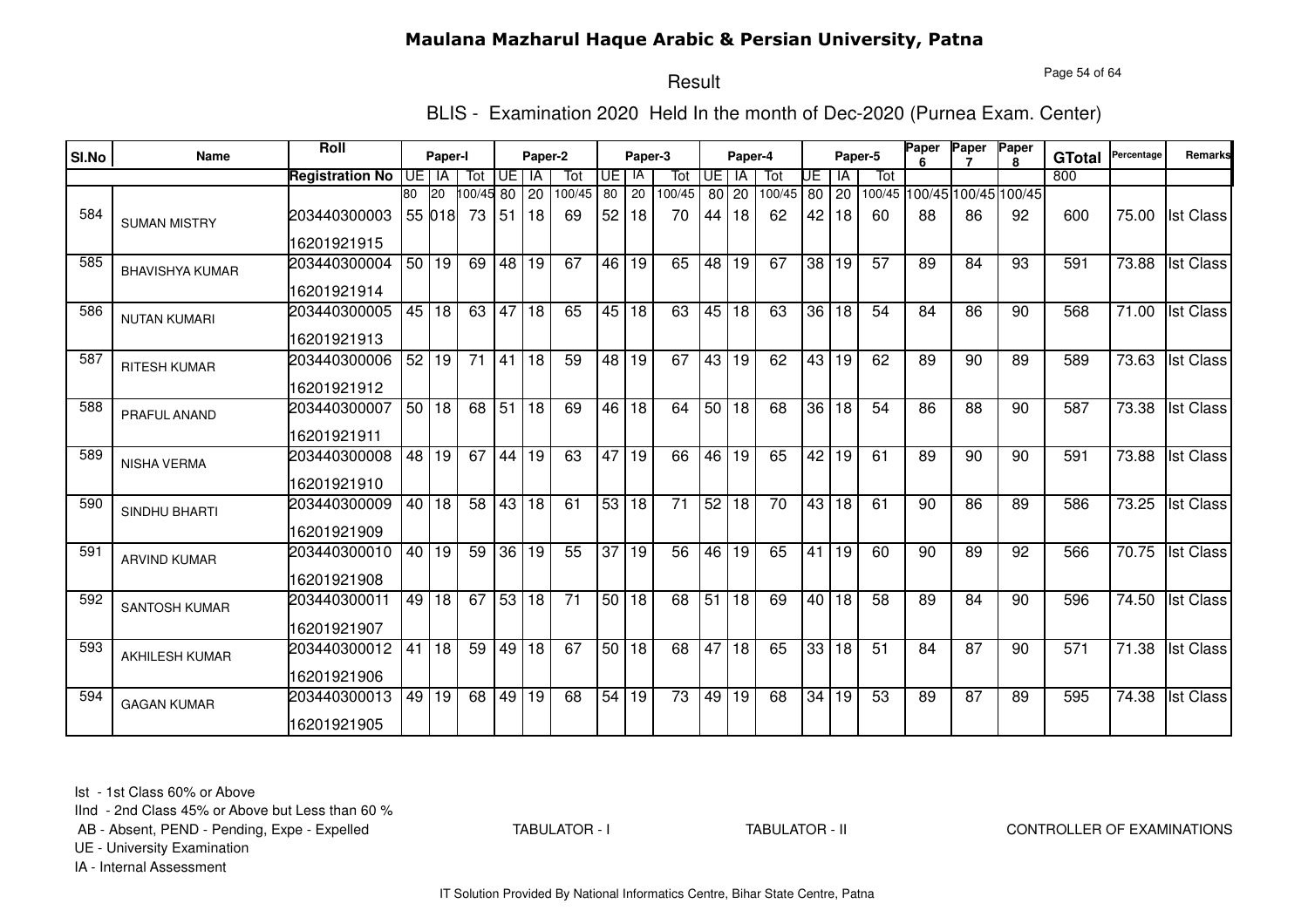Page 55 of 64

# Result

BLIS - Examination 2020 Held In the month of Dec-2020 (Purnea Exam. Center)

| SI.No | Name                       | Roll                   |       | Paper-I   |        |                 | Paper-2 |                 |                 | Paper-3 |                 |                 | Paper-4         |        |                 |         | Paper-5 | Paper           | Paper | Paper                       | <b>GTotal</b> | Percentage | Remarks          |
|-------|----------------------------|------------------------|-------|-----------|--------|-----------------|---------|-----------------|-----------------|---------|-----------------|-----------------|-----------------|--------|-----------------|---------|---------|-----------------|-------|-----------------------------|---------------|------------|------------------|
|       |                            | <b>Registration No</b> | UEIIA |           | Tot    | UE              | - IA    | Tot             | UE I            | IA      | Tot             | <b>UE</b>       | -IA             | Tot    | UE              | ΙA      | Tot     |                 |       |                             | 800           |            |                  |
|       |                            |                        | 80    | <b>20</b> | 100/45 | 80              | 20      | 100/45          | 80              | 20      | 100/45          | 80 l            | 20              | 100/45 | 80              | 20      |         |                 |       | 100/45 100/45 100/45 100/45 |               |            |                  |
| 595   | <b>DIKSHA KUMARI</b>       | 203440300014           |       | 49 18     | 67     | 50              | 18      | 68              | 56 <sub>1</sub> | 18      | 74              | 47              | 18              | 65     | 38              | 18      | 56      | 90              | 88    | 88                          | 596           | 74.50      | <b>Ist Class</b> |
|       |                            | 16201921904            |       |           |        |                 |         |                 |                 |         |                 |                 |                 |        |                 |         |         |                 |       |                             |               |            |                  |
| 596   | PRIYANKA KUMARI            | 203440300015           | 51    | 19        | 70     |                 | 46 19   | 65              | 54              | 19      | 73              | 50              | 19              | 69     | 42              | 19      | 61      | 89              | 84    | 89                          | 600           | 75.00      | <b>Ist Class</b> |
|       |                            | 16201921903            |       |           |        |                 |         |                 |                 |         |                 |                 |                 |        |                 |         |         |                 |       |                             |               |            |                  |
| 597   | <b>MD TABREJ ALAM</b>      | 203440300016           |       | 49 18     | 67     |                 | 38 18   | 56              | 50 18           |         | 68              | 44              | 18              | 62     | 34              | 18      | 52      | 90              | 90    | 91                          | 576           | 72.00      | <b>Ist Class</b> |
|       |                            | 16201921902            |       |           |        |                 |         |                 |                 |         |                 |                 |                 |        |                 |         |         |                 |       |                             |               |            |                  |
| 598   | <b>GAUTAM KUMAR</b>        | 203440300017           |       | 48 19     | 67     | 53 19           |         | $\overline{72}$ | 58 19           |         | $\overline{77}$ | 49              | 19              | 68     | 35              | 19      | 54      | $\overline{87}$ | 85    | 90                          | 600           | 75.00      | <b>Ist Class</b> |
|       | <b>PATRALEK</b>            | 16201921901            |       |           |        |                 |         |                 |                 |         |                 |                 |                 |        |                 |         |         |                 |       |                             |               |            |                  |
| 599   | <b>JHARU MISTRI</b>        | 203440300018           |       | 50118     | 68     | 55 18           |         | 73              | 56 18           |         | 74              | 43              | 18              | 61     |                 | $40$ 18 | 58      | 86              | 87    | 89                          | 596           | 74.50      | <b>Ist Class</b> |
|       |                            | 16201921900            |       |           |        |                 |         |                 |                 |         |                 |                 |                 |        |                 |         |         |                 |       |                             |               |            |                  |
| 600   | <b>GULABSHA PARWEEN</b>    | 203440300019           | 41    | 18        | 59     |                 | 52 18   | 70              | 54 18           |         | $\overline{72}$ | 46              | $\overline{18}$ | 64     | 30 <sub>1</sub> | 18      | 48      | 89              | 86    | 88                          | 576           | 72.00      | <b>Ist Class</b> |
|       |                            | 16201921899            |       |           |        |                 |         |                 |                 |         |                 |                 |                 |        |                 |         |         |                 |       |                             |               |            |                  |
| 601   | <b>MINAXI KUMARI</b>       | 203440300020           | 50    | 19        | 69     | $\overline{48}$ | 19      | 67              | 54              | 19      | 73              | 46              | 19              | 65     | 36              | 19      | 55      | 90              | 82    | 89                          | 590           | 73.75      | <b>Ist Class</b> |
|       |                            | 16201921898            |       |           |        |                 |         |                 |                 |         |                 |                 |                 |        |                 |         |         |                 |       |                             |               |            |                  |
| 602   | <b>PUSPHPA KUMARI</b>      | 203440300021           | 44    | 18        | 62     | 49              | 18      | 67              | 56 <sup>1</sup> | 18      | 74              | 43              | 18              | 61     | 30 <sub>1</sub> | 18      | 48      | 90              | 83    | 89                          | 574           | 71.75      | <b>Ist Class</b> |
|       |                            | 16201921897            |       |           |        |                 |         |                 |                 |         |                 |                 |                 |        |                 |         |         |                 |       |                             |               |            |                  |
| 603   | <b>CHANDAN KUMAR CHAND</b> | 203440300022           | 43    | 19        | 62     |                 | 55 19   | 74              | 60 19           |         | 79              | 44              | 19              | 63     | 52              | 19      | 71      | 87              | 84    | 87                          | 607           | 75.88      | <b>Ist Class</b> |
|       |                            | 16201921896            |       |           |        |                 |         |                 |                 |         |                 |                 |                 |        |                 |         |         |                 |       |                             |               |            |                  |
| 604   | <b>AJAY KUMAR</b>          | 203440300023           | 51    | 18        | 69     | $\overline{28}$ | 18      | 46              | 56              | 18      | 74              | 43              | $\overline{18}$ | 61     | $\overline{36}$ | 18      | 54      | 86              | 87    | 90                          | 567           | 70.88      | <b>Ist Class</b> |
|       |                            | 16201921895            |       |           |        |                 |         |                 |                 |         |                 |                 |                 |        |                 |         |         |                 |       |                             |               |            |                  |
| 605   | <b>VISHWABANDHU KUMAR</b>  | 203440300024           | 44    | 18        | 62     | 51              | 18      | 69              | 50              | 18      | 68              | $\overline{48}$ | $\overline{18}$ | 66     | 30 <sup>7</sup> | 18      | 48      | 84              | 89    | 91                          | 577           | 72.13      | <b>Ist Class</b> |
|       |                            | 16201921894            |       |           |        |                 |         |                 |                 |         |                 |                 |                 |        |                 |         |         |                 |       |                             |               |            |                  |

Ist - 1st Class 60% or Above

IInd - 2nd Class 45% or Above but Less than 60 %

AB - Absent, PEND - Pending, Expe - Expelled

TABULATOR - I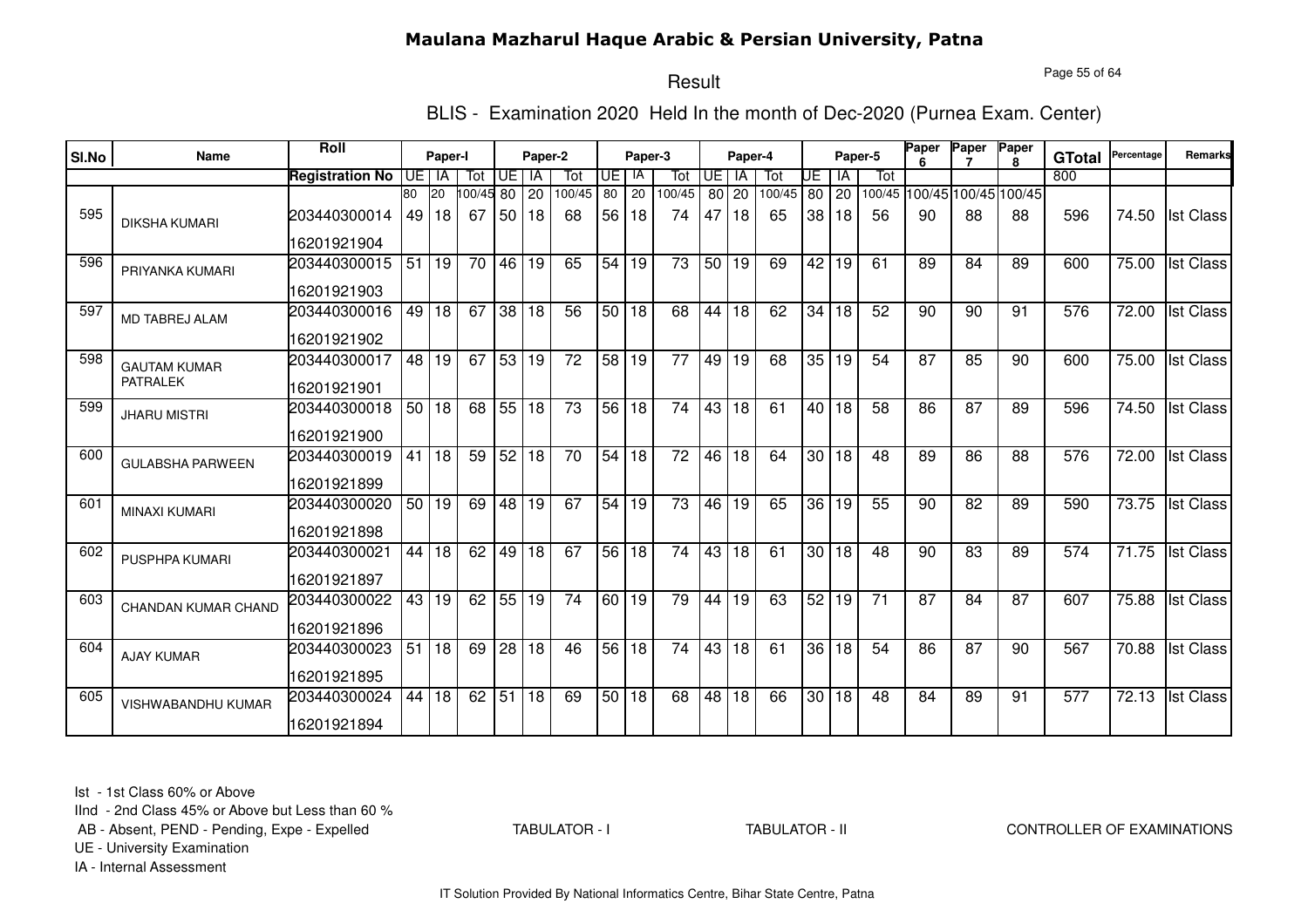Page 56 of 64

# Result

BLIS - Examination 2020 Held In the month of Dec-2020 (Purnea Exam. Center)

| SI.No | Name                  | Roll                   |         | Paper-I |           |                 | Paper-2 |                 |                 | Paper-3         |                 |                 | Paper-4         |                 |    |                 | Paper-5         | Paper | Paper | Paper                       | <b>GTotal</b> | Percentage               | Remarks          |
|-------|-----------------------|------------------------|---------|---------|-----------|-----------------|---------|-----------------|-----------------|-----------------|-----------------|-----------------|-----------------|-----------------|----|-----------------|-----------------|-------|-------|-----------------------------|---------------|--------------------------|------------------|
|       |                       | <b>Registration No</b> | UE I IA |         | Tot       | UE              | IA      | Tot             | IUE I           | - IA            | Tot             | <b>UE</b>       | - IA            | Tot             | UE | IA              | Tot             |       |       |                             | 800           |                          |                  |
|       |                       |                        | 80      | 20      | 100/45 80 |                 | 20      | 100/45          | $\overline{80}$ | $\overline{20}$ | 100/45          | 80 l            | 20              | 100/45          |    | 80 20           |                 |       |       | 100/45 100/45 100/45 100/45 |               |                          |                  |
| 606   | <b>PRITI KUMARI</b>   | 203440300025           |         | 53 18   | 71        | 53 18           |         | 71              | 54              | 18              | 72              | 45              | 18              | 63              |    | 34 18           | 52              | 89    | 87    | 92                          | 597           | 74.63                    | <b>Ist Class</b> |
|       |                       | 16201921893            |         |         |           |                 |         |                 |                 |                 |                 |                 |                 |                 |    |                 |                 |       |       |                             |               |                          |                  |
| 607   | <b>DIPTI KUMARI</b>   | 203440300026           |         | 50 19   | 69        | 42              | 19      | 61              | 52              | 19              | 71              | $\overline{38}$ | 19              | 57              |    | 30 19           | 49              | 90    | 88    | 93                          | 578           | 72.25                    | <b>Ist Class</b> |
|       |                       | 16201921892            |         |         |           |                 |         |                 |                 |                 |                 |                 |                 |                 |    |                 |                 |       |       |                             |               |                          |                  |
| 608   | <b>BABITA KUMARI</b>  | 203440300027           |         | 42 18   | 60        | 50 18           |         | 68              |                 | 38 18           | 56              | 44              | 18              | 62              |    | 33 18           | $\overline{51}$ | 87    | 90    | 91                          | 565           | 70.63                    | <b>Ist Class</b> |
|       |                       | 16201921891            |         |         |           |                 |         |                 |                 |                 |                 |                 |                 |                 |    |                 |                 |       |       |                             |               |                          |                  |
| 609   | <b>ABHINAV KUMAR</b>  | 203440300028           |         | 46 19   | 65        | 48 19           |         | 67              | 51 19           |                 | $\overline{70}$ | 47              | 19              | 66              |    | 38 19           | 57              | 89    | 86    | 92                          | 592           | 74.00                    | <b>Ist Class</b> |
|       |                       | 16201921890            |         |         |           |                 |         |                 |                 |                 |                 |                 |                 |                 |    |                 |                 |       |       |                             |               |                          |                  |
| 610   | <b>SHANU KUMARI</b>   | 203440300029           | 51      | 19      | 70        | $\mathsf{A}$    | 19      | 19              |                 | 47 19           | 66              | 44              | $\overline{19}$ | 63              |    | 33 19           | 52              | 90    | 89    | 93                          |               | $\overline{\phantom{a}}$ | <b>PEND</b>      |
|       |                       | 16201921889            |         |         |           |                 |         |                 |                 |                 |                 |                 |                 |                 |    |                 |                 |       |       |                             |               |                          |                  |
| 611   | PINKI KUMARI          | 203440300030           | 46      | 18      |           | 64 39 18        |         | 57              |                 | 41 18           | 59              | $\overline{39}$ | 18              | $\overline{57}$ |    | 34 18           | 52              | 89    | 84    | 90                          | 552           | 69.00                    | <b>Ist Class</b> |
|       |                       | 16201921888            |         |         |           |                 |         |                 |                 |                 |                 |                 |                 |                 |    |                 |                 |       |       |                             |               |                          |                  |
| 612   | <b>PUJA KUMARI</b>    | 203440300031           |         | 43 18   | 61        | 54 18           |         | $\overline{72}$ | 50              | 18              | 68              | 47              | 18              | 65              |    | 40   18         | 58              | 87    | 79    | 89                          | 579           | 72.38                    | <b>Ist Class</b> |
|       |                       | 16201921887            |         |         |           |                 |         |                 |                 |                 |                 |                 |                 |                 |    |                 |                 |       |       |                             |               |                          |                  |
| 613   | <b>CHANCHAL KUMAR</b> | 203440300032           | 38      | 18      | 56        | $\overline{51}$ | 18      | 69              | 52              | 18              | 70              | 44              | 18              | 62              | 25 | 18              | 43              | 86    | 82    | 90                          | 558           | $- -$                    | Fail             |
|       |                       | 16201921886            |         |         |           |                 |         |                 |                 |                 |                 |                 |                 |                 |    |                 |                 |       |       |                             |               |                          |                  |
| 614   | <b>DEEPAK KUMAR</b>   | 203440300033           |         | 50 19   | 69        | 47              | 19      | 66              | 50 <sup>1</sup> | 19              | 69              | 45              | 19              | 64              |    | 48 19           | 67              | 85    | 86    | 89                          | 595           | 74.38                    | <b>Ist Class</b> |
|       |                       | 16201921885            |         |         |           |                 |         |                 |                 |                 |                 |                 |                 |                 |    |                 |                 |       |       |                             |               |                          |                  |
| 615   | <b>ABHAS KUMAR</b>    | 203440300034           | 47      | 18      | 65        | 40 18           |         | 58              | 48              | $\overline{18}$ | 66              |                 | 43 18           | 61              |    | 46 18           | 64              | 90    | 89    | 91                          | 584           | 73.00                    | <b>Ist Class</b> |
|       |                       | 16201921884            |         |         |           |                 |         |                 |                 |                 |                 |                 |                 |                 |    |                 |                 |       |       |                             |               |                          |                  |
| 616   | <b>NILU KUMARI</b>    | 203440300035           | 45      | 18      | 63        | 43              | 18      | 61              | 44              | $\overline{18}$ | 62              | 43              | $\overline{18}$ | 61              | 47 | $\overline{18}$ | 65              | 91    | 89    | 90                          | 582           | 72.75                    | <b>Ist Class</b> |
|       |                       | 16201921883            |         |         |           |                 |         |                 |                 |                 |                 |                 |                 |                 |    |                 |                 |       |       |                             |               |                          |                  |

Ist - 1st Class 60% or Above

IInd - 2nd Class 45% or Above but Less than 60 %

AB - Absent, PEND - Pending, Expe - Expelled

TABULATOR - I

TABULATOR - II CONTROLLER OF EXAMINATIONS

UE - University Examination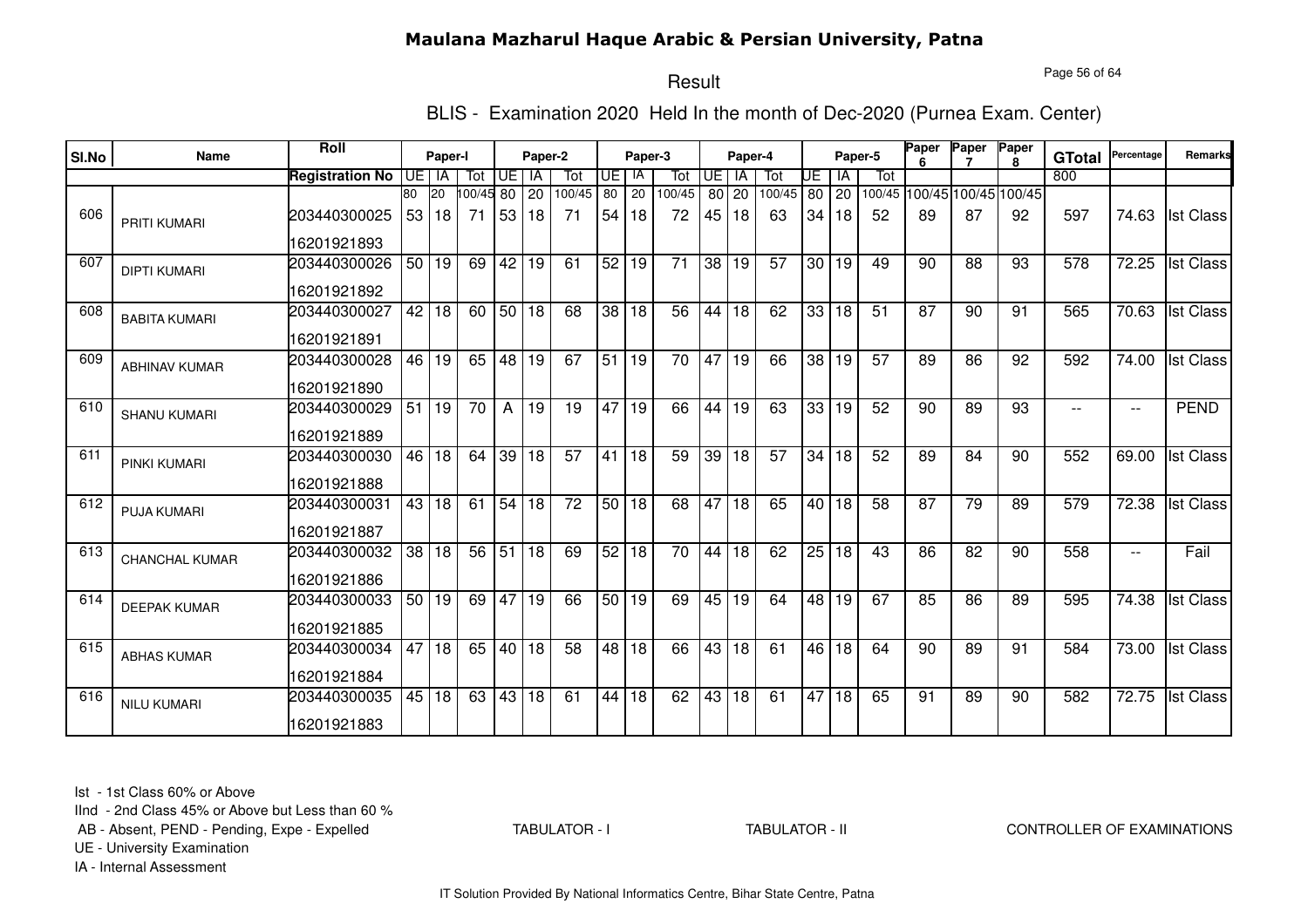Page 57 of 64

# Result

BLIS - Examination 2020 Held In the month of Dec-2020 (Purnea Exam. Center)

| SI.No | Name                      | <b>Roll</b>            |    | Paper-I      |          |                 | Paper-2 |                 |                 | Paper-3      |          |                 | Paper-4         |          |                 |       | Paper-5      | Paper           | Paper                       | Paper        | <b>GTotal</b> | Percentage               | Remarks          |
|-------|---------------------------|------------------------|----|--------------|----------|-----------------|---------|-----------------|-----------------|--------------|----------|-----------------|-----------------|----------|-----------------|-------|--------------|-----------------|-----------------------------|--------------|---------------|--------------------------|------------------|
|       |                           | <b>Registration No</b> |    | UE I IA      | Tot      | UE l            | IA      | Tot             | UE              | IA           | Tot      | <b>UE</b>       | <b>IA</b>       | Tot      | UE              | ΙA    | Tot          |                 |                             | $\mathbf{R}$ | 800           |                          |                  |
|       |                           |                        | 80 | <b>20</b>    | 00/45 80 |                 | 20      | 100/45          | 80              | 20           | 100/45   |                 | 80 20           | 100/45   |                 | 80 20 |              |                 | 100/45 100/45 100/45 100/45 |              |               |                          |                  |
| 617   | <b>RAUSHAN KUMAR</b>      | 203440300036           | 50 | 19           | 69       | 49              | 19      | 68              | 53 <sub>1</sub> | 19           | 72       | 48              | 19              | 67       | 49              | 19    | 68           | 87              | 85                          | 92           | 608           | 76.00                    | <b>Ist Class</b> |
|       |                           | 16201921882            |    |              |          |                 |         |                 |                 |              |          |                 |                 |          |                 |       |              |                 |                             |              |               |                          |                  |
| 618   | <b>SAURAV KUMAR SONU</b>  | 203440300037           | 53 | $ 18\rangle$ | 71       | $\overline{57}$ | 18      | 75              |                 | 56 18        | 74       | $\overline{57}$ | 18              | 75       | 58 <sub>1</sub> | 18    | 76           | 86              | 86                          | 87           | 630           | 78.75                    | <b>Ist Class</b> |
|       |                           | 16201921881            |    |              |          |                 |         |                 |                 |              |          |                 |                 |          |                 |       |              |                 |                             |              |               |                          |                  |
| 619   | <b>RANJAN KUMAR</b>       | 203440300038           | 38 | 18           | 56       | 43 18           |         | 61              | 47              | 18           | 65       | 41              | 18              | 59       | 47              | 18    | 65           | 90              | 89                          | 92           | 577           | 72.13                    | <b>Ist Class</b> |
|       |                           | 16201921880            |    |              |          |                 |         |                 |                 |              |          |                 |                 |          |                 |       |              |                 |                             |              |               |                          |                  |
| 620   | <b>PRAFULL KUMAR</b>      | 203440300039           | 47 | l 18         | 65       | 44 18           |         | 62              | 51              | $ 18\rangle$ | 69       | 42              | $\overline{18}$ | 60       |                 | 46 18 | 64           | 86              | 90                          | 88           | 584           | 73.00                    | <b>Ist Class</b> |
|       |                           | 16201921879            |    |              |          |                 |         |                 |                 |              |          |                 |                 |          |                 |       |              |                 |                             |              |               |                          |                  |
| 621   | <b>LAKHPATI SAH</b>       | 203440300040           | 38 | 19           | 57       |                 | 46 19   | 65              |                 | 46 19        | 65       | 41              | 19              | 60       | 44              | 19    | 63           | 88              | 89                          | 87           | 574           | 71.75                    | <b>Ist Class</b> |
|       |                           | 16201921878            |    |              |          |                 |         |                 |                 |              |          |                 |                 |          |                 |       |              |                 |                             |              |               |                          |                  |
| 622   | <b>MADHU KUMARI</b>       | 203440300041           |    | 50 18        | 68       | $52$ 18         |         | $\overline{70}$ | 55 18           |              | 73       | 47              | 18              | 65       | 40 l            | 18    | 58           | $\overline{87}$ | 82                          | 90           | 593           | 74.13                    | <b>Ist Class</b> |
|       |                           | 16201921877            |    |              |          |                 |         |                 |                 |              |          |                 |                 |          |                 |       |              |                 |                             |              |               |                          |                  |
| 623   | <b>SHRUTI KUMARI</b>      | 203440300042           | A  | $\mathsf{A}$ | $\Omega$ | Α               | A       | $\Omega$        | А               | A            | $\Omega$ | A               | A               | $\Omega$ | A               | A     | $\Omega$     | A               | A                           | А            | $\Omega$      | $\overline{\phantom{a}}$ | Absent           |
|       |                           | 16201921876            |    |              |          |                 |         |                 |                 |              |          |                 |                 |          |                 |       |              |                 |                             |              |               |                          |                  |
| 624   | SHASHI BHUSHAN            | 203440300043           | A  | A            | $\Omega$ | Α               | A       | $\Omega$        | А               | Α            | 0        | A               | A               | $\Omega$ | A               | A     | $\mathbf{0}$ | A               | A                           | А            | $\Omega$      | $\overline{\phantom{a}}$ | Absent           |
|       | <b>PASWAN</b>             | 16201921875            |    |              |          |                 |         |                 |                 |              |          |                 |                 |          |                 |       |              |                 |                             |              |               |                          |                  |
| 625   | <b>SARITA RANI MANDAL</b> | 203440300044           | A  | A            | $\Omega$ | Α               | A       | $\Omega$        | А               | Α            | 0        | A               | Α               | $\Omega$ | A               | A     | $\Omega$     | А               | A                           | А            | $\Omega$      | $\overline{\phantom{a}}$ | Absent           |
|       |                           | 16201921874            |    |              |          |                 |         |                 |                 |              |          |                 |                 |          |                 |       |              |                 |                             |              |               |                          |                  |
| 626   | NIRMALA KUMARI            | 203440300045           | 47 | 19           | 66       | 41              | 19      | 60              | 44              | 19           | 63       | 44              | 19              | 63       | 37              | 19    | 56           | 87              | 86                          | 91           | 572           | $\overline{7}1.50$       | <b>Ist Class</b> |
|       |                           | 16201921873            |    |              |          |                 |         |                 |                 |              |          |                 |                 |          |                 |       |              |                 |                             |              |               |                          |                  |
| 627   | <b>SHALINI KUMARI</b>     | 203440300046           | 49 | 18           | 67       | 47              | 18      | 65              | 45              | 18           | 63       | 45              | 18              | 63       | $\overline{38}$ | 18    | 56           | 89              | 84                          | 90           | 577           | 72.13                    | <b>Ist Class</b> |
|       |                           | 16201921872            |    |              |          |                 |         |                 |                 |              |          |                 |                 |          |                 |       |              |                 |                             |              |               |                          |                  |

Ist - 1st Class 60% or Above

IInd - 2nd Class 45% or Above but Less than 60 %

AB - Absent, PEND - Pending, Expe - Expelled

TABULATOR - I

TABULATOR - II CONTROLLER OF EXAMINATIONS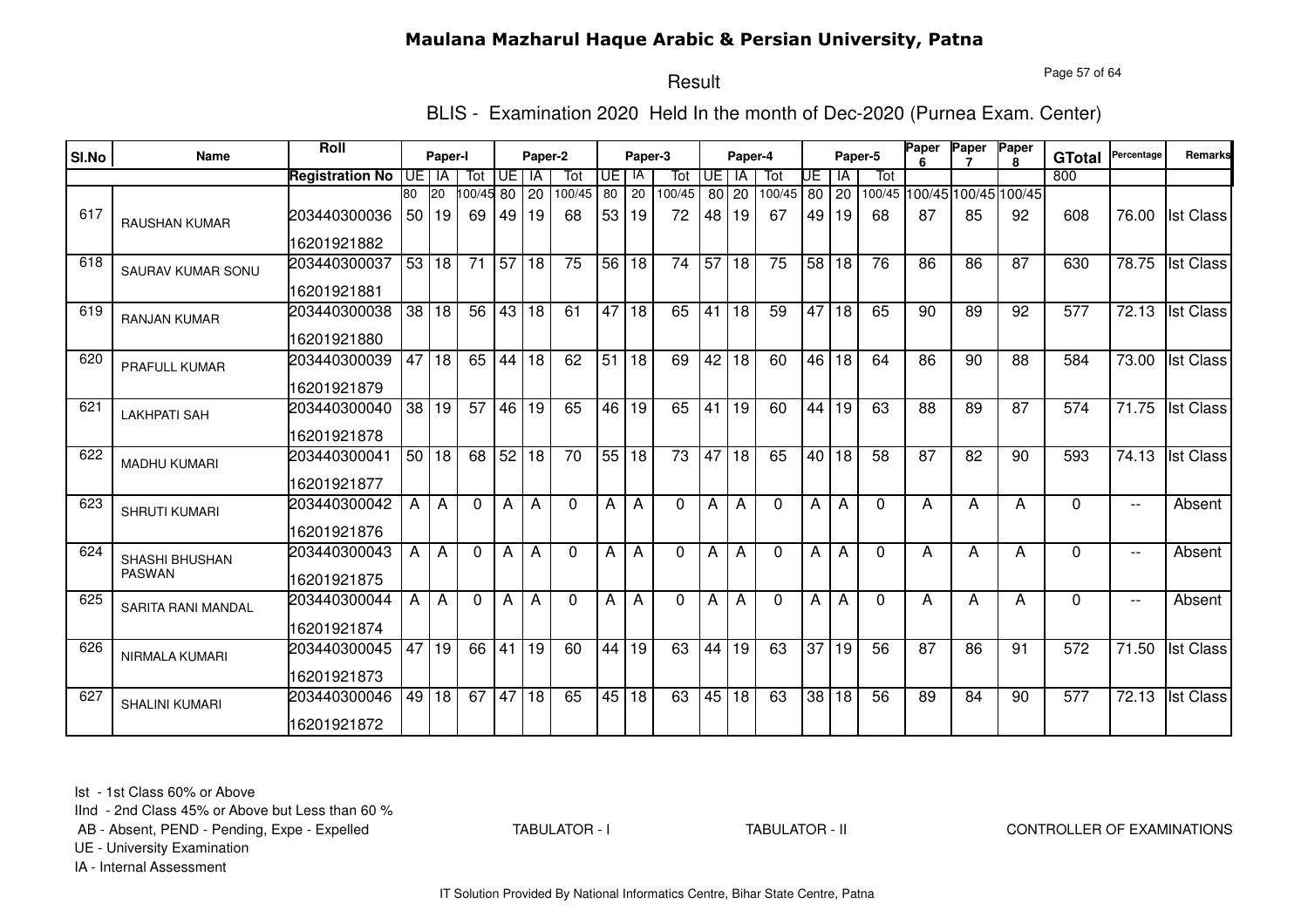#### Page 58 of 64

## Result

BLIS - Examination 2020 Held In the month of Dec-2020 (Purnea Exam. Center)

| SI.No | Name                  | Roll                        |    | Paper-I |           |                  | Paper-2 |          |    | Paper-3 |                 |                 | Paper-4         |          |    | Paper-5         |          | Paper<br>6 | Paper                       | Paper<br><b>R</b> | <b>GTotal</b> | Percentage               | Remarks          |
|-------|-----------------------|-----------------------------|----|---------|-----------|------------------|---------|----------|----|---------|-----------------|-----------------|-----------------|----------|----|-----------------|----------|------------|-----------------------------|-------------------|---------------|--------------------------|------------------|
|       |                       | <b>Registration No</b>      |    | UE I IA | Tot       | UE I             | l IA    | Tot      | UE | IA      | Tot             | Œ               | IA              | Tot      | UE | IA              | Tot      |            |                             |                   | 800           |                          |                  |
|       |                       |                             | 80 | 20      | 100/45 80 |                  | 20      | 100/45   | 80 | 20      | 100/45          | 80              | 20              | 100/45   | 80 | $\cdot$ 20      |          |            | 100/45 100/45 100/45 100/45 |                   |               |                          |                  |
| 628   | <b>NEETU KUMARI</b>   | 203440300047                | A  | А       | 0         | A                | А       | 0        | A  | A       | 0               | Α               | А               | 0        | А  | A               | 0        | А          | А                           | А                 | $\Omega$      | $\overline{\phantom{a}}$ | Absent           |
|       |                       | 16201921871                 |    |         |           |                  |         |          |    |         |                 |                 |                 |          |    |                 |          |            |                             |                   |               |                          |                  |
| 629   | <b>RUBI BHARTI</b>    | 203440300048                | 49 | 18      | 67        | 44               | 18      | 62       |    | 55 18   | $\overline{73}$ | 41              | 18              | 59       | 39 | 18              | 57       | 85         | 81                          | 89                | 573           | 71.63                    | <b>Ist Class</b> |
|       |                       | 16201921870                 |    |         |           |                  |         |          |    |         |                 |                 |                 |          |    |                 |          |            |                             |                   |               |                          |                  |
| 630   | <b>SAMPOO KUMARI</b>  | 203440300049<br>16201921869 | 49 | l 18    | 67        | 41               | 18      | 59       |    | 48 18   | 66              | 46              | $\overline{18}$ | 64       |    | 46 18           | 64       | 86         | 82                          | 86                | 574           | 71.75                    | <b>Ist Class</b> |
| 631   |                       | 203440300050                | 49 | 18      | 67        |                  | 48 18   | 66       | 53 | l 18    | $\overline{71}$ | 48              | $\overline{18}$ | 66       | 47 | $\overline{18}$ | 65       | 85         | 86                          | 90                | 596           | 74.50                    | <b>Ist Class</b> |
|       | <b>ASHISH RANJAN</b>  | 16201921868                 |    |         |           |                  |         |          |    |         |                 |                 |                 |          |    |                 |          |            |                             |                   |               |                          |                  |
| 632   | SONU KUMAR SAH        | 203440300051                | A  | A       | $\Omega$  | A                | A       | $\Omega$ | A  | A       | $\Omega$        | Α               | А               | $\Omega$ | A  | A               | $\Omega$ | A          | A                           | A                 | $\Omega$      | $- -$                    | Absent           |
|       |                       | 16201921867                 |    |         |           |                  |         |          |    |         |                 |                 |                 |          |    |                 |          |            |                             |                   |               |                          |                  |
| 633   | <b>SANTOSH KUMAR</b>  | 203440300052                | 51 | 18      | 69        | $\overline{.51}$ | l 18    | 69       |    | 43 18   | 61              | 47              | $\overline{18}$ | 65       | 36 | 18              | 54       | 90         | 89                          | 91                | 588           | 73.50                    | <b>Ist Class</b> |
|       |                       | 16201921866                 |    |         |           |                  |         |          |    |         |                 |                 |                 |          |    |                 |          |            |                             |                   |               |                          |                  |
| 634   | <b>ARCHANA KUMARI</b> | 203440300053                | 45 | 19      | 64        | 41               | 19      | 60       | 48 | l 19    | 67              | 42              | 19              | 61       | 35 | 19              | 54       | 90         | 89                          | 89                | 574           | 71.75                    | <b>Ist Class</b> |
|       |                       | 16201921865                 |    |         |           |                  |         |          |    |         |                 |                 |                 |          |    |                 |          |            |                             |                   |               |                          |                  |
| 635   | ASHUTOSH KUMAR SINGH  | 203440300054                | 49 | 18      | 67        |                  | 45 18   | 63       | 54 | 18      | 72              | 44              | 18              | 62       | 38 | 18              | 56       | 89         | 90                          | 84                | 583           | 72.88                    | <b>Ist Class</b> |
|       |                       | 16201921864                 |    |         |           |                  |         |          |    |         |                 |                 |                 |          |    |                 |          |            |                             |                   |               |                          |                  |
| 636   | <b>VENU KUMARI</b>    | 203440300055                | 49 | 18      | 67        | 42               | 18      | 60       | 52 | 18      | 70              | 45              | 18              | 63       | A  | 18              | 18       | 86         | 84                          | 86                | --            | $- -$                    | PEND             |
|       |                       | 16201921863                 |    |         |           |                  |         |          |    |         |                 |                 |                 |          |    |                 |          |            |                             |                   |               |                          |                  |
| 637   | <b>ROSHNI KUMARI</b>  | 203440300056                | 47 | 18      | 65        | $\overline{42}$  | 18      | 60       | 56 | 18      | $\overline{74}$ | $\overline{42}$ | $\overline{18}$ | 60       | 41 | $\overline{18}$ | 59       | 85         | 86                          | 90                | 579           | 72.38                    | <b>Ist Class</b> |
|       |                       | 16201921862                 |    |         |           |                  |         |          |    |         |                 |                 |                 |          |    |                 |          |            |                             |                   |               |                          |                  |
| 638   | <b>ANJANI KUMARI</b>  | 203440300057                | 46 | 18      | 64        |                  | 45 18   | 63       | 52 | 18      | 70              | 45              | 18              | 63       |    | 40 18           | 58       | 86         | 87                          | 91                | 582           | 72.75                    | <b>Ist Class</b> |
|       |                       | 16201921861                 |    |         |           |                  |         |          |    |         |                 |                 |                 |          |    |                 |          |            |                             |                   |               |                          |                  |

Ist - 1st Class 60% or Above

IInd - 2nd Class 45% or Above but Less than 60 %

AB - Absent, PEND - Pending, Expe - Expelled

TABULATOR - I

#### TABULATOR - II CONTROLLER OF EXAMINATIONS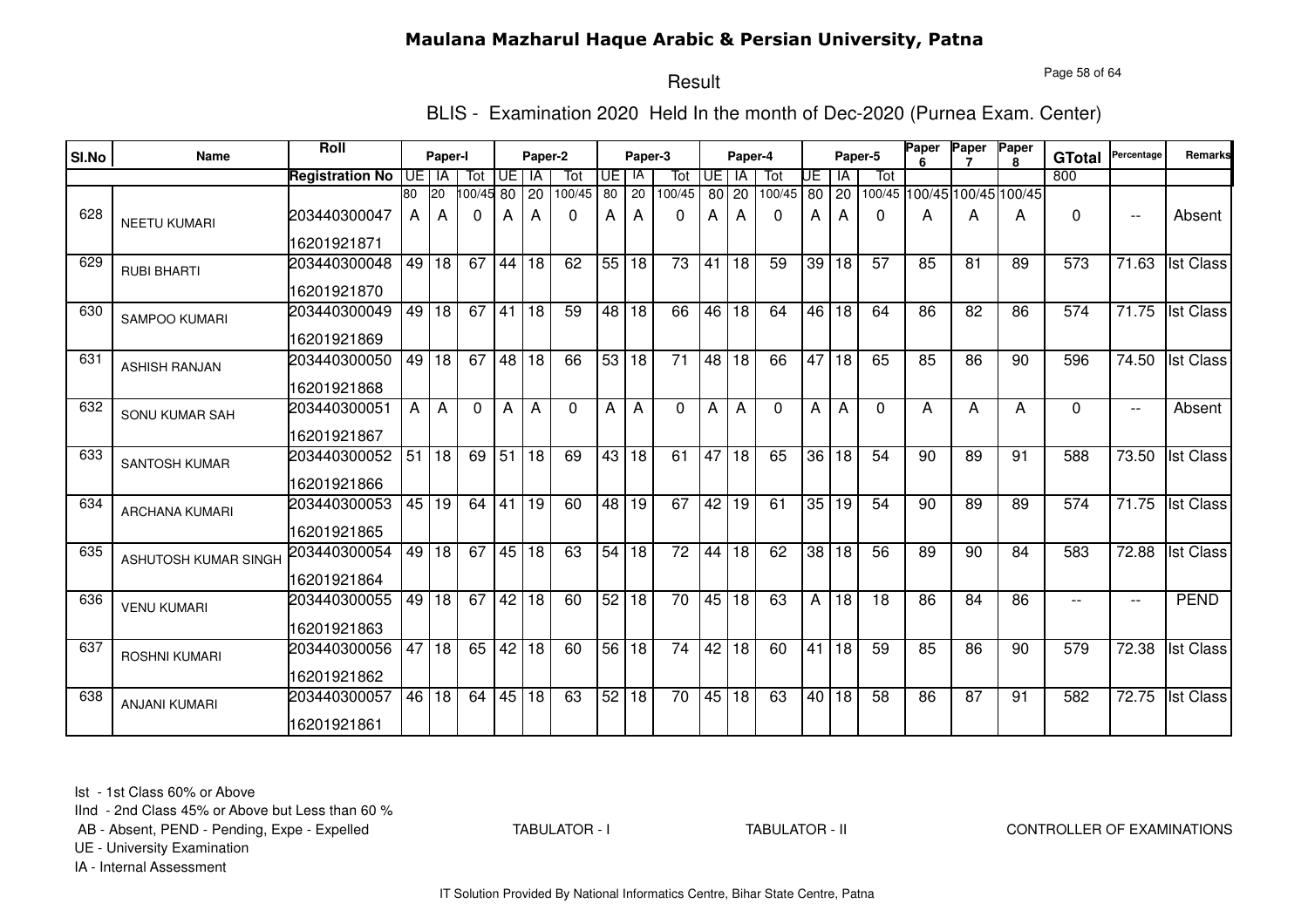Page 59 of 64

#### Result

BLIS - Examination 2020 Held In the month of Dec-2020 (Purnea Exam. Center)

| SI.No      | <b>Name</b>           | Roll                   |                 | Paper-I         |                 |                 | Paper-2         |        |                 | Paper-3         |                 |                 | Paper-4         |        |                 |       | Paper-5         | Paper | Paper                       | Paper<br>8 | <b>GTotal</b> | Percentage               | Remarks          |
|------------|-----------------------|------------------------|-----------------|-----------------|-----------------|-----------------|-----------------|--------|-----------------|-----------------|-----------------|-----------------|-----------------|--------|-----------------|-------|-----------------|-------|-----------------------------|------------|---------------|--------------------------|------------------|
|            |                       | <b>Registration No</b> | UE              | l IA            | Tot             | UE              | IA              | Tot    | UE              | IA              | Tot             | $\overline{F}$  | <b>IA</b>       | Tot    | UE              | IA    | Tot             |       |                             |            | 800           |                          |                  |
|            |                       |                        | 80              | 20              | 00/45 80        |                 | $\overline{20}$ | 100/45 | $\overline{80}$ | $\overline{20}$ | 100/45          | 80              | 20              | 100/45 | 80              | 20    |                 |       | 100/45 100/45 100/45 100/45 |            |               |                          |                  |
| 639        | <b>MURLI MANOHAR</b>  | 203440300058           | 51              | 19              | 70              | 42              | 19              | 61     |                 | 58 19           | 77              | 42              | 19              | 61     | 46              | 19    | 65              | 85    | 87                          | 84         | 590           | 73.75                    | <b>Ist Class</b> |
|            |                       | 16201921860            |                 |                 |                 |                 |                 |        |                 |                 |                 |                 |                 |        |                 |       |                 |       |                             |            |               |                          |                  |
| 640        | RUPCHANDRA KUMAR      | 203440300059           | 45              | 18              | 63              | 41              | 18              | 59     | 52              | 18              | 70              | 40              | 18              | 58     | 38              | 18    | 56              | 87    | 89                          | 86         | 568           | 71.00                    | <b>Ist Class</b> |
|            | YADAV                 | 16201921859            |                 |                 |                 |                 |                 |        |                 |                 |                 |                 |                 |        |                 |       |                 |       |                             |            |               |                          |                  |
| 641        | <b>SANTOSH KUMAR</b>  | 203440300060           | $\overline{48}$ | $\overline{18}$ | 66              | 42              | l 18            | 60     | 56              | 18              | 74              | 44              | $\overline{18}$ | 62     | 41              | 18    | $\overline{59}$ | 89    | 90                          | 92         | 592           | 74.00                    | <b>Ist Class</b> |
|            |                       | 16201921858            |                 |                 |                 |                 |                 |        |                 |                 |                 |                 |                 |        |                 |       |                 |       |                             |            |               |                          |                  |
| 345<br>642 | <b>ADITYA WARDHAN</b> | 193450300013           | 52              | 18              | 70              | A               | 17              | 17     | 49              | 19              | 68              | 49              | 16              | 65     | A               | 18    | 18              | A     | Α                           | A          | $-$           | $\overline{\phantom{a}}$ | <b>PEND</b>      |
|            |                       | 16201806303            |                 |                 |                 |                 |                 |        |                 |                 |                 |                 |                 |        |                 |       |                 |       |                             |            |               |                          |                  |
| 643        | <b>KUMARI SEEMA</b>   | 203450300001           | 68              | 18              | 86              | 40 17           |                 | 57     | 47 I            | 19              | 66              | 49              | 18              | 67     | 45              | 18    | 63              | 86    | $\overline{88}$             | 88         | 601           | 75.13                    | <b>Ist Class</b> |
|            |                       | 16201921977            |                 |                 |                 |                 |                 |        |                 |                 |                 |                 |                 |        |                 |       |                 |       |                             |            |               |                          |                  |
| 644        | PRIYANKA SUMAN        | 203450300002           | 66              | 18              | 84              | 38              | 18              | 56     | 54              | 17              | 71              | 45              | 18              | 63     | 37              | 19    | 56              | 86    | 84                          | 91         | 591           | 73.88                    | <b>Ist Class</b> |
|            |                       | 16201921976            |                 |                 |                 |                 |                 |        |                 |                 |                 |                 |                 |        |                 |       |                 |       |                             |            |               |                          |                  |
| 645        | PRINCE KUMAR          | 203450300003           | 67              | 19              | 86              | 37              | 18              | 55     | 54              | 19              | 73              | $\overline{57}$ | 18              | 75     | 40              | 18    | 58              | 89    | 86                          | 87         | 609           | 76.13                    | <b>Ist Class</b> |
|            |                       | 16201921975            |                 |                 |                 |                 |                 |        |                 |                 |                 |                 |                 |        |                 |       |                 |       |                             |            |               |                          |                  |
| 646        | NIRMAL KUMAR          | 203450300004           | 68              | 19              | $\overline{87}$ | $\overline{40}$ | 19              | 59     |                 | 55 18           | $\overline{73}$ | 47              | 18              | 65     | $\overline{37}$ | 18    | 55              | 89    | $\overline{82}$             | 88         | 598           | 74.75                    | <b>Ist Class</b> |
|            |                       | 16201921974            |                 |                 |                 |                 |                 |        |                 |                 |                 |                 |                 |        |                 |       |                 |       |                             |            |               |                          |                  |
| 647        | <b>MD SHAUKAT</b>     | 203450300005           | 66              | 18              | 84              | 39              | 19              | 58     | 46              | 19              | 65              | 44              | $\overline{18}$ | 62     |                 | 40 19 | 59              | 84    | $\overline{90}$             | 89         | 591           | 73.88                    | <b>Ist Class</b> |
|            |                       | 16201921973            |                 |                 |                 |                 |                 |        |                 |                 |                 |                 |                 |        |                 |       |                 |       |                             |            |               |                          |                  |
| 648        | <b>NEHA KUMARI</b>    | 203450300006           | 66              | 18              | 84              | 37              | 18              | 55     | 54              | 19              | 73              | 47              | 18              | 65     | 38              | 19    | $\overline{57}$ | 85    | 87                          | 90         | 596           | 74.50                    | <b>Ist Class</b> |
|            |                       | 16201921972            |                 |                 |                 |                 |                 |        |                 |                 |                 |                 |                 |        |                 |       |                 |       |                             |            |               |                          |                  |
| 649        | RANJAN KUMAR          | 203450300007           | 67              | 19              | 86              | $\overline{37}$ | 19              | 56     | 58              | 19              | $\overline{77}$ | 44              | $\overline{18}$ | 62     |                 | 40 19 | 59              | 86    | 84                          | 86         | 596           | 74.50                    | <b>Ist Class</b> |
|            |                       | 16201921971            |                 |                 |                 |                 |                 |        |                 |                 |                 |                 |                 |        |                 |       |                 |       |                             |            |               |                          |                  |

Ist - 1st Class 60% or Above

IInd - 2nd Class 45% or Above but Less than 60 %

AB - Absent, PEND - Pending, Expe - Expelled

TABULATOR - I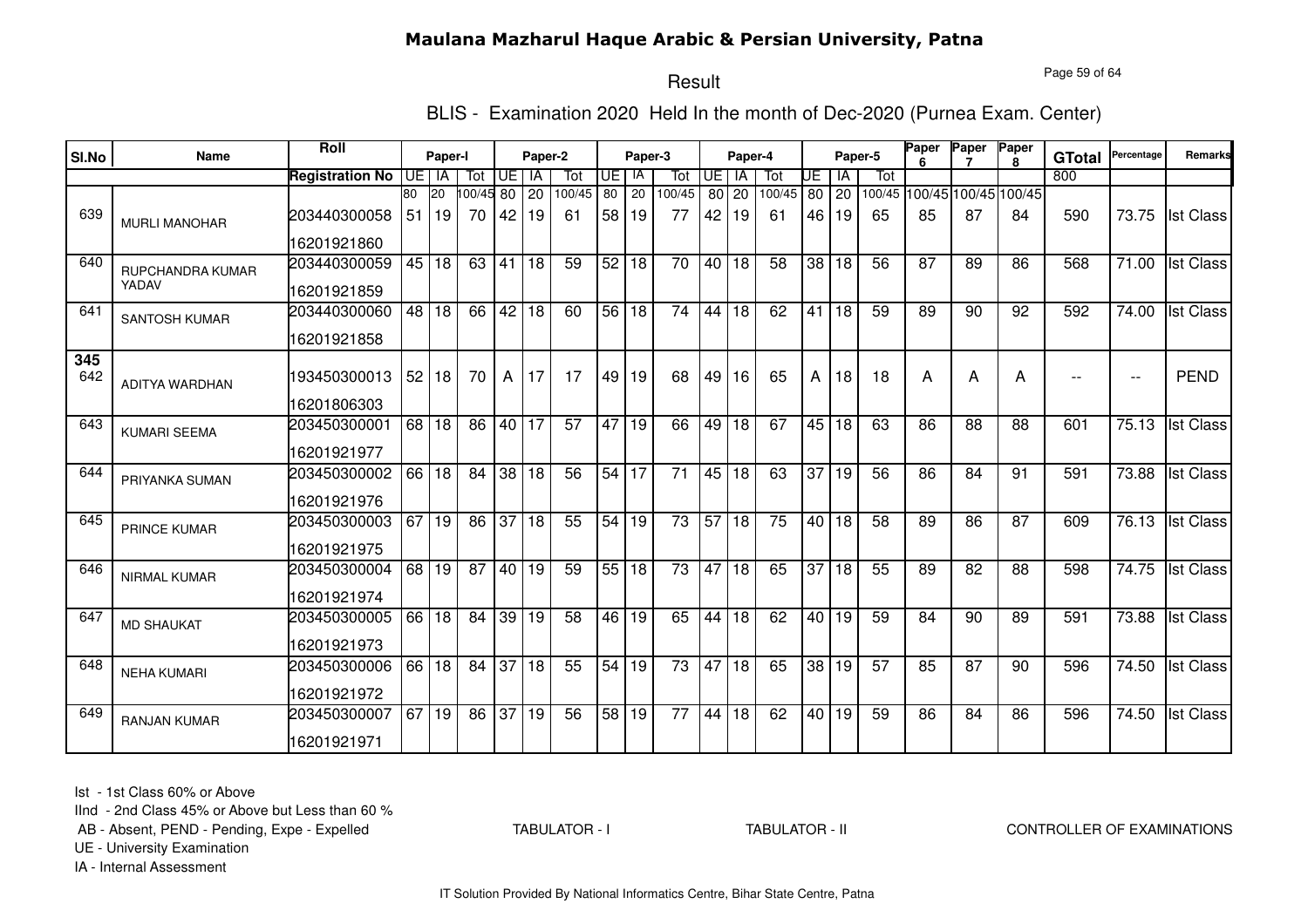Page 60 of 64

# Result

BLIS - Examination 2020 Held In the month of Dec-2020 (Purnea Exam. Center)

| SI.No | Name                       | Roll                   |    | Paper-I         |          |                 | Paper-2   |                 |                 | Paper-3         |                 |           | Paper-4         |        |                 |       | Paper-5 | Paper | Paper                       | Paper<br>R. | <b>GTotal</b> | Percentage | Remarks          |
|-------|----------------------------|------------------------|----|-----------------|----------|-----------------|-----------|-----------------|-----------------|-----------------|-----------------|-----------|-----------------|--------|-----------------|-------|---------|-------|-----------------------------|-------------|---------------|------------|------------------|
|       |                            | <b>Registration No</b> |    | UE I IA         | Tot      | Œ               | <b>IA</b> | Tot             | UE I            | -IA             | Tot             | <b>UE</b> | -IA             | Tot    | UE              | ΙA    | Tot     |       |                             |             | 800           |            |                  |
|       |                            |                        | 80 | 20              | 00/45 80 |                 | 20        | 100/45          | 80              | 20              | 100/45          | 80 l      | 20              | 100/45 | 80              | 20    |         |       | 100/45 100/45 100/45 100/45 |             |               |            |                  |
| 650   | <b>LALAN KUMAR</b>         | 203450300008           | 65 | 18              | 83       | 38              | 19        | 57              | 50 <sub>1</sub> | 19              | 69              | 47        | 19              | 66     | 42              | 19    | 61      | 84    | 90                          | 87          | 597           | 74.63      | <b>Ist Class</b> |
|       |                            | 16201921970            |    |                 |          |                 |           |                 |                 |                 |                 |           |                 |        |                 |       |         |       |                             |             |               |            |                  |
| 651   | SHIKSHA KUMARI             | 203450300009           | 67 | 18              | 85       | 43 18           |           | 61              | 60 I            | 18              | 78              | 50        | 18              | 68     | 46              | 18    | 64      | 87    | 87                          | 89          | 619           | 77.38      | <b>Ist Class</b> |
|       |                            | 16201921969            |    |                 |          |                 |           |                 |                 |                 |                 |           |                 |        |                 |       |         |       |                             |             |               |            |                  |
| 652   | <b>ABHINAV KUMAR</b>       | 203450300010           | 66 | $ 18\rangle$    | 84       |                 | 38 18     | $\overline{56}$ | 48              | 19              | 67              | 45        | $\overline{19}$ | 64     | 42              | 19    | 61      | 89    | 84                          | 90          | 595           | 74.38      | <b>Ist Class</b> |
|       |                            | 16201921968            |    |                 |          |                 |           |                 |                 |                 |                 |           |                 |        |                 |       |         |       |                             |             |               |            |                  |
| 653   | <b>SATYAM SAKET</b>        | 203450300011           | 66 | $\overline{19}$ | 85       | 41              | 19        | 60              | 62              | 19              | $\overline{81}$ | 44        | $\overline{19}$ | 63     |                 | 40 19 | 59      | 89    | $\overline{86}$             | 87          | 610           | 76.25      | <b>Ist Class</b> |
|       |                            | 16201921967            |    |                 |          |                 |           |                 |                 |                 |                 |           |                 |        |                 |       |         |       |                             |             |               |            |                  |
| 654   | <b>MD ARSHAD ALI</b>       | 203450300012           | 67 | 19              | 86       | 37              | 18        | 55              | 50 18           |                 | 68              | 49        | 18              | 67     | 42              | 18    | 60      | 84    | 87                          | 92          | 599           | 74.88      | <b>Ist Class</b> |
|       |                            | 16201921966            |    |                 |          |                 |           |                 |                 |                 |                 |           |                 |        |                 |       |         |       |                             |             |               |            |                  |
| 655   | <b>GULAFSHAN PERWEEN</b>   | 203450300013           | 66 | 19              | 85       | 43 18           |           | 61              |                 | $45\sqrt{19}$   | 64              | 47        | 19              | 66     | 42              | 19    | 61      | 83    | 88                          | 88          | 596           | 74.50      | <b>Ist Class</b> |
|       |                            | 16201921965            |    |                 |          |                 |           |                 |                 |                 |                 |           |                 |        |                 |       |         |       |                             |             |               |            |                  |
| 656   | <b>AMAN BHARTI</b>         | 203450300014           | 66 | 19              | 85       | $39$ 18         |           | $\overline{57}$ | 52              | $\overline{19}$ | $\overline{71}$ | 46        | 19              | 65     | 48              | 18    | 66      | 86    | 85                          | 87          | 602           | 75.25      | <b>Ist Class</b> |
|       |                            | 16201921964            |    |                 |          |                 |           |                 |                 |                 |                 |           |                 |        |                 |       |         |       |                             |             |               |            |                  |
| 657   | MD NABEEL                  | 203450300015           | 66 | 19              | 85       | 40 19           |           | 59              | 50 <sub>1</sub> | 17              | 67              | 49        | 19              | 68     | 44              | 17    | 61      | 88    | 88                          | 89          | 605           | 75.63      | <b>Ist Class</b> |
|       |                            | 16201921963            |    |                 |          |                 |           |                 |                 |                 |                 |           |                 |        |                 |       |         |       |                             |             |               |            |                  |
| 658   | <b>SAPNA KUMARI</b>        | 203450300016           | 68 | 19              | 87       | $\overline{37}$ | 19        | 56              | 45 I            | 17              | 62              | 47        | 19              | 66     | 42              | 19    | 61      | 89    | 89                          | 90          | 600           | 75.00      | <b>Ist Class</b> |
|       |                            | 16201921962            |    |                 |          |                 |           |                 |                 |                 |                 |           |                 |        |                 |       |         |       |                             |             |               |            |                  |
| 659   | MOIN AHMAD MASOOM          | 203450300017           | 67 | 18              | 85       |                 | 36 18     | 54              | 36 I            | 19              | 55              | 41        | 19              | 60     | 37              | 19    | 56      | 90    | 90                          | 92          | 582           | 72.75      | <b>Ist Class</b> |
|       |                            | 16201921961            |    |                 |          |                 |           |                 |                 |                 |                 |           |                 |        |                 |       |         |       |                             |             |               |            |                  |
| 660   | <b>MD SHAHANWAZ HUSAIN</b> | 203450300018           | 68 | 19              | 87       | 40 19           |           | 59              | 32              | $\overline{18}$ | 50              | 44        | $\overline{18}$ | 62     | $\overline{37}$ | 19    | 56      | 89    | 86                          | 91          | 580           | 72.50      | <b>Ist Class</b> |
|       |                            | 16201921960            |    |                 |          |                 |           |                 |                 |                 |                 |           |                 |        |                 |       |         |       |                             |             |               |            |                  |

Ist - 1st Class 60% or Above

IInd - 2nd Class 45% or Above but Less than 60 %

AB - Absent, PEND - Pending, Expe - Expelled

TABULATOR - I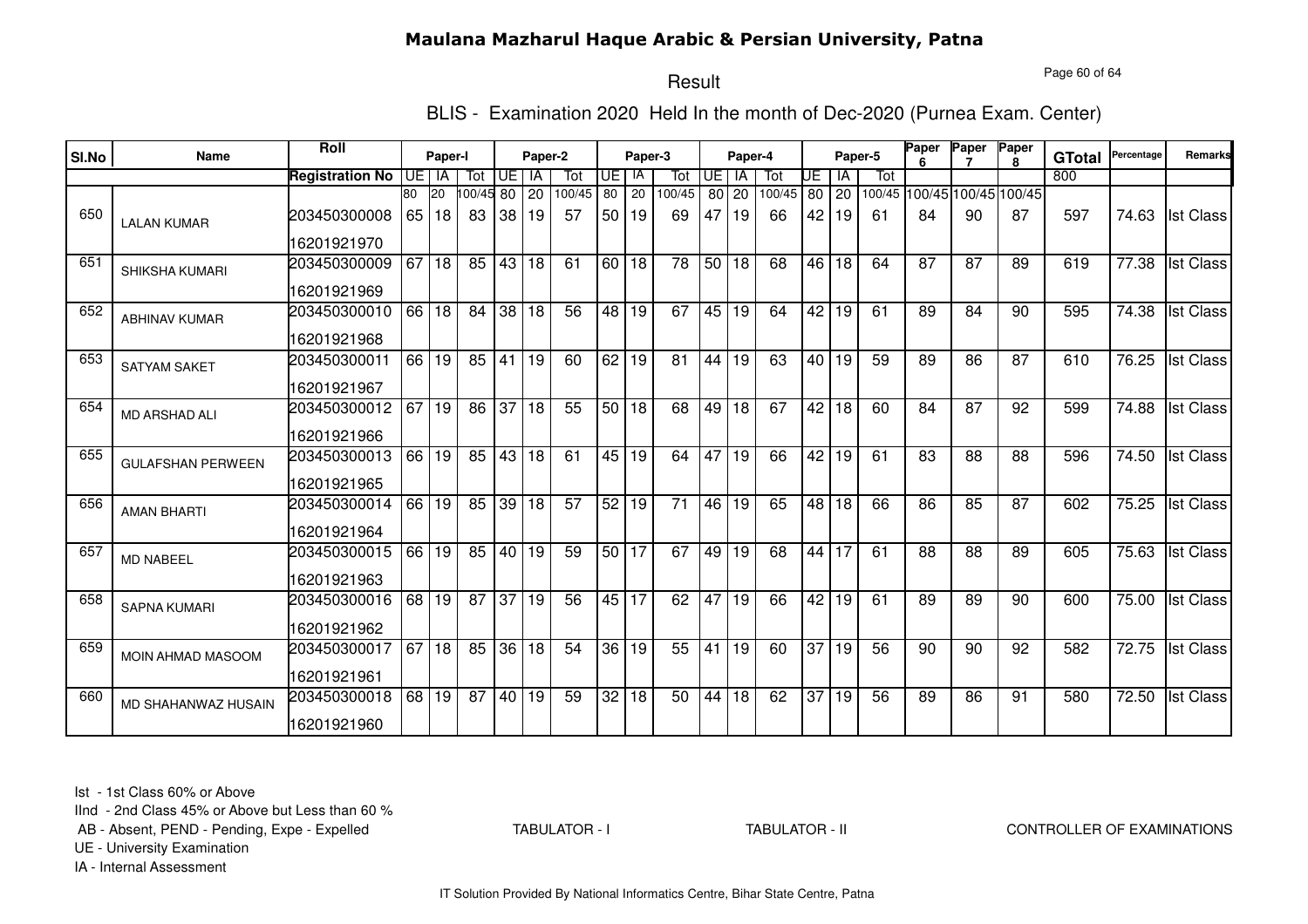Page 61 of 64

# Result

BLIS - Examination 2020 Held In the month of Dec-2020 (Purnea Exam. Center)

| SI.No | Name                         | Roll                   |       | Paper-I   |                 |                 | Paper-2   |                 | Paper-3 |       |                 | Paper-4         |           |                 |                 |                 | Paper-5         | Paper           | Paper           | Paper                       | <b>GTotal</b> | Percentage         | Remarks          |
|-------|------------------------------|------------------------|-------|-----------|-----------------|-----------------|-----------|-----------------|---------|-------|-----------------|-----------------|-----------|-----------------|-----------------|-----------------|-----------------|-----------------|-----------------|-----------------------------|---------------|--------------------|------------------|
|       |                              | <b>Registration No</b> | UEIIA |           | Tot             | UE              | <b>IA</b> | Tot             | IUE I   | IA    | Tot             | UE I            | <b>IA</b> | Tot             | UE              | ΙA              | Tot             |                 |                 |                             | 800           |                    |                  |
|       |                              |                        | 80    | <b>20</b> | 100/4580        |                 | <b>20</b> | 100/45          | 80      | 20    | 100/45          | 80 l            | 20        | 100/45          | 80              | 20              |                 |                 |                 | 100/45 100/45 100/45 100/45 |               |                    |                  |
| 661   | <b>MANISH KUMAR</b>          | 203450300019           | 66    | 19        | 85              | 41              | l 19      | 60              | 50 I    | 19    | 69              | 44              | 19        | 63              | 40 I            | <b>19</b>       | 59              | 87              | 87              | 89                          | 599           | 74.88              | <b>Ist Class</b> |
|       |                              | 16201921959            |       |           |                 |                 |           |                 |         |       |                 |                 |           |                 |                 |                 |                 |                 |                 |                             |               |                    |                  |
| 662   | PRASHANT KUMAR               | 203450300020           |       | 68 19     | 87              | 39              | 17        | 56              | 55      | 19    | 74              | 41              | 18        | 59              | 40 l            | 18              | 58              | 84              | 89              | 93                          | 600           | 75.00              | <b>Ist Class</b> |
|       | <b>VIDYARTHI</b>             | 16201921958            |       |           |                 |                 |           |                 |         |       |                 |                 |           |                 |                 |                 |                 |                 |                 |                             |               |                    |                  |
| 663   | <b>RUNA KUMARI</b>           | 203450300021           |       | $65$ 19   | 84              | 39              | 19        | $\overline{58}$ | 55 19   |       | $\overline{74}$ | 48              | 18        | 66              | 46              | 19              | 65              | 86              | 90              | 92                          | 615           | 76.88              | <b>Ist Class</b> |
|       |                              | 16201921957            |       |           |                 |                 |           |                 |         |       |                 |                 |           |                 |                 |                 |                 |                 |                 |                             |               |                    |                  |
| 664   | <b>BIRENDRA KUMAR PANDIT</b> | 203450300022           |       | 64 18     | $\overline{82}$ |                 | 38 18     | $\overline{56}$ |         | 53 18 | $\overline{71}$ | 40 <sup>1</sup> | 18        | 58              | $\overline{36}$ | $\overline{18}$ | 54              | $\overline{87}$ | $\overline{88}$ | 89                          | 585           |                    | 73.13 Ist Class  |
|       |                              | 16201921956            |       |           |                 |                 |           |                 |         |       |                 |                 |           |                 |                 |                 |                 |                 |                 |                             |               |                    |                  |
| 665   | <b>CHANDAN KUMAR</b>         | 203450300023           | 63    | l 18      | 81              |                 | 44 19     | 63              | 56 19   |       | 75              | 44              | 18        | 62              | 48              | 18              | 66              | 88              | 87              | 91                          | 613           | 76.63              | <b>Ist Class</b> |
|       |                              | 16201921955            |       |           |                 |                 |           |                 |         |       |                 |                 |           |                 |                 |                 |                 |                 |                 |                             |               |                    |                  |
| 666   | <b>MANNU KUMAR</b>           | 203450300024           | 52    | 18        | 70              | 44 18           |           | 62              | 60 18   |       | $\overline{78}$ | 53              | 19        | $\overline{72}$ | $\overline{37}$ | 19              | 56              | 89              | 86              | 90                          | 603           | 75.38              | <b>Ist Class</b> |
|       |                              | 16201921954            |       |           |                 |                 |           |                 |         |       |                 |                 |           |                 |                 |                 |                 |                 |                 |                             |               |                    |                  |
| 667   | PANKAJ KUMAR                 | 203450300025           | 65    | 19        | 84              | 39              | 19        | 58              | 52      | 19    | 71              | 45              | 18        | 63              | 48              | 18              | 66              | 90              | 84              | 90                          | 606           | 75.75              | <b>Ist Class</b> |
|       |                              | 16201921953            |       |           |                 |                 |           |                 |         |       |                 |                 |           |                 |                 |                 |                 |                 |                 |                             |               |                    |                  |
| 668   | <b>HEMANT RAJ</b>            | 203450300026           | 65    | 18        | 83              |                 | 43 18     | 61              | 60 l    | 18    | 78              | 44              | 18        | 62              | 54              | 19              | 73              | 91              | 86              | 89                          | 623           | 77.88              | <b>Ist Class</b> |
|       |                              | 16201921952            |       |           |                 |                 |           |                 |         |       |                 |                 |           |                 |                 |                 |                 |                 |                 |                             |               |                    |                  |
| 669   | SHASHI BHUSHAN KUMAR         | 203450300027           | 64    | 19        | 83              | 41              | 19        | 60              | 56 18   |       | 74              | 44              | 18        | 62              |                 | 50 18           | 68              | 89              | 87              | 91                          | 614           | 76.75              | <b>Ist Class</b> |
|       |                              | 16201921951            |       |           |                 |                 |           |                 |         |       |                 |                 |           |                 |                 |                 |                 |                 |                 |                             |               |                    |                  |
| 670   | <b>KIRAN KUMARI</b>          | 203450300028           | 65    | 19        | 84              | $\overline{40}$ | 19        | 59              | 56      | 19    | $\overline{75}$ | 46              | 19        | 65              | $\overline{32}$ | 19              | $\overline{51}$ | 90              | 88              | 90                          | 602           | $\overline{75.25}$ | <b>Ist Class</b> |
|       |                              | 16201921950            |       |           |                 |                 |           |                 |         |       |                 |                 |           |                 |                 |                 |                 |                 |                 |                             |               |                    |                  |
| 671   | <b>ANAND JYOTI</b>           | 203450300029           | 64    | 19        | 83              | 36              | 19        | 55              | 52      | 19    | 71              | 40              | 19        | 59              | 44              | 19              | 63              | 87              | 89              | 92                          | 599           | 74.88              | <b>Ist Class</b> |
|       |                              | 16201921949            |       |           |                 |                 |           |                 |         |       |                 |                 |           |                 |                 |                 |                 |                 |                 |                             |               |                    |                  |

Ist - 1st Class 60% or Above

IInd - 2nd Class 45% or Above but Less than 60 %

AB - Absent, PEND - Pending, Expe - Expelled

TABULATOR - I

TABULATOR - II CONTROLLER OF EXAMINATIONS

UE - University Examination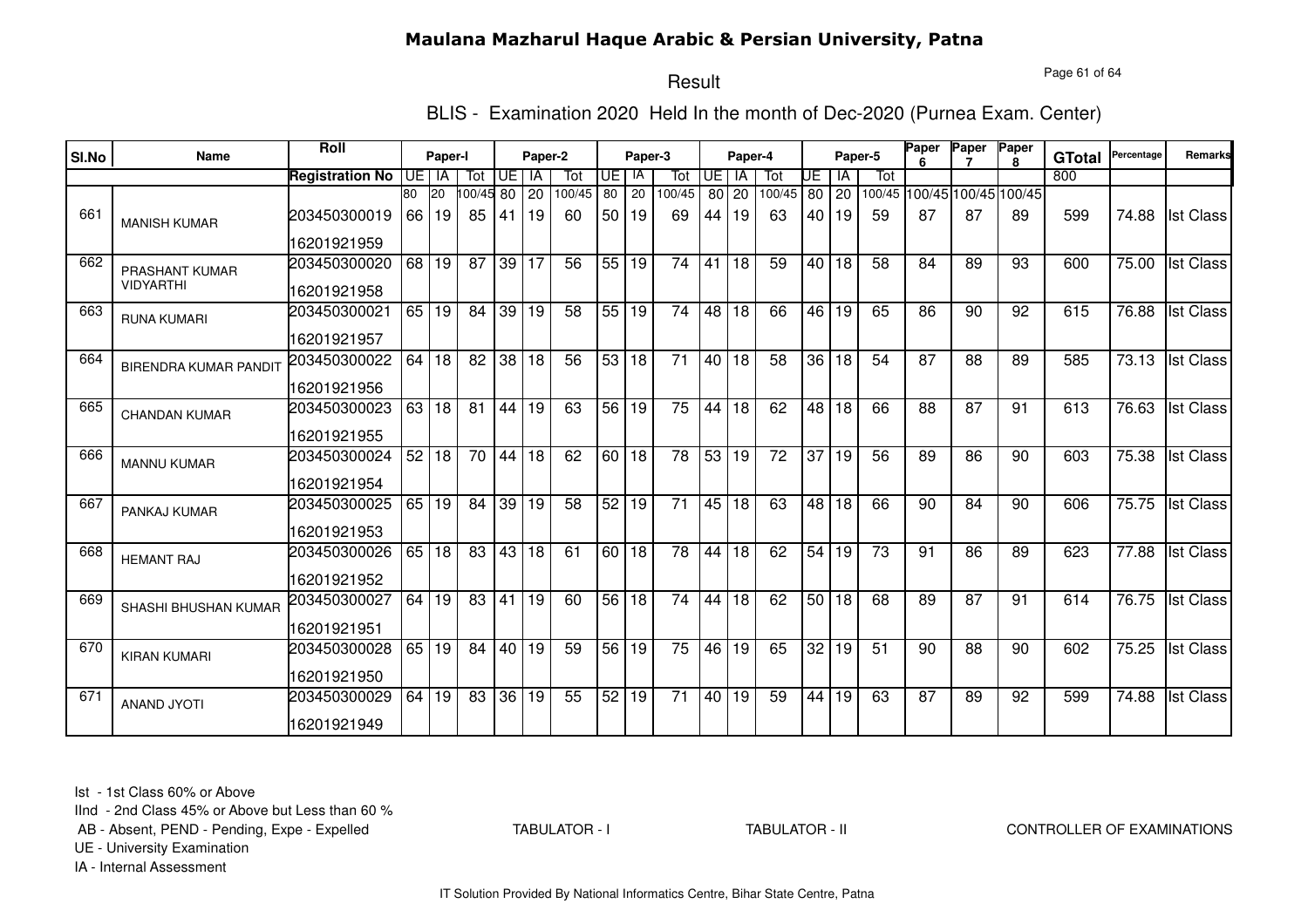Page 62 of 64

# Result

BLIS - Examination 2020 Held In the month of Dec-2020 (Purnea Exam. Center)

|       |                            | <b>Roll</b>            |      |                    |                 |          |       |                 |         |                 |                 |            |                 |        |    |              |                 | Paper | Paper                       | Paper         |            |                          |                  |
|-------|----------------------------|------------------------|------|--------------------|-----------------|----------|-------|-----------------|---------|-----------------|-----------------|------------|-----------------|--------|----|--------------|-----------------|-------|-----------------------------|---------------|------------|--------------------------|------------------|
| SI.No | <b>Name</b>                | Paper-I                |      |                    | Paper-2         |          |       |                 | Paper-3 |                 |                 | Paper-4    |                 |        |    | Paper-5      | ĥ               |       | $\mathbf{R}$                | <b>GTotal</b> | Percentage | <b>Remarks</b>           |                  |
|       |                            | <b>Registration No</b> | UE I | IA                 | Tot             | UE I     | IA    | Tot             | UE      | - IA            | Tot             | <b>UE</b>  | <b>IA</b>       | Tot    | UE | l IA         | Tot             |       |                             |               | 800        |                          |                  |
|       |                            |                        | 80   | <b>20</b>          | 100/45 80       |          | 20    | 100/45          | 80      | 20              | 100/45          |            | 80 20           | 100/45 | 80 | $ 20\rangle$ |                 |       | 100/45 100/45 100/45 100/45 |               |            |                          |                  |
| 672   | <b>HARERAM KUMAR</b>       | 203450300030           | 66   | 18                 | 84              | A        | 19    | 19              |         | 60 19           | 79              | 46         | 17              | 63     |    | 53 19        | 72              | 88    | 90                          | 91            | 586        | $\overline{\phantom{a}}$ | Fail             |
|       |                            | 16201921948            |      |                    |                 |          |       |                 |         |                 |                 |            |                 |        |    |              |                 |       |                             |               |            |                          |                  |
| 673   | RAJ CHAITANYA              | 203450300031           | 54   | 19                 | 73              | 39 19    |       | 58              | 58      | 19              | $\overline{77}$ | $43 \vert$ | 18              | 61     | 41 | 18           | 59              | 87    | 87                          | 89            | 591        | 73.88                    | <b>Ist Class</b> |
|       |                            | 16201921947            |      |                    |                 |          |       |                 |         |                 |                 |            |                 |        |    |              |                 |       |                             |               |            |                          |                  |
| 674   | <b>SAZIA PERWEEN</b>       | 203450300032           | 54   | 19                 |                 | 73 37 19 |       | 56              | $60$ 19 |                 | 79              | 43         | 19              | 62     |    | 38 19        | 57              | 86    | 86                          | 91            | 590        | 73.75                    | <b>Ist Class</b> |
|       |                            | 16201921946            |      |                    |                 |          |       |                 |         |                 |                 |            |                 |        |    |              |                 |       |                             |               |            |                          |                  |
| 675   | <b>AMIT KUMAR</b>          | 203450300033           |      | 65 19              | 84 37 19        |          |       | $\overline{56}$ | 60   18 |                 | 78              | 45         | 18              | 63     |    | 52 18        | $\overline{70}$ | 84    | 90                          | 90            | 615        | 76.88                    | <b>Ist Class</b> |
|       |                            | 16201921945            |      |                    |                 |          |       |                 |         |                 |                 |            |                 |        |    |              |                 |       |                             |               |            |                          |                  |
| 676   | PAWAN KUMAR PAL            | 203450300034           | 66   | 19                 | 85              |          | 37 19 | 56              | 58      | <b>18</b>       | 76              | 39         | 18              | 57     | 46 | 18           | 64              | 85    | 89                          | 92            | 604        | 75.50                    | <b>Ist Class</b> |
|       |                            | 16201921944            |      |                    |                 |          |       |                 |         |                 |                 |            |                 |        |    |              |                 |       |                             |               |            |                          |                  |
| 677   | <b>RAJESH KUMAR RANJAN</b> | 203450300035           |      | 64 19              | $\overline{83}$ | 37 19    |       | 56              | 58      | $\overline{19}$ | 77              | 46         | 19              | 65     | 46 | 19           | 65              | 86    | 88                          | 90            | 610        | 76.25                    | <b>Ist Class</b> |
|       |                            | 16201921943            |      |                    |                 |          |       |                 |         |                 |                 |            |                 |        |    |              |                 |       |                             |               |            |                          |                  |
| 678   | SANGEETA KUMARI            | 203450300036           | 53   | 18                 | 71              |          | 38 19 | 57              | 58      | l 18            | 76              | A          | 18              | 18     | 47 | l 19         | 66              | 89    | $\overline{87}$             | 89            |            | $\overline{\phantom{a}}$ | <b>PEND</b>      |
|       |                            | 16201921942            |      |                    |                 |          |       |                 |         |                 |                 |            |                 |        |    |              |                 |       |                             |               |            |                          |                  |
| 679   | <b>MONIKA KUMARI</b>       | 203450300037           | 54   | 19                 | 73              |          | 39 18 | 57              | 62      | 17              | 79              | 45         | 19              | 64     | 42 | 18           | 60              | 90    | 89                          | 91            | 603        | 75.38                    | <b>Ist Class</b> |
|       |                            | 16201921941            |      |                    |                 |          |       |                 |         |                 |                 |            |                 |        |    |              |                 |       |                             |               |            |                          |                  |
| 680   | OM PRAKASH KUMAR           | 203450300038           | 42   | 19                 | 61              |          | 37 19 | 56              | 60      | 19              | 79              | 47         | 19              | 66     | 44 | 19           | 63              | 89    | 86                          | 88            | 588        | 73.50                    | <b>Ist Class</b> |
|       |                            | 16201921940            |      |                    |                 |          |       |                 |         |                 |                 |            |                 |        |    |              |                 |       |                             |               |            |                          |                  |
| 681   | <b>JYOTI KUMARI</b>        | 203450300039           | 41   | 19                 | 60              | 37 19    |       | 56              | 58      | 19              | 77              |            | 45 19           | 64     |    | 36 19        | 55              | 86    | 87                          | 87            | 572        | $\overline{7}1.50$       | <b>Ist Class</b> |
|       |                            | 16201921939            |      |                    |                 |          |       |                 |         |                 |                 |            |                 |        |    |              |                 |       |                             |               |            |                          |                  |
| 682   | <b>AMISA BHARTI</b>        | 203450300040           |      | $\overline{53}$ 19 | $\overline{72}$ | 37 19    |       | 56              | 56      | 18              | $\overline{74}$ | 44         | $\overline{19}$ | 63     | 38 | 19           | $\overline{57}$ | 84    | 88                          | 90            | 584        | 73.00                    | <b>Ist Class</b> |
|       |                            | 16201921938            |      |                    |                 |          |       |                 |         |                 |                 |            |                 |        |    |              |                 |       |                             |               |            |                          |                  |

Ist - 1st Class 60% or Above

IInd - 2nd Class 45% or Above but Less than 60 %

AB - Absent, PEND - Pending, Expe - Expelled

TABULATOR - I

TABULATOR - II CONTROLLER OF EXAMINATIONS

UE - University Examination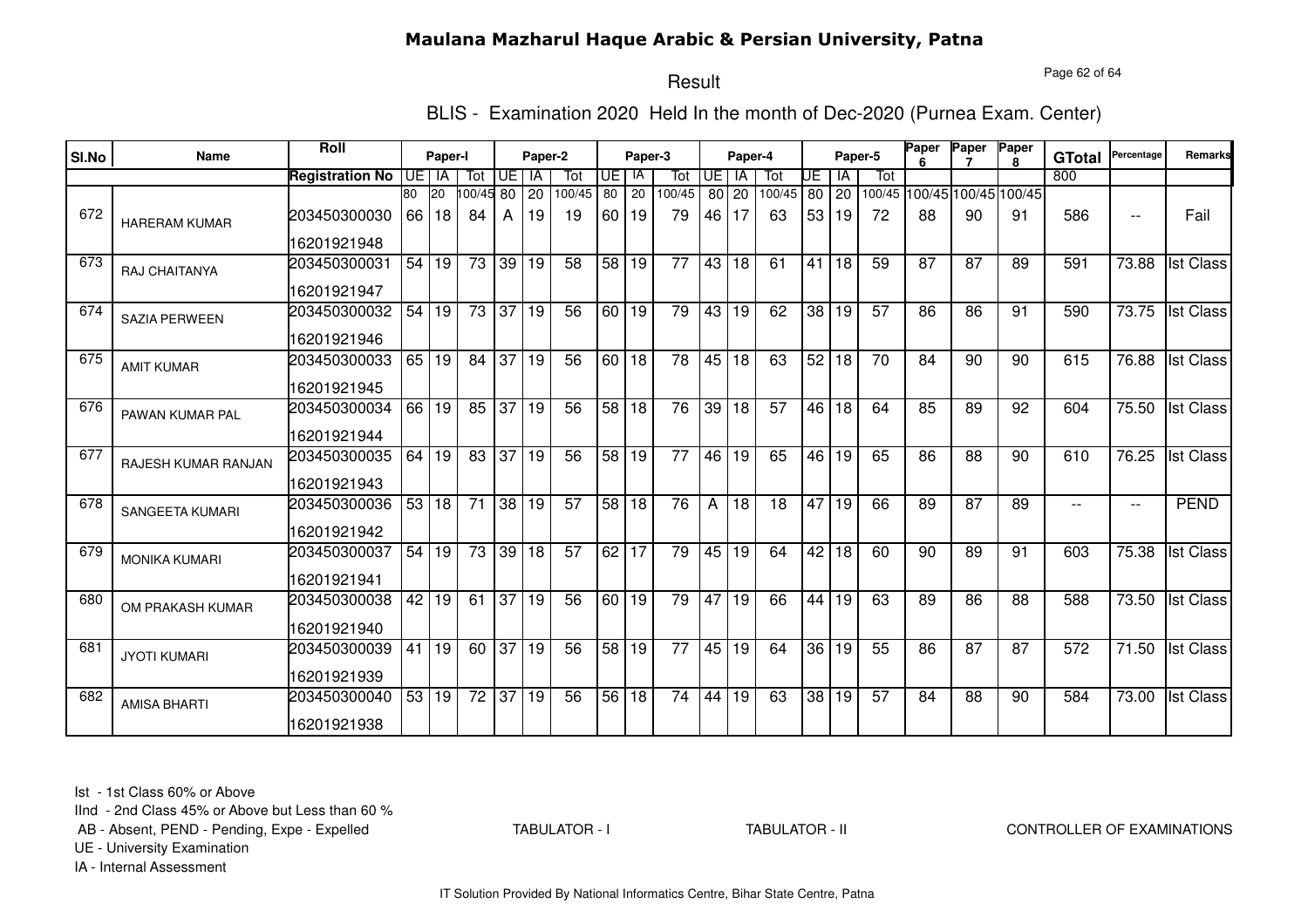Page 63 of 64

# Result

BLIS - Examination 2020 Held In the month of Dec-2020 (Purnea Exam. Center)

|       | Name                     | <b>Roll</b>            | Paper-I |         |                 | Paper-2   |    |                 |                 |              |        |                 |                 |        |                 |       |         | Paper<br>Paper |                             | Paper           |               | Percentage | <b>Remarks</b>   |
|-------|--------------------------|------------------------|---------|---------|-----------------|-----------|----|-----------------|-----------------|--------------|--------|-----------------|-----------------|--------|-----------------|-------|---------|----------------|-----------------------------|-----------------|---------------|------------|------------------|
| SI.No |                          |                        |         |         |                 |           |    |                 |                 | Paper-3      |        |                 | Paper-4         |        |                 |       | Paper-5 |                |                             | $\mathbf{R}$    | <b>GTotal</b> |            |                  |
|       |                          | <b>Registration No</b> |         | UE I IA | Tot             | Œ         | IA | Tot             | UE              | IA           | Tot    | <b>UE</b>       | <b>IA</b>       | Tot    | UE              | ΙA    | Tot     |                |                             |                 | 800           |            |                  |
|       |                          |                        | 80      | 20      | 00/45 80        |           | 20 | 100/45          | 80              | 20           | 100/45 |                 | 80 20           | 100/45 |                 | 80 20 |         |                | 100/45 100/45 100/45 100/45 |                 |               |            |                  |
| 683   | <b>BANDANA KUMARI</b>    | 203450300041           | 51      | l 19    | 70              | 37        | 19 | 56              | 54              | 19           | 73     | 42              | 18              | 60     | 44              | 18    | 62      | 87             | 90                          | 88              | 586           | 73.25      | <b>Ist Class</b> |
|       |                          | 16201921937            |         |         |                 |           |    |                 |                 |              |        |                 |                 |        |                 |       |         |                |                             |                 |               |            |                  |
| 684   | <b>PUJA KUMARI</b>       | 203450300042           | 53      | 19      | 72              | 39        | 19 | 58              | 48 I            | 19           | 67     | 42              | 18              | 60     | 38 <sup>1</sup> | 18    | 56      | 88             | 84                          | 89              | 574           | 71.75      | <b>Ist Class</b> |
|       |                          | 16201921936            |         |         |                 |           |    |                 |                 |              |        |                 |                 |        |                 |       |         |                |                             |                 |               |            |                  |
| 685   | KUMARI SARASWATI         | 203450300043           |         | 55 18   | $\overline{73}$ | 38 18     |    | 56              | 51              | 18           | 69     | 41              | 18              | 59     | 43              | 18    | 61      | 86             | 86                          | 91              | 581           | 72.63      | <b>Ist Class</b> |
|       |                          | 16201921935            |         |         |                 |           |    |                 |                 |              |        |                 |                 |        |                 |       |         |                |                             |                 |               |            |                  |
| 686   | <b>KUMARI NILAM</b>      | 203450300044           |         | 52 19   | $\overline{71}$ | 37 18     |    | 55              | 47              | $ 19\rangle$ | 66     | $\overline{48}$ | $\overline{18}$ | 66     |                 | 36 19 | 55      | 83             | $\overline{87}$             | $\overline{87}$ | 570           | 71.25      | <b>Ist Class</b> |
|       |                          | 16201921934            |         |         |                 |           |    |                 |                 |              |        |                 |                 |        |                 |       |         |                |                             |                 |               |            |                  |
| 687   | <b>BABITA KUMARI</b>     | 203450300045           | 41      | 19      | 60              | $37   19$ |    | 56              | 44              | 19           | 63     | 40              | 19              | 59     | 38              | 19    | 57      | 89             | 88                          | 87              | 559           | 69.88      | <b>Ist Class</b> |
|       |                          | 16201921933            |         |         |                 |           |    |                 |                 |              |        |                 |                 |        |                 |       |         |                |                             |                 |               |            |                  |
| 688   | <b>VIVEK KUMAR</b>       | 203450300046           | 48      | 19      | 67              | 38 19     |    | 57              |                 | 48 19        | 67     | 45              | 19              | 64     | 44              | 19    | 63      | 90             | 84                          | 85              | 577           | 72.13      | <b>Ist Class</b> |
|       |                          | 16201921932            |         |         |                 |           |    |                 |                 |              |        |                 |                 |        |                 |       |         |                |                             |                 |               |            |                  |
| 689   | <b>MD NEHAL ALAM</b>     | 203450300047           | 46      | 19      | 65              | 37 17     |    | 54              | 50 <sub>1</sub> | 17           | 67     | 47              | 18              | 65     | 40 l            | l 19  | 59      | 88             | 85                          | 87              | 570           | 71.25      | <b>Ist Class</b> |
|       |                          | 16201921931            |         |         |                 |           |    |                 |                 |              |        |                 |                 |        |                 |       |         |                |                             |                 |               |            |                  |
| 690   | <b>SUMAN KUMARI SAHA</b> | 203450300048           | 47      | 19      | 66              | 37        | 18 | 55              | 49              | 19           | 68     | 48              | 19              | 67     | 44              | 19    | 63      | 87             | 87                          | 89              | 582           | 72.75      | <b>Ist Class</b> |
|       |                          | 16201921930            |         |         |                 |           |    |                 |                 |              |        |                 |                 |        |                 |       |         |                |                             |                 |               |            |                  |
| 691   | <b>PRAKASH KUMAR</b>     | 203450300049           | 52      | 19      | 71              | 40        | 19 | 59              | 50 <sub>1</sub> | 19           | 69     | 47              | 19              | 66     | 43              | 19    | 62      | 86             | 86                          | 91              | 590           | 73.75      | <b>Ist Class</b> |
|       |                          | 16201921929            |         |         |                 |           |    |                 |                 |              |        |                 |                 |        |                 |       |         |                |                             |                 |               |            |                  |
| 692   | <b>BINOD KUMAR</b>       | 203450300050           | 52      | 18      | 70              | 40 17     |    | $\overline{57}$ |                 | 50 18        | 68     | 47              | 18              | 65     | 46              | 18    | 64      | 84             | 87                          | 92              | 587           | 73.38      | <b>Ist Class</b> |
|       |                          | 16201921928            |         |         |                 |           |    |                 |                 |              |        |                 |                 |        |                 |       |         |                |                             |                 |               |            |                  |
| 693   | <b>SUNIL KUMAR</b>       | 203450300051           |         | 50 19   | 69              | 42 18     |    | 60              | 45              | 19           | 64     | 45              | 19              | 64     |                 | 40 19 | 59      | 86             | 88                          | 91              | 581           | 72.63      | <b>Ist Class</b> |
|       |                          | 16201921927            |         |         |                 |           |    |                 |                 |              |        |                 |                 |        |                 |       |         |                |                             |                 |               |            |                  |

Ist - 1st Class 60% or Above

IInd - 2nd Class 45% or Above but Less than 60 %

AB - Absent, PEND - Pending, Expe - Expelled

TABULATOR - I

TABULATOR - II CONTROLLER OF EXAMINATIONS

UE - University Examination